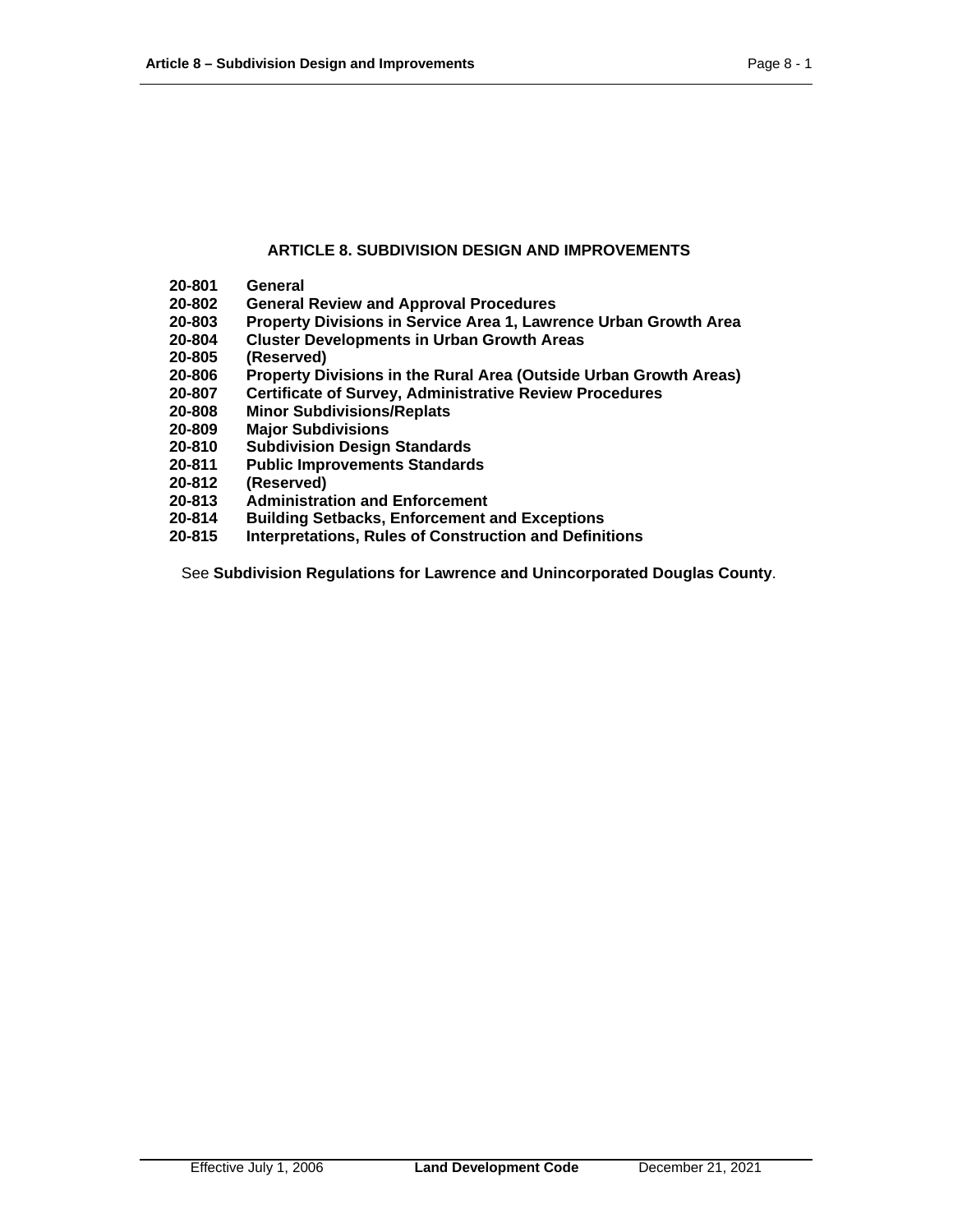# **SUBDIVISION REGULATIONS**

**for** 

**Lawrence** 

**and** 

**the Unincorporated Areas** 

**of Douglas County, KS** 

# **Regulations Governing Land Divisions in the City of Lawrence and the Unincorporated Areas of Douglas County, Kansas**

**Chapter 20, Article 8 of the Lawrence Development Code AND** 

**Chapter 11, Article 1 of the Douglas County Code** 

December 19, 2006 Edition

Amended: 09/11/07; 12/04/07; 03/25/08; 09/10/08; 01/06/09; 12/08/10; 01/10/12; 07/10/18; 03/17/20; 08/17/21; 09/07/21; 10/12/21; 12/21/21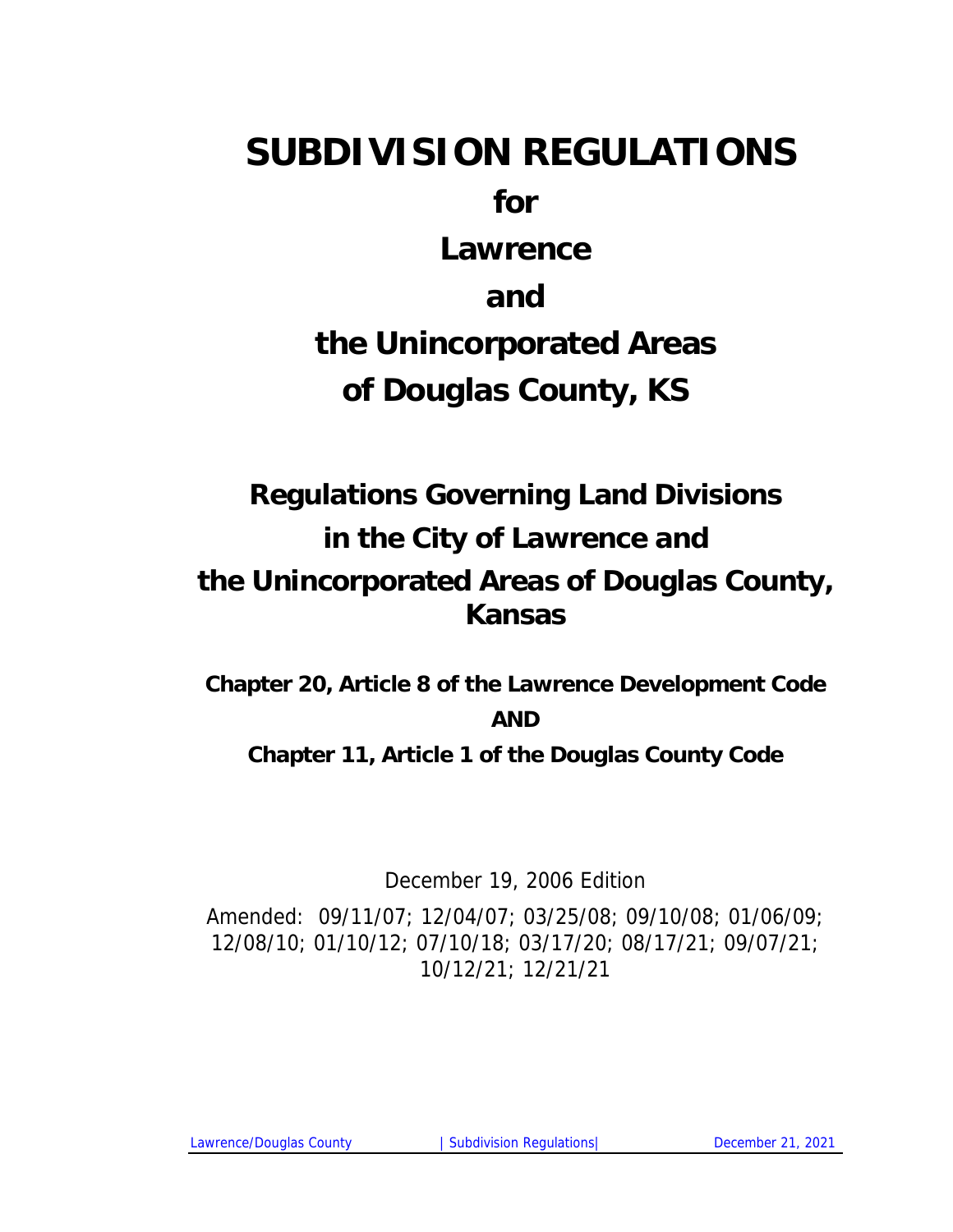#### Approval and Amendment Dates: **Original December 19, 2006 Edition Ordinance 8064/Resolution 06-41, published December 31, 2006**

Approved by Lawrence City Commission on December 19, 2006 Approved by the Board of Douglas County Commissioners on December 20, 2006

# **Amended September 11, 2007:**

# **Joint Ordinance/Resolution No. 8193, published November 9, 2007**

Approved by the Board of Douglas County Commissioners on September 10, 2007 Approved by the Lawrence City Commission on September 11, 2007

# **Amended December 4, 2007:**

# **Joint Ordinance No. 8230/Resolution 08-03, published January 28, 2008**

Approved by the Board of Douglas County Commissioners on November 14, 2007 Approved by the Lawrence City Commission on November 20, 2007 and December 4, 2007

# **Amended March 25, 2008:**

**Joint Ordinance No. 8255/Resolution 08-14, published April 25, 2008**  Approved by the Board of Douglas County Commissioners on November 14, 2007 Approved by the Lawrence City Commission on March 25, 2008.

# **Amended September 10, 2008:**

**Joint Ordinance No. 8301/Resolution 08-41, published September 27, 2008**  Approved by the Board of Douglas County Commissioners on September 3, 2008 Approved by the Lawrence City Commission on September 9, 2008.

# **Amended January 6, 2009:**

**Joint Ordinance No. 8364/Resolution 09-06, published February 28, 2009**  Approved by the Board of Douglas County Commissioners on February 11, 2009 Approved by the Lawrence City Commission on February 10, 2009.

# **Amended December 8, 2010**

#### **Joint Ordinance No. 8317/Resolution 10-30, published December 28, 2010**  Approved by the Board of Douglas County Commissioners on December 8, 2010. Approved by the Lawrence City Commission on December 7, 2010.

# **Amended January 10, 2012**

# **Joint Ordinance No. 8690/Resolution 12-01, published January 16, 2012**

Approved by the Board of Douglas County Commissioners on January 4, 2012. Approved by the Lawrence City Commission on January 3, 2012.

**Amended July 10, 2018 Ordinance No. 9505 published July 16, 2018 Resolution 18-27 published December 6, 2018**  Approved by the Board of Douglas County Commissioners on October 17, 2018.

Lawrence/Douglas County | Subdivision Regulations| December 21, 2021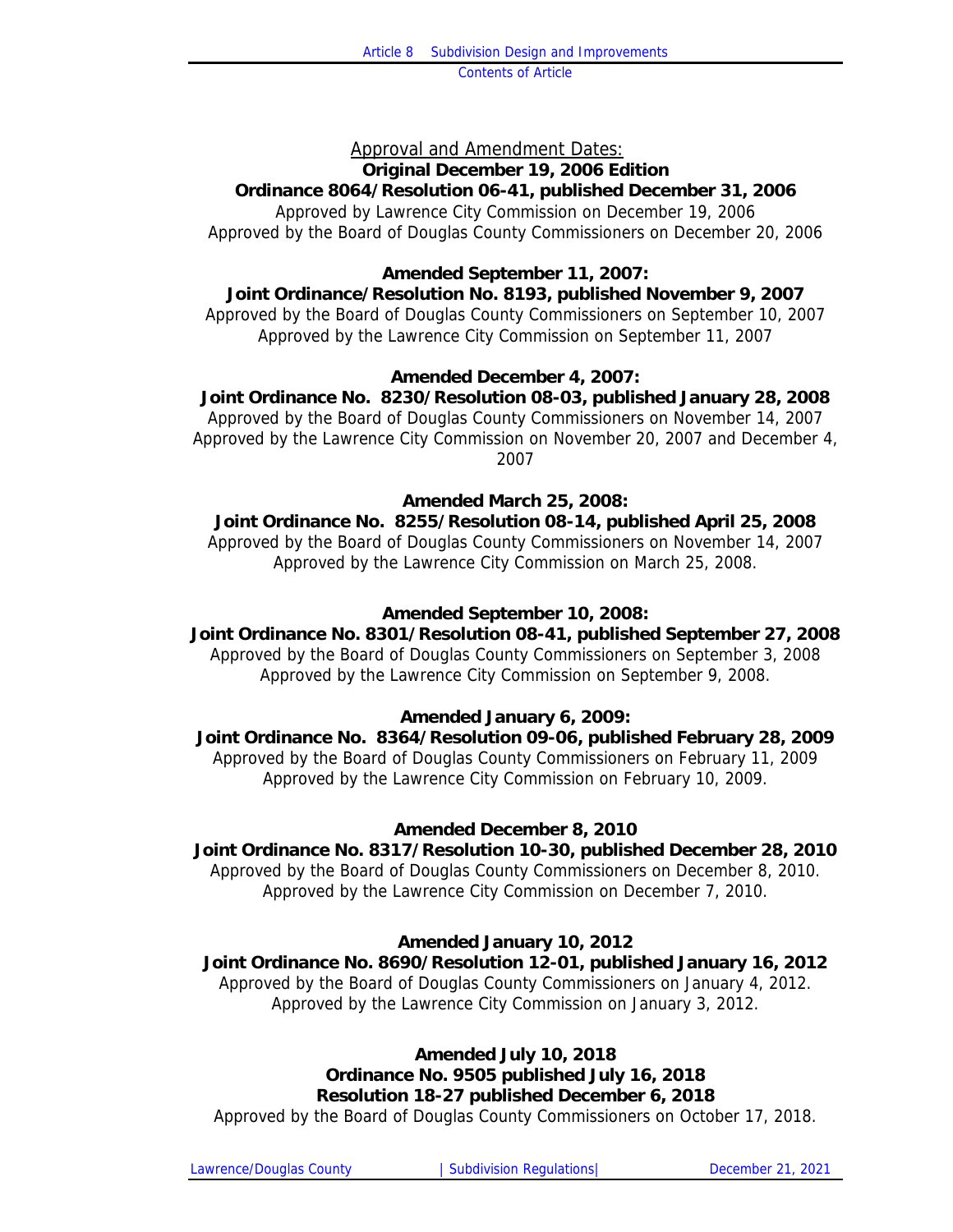Approved by the Lawrence City Commission on July 10, 2018.

# **Amended September 11, 2018 Ordinance No. 9515 published September 15, 2018 Resolution 18-26 published October 8, 2018**

Approved by the Board of Douglas County Commissioners on October 3, 2018. Approved by the Lawrence City Commission on September 11, 2018.

# **Amended March 17, 2020 Ordinance No. 9742 published March 22, 2020 Resolution 20-07 published March 22, 2020**

Approved by the Board of Douglas County Commissioners on March 18, 2020. Approved by the Lawrence City Commission on March 17, 2020.

# **Amended August 17, 2021 Ordinance No. 9852 published August 21, 2021 Resolution 21-27 published August 21, 2021**

Approved by the Board of Douglas County Commissioners on August 4, 2021. Approved by the Lawrence City Commission on August 17, 2021.

# **Amended September 7, 2021 Ordinance No. 9833 published September 11, 2021 Resolution 21-37 published September 11, 2021**

Approved by the Board of Douglas County Commissioners on September 15, 2021. Approved by the Lawrence City Commission on September 7, 2021.

# **Amended October 12, 2021 Ordinance No. 9870 published October 16, 2021 Resolution 21-41 published October 16, 2021**

Approved by the Board of Douglas County Commissioners on September 29, 2021. Approved by the Lawrence City Commission on October 12, 2021.

# **Amended December 21, 2021 Ordinance No. 9807 published December 28, 2021 Resolution 22-05 published December 28, 2021**

Approved by the Board of Douglas County Commissioners on January 19, 2022. Approved by the Lawrence City Commission on December 21, 2021.

# **Official Copy as Adopted by Ordinance and Resolutions listed above**.

\_\_\_\_\_\_\_\_\_\_\_\_\_\_\_\_\_\_\_\_\_\_\_\_\_\_ /s/ Sherri Riedemann, City Clerk

\_\_\_\_\_\_\_\_\_\_\_\_\_\_\_\_\_\_\_\_\_\_\_\_\_\_ /s/ Jameson D. Shew, County Clerk

Lawrence/Douglas County | Subdivision Regulations| December 21, 2021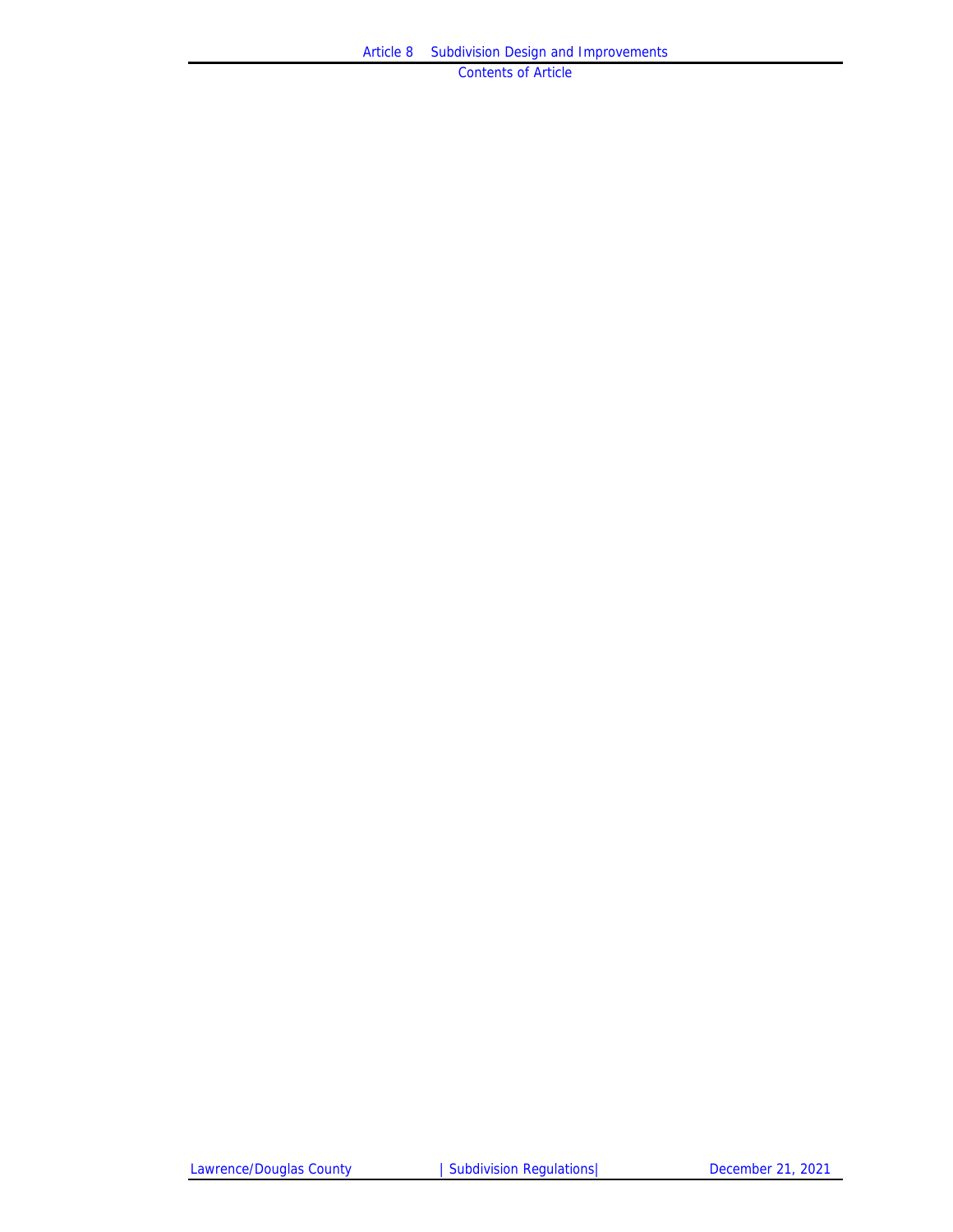# **Article 8. Subdivision Design and Improvements**

|        | Article 8. Subdivision Design and Improvements 1                       |  |
|--------|------------------------------------------------------------------------|--|
| 20-801 |                                                                        |  |
| (a)    |                                                                        |  |
| (b)    |                                                                        |  |
| (c)    |                                                                        |  |
| (d)    |                                                                        |  |
| (e)    |                                                                        |  |
| (f)    | Combination of Unplatted Lands in Unincorporated Douglas County  12    |  |
| 20-802 |                                                                        |  |
| (a)    |                                                                        |  |
| (b)    |                                                                        |  |
| (c)    |                                                                        |  |
| (d)    |                                                                        |  |
| (e)    |                                                                        |  |
| (f)    |                                                                        |  |
| (g)    |                                                                        |  |
| (h)    |                                                                        |  |
| (i)    |                                                                        |  |
| 20-803 | Specific Provisions for Land Divisions Within Urban Growth Areas17     |  |
| (a)    | Prerequisite to Development Within Eudora Urban Growth Area  17        |  |
| (b)    |                                                                        |  |
| 20-804 | Cluster Developments in the Urban Growth Areas 18                      |  |
| (a)    |                                                                        |  |
| (b)    |                                                                        |  |
| (c)    | Immediate Development Acreage and Future Development Acreage 19        |  |
| (d)    |                                                                        |  |
| (e)    |                                                                        |  |
| (f)    |                                                                        |  |
| (g)    |                                                                        |  |
| 20-805 |                                                                        |  |
| 20-806 | Certificate of Survey Property Divisions in the Unincorporated Area of |  |
| (a)    |                                                                        |  |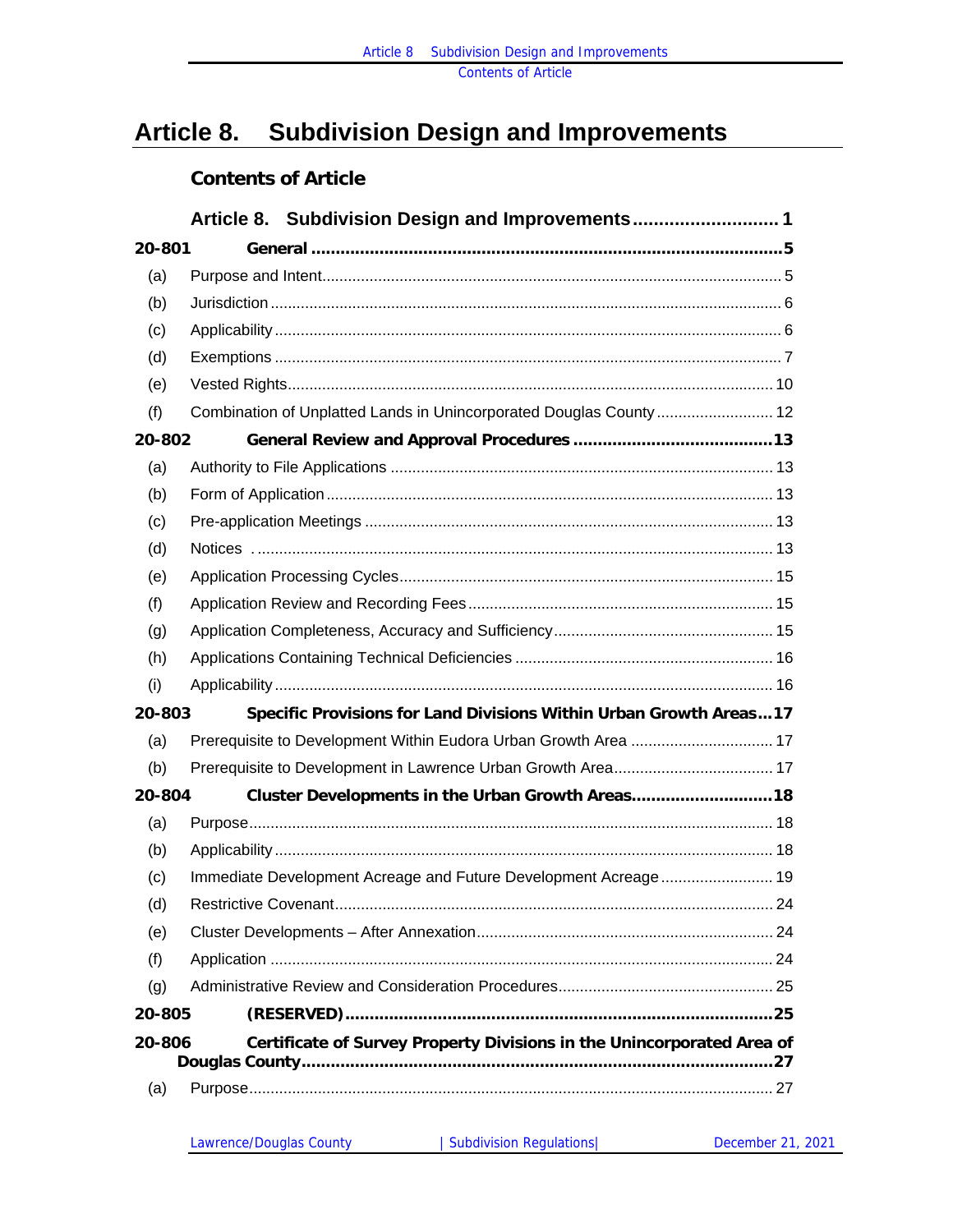| (b)    |                                                                                  |                   |
|--------|----------------------------------------------------------------------------------|-------------------|
| (c)    |                                                                                  |                   |
| (d)    |                                                                                  |                   |
| 20-807 | Certificate of Survey, Administrative Review Procedures31                        |                   |
| (a)    |                                                                                  |                   |
| (b)    |                                                                                  |                   |
| (c)    |                                                                                  |                   |
| (d)    |                                                                                  |                   |
| (e)    |                                                                                  |                   |
| (f)    |                                                                                  |                   |
| (g)    |                                                                                  |                   |
| (h)    |                                                                                  |                   |
| (i)    | Appeals Process for Sections 20-804 and 20-806  Error! Bookmark not defined.     |                   |
| (j)    |                                                                                  |                   |
| 20-808 |                                                                                  |                   |
| (a)    |                                                                                  |                   |
| (b)    |                                                                                  |                   |
| (c)    |                                                                                  |                   |
| (d)    |                                                                                  |                   |
| (e)    |                                                                                  |                   |
| (f)    |                                                                                  |                   |
| (g)    |                                                                                  |                   |
| (h)    |                                                                                  |                   |
| (i)    | Signatures on Minor Subdivision/Replat following Action by the Governing Body 44 |                   |
| (j)    |                                                                                  |                   |
| (k)    |                                                                                  |                   |
| 20-809 |                                                                                  |                   |
| (a)    |                                                                                  |                   |
| (b)    |                                                                                  |                   |
| (c)    |                                                                                  |                   |
| (d)    |                                                                                  |                   |
| (e)    |                                                                                  |                   |
| (f)    |                                                                                  |                   |
| (g)    |                                                                                  |                   |
| (h)    |                                                                                  |                   |
| (i)    |                                                                                  |                   |
| (j)    |                                                                                  |                   |
| (k)    |                                                                                  |                   |
|        |                                                                                  |                   |
|        | Lawrence/Douglas County<br>  Subdivision Regulations                             | December 21, 2021 |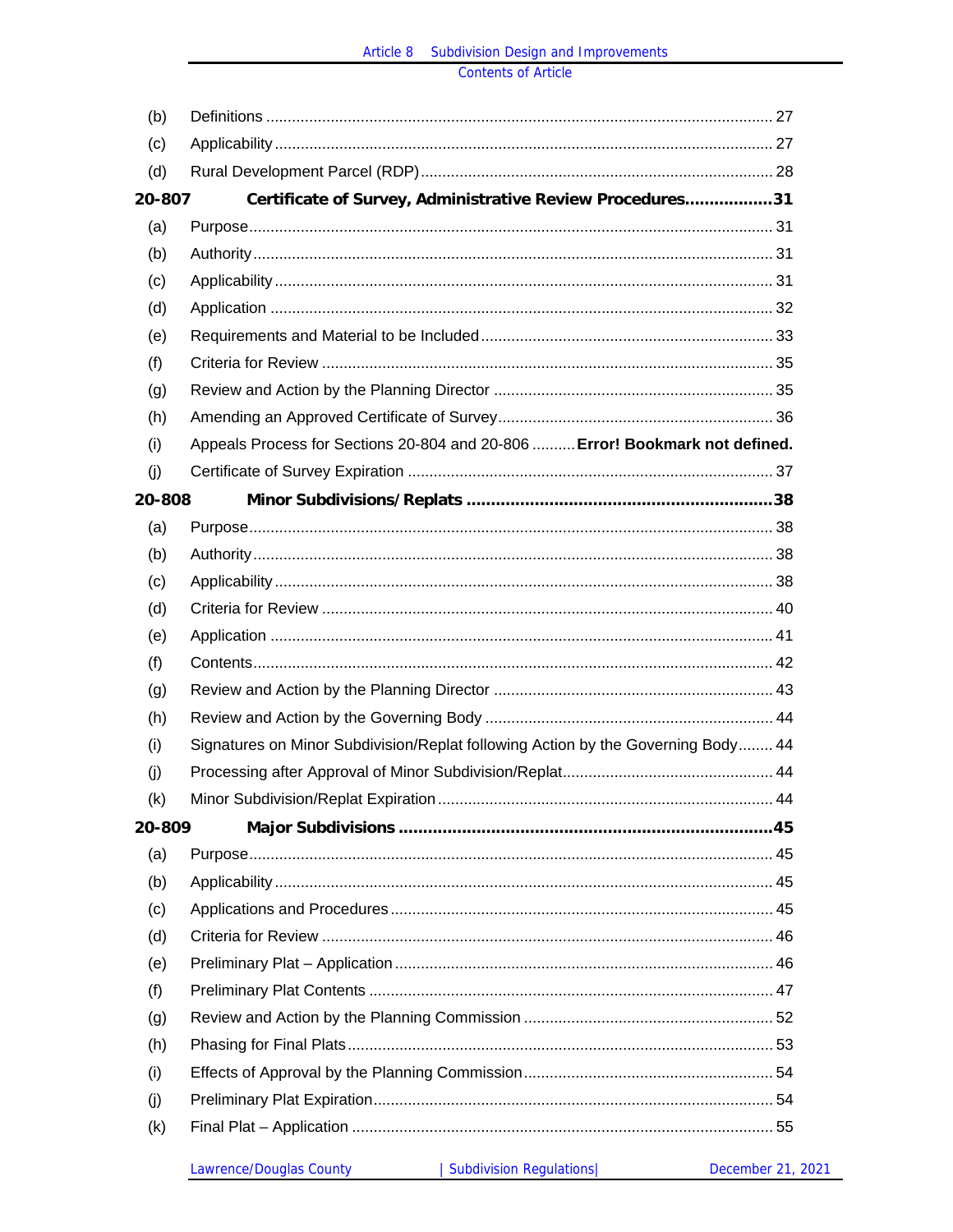#### Article 8 Subdivision Design and Improvements

| (1)    |                                                                  |  |
|--------|------------------------------------------------------------------|--|
| (m)    |                                                                  |  |
| (n)    |                                                                  |  |
| (o)    |                                                                  |  |
| (p)    |                                                                  |  |
| (q)    |                                                                  |  |
| 20-810 |                                                                  |  |
| (a)    |                                                                  |  |
| (b)    |                                                                  |  |
| (c)    |                                                                  |  |
| (d)    |                                                                  |  |
| (e)    |                                                                  |  |
| (f)    |                                                                  |  |
| (g)    |                                                                  |  |
| (h)    |                                                                  |  |
| (i)    |                                                                  |  |
| (j)    |                                                                  |  |
| (k)    |                                                                  |  |
| (1)    |                                                                  |  |
| (m)    |                                                                  |  |
| 20-811 |                                                                  |  |
| (a)    |                                                                  |  |
| (b)    |                                                                  |  |
| (c)    |                                                                  |  |
| (d)    |                                                                  |  |
| (e)    |                                                                  |  |
| (f)    |                                                                  |  |
| (g)    |                                                                  |  |
| (h)    |                                                                  |  |
| (i)    |                                                                  |  |
| (i)    |                                                                  |  |
| (k)    |                                                                  |  |
| 20-812 |                                                                  |  |
| 20-813 |                                                                  |  |
| (a)    |                                                                  |  |
| (b)    |                                                                  |  |
| (c)    |                                                                  |  |
|        |                                                                  |  |
| (d)    | Building Permits in the Unincorporated Area of Douglas County 96 |  |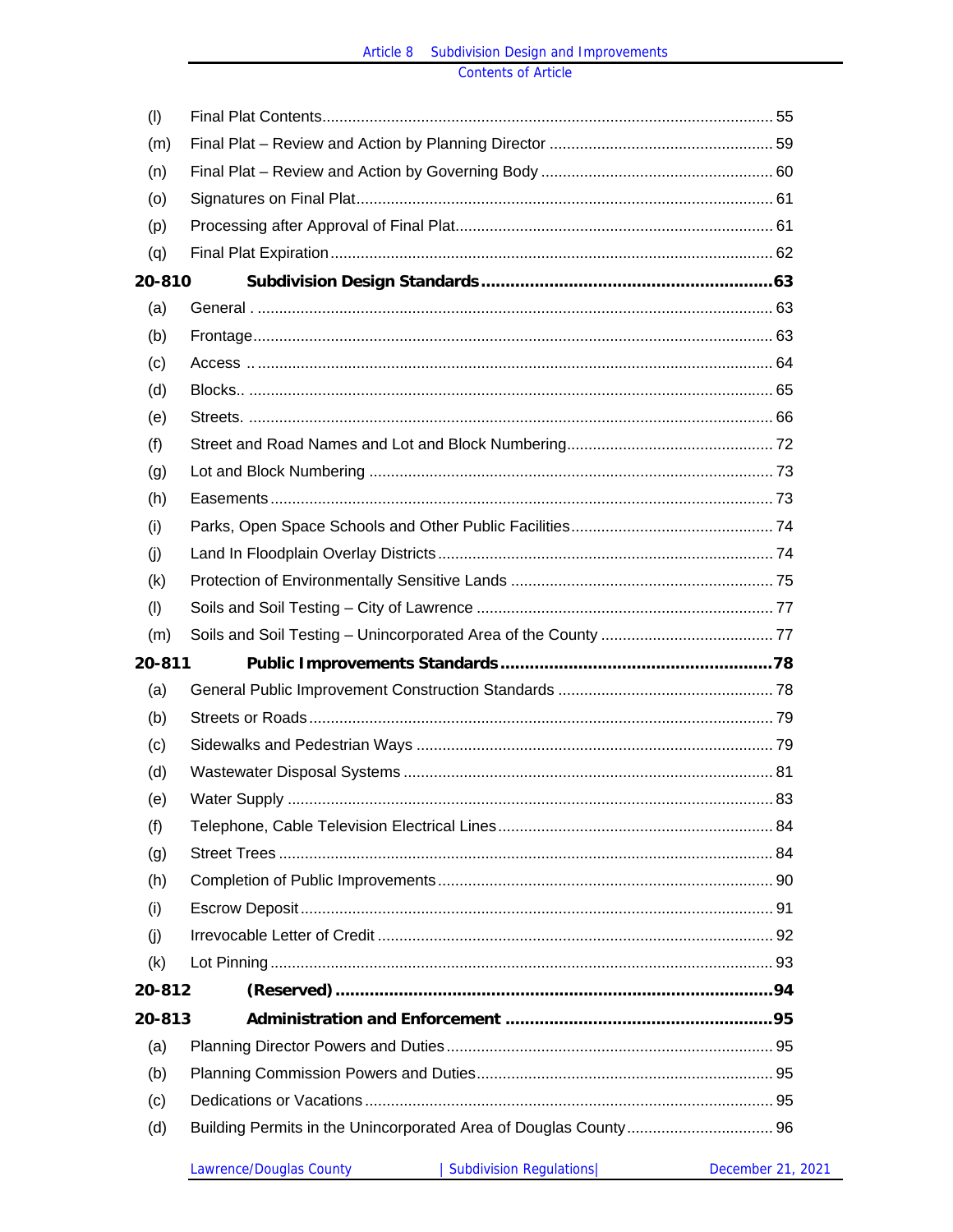#### Article 8 Subdivision Design and Improvements

| (e)    |                                                           |  |
|--------|-----------------------------------------------------------|--|
| (f)    |                                                           |  |
| (g)    |                                                           |  |
| (h)    |                                                           |  |
| (i)    |                                                           |  |
| (i)    |                                                           |  |
| (k)    |                                                           |  |
| 20-814 |                                                           |  |
|        |                                                           |  |
| (a)    |                                                           |  |
| (b)    |                                                           |  |
| (c)    |                                                           |  |
| (d)    |                                                           |  |
| (e)    |                                                           |  |
| 20-815 | Interpretations, Rules of Construction and Definitions103 |  |
| (a)    |                                                           |  |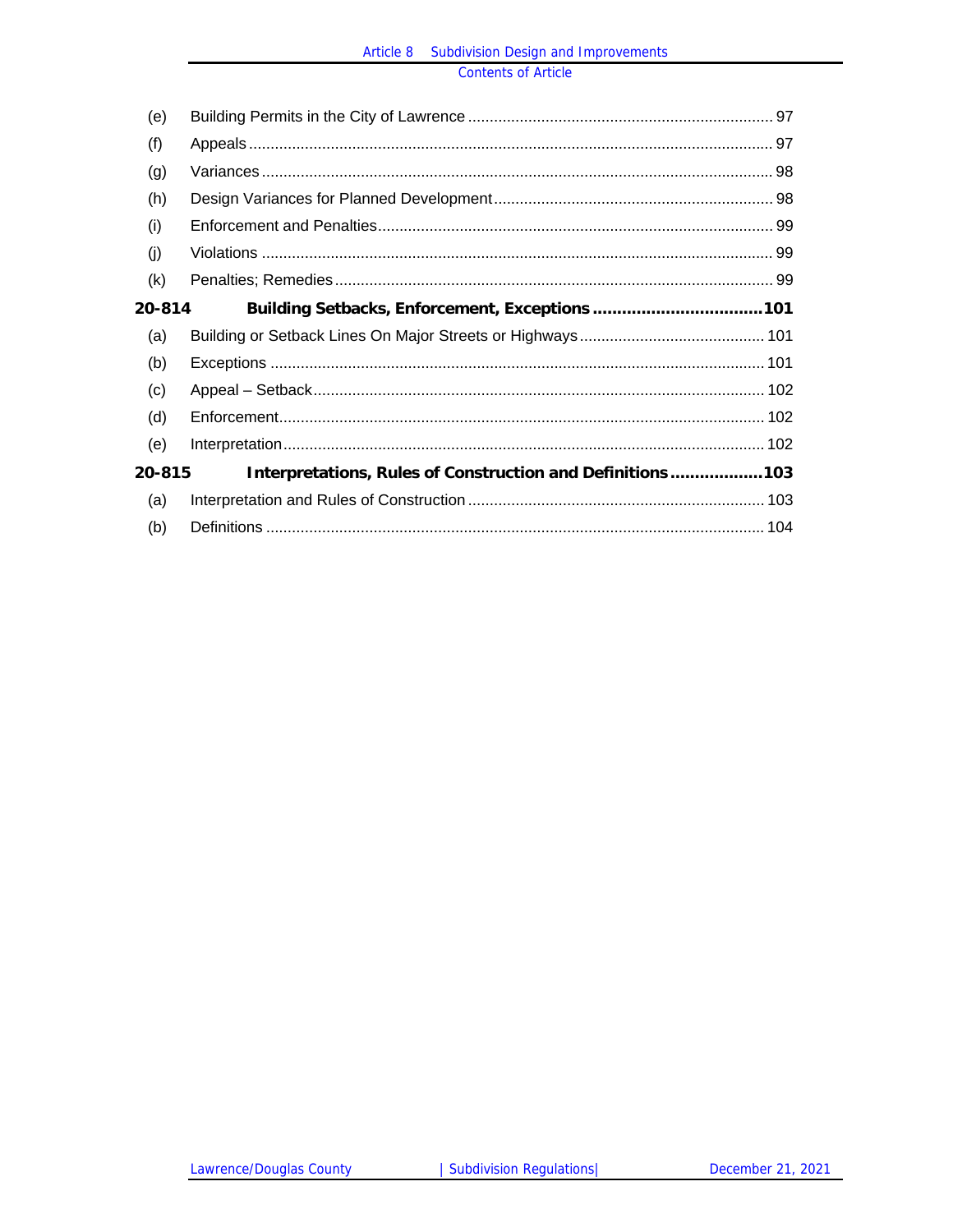#### **20-801 General**

#### (a) **Purpose and Intent**

- (1) The purpose of the Subdivision Regulations of this Article is to ensure that the division of land, which, in many instances, is an initial step in Urbanization, will serve the public interest and general welfare. Since the allocation and arrangement of Parcels of land for both private uses and public uses helps to influence the health, safety, economy, livability, and amenities of an area, these regulations are intended to:
	- (i) Provide for the harmonious and orderly development of land within the City and the Unincorporated Area of Douglas County by making provisions for adequate open space, continuity of the transportation network, recreation areas, drainage, utilities and related Easements, light and air, and other public needs;
	- (ii) Contribute to conditions conducive to health, safety, aesthetics, convenience, prosperity, and efficiency; and
	- (iii) Provide for the conservation and protection of human and natural resources.
- (2) The Subdivision Regulations of this Article are designed, intended and should be administered to:
	- (i) Ensure that in the City and in the Unincorporated Area of Douglas County is in accordance with the Comprehensive Plan; any adopted watershed/sub-basin plans, sector or Neighborhood Plans covering the subject Subdivision; the applicable Zoning Regulations enacted to implement those plans; and the Lawrence/Douglas County MPO Transportation Plan;
	- (ii) Provide for the conservation of existing neighborhoods and facilitate the development of new neighborhoods;
	- (iii) Prevent the development of substandard Subdivisions and blighted areas that will be a detriment to the community;
	- (iv) Coordinate the development of each Parcel of land with the existing community and facilitate the proper of adjoining land;
	- (v) Provide adequate and accurate records of all land Divisions;
	- (vi) Ensure that the cost of Improvements, which benefit primarily the Tract of land being developed, be borne primarily by the Owners or Developers of the subject Tract, and that the cost of Improvements that provide benefits to the subject Tract and the community as a whole be shared by the Developer and the community;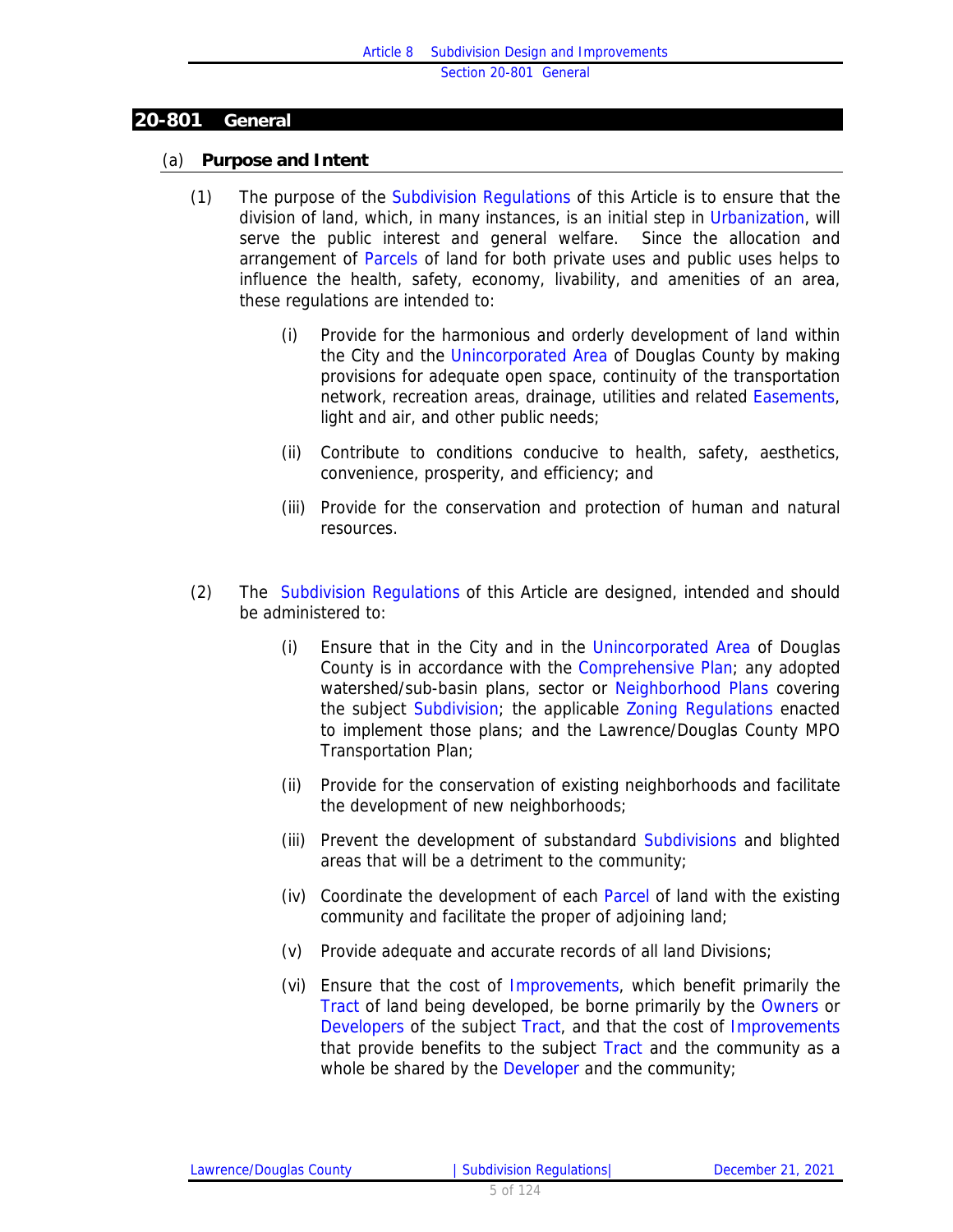#### Section 20-801 General

- (vii) Ensure that Subdivisions are designed and developed in a manner that is consistent with all applicable flood protection and storm water management regulations and other applicable land use and development regulations of Lawrence and Douglas County;
- (viii) Provide for the efficient arrangement and orderly location of Street/Roads;
- (ix) Encourage the reduction of vehicular congestion and support multimodal transportation design standards in a manner that supports multi-modal transportation;
- (x) Provide for the reservation or Dedication of lands for open space and other community facilities;
- (xi) Require the provisions of off-site and On-Site Public Improvements that are necessary to serve land being developed;
- (xii) Provide for any other services, facilities and Improvements deemed necessary to serve land being developed; and
- (xiii) Establish Building Envelope lines.

# (b) **Jurisdiction**

- (1) The Subdivision Regulations of this Article shall apply to all lands within the City of Lawrence and the Unincorporated Area of Douglas County.
- (2) In some cases, different standards are established for lands within the City, the Urban Growth Areas and the Rural Area. Unless otherwise expressly stated, however, all regulations and standards of this Article shall apply with equal force to land located in incorporated and Unincorporated Areas.

# (c) **Applicability**

- (1) Unless expressly addressed as an exemption in Section 20-801(d) below, no Lot, Tract or Parcel of land shall be divided into two or more parts for the purpose of sale, transfer or Development, whether immediate or future, except through the procedures and in accordance with the standards set forth in this Article.
- (2) For property within the incorporated city limits of Lawrence, unless otherwise exempt herein, no building permit shall be issued unless the property is Platted as a Lot of Record.
	- (i) Electrical permits, mechanical permits, and plumbing permits that are required for the general maintenance, repair, or replacement of existing equipment -- necessary to meet basic life, safety, or habitability requirements -- may be issued whether or not the property is Platted as a Lot of Record.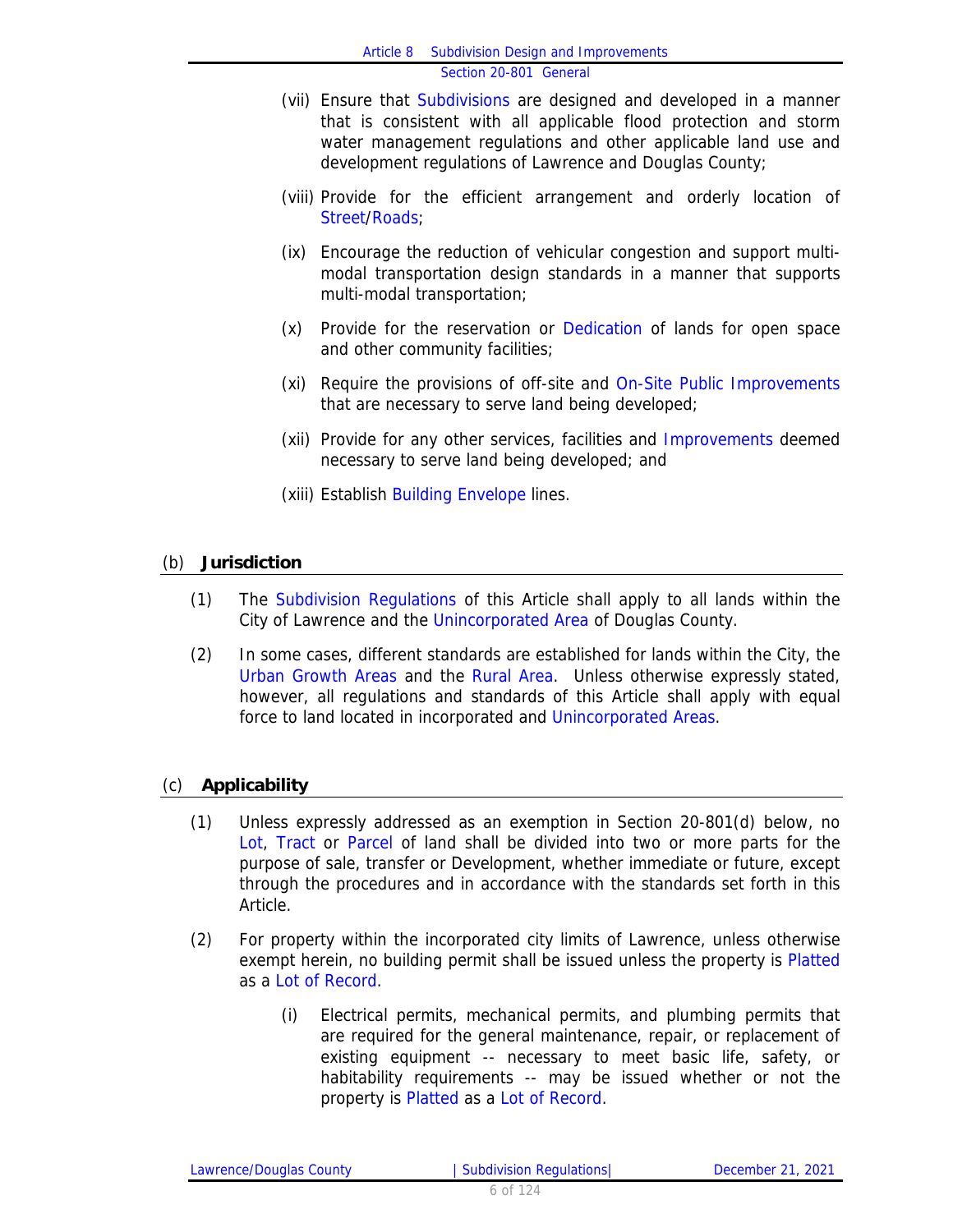(3) If Subdivision or Platting of a property is required within the City of Lawrence in order to receive a building permit prior to development, the Subdivider shall preliminarily Plat all of their contiguously owned lands that are not Platted.

# (d) **Exemptions**

- (1) The purpose of this sub-section is to list specifically those divisions and transfers of land that are entirely exempt from regulation under this Article. This sub-section shall be strictly construed, so that any transaction failing in any way to meet one, or more, of the requirements for exemption shall be subject to the full effect of this Article.
- (2) The following divisions and transfers of land are exempt from the requirement that divisions occur only in accordance with the standards and procedures set forth in this Article and may be accomplished by deed or other instrument of transfer without any reference to this Article:
	- (i) A division created exclusively for Agricultural Purposes, when that division does not involve the creation of any new Public Streets, public Roads, or public Easements or residential development;
	- (ii) A division occurring through the sale or transfer of any Lot that has been legally Platted in accordance with Subdivision Regulations in effect at the time of the Platting;
	- (iii) A division used exclusively for cemetery purposes and Accessory uses associated therewith;
	- (iv) A division occurring through the transfer of land for use as a Rightof-Way for widening a Road or railroad or as an Easement for public purposes or public utilities, when no new Street/Road or Easement of Access is involved;
	- (v) A division of unplatted land in the Unincorporated Area of the County [commonly utilized with Section 20-801(f)] for the purpose of combination with an existing Parcel so long as the remaining portion of the unplatted land retains the minimum dimensional requirements for a Certificate of Survey;
	- (vi) A division of 5 acres or greater within the Unincorporated Area of the County that occurred on or before June 1, 2005 and that was not lawfully created through the Exemptions section of the Subdivision Regulations in effect at the time of the division, provided said division meets the minimum Frontage requirements in the County's Access Management Standards or provided said division has a minimum Frontage of 250' on a Local or Minor Collector classified Road;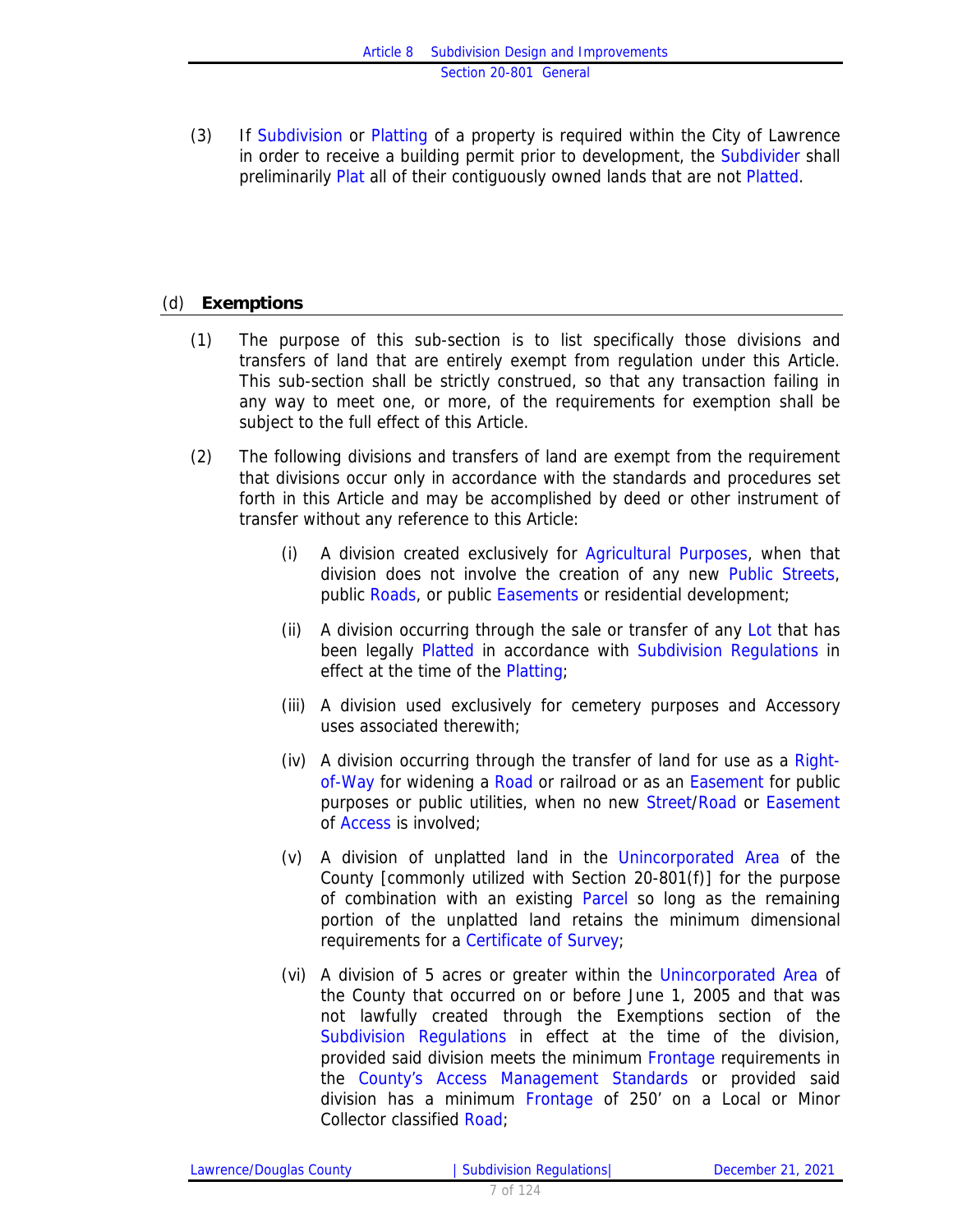#### Section 20-801 General

- (vii) An Agricultural Subdivision Boundary Survey division of property in the Ag-1 District within the Unincorporated Area of the County is permitted without review under these Subdivision Regulations provided the following standards are met:
	- a. Each new Parcel shall have direct take Access to a Full Maintenance Road and meet the road Frontage required in the Access Management Standards;
	- b. Each new Parcel shall be a minimum of 20 acres in area;
		- 1. For purposes of determining compliance with the 20 acre minimum Parcel area, an entire half of a quarter-quarter section (e.g. West  $\frac{1}{2}$  of the Southeast  $\frac{1}{4}$  of the Southeast 1/4) shall be deemed to be a 20 acre Parcel.
		- 2. In calculating the size of a Parcel, the Parcel size shall be deemed to include  $\frac{1}{2}$  of the adjoining Right(s)-of-Way if this inclusion is necessary for the Parcel to conform to the applicable minimum Parcel size.
		- 3. Parcels in an Agricultural Subdivision Boundary Survey may be reduced to the minimum area permitted by the Douglas County Sanitary Code, provided the development on the remainder of the Parcel is prohibited with the recording of an executed Agricultural/Natural Resource Protection Agreement.
	- c. The Right-of-Way provided on the adjacent roads meets the minimum width standards of Section 20-810(e)(5).
		- 1. If the property within the survey is located adjacent to public Right(s)-of-Way that does not meet the minimum width standards of Section  $20-810(e)(5)$ , one-half the required Right-of-Way width based on the Road's classification established in the County's Access Management Standards shall be dedicated prior to the recording of the survey.
		- 2. All necessary Dedications shall be by separate instrument, satisfactory to the County Counselor, and recorded at the Register of Deeds.
	- d. Agricultural Subdivision Boundary Surveys are to be reviewed by the County Surveyor and the Zoning and Codes Director to determine compliance with these standards.
	- e. The Parcels created through the Agricultural Subdivision Boundary Survey are eligible for building permits for uses permitted in the district provided the requirements of the Douglas County Sanitary Code are met for uses which require on-site sewage management systems.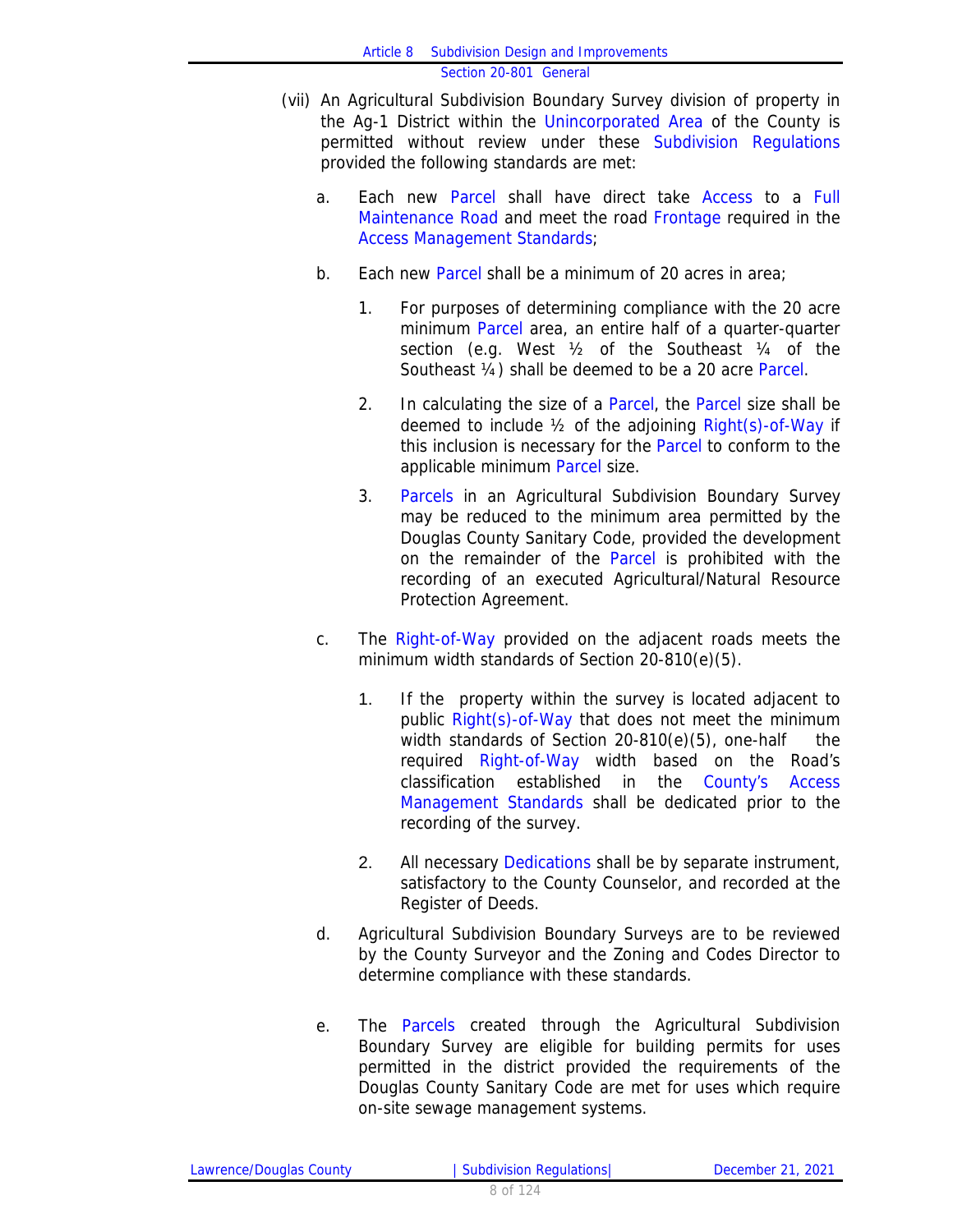#### Section 20-801 General

- (viii) A correction of a description in a prior conveyance provided that the correcting instrument (commonly called a Correction Survey used to make a Boundary Line Adjustment between two existing Parcels) contains a reference to the original instrument of conveyance by date, book and page and other description. Within a reasonable time after receiving a correction instrument, the Register of Deeds shall deliver a copy of the correction instrument to the Planning Director; or
- (ix) Within the City of Lawrence, the division of land to allow for the sale of individual attached or detached residential Dwellings in a townhouse development; provided that, the following conditions are met:
	- a. The land has been developed with and is occupied by an attached or detached Dwelling.
	- b. The land being divided or transferred under this exemption is covered by a recorded declaration of covenants subjecting the land and Improvements thereon to procedures and conditions regulating the manner in which Improvements may be expanded, reconstructed and maintained;
	- c. Prior to recording of the first division for a townhouse development, a development plan, or similar document, shall be recorded at the Register of Deeds showing at a minimum:
		- 1. The entire townhouse development,
		- 2. A legal description of the boundaries of the entire development,
		- 3. Any Tracts for common Ownership, maintenance or use, ponds or drainage areas, and
		- 4. The intended Tracts, Parcels or general building locations (along with building numbers or proposed addresses) for division into townhouse units.
	- d. If the declaration allows additional land to be submitted to the townhouse development, the location and description of the additional land shall also be shown.
- (x) Within the Unincorporated Area of the County, a division of property within the AG-2 Zoning District (commonly called a Homestead Exemption Survey) created to divide off a residential building that existed On-Site on December 31, 2006, and grounds, from a larger Parcel provided that the following conditions are met:
	- a. The minimum size of the new Parcel upon which the residential building is located meets both the County's Sanitary Code requirements for Access to a Potable Water supply and the Height, Area and Bulk Requirements in of the Douglas County Zoning Regulations;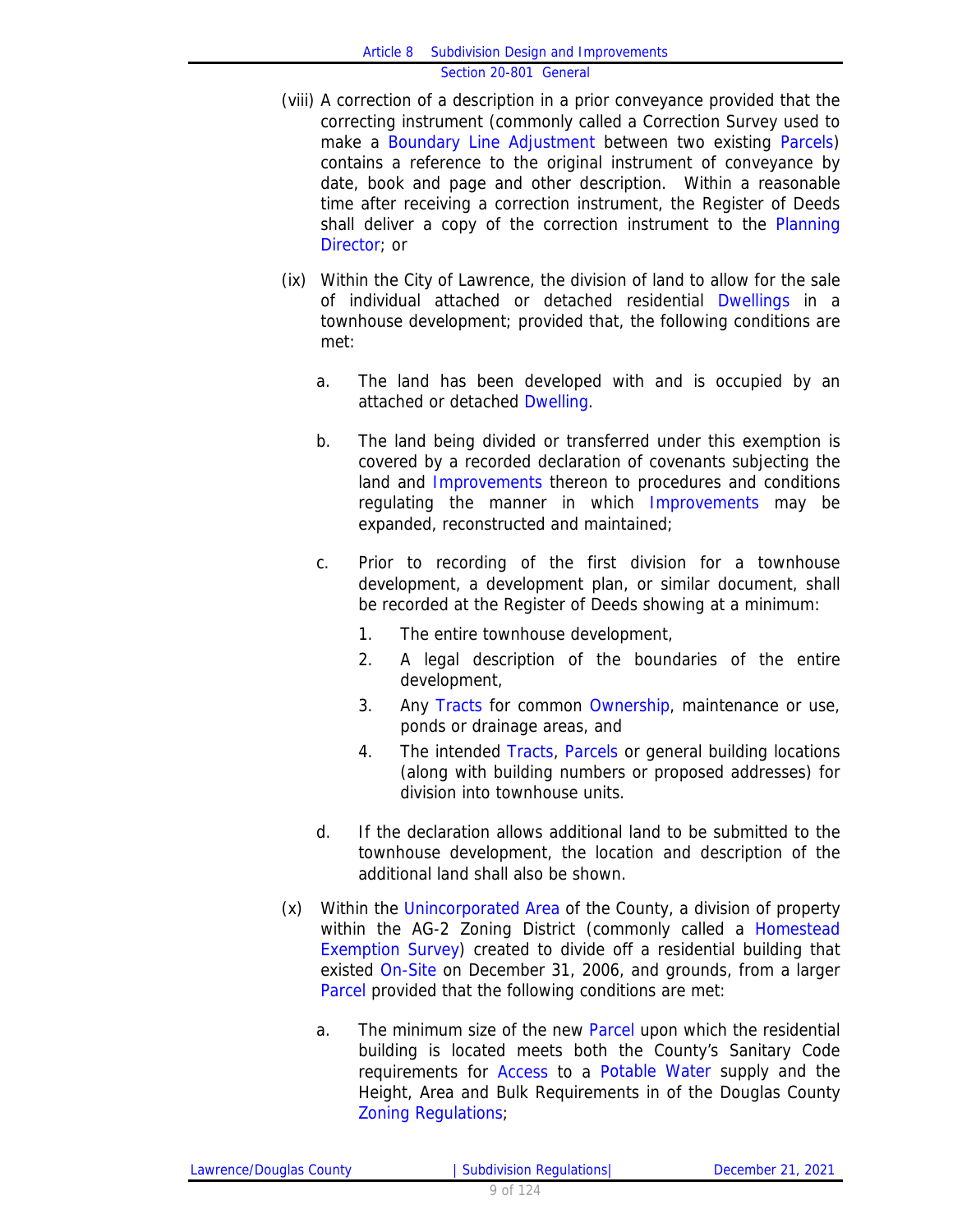- b. The On-Site Sewage Management System is located entirely on the new Parcel upon which the residential building it serves is located and is in compliance with the County's Sanitary Code requirements;
- c. The new Parcel on which the residential building is located meets the minimum Frontage and entrance spacing requirements established in the County's Access Management **Standards**
- d. The remaining undevelopable Parcel must have access to the adjacent roadway, either through an easement or physical connection to the Road that is a minimum of 30 feet in width.
- e. The Right-of-Way provided on the adjacent roads meets the minimum width standards of Section 20-810(e)(5).
	- 1. If the property within the survey is located adjacent to public Road Right(s)-of-Way that does not meet the minimum width standards of Section 20-810(e)(5), onehalf the required Right-of-Way standard based on the Road's classification established in the County's Access Management Standards shall be dedicated prior to the recording of the survey.
	- 2. All necessary Dedications shall be by separate instrument, satisfactory to the County Counselor, and recorded at the Register of Deeds.
- f. Homestead Exemption Surveys are to be reviewed by the County Surveyor and the Zoning and Codes Director to insure compliance with these standards prior to being recorded at the Register of Deeds.
- g. Such legally created Parcel of land on which the residential building is located shall not be subject to further review under this Article, unless or until this Parcel is further divided.

# (e) **Vested Rights**

- (1) A division of land created in conformance with this Article, or created in conformance with the Exemption section of the previously adopted Subdivision Regulations that were in effect prior to December 20, 2006, and said division of land was filed and recorded as a Plat of survey, deed, or affidavit of equitable interest identifying the division as a separate Tract of real estate at the Register of Deeds office:
	- (i) On or before June 1, 2005; or
	- (ii) After June 1, 2005, and as of December 31, 2006, provided a division of land made after June 1, 2005, met the 10 acre requirement and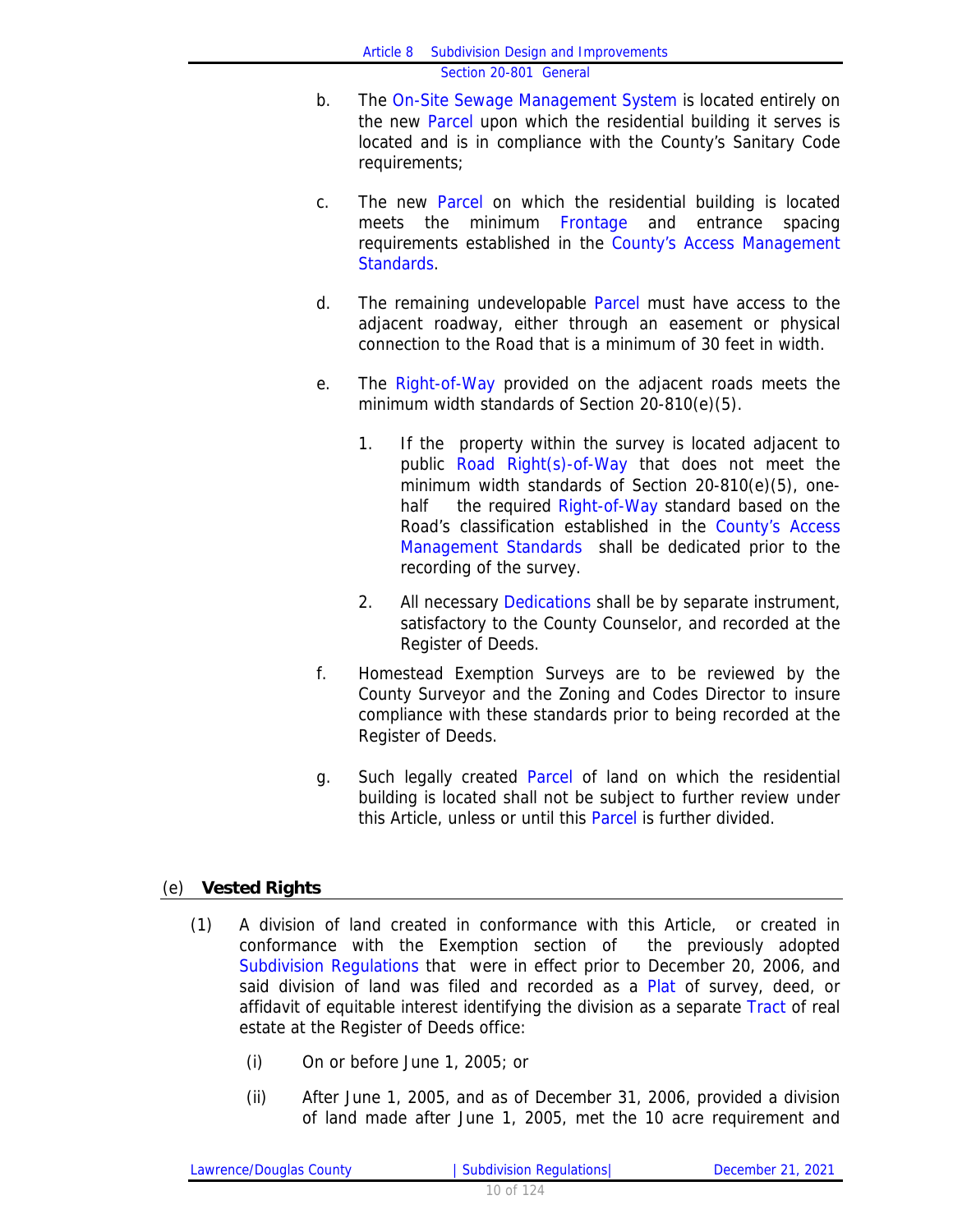#### Section 20-801 General

other requirements for a residential building permit pursuant to Douglas County Resolution No. 05-6-5 and resolutions extending such Resolution, shall remain lawfully existing, retaining established rights to the issuance of a building permit, subject to additional regulatory authority of the Governing Body.

Such legally created Parcel shall not be subject to further review under this Article; unless or until it is further divided.

#### (2) Lot of Record or Non-Conforming Lots/Parcels

- (i) In the City of Lawrence, a Lot of Record or Parcel created before the Effective Date of this Article that has been maintained in individual Ownership, may be used for residential purposes for a detached Dwelling or for another use that is allowed in the UR (Urban Reserve) District without further review under this Article, until such Lot of Record or Parcel is further Subdivided.
- (ii) In the City of Lawrence, Nonconforming Lots/Parcels that meet the requirements of Section 20-1504 of the Land Development Code may be used in accordance with Article 15 without further review under this Article, until such Lot/Parcel is further Subdivided.
- (iii) In the City of Lawrence, properties which include partial Lot descriptions or multiple Lot descriptions which were created prior to December 19, 2006, are not subject to review under this Article if the property meets the standards of either the zoning district that it was governed by when the property was created or the current zoning district in which it is located unless the development pattern of the property is altered.
- (iv) For property in the Unincorporated Areas of Douglas County, a Lot of Record or a Parcel lawfully created within the A (Agricultural) District, A-1 (Suburban-Home Residential) District, or R-1 (Single-Family Residential) District in the Unincorporated Area of Douglas County on or before December 31, 2006, that has been maintained in individual Ownership, may be used for residential purposes for a single-family home or for another use allowed within the District the property is located in, without further review under this Article, until such Lot of Record or Parcel is further Subdivided.
- (3) Upon the recording of a Final Plat, development rights in land covered by that Plat shall vest in accordance with K.S.A. 12-764. This vesting shall be effective only so long as the same general category of residential uses is continued; any significant change of use shall subject the property to additional review and the applicability of additional regulations, which may affect some rights that are vested as to the particular use and the particular pattern of development. The development rights for a single-family residential Subdivision shall expire in accordance with K.S.A. 12-764.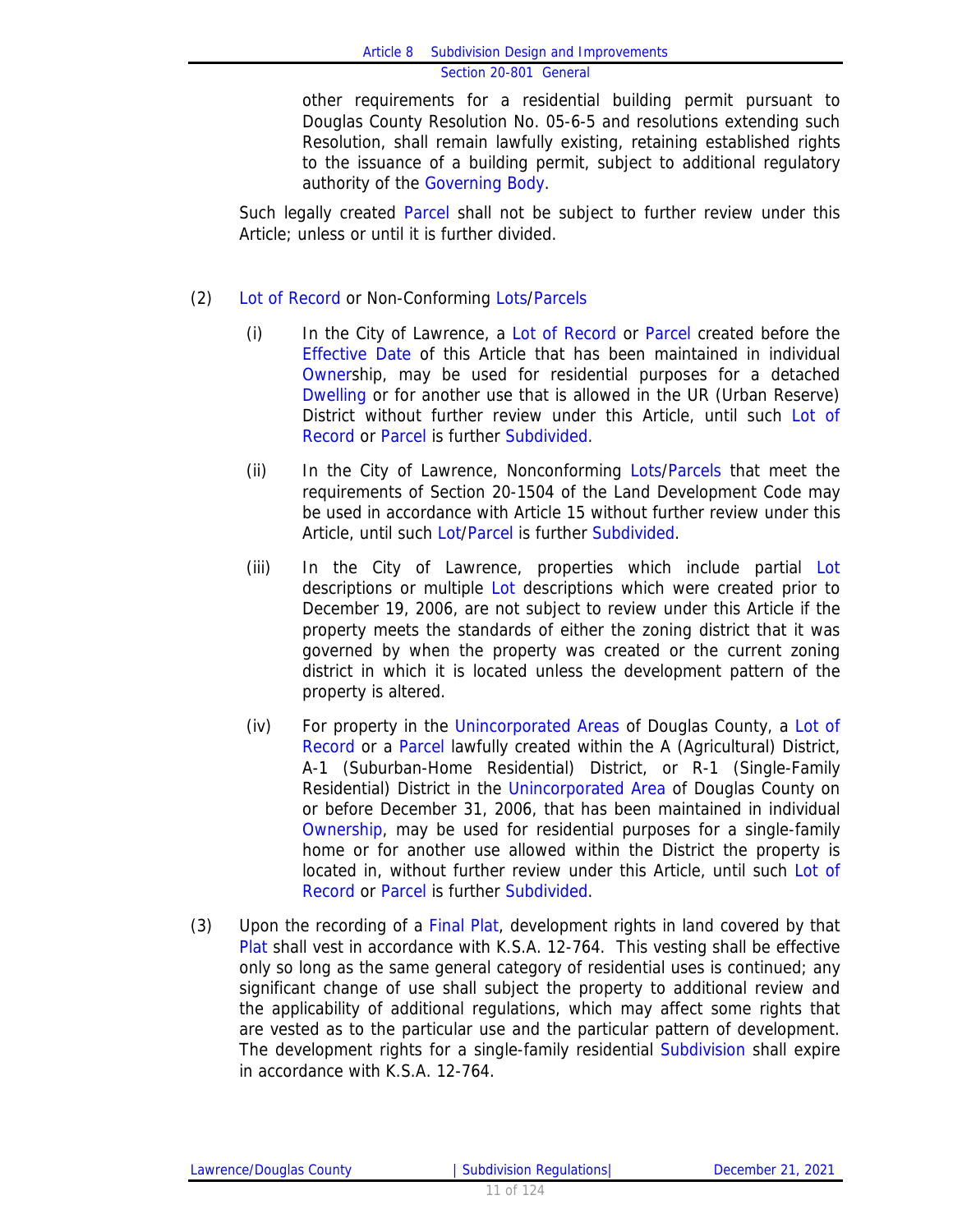# (f) **Combination of Unplatted Lands in Unincorporated Douglas County**

- (1) A vested Parcel may be combined with another unplatted Parcel and retain the right to a building permit for one principal building for residential purposes on the newly created Land Combination provided:
	- (i) A survey of the Land Combination is filed at the Register of Deeds;
	- (ii) All land covered by the survey is owned by the same person or persons; and
	- (iii) The Owner requests in writing that the County Clerk combines the constituent Parcels for tax parcel purposes.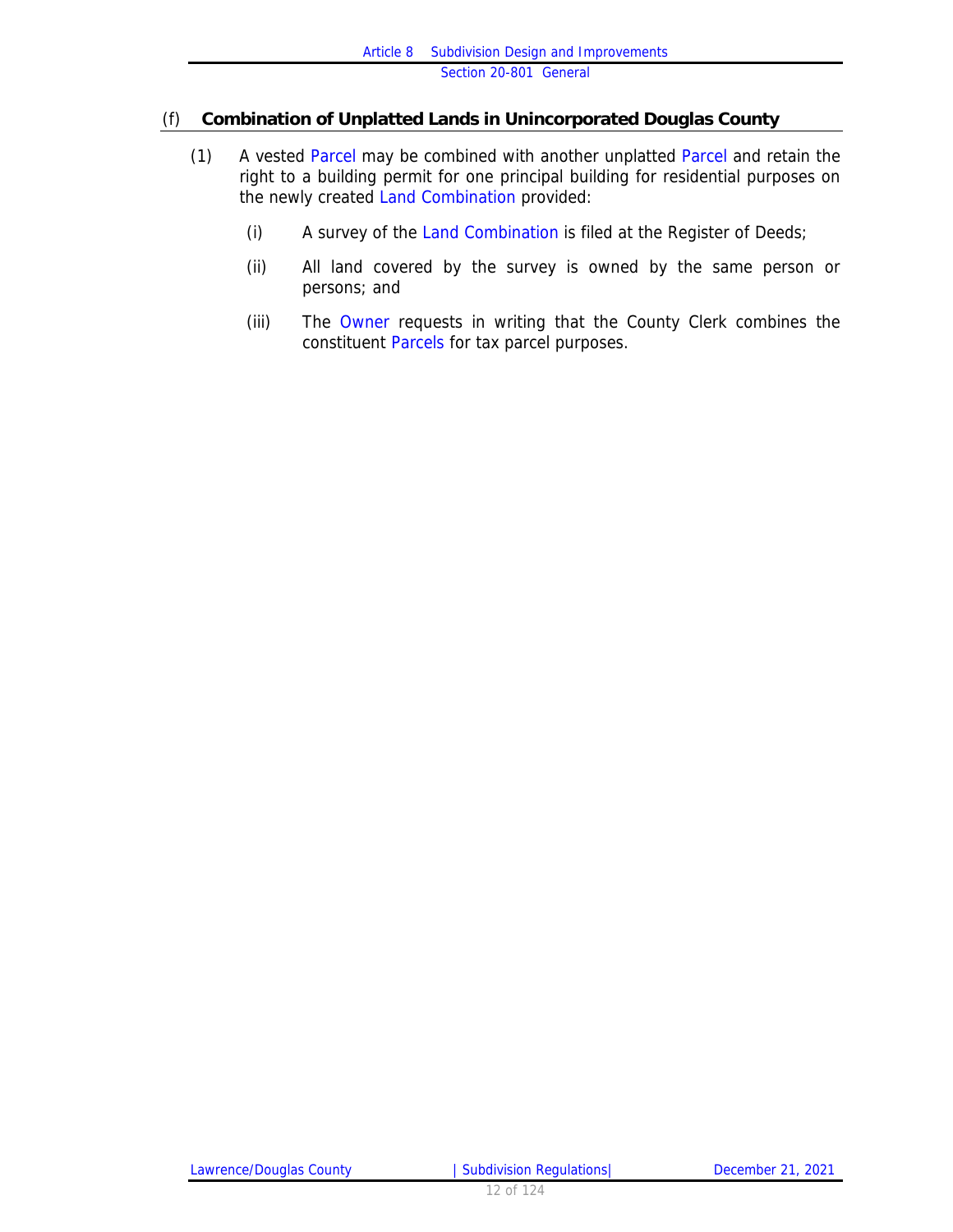# **20-802 General Review and Approval Procedures**

# (a) **Authority to File Applications**

Unless otherwise expressly stated, applications for review and approval under this Article may be initiated by all the Owners of the property that is the subject of the application; or the Owners' authorized Agent.

#### (b) **Form of Application**

- (1) Applications required under these Subdivision Regulations shall be submitted in a form and in the numbers of copies required by the Planning Director. All application materials must be submitted in both print and electronic format.
- (2) The Planning Director shall develop checklists of application submittal requirements and make those checklists available to the public. The application also shall contain all materials required by:
	- (i) Section 20-807(d)&(e) for Certificate of Survey applications;
	- (ii) Section 20-808(e) for Minor Subdivision/Replat applications;
	- (iii) Section 20-809(f) for Preliminary Plat applications; or
	- (iv) Section 20-809(l) for Final Plat applications, whichever is applicable.

# (c) **Pre-application Meetings**

All applicants submitting applications for approvals must attend a pre-application meeting with Planning Staff. Pre-application meetings shall be scheduled by the applicant to allow adequate time to review and respond to issues raised at the preapplication meeting. The meeting shall occur at least 7 working days before submitting an application.

#### (d) **Notices**

The notice provisions of this section apply to the Major Subdivision process except as otherwise expressly stated.

- (1) Content
	- (i) Newspaper and Mailed Notice

All newspaper and Mailed notice shall:

- a. Indicate the date, time and place of the public hearing or date of action that is the subject of the notice;
- b. Describe the property involved in the application by Street or Road address or by general description;
- c. Describe the nature, scope and purpose of the application or proposal; and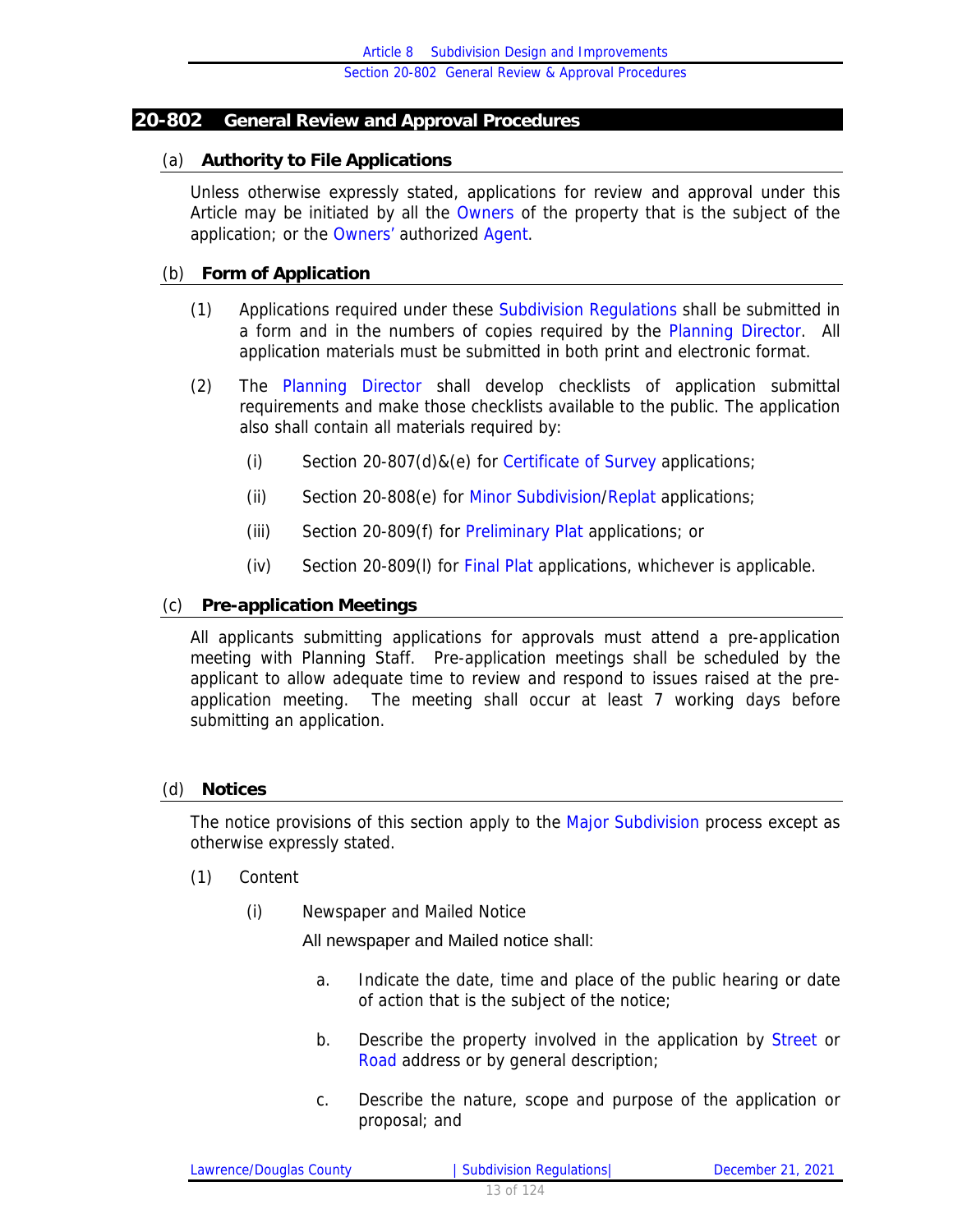Section 20-802 General Review & Approval Procedures

- d. Indicate where additional information on the matter can be obtained.
- (2) Newspaper Notice

When the provisions of these Subdivision Regulations require that "Newspaper" Notice" be provided, the Planning Director is responsible for ensuring notice is published in the official newspaper of the City of Lawrence or Douglas County. The notices shall appear in the newspaper at least 20 days before the date of the public hearing.

(3) Mailed Notice

When the provisions of these Subdivision Regulations require that "Mailed Notice" be provided:

(i) Owner Notice; Radius

The official responsible for accepting the application shall mail notice to the record Owner of the subject property and all Owners of property located within 200 feet of the subject property if in the City of Lawrence and within 1,000 feet of the subject property if located in the Unincorporated Areas of Douglas County. If the subject property Abuts a City limits, the area of notification shall be extended to at least 200 feet inside the City or 1,000 feet into the Unincorporated Area.

(ii) Notice to Registered Neighborhood Associations

The official responsible for accepting the application shall mail or email notice to any Registered Neighborhood Associations whose boundaries include or are contiguous to the subject property.

(iii) Ownership Information

The applicant is responsible for providing certified Ownership information. Current Ownership information shall be obtained from the Douglas County Clerk. Ownership information will be considered current if, at the time of submission, it is no more than 30 days old.

(iv) Timing of Notice

Required notices shall be deposited in the U.S. mail at least 20 days before the public hearing, meeting, or date of action that is the subject of the notice. When required notices have been properly addressed and deposited in the mail, failure of a party to receive such notice will not be grounds to invalidate any action taken.

- (4) Administrative Processes
	- (i) Minor Subdivision/Replats and Final Plats

Subdivision or consolidation of property through the Minor Subdivision/Replat and Final Plat processes are administrative processes and do not require individual newspaper or mailed notice.

| awrence/Douglas County |  |
|------------------------|--|
|------------------------|--|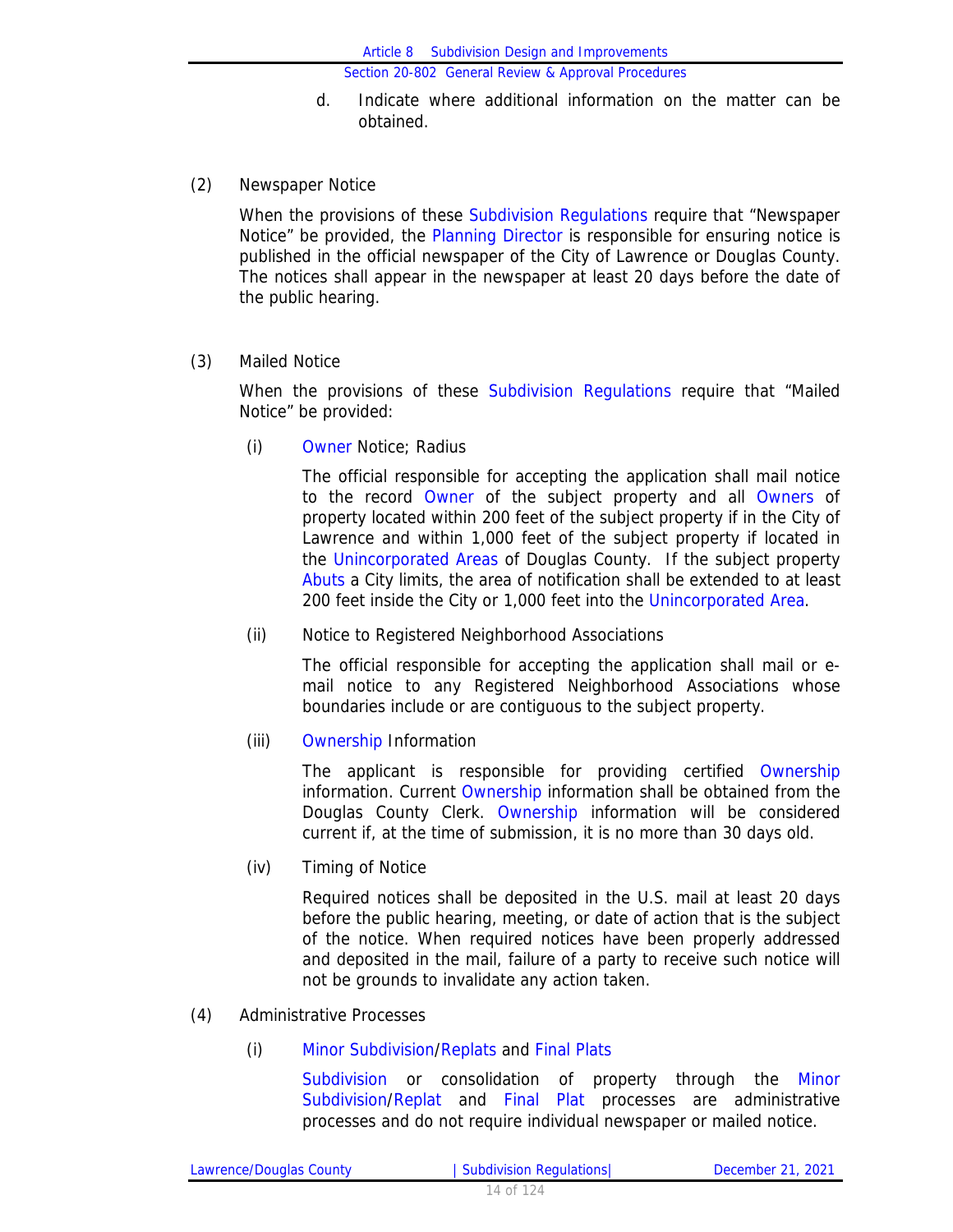(ii) Certificates of Survey

Division of property through the Certificate of Survey process is an administrative process and does not require individual newspaper or mailed notice.

# (e) **Application Processing Cycles**

Officials responsible for accepting applications may, after consulting with review and decision-making bodies, publish processing cycles for applications. Processing cycles may establish:

- (1) The official date upon which a completed application was submitted;
- (2) Deadlines before consideration;
- (3) Dates of regular meetings;
- (4) The scheduling of staff reviews and staff reports on complete applications; and,
- (5) Any required time frames for action by review and decision-making bodies.

#### (f) **Application Review and Recording Fees**

Applications shall be accompanied by the review has been established by the applicable Governing Body. Fees are not required for applications initiated by review or decision-making bodies. Application review fees are nonrefundable. Additional recording fees are required prior to recording approved documents at the Register of Deeds and will be collected at that time.

# (g) **Application Completeness, Accuracy and Sufficiency**

- (1) An application will be considered complete and ready for processing only if it is: submitted in the required number and form; includes all required information; and, is accompanied by the required fees.
- (2) Within 5 working days of application filing, the Planning Director shall determine whether the application includes all information required by these Subdivision Regulations. If an application does not include all of the required information, it will be deemed incomplete. If an application includes all of the required information, it will be deemed complete. Written notice of the incompleteness and the specific information lacking shall be provided to the applicant or the applicant's Agent.
- (3) No processing of incomplete applications shall occur and incomplete applications will be removed from the processing cycle. When the deficiencies are corrected, the application will be placed in the next processing cycle. If the deficiencies are not corrected by the applicant within 60 days, the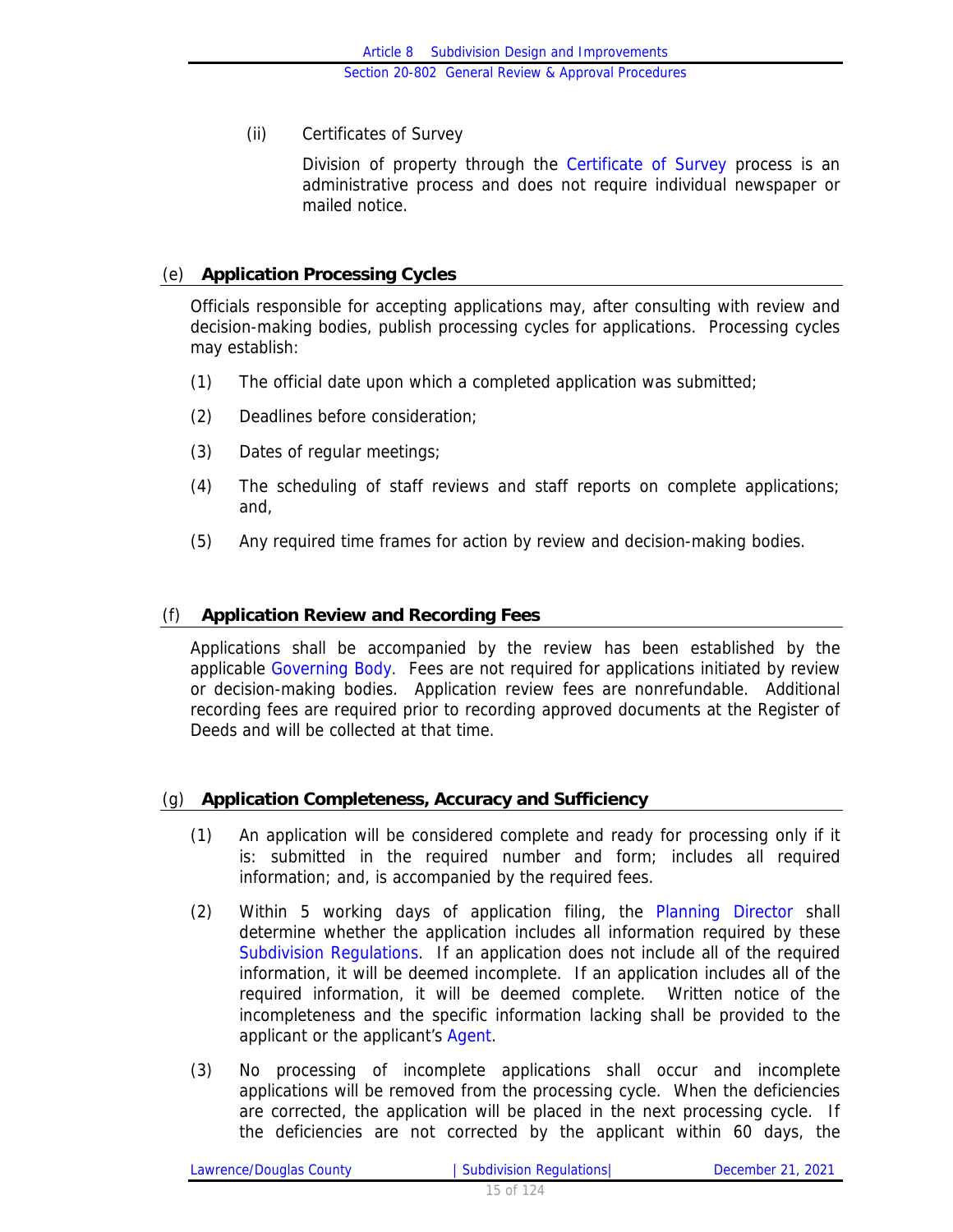Section 20-802 General Review & Approval Procedures

application will be considered withdrawn. No refund of a review fee shall be made for applications that are withdrawn.

(4) Applications deemed complete will be considered to be in the processing cycle and will be reviewed by Planning Staff and other review and decision-making bodies in accordance with the procedures of these Subdivision Regulations.

# (h) **Applications Containing Technical Deficiencies**

- (1) The Planning Director may require that applications be revised before being placed on the agenda of the Planning Commission or Governing Body, if the Planning Director determines that:
	- (i) The application contains one or more significant inaccuracies or omissions that hinder timely or competent evaluation of compliance with this Article;
	- (ii) The application contains multiple minor inaccuracies or omissions that hinder timely or competent evaluation of compliance with this Article;
	- (iii) The application cannot be approved without a Variance or some other change or modification that the decision-making body for that application does not have the authority to grant or approve. This determination shall be made in written form to the applicant. If the determination is based on this sub-section (iii), it shall include an explanation of what Variance, change or modification would be required to allow approval of the application.
- (2) Applications that contain the aforementioned types of inaccuracies or that substantially fail to comply with this Article shall be revised before they will be placed on an agenda of the Planning Commission or Governing Body.
- (3) Action or inaction by the Planning Director under this section may be appealed to the appropriate Governing Body in accordance with Section 20-807(h) or Section 20-813(f), whichever is applicable.

# (i) **Applicability**

Unless expressly exempted under Section 20-801(d), no Subdivision or Rural Development Parcel may be created and no Certificate of Survey may be recorded with the Register of Deeds until the division has been approved in accordance with the applicable Review and Approval Procedures of this Article.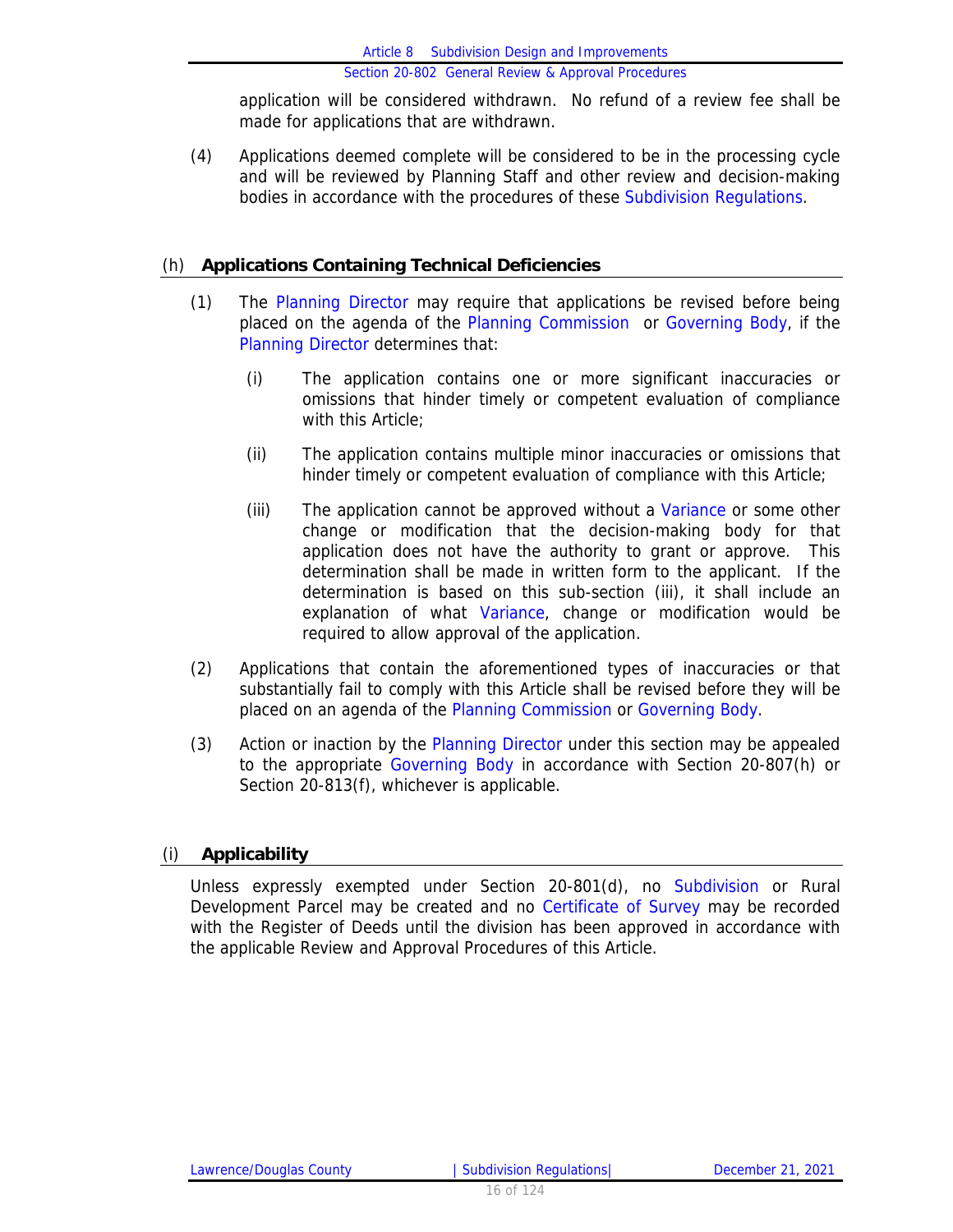# **20-803 Specific Provisions for Land Divisions Within Urban Growth Areas**

#### (a) **Prerequisite to Development within the Eudora Urban Growth Area**

No division of land within Tier 2 of the Eudora Urban Growth Area, shall be approved until the land proposed for division has been annexed into the City of Eudora, with the following exceptions:

- (1) Land divisions listed in Article 1 as exempt from these regulations; or
- (2) Property that has been preliminarily or finally platted, if the City of Eudora determines that additional divisions or reconfiguration of lots may occur without annexation.

#### (b) **Prerequisite to Development within the Lawrence Urban Growth Area**

No division of land in Tier 2 of the Lawrence Urban Growth Area, shall be approved until the land proposed for division has been annexed into the City of Lawrence, with the following exceptions:

- (1) Land divisions listed in Article 1 as exempt from these regulations, or
- (2) Property that has been preliminarily or finally platted, divided through the Cluster Development Certificate of Survey process, or that had A-1 or R-1 zoning that converted to CP zoning upon the adoption of the 2020 County Zoning Regulations if the City determines that additional division or reconfiguration of lots may occur without annexation.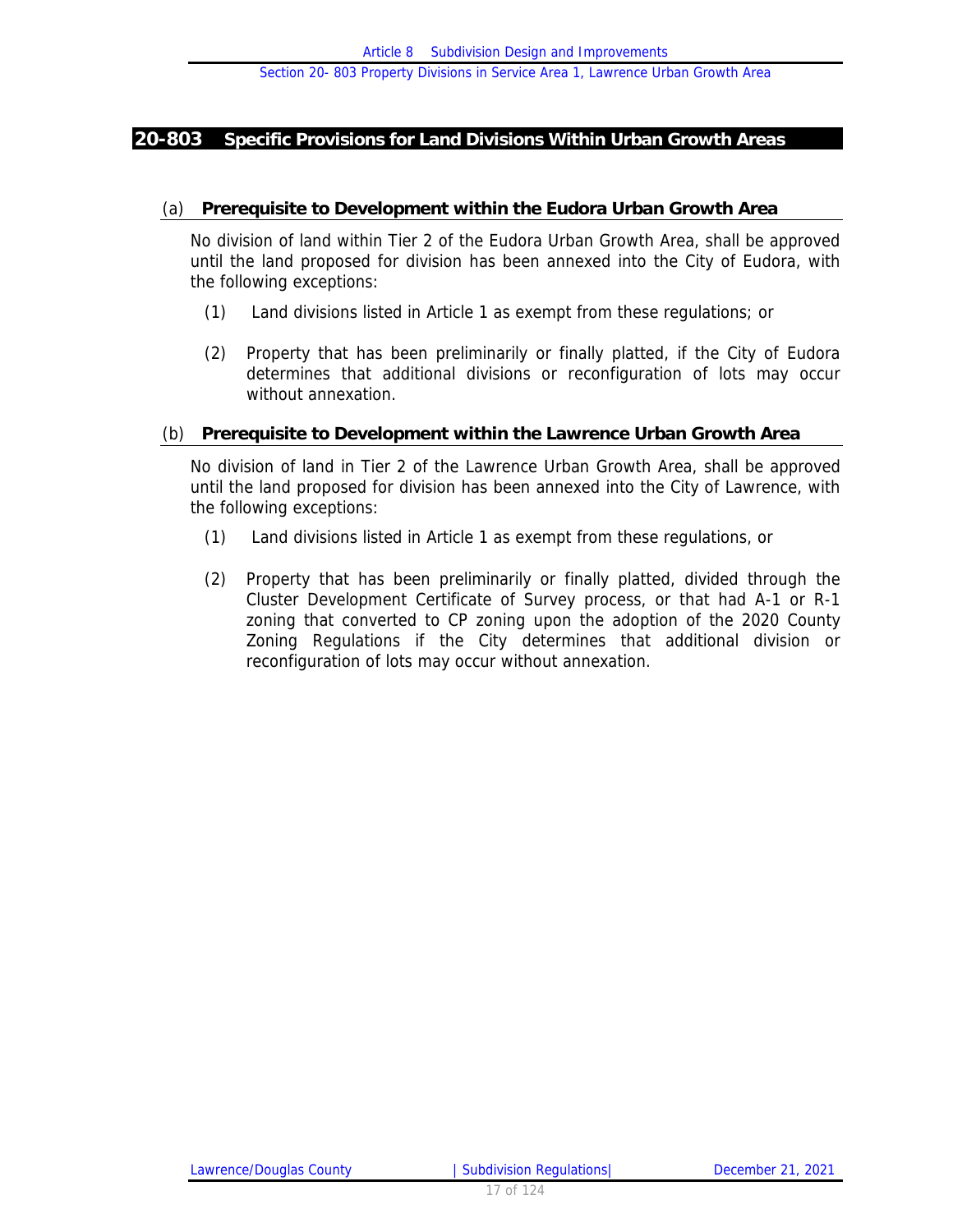#### (a) **Purpose**

The purpose of this Section is to establish requirements for the Cluster Development Certificate of Survey and the procedure to be followed, when such is permissible in accordance with Section 20-803, as amended. Cluster Development Land Divisions are possible only on properties within the CP (Cluster Preservation) Zoning District. The procedure contemplates that forethought and design considerations will be employed to identify the future Urban Density development of the land Parcel prior to any division occurring, and that based on these considerations, 3 acre or larger Rural Development Parcels may be created when they allow for future divisions through a 'Build Out Plan' of the Rural Development Parcels, at some future time, to create Urban Lots and Blocks and connective Street networks in accordance with the Design Standards in the Subdivision Regulations for the city associated with the Urban Growth Area. These regulations will result in Rural Development Parcels that retain their rural character for the immediate future, but will also allow for more efficient transition to Urban Density development as subsequent circumstances dictate.

# (b) **Applicability**

- (1) New land divisions through the Cluster Development Certificate of Survey procedures are permitted only on land within the City of Lawrence Urban Growth Area that was zoned CP (Cluster Preservation) prior October 1, 2021, provided that the City does not require annexation prior to division. New land divisions or amendments to existing Cluster Development Certificates of Survey must comply with the standards in this section:
	- (i) For purposes of determining compliance with the 20 acre minimum Parcel area, an entire half of a quarter-quarter section (e.g. West 1/2 of the Southeast ¼ of the Southeast ¼) shall be deemed to be a 20 acre Parcel.
	- (ii) In calculating the size of a Parcel, the Parcel size shall be deemed to include  $\frac{1}{2}$  of the adjoining Road Right(s)-of-Way if this inclusion is necessary for the Parcel to conform to the applicable minimum Parcel size.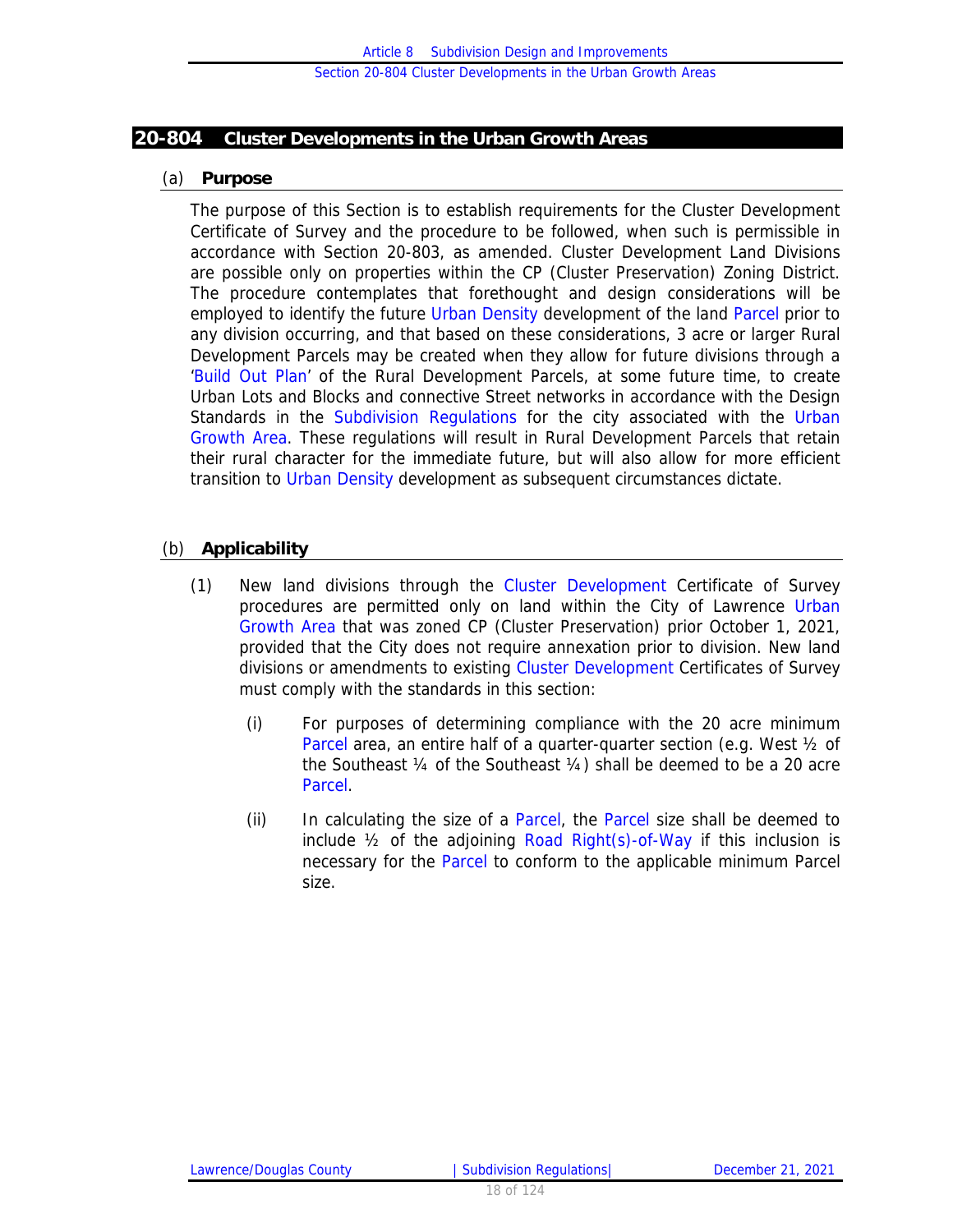#### (c) **Immediate Development Acreage and Future Development Acreage**

Lands divided pursuant to this Section shall be developed as a Cluster Development and shall be identified as either the Immediate Development Area or the Future Development Area in accordance with the following requirements.

(1) Immediate Development Area.

The Immediate Development Area of a Cluster Development shall not exceed 60% of the total acreage of the proposed development included in the Certificate of Survey. The Immediate Development Area may further be divided into no more than 4, Rural Development Parcels (RDPs) subject to the requirements of this Section. Rural Development Parcels shall be located only in the Immediate Development Area. Individual Rural Development Parcels shall only take Access from a Cross Access Easement and shall be laid out in a manner that minimizes adverse impacts to the Future Development Area. Development of the Immediate Development Area, to the greatest extent practicable, shall conform to the following requirements:

(i) Minimum Parcel Acreage and dimensional standards

Rural Development Parcels shall be laid-out and designed to comply with all applicable zoning district regulations listed in the County Zoning Regulations. The minimum Rural Development Parcel size shall be 3 acres.

(ii) Location of Rural Development Parcels

The Cluster Development, shall be designed and developed in accordance with the requirements in this sub-section:

- a. Clustered to take Access from Cross Access Easements to minimize Access points to the adjacent public Right(s)-of-Way.
	- 1. Cross Access Easements shall be established by a separate legal instrument, acceptable to the legal counsel of the nearby city and the Easement shall be filed recorded at the Register of Deeds as a Restrictive Covenant of the Cluster Development that prohibits development of the Future Development Area until, upon annexation, the Cross Access Easement is dedicated to the annexing city as public Road Right-of-Way.
	- 2. The Cross Access Easements shall be written so that, upon annexation by a city, the Cross Access Easement shall be in acceptable form and dimensions to be dedicated to the City as public Road Right(s)-of-Way, to allow for construction of **Streets** within the Cross Access Easements to meet the then current city Street standards.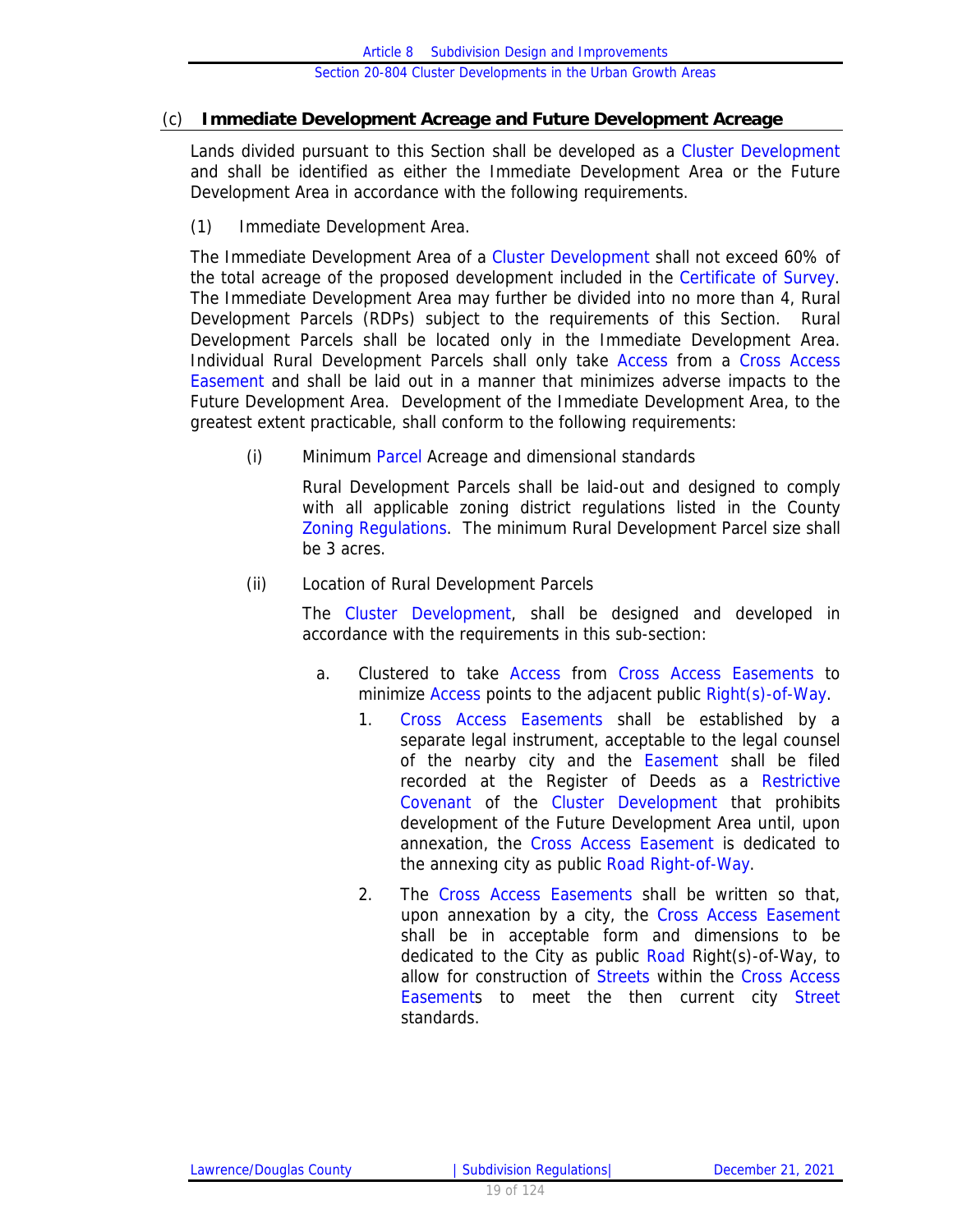- b. Planned and laid out to allow for future Subdivision of the Rural Development Parcels into Platted Lots at an Urban Density commensurate with the zoning and Subdivision Regulations of the annexing city.
- (iii) Utility Water

All Rural Development Parcels shall obtain Publicly Treated Water delivered through a water meter.

(iv) Utility – Wastewater

All Rural Development Parcels shall have an On-Site Sewage Management System approved by the Director of Lawrence/Douglas County Health Department or a connection to a wastewater disposal system approved by the Kansas Department of Health and Environment.

a. County Health Code Restriction in Floodplain

On-Site Sewage Management Systems shall be located outside the FEMA designated regulatory Floodplain.

# (v) Building Envelopes

The buildable area for each Rural Development Parcel within the Immediate Development Area shall be defined by Building Envelopes and structure placement is governed by the setbacks established in the Douglas County Zoning Regulations.

- a. Rural Development Parcels shall be planned and arranged to allow for the future Subdivision of these Parcels into Urban Streets and **Blocks** that conform to the development regulations of the city associated with the Urban Growth Area.
- b. The buildable area for each Rural Development Parcel shall be defined by Building Envelopes which accommodate the future Block layout and exclude lands which have been identified for protection as Environmentally Sensitive Lands.
- c. The Building Envelopes for each Rural Development Parcel shall be shown on the Certificate of Survey.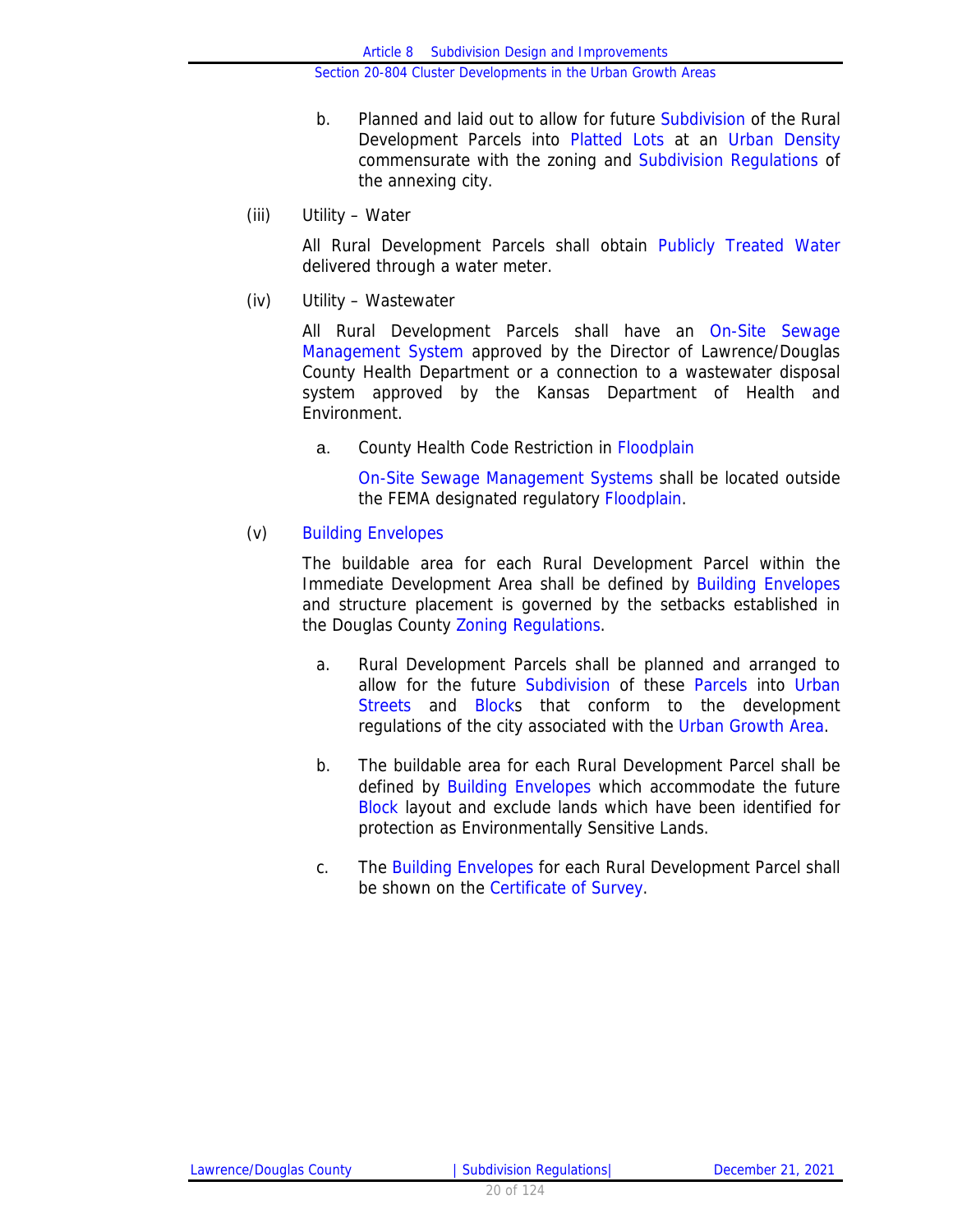- (vi) Access
	- a. The development shall have direct Access to a Road that meets or exceeds the County's Rock Road Standard.
	- b. The service drive constructed within the Cross Access Easement shall be constructed, at a minimum, to meet the County's Rock Road Standard, and the minimum width of traveled-way plus shoulder shall be 20 feet.
		- 1. As an alternative, when a Cross Access Easement provides Access to only one or two Rural Development Parcels in the Immediate Development Area, a waiver from this construction standard may be permitted if approved by the County Engineer and when provisions for future improvement to Road standards are included in the Restrictive Covenants.
	- c. Only one Access point shall be allowed for the entire development unless a separate Access point is necessary to allow Access to prevent intrusion or damage to the Environmentally Sensitive Lands being conserved and protected.
- (vii) Steep Slopes

The Building Envelopes of Rural Development Parcels shall not contain any slopes greater than 15%.

- (viii) Minimum Road Right(s)-of-Way
	- a. If the Cluster Development is located adjacent to public Road Right-of-Way that does not meet the minimum width standards of Section 20-810(e)(5), approval of the application for division pursuant to this Section 20-804 shall be subject to a condition that the Subdivider dedicate, by separate instrument to the County, ½ the additional land necessary to bring the Road(s) adjoining the Cluster Development to the required Right-of-Way standard based on the Road's classification established in the County's Access Management Standards.
	- b. All necessary Dedications shall be by separate instrument, satisfactory to the County Counselor, and recorded with the Register of Deeds.
	- c. No final action may be taken on the Certificate of Survey until this additional Road Right-of-Way has been dedicated.
- (ix) Minimum Frontage and Entrance Spacing Requirements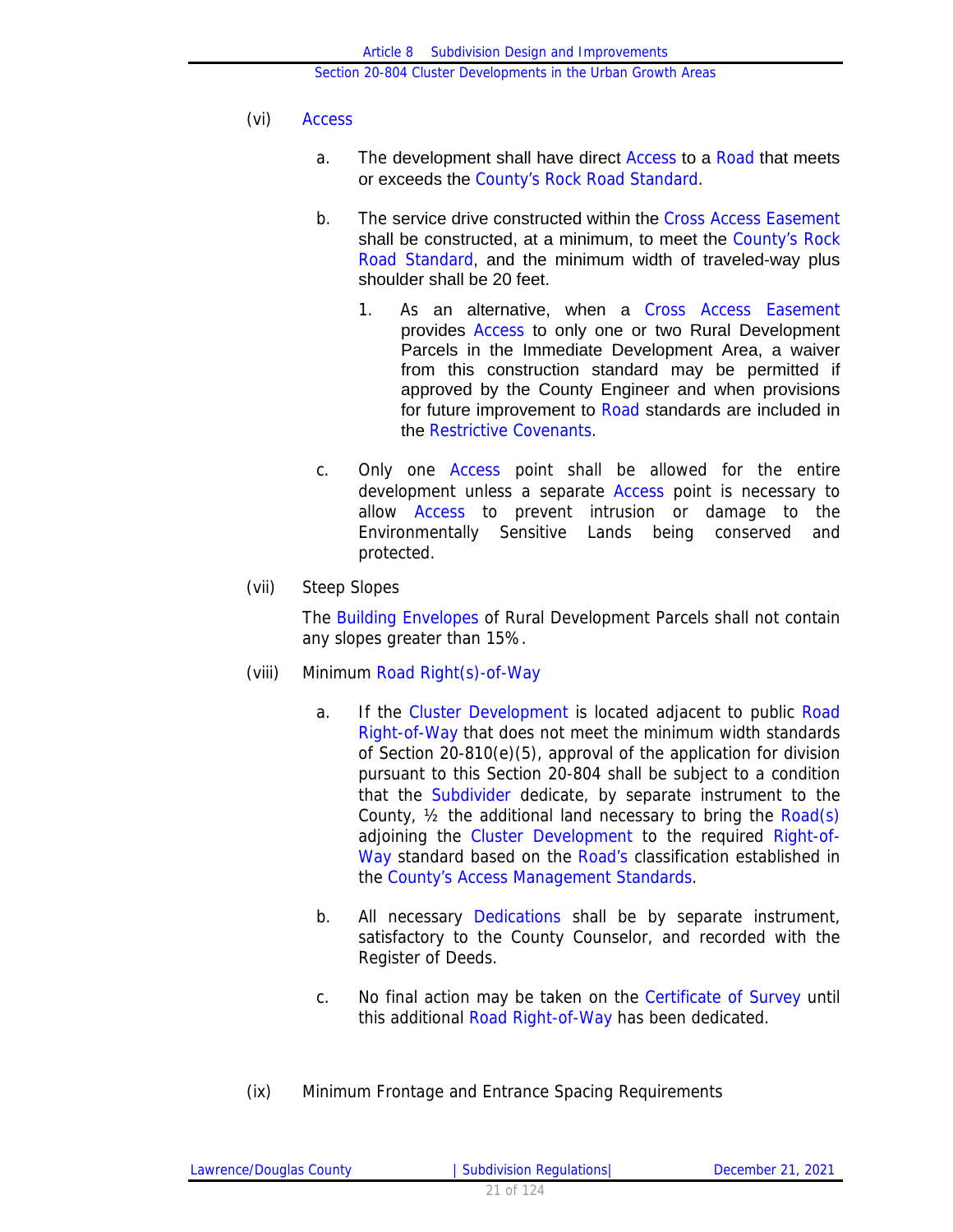- a. The Cluster Development must meet the minimum Frontage and Entrance Spacing Requirements established in the County's Access Management Standards. The Frontage and Entrance Spacing Requirements are based on the classification of the Road upon which the Cross Access Easement is proposed to take Access.
- b. Minimum RDP Frontage on the Cross Access Easement is not subject to the Frontage requirements in Section 12-318 of the Douglas County Zoning Regulations.
- (x) Drainage Easements

If any portion of the Rural Development Parcel lies in a FEMA designated regulatory Floodplain, or if drainage Channels or Swales exist on the Rural Development Parcel that carry runoff from adjacent property or Public Street/Roads, the FEMA designated regulatory Floodplain or drainage Channel or Swale shall be protected by grant of an Easement, or other similar device, evidenced by separate legal instrument, as may be required by the Planning Director and acceptable to the County Counselor.

(xi) Restrictive Covenants

Property in the Immediate Development Area shall be subject to a Restrictive Covenant as set forth in Section 20-804(d).

(2) Future Development Area

The Future Development Area shall meet the requirements set forth in this sub-section:

(i) Minimum Requirement.

A minimum of 40% of the total Cluster Development shall be designated as Future Development Area. To the extent practical, the Future Development Area should be one contiguous area of land for future planning purposes.

(3) Conservation of Natural Resources

No matter where located within the boundaries of the Certificate of Survey, land that is or contains Environmentally Sensitive Lands identified in Section 20-810(k), to the greatest extent reasonably practicable, shall be conserved and protected through the recording with the Register of Deeds of either a Temporary Set Aside Agreement or a permanent Conservation Easement.

(i) Temporary Set Aside Agreement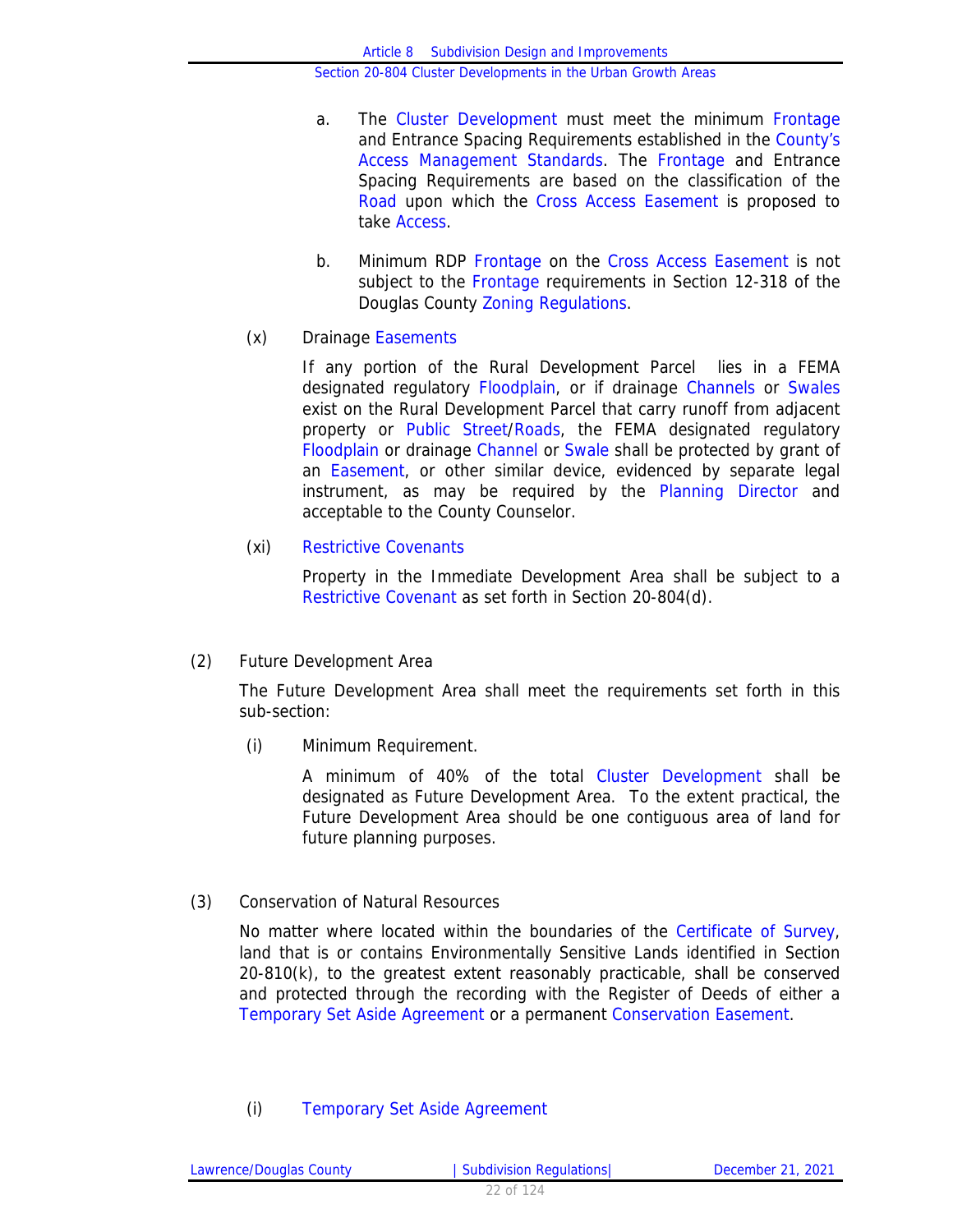- a. A Temporary Set Aside Agreement shall prohibit development, while the lands are located within the Urban Growth Area that would significantly impair or interfere with the environmental, geographical or historical characteristics of the identified natural resources.
- b. The Temporary Set Aside Agreement shall be provided to the City and County by separate legal instrument, satisfactory to the County Counselor and City Manager or other appropriate city official.
- c. The City will have regulatory authority over the Temporary Set Aside Agreement only after the property has been annexed into the City.
- d. Within 2 years of the date of annexation into the City, the Temporary Set Aside Agreement will expire unless further action is taken by either the City or the property Owner to secure its continuance.

# (ii) Conservation Easement

- a. A permanent Conservation Easement may be established by an Owner that desires a more permanent and perpetual method of protecting and conserving natural resources. The areas of land that a permanent Conservation Easement may cover include those lands identified in Section 20-810(k), or similar sensitive lands.
- b. A permanent Conservation Easement shall be established to retain the environmental, geographical or historical characteristics of the land.
- c. It shall be conveyed to a public or nonprofit organization that protects and preserves lands of ecological, scenic, historic, agricultural, or recreational significance.
- d. A permanent Conservation Easement created for protecting natural resources may or may not be sufficient to meet the requirements for re-evaluation by the county for land appraisal and taxation purposes.
- (4) Restriction on Subsequent Divisions

Any further division for development purpose is prohibited until annexation or until an amended Certificate of Survey is approved and filed recorded with the Register of Deeds.

# (5) Restrictive Covenant

The Immediate and Future Development Areas shall be subject to a Restrictive Covenant as set forth in Section 20-804(d).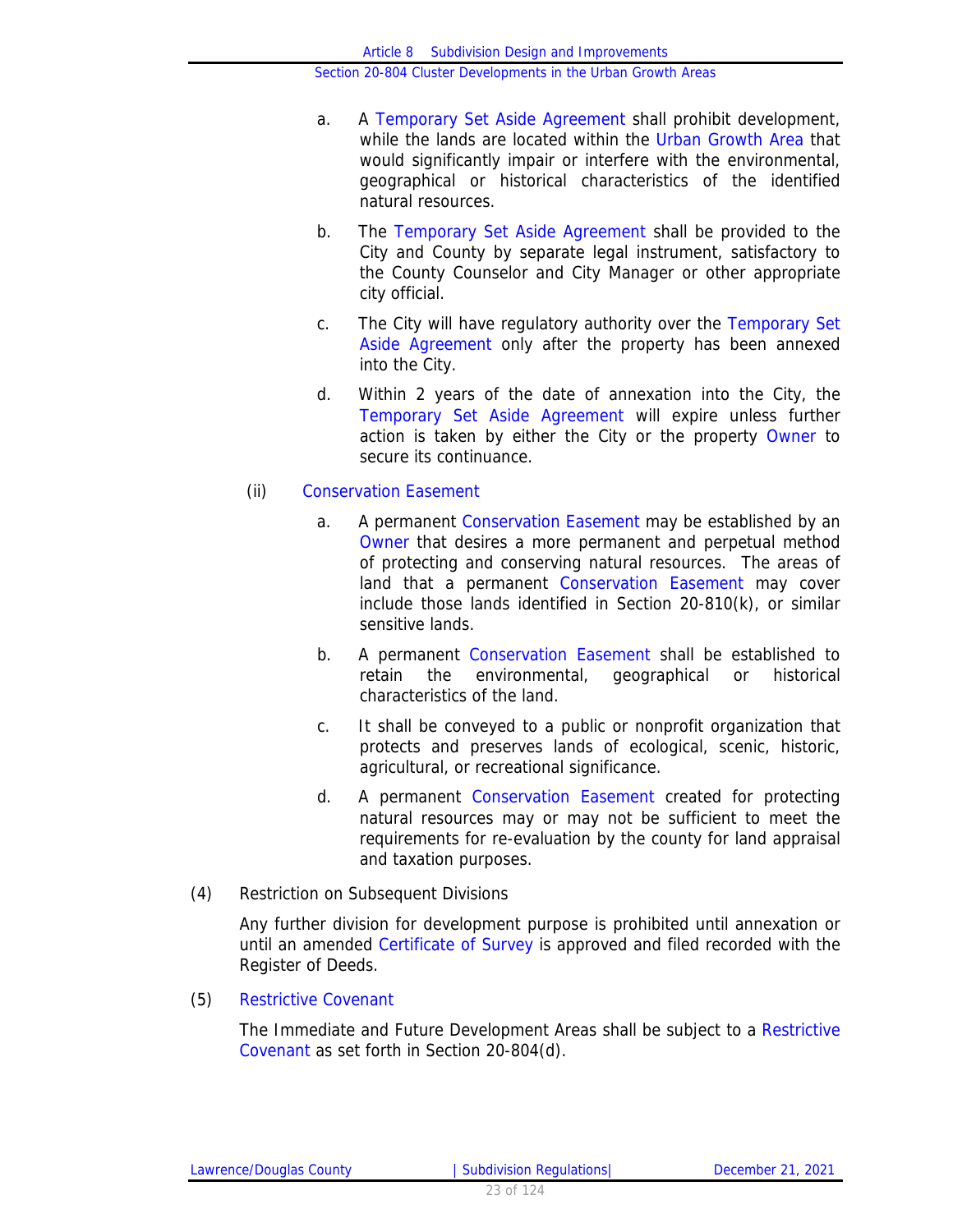# (d) **Restrictive Covenant**

The Immediate Development Area and Future Development Area each shall be restricted by a separate instrument, satisfactory to the County Counselor, which shall:

- (1) Incorporate by reference and have attached as an exhibit the Build Out Plan;
- (2) Require future division of the Rural Development Parcels to conform to the Build Out Plan or the Subdivision Regulations in place at that time;
- (3) For the Immediate Development Area, limit each Rural Development Parcel to one principal Dwelling and accessory buildings until annexation into a city and municipal water and Sanitary Sewer service are extended to the property;
- (4) For the Future Development Area, any further division for development purposes is prohibited until annexation or until an amended Certificate of Survey is approved and recorded with the Register of Deeds;
- (5) Restrict the location of structures within the Immediate Development Area to Building Envelopes that have been created to allow for the future Subdivision of the Immediate Development Area into Blocks of an Urban Density that avoids interference with planned future Street/Roads, Easements and setbacks:
- (6) Be binding upon the Owner and all of its successors and assigns, and shall constitute a covenant running with the land, expiring at the time the subject property is annexed by a city; and
- (7) Be in a recordable form and be recorded with the Register of Deeds.

# (e) **Cluster Developments – After Annexation**

- (1) Upon Annexation, development shall occur in accordance with the Build Out Plan or an approved plan meeting the Subdivision Regulations in place at the time. If, however, the appropriate city's plans or regulations for the area covered by the Build Out Plan recommend a different type of land use or scale of development, the property shall be Platted to conform to the city's current plans and regulations.
- (2) Upon Annexation, all future divisions of land in the Immediate Development Area or Future Development Area shall be made in accordance with Section 20-809, Major Subdivisions for the City of Lawrence, or in accordance with the applicable procedures set forth in the annexing city's Subdivision Regulations.

# (f) **Application**

Any person having legal or equitable interest in property that meets the criteria required by this Section may file, with the Planning Director, an application for a division of land in conformance with this Section. The completed application must: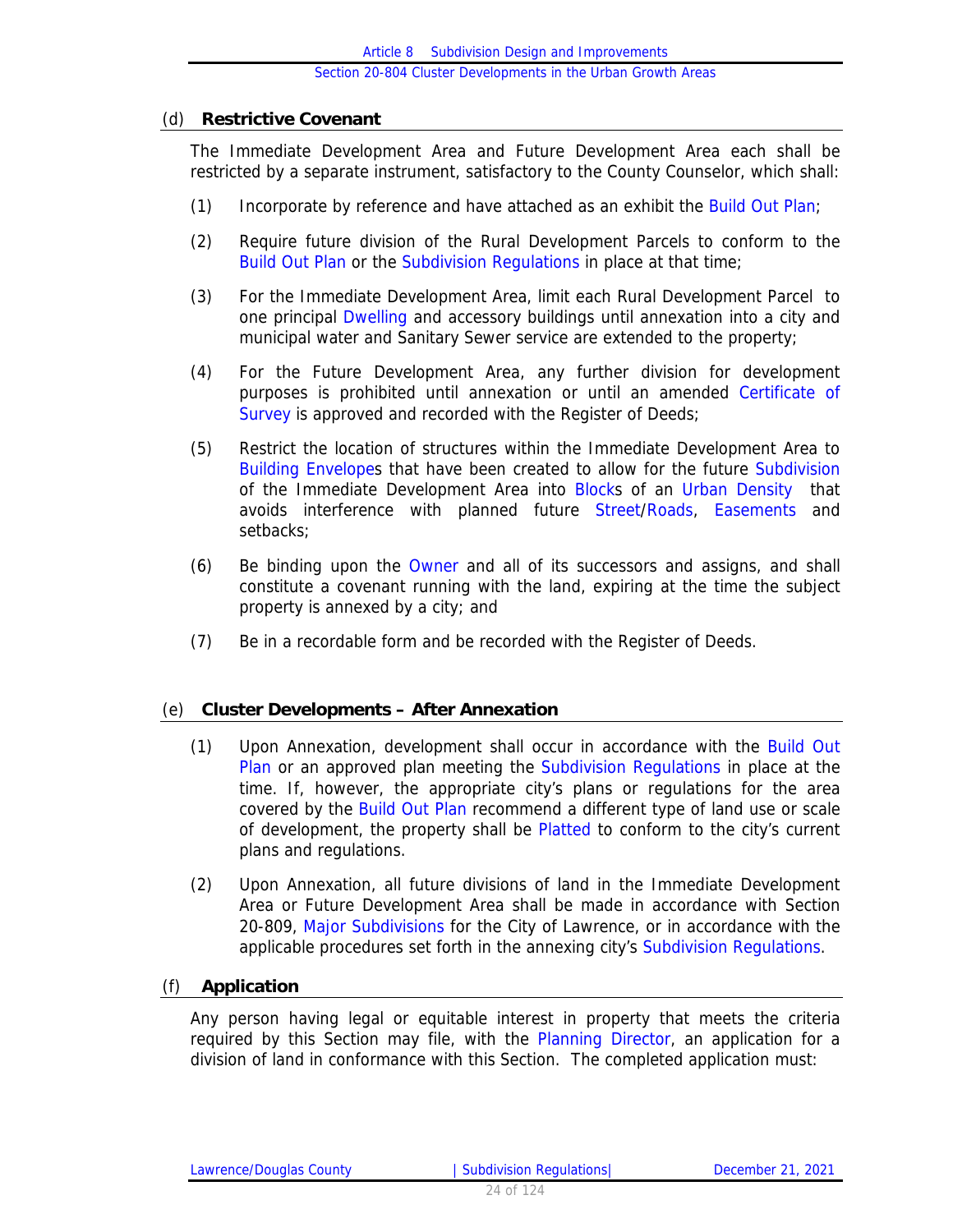- (1) Satisfy the requirements of Section 20-802;
- (2) Be submitted with an approved application form supplied by the Planning Department;
- (3) Be submitted in both print and electronic format; and,
- (4) Shall be accompanied by the application materials listed in 20-807(d).

#### (g) **Administrative Review and Consideration Procedures**

The Planning Director shall review all applications for Cluster Developments pursuant to this Section in accordance with the Certificate of Survey administrative review procedures set forth in Section 20-807.

#### **20-805 (RESERVED)**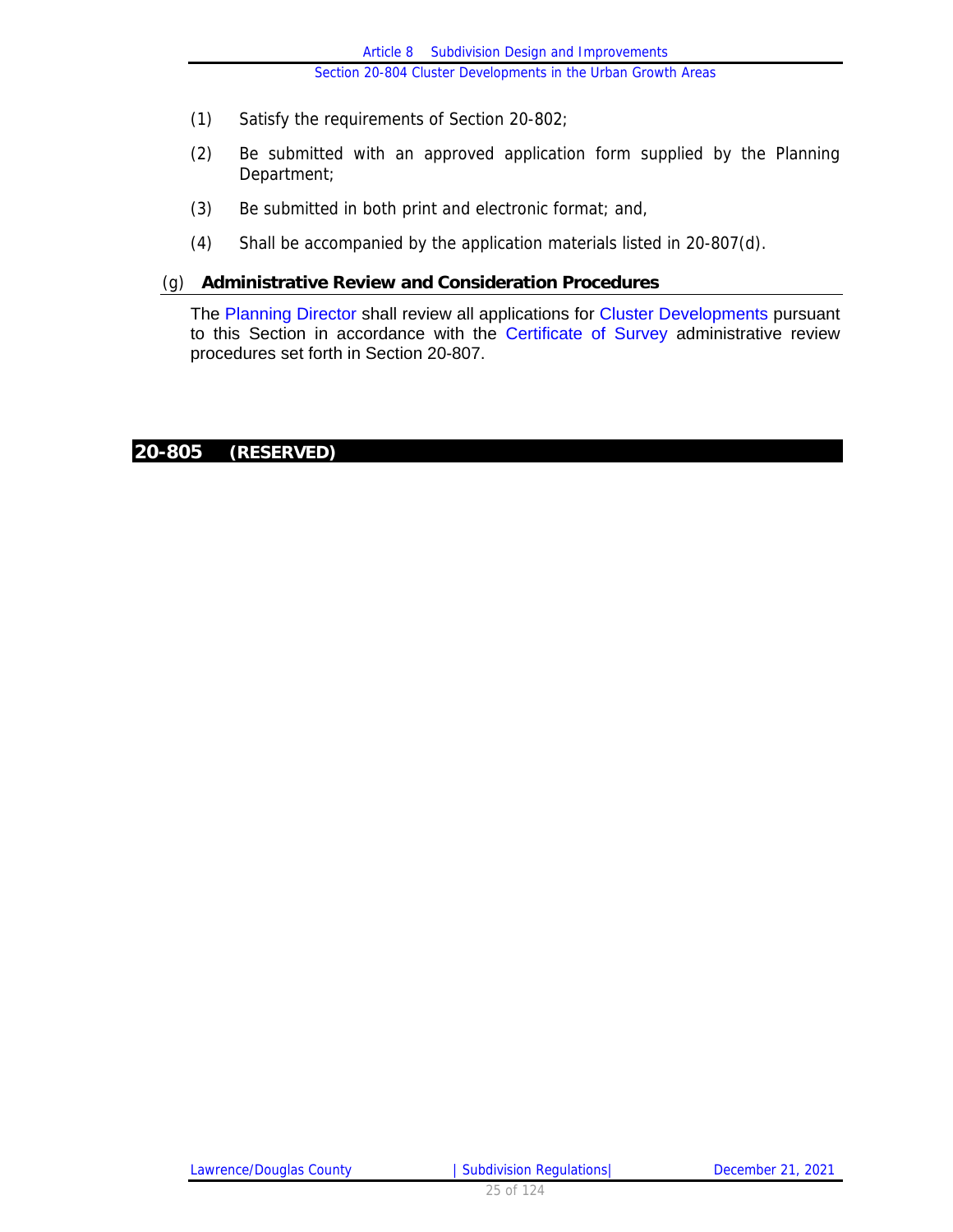Section 20-805 [RESERVED]

Lawrence/Douglas County | Subdivision Regulations| December 21, 2021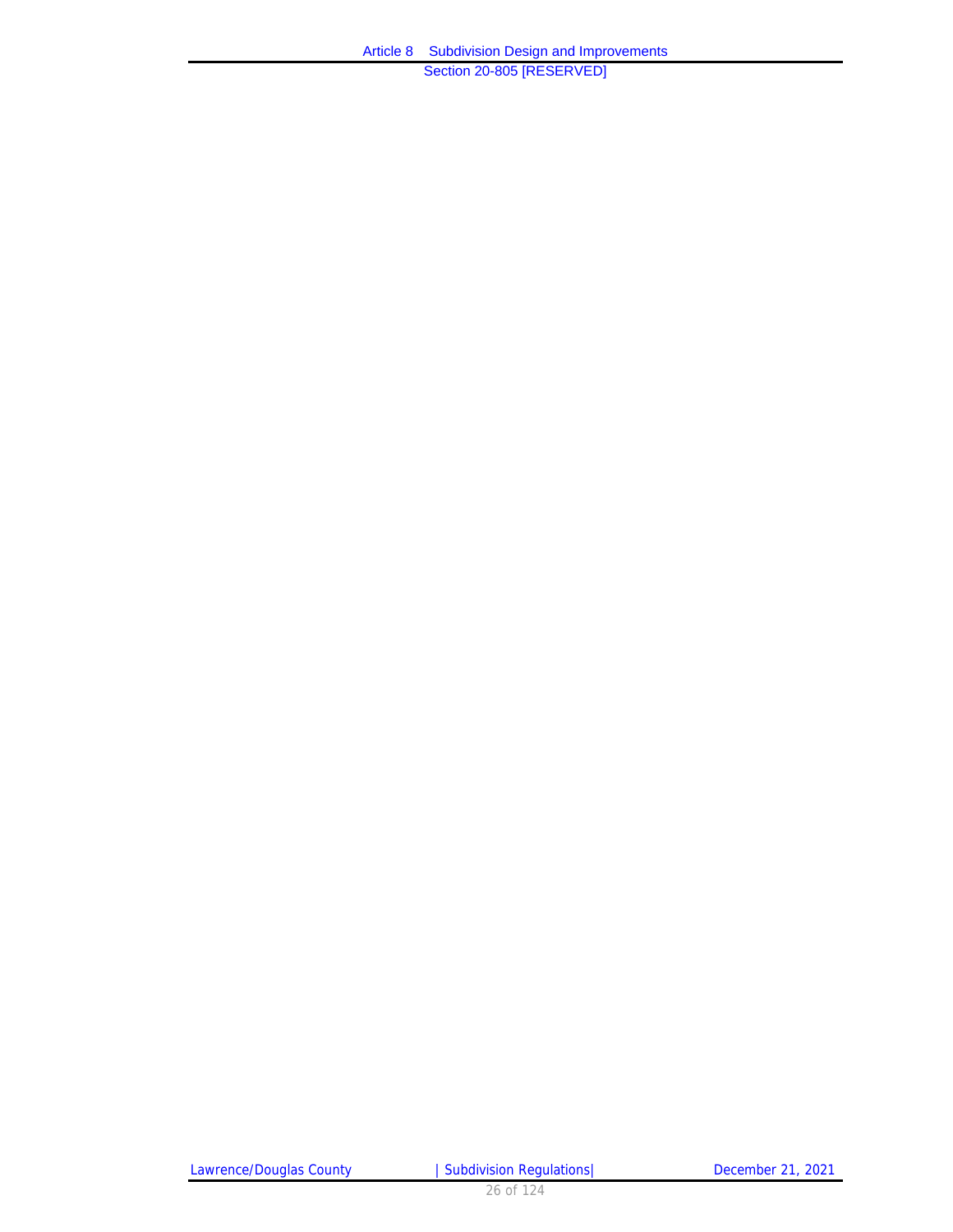# **20-806 Certificate of Survey Property Divisions in the Unincorporated Area of Douglas County**

#### (a) **Purpose**

Plan *2040*, the Comprehensive Plan for Unincorporated Douglas County and Lawrence, recommends that the rural character be protected and preserved with strong growth management principals that include minimizing agricultural land conversion to other non-agricultural uses and maintaining working lands and highquality agricultural soils for future generations.

# (b) **Definitions**

When used in this Section 20-806, the following terms have the following meanings:

- (1) Original Tract shall be composed of a Parcel or a combination of all adjacent Parcels under a single Ownership [not separated by public Right(s)-of-Way] that share common boundary lines or two separate Ownerships that share a common boundary line, for the purpose of creating one Parent Parcel.
- (2) Parent Parcel an area of 20 acres or more surveyed solely for the purpose of creating one or more Rural Development Parcels.
- (3) Rural Development Parcel a Parcel created from the Parent Parcel through the administrative Certificate of Survey process to make the new land division eligible for a building permit.

# (c) **Applicability**

Rural Certificates of Survey are permitted only on land within the AG-2, Transitional Agriculture District. Rural Development Parcels and tracts may be created according to the following requirements:

- (1) The Owner of the land must identify a Tract of land, which shall be a minimum of 20 acres and take Access to a Full Maintenance Road, in accordance with this Section. The Tract containing the area for the proposed Rural Development Parcel(s) shall be known as the "Parent Parcel". The land from which the Parent Parcel is identified shall be known as the "Original Tract".
	- (i) For purposes of determining compliance with the 20 acre minimum Tract area, entire half of a quarter-quarter section (e.g. West ½ of the Southeast ¼ of the Southeast ¼) shall be deemed to be a 20 acre Tract.
	- (ii) In calculating the size of a Tract, the Tract size shall be deemed to include ½ of the adjoining Road Right(s)-of-Way or Easements if such inclusion is necessary for the Tract to conform to the applicable minimum Tract size.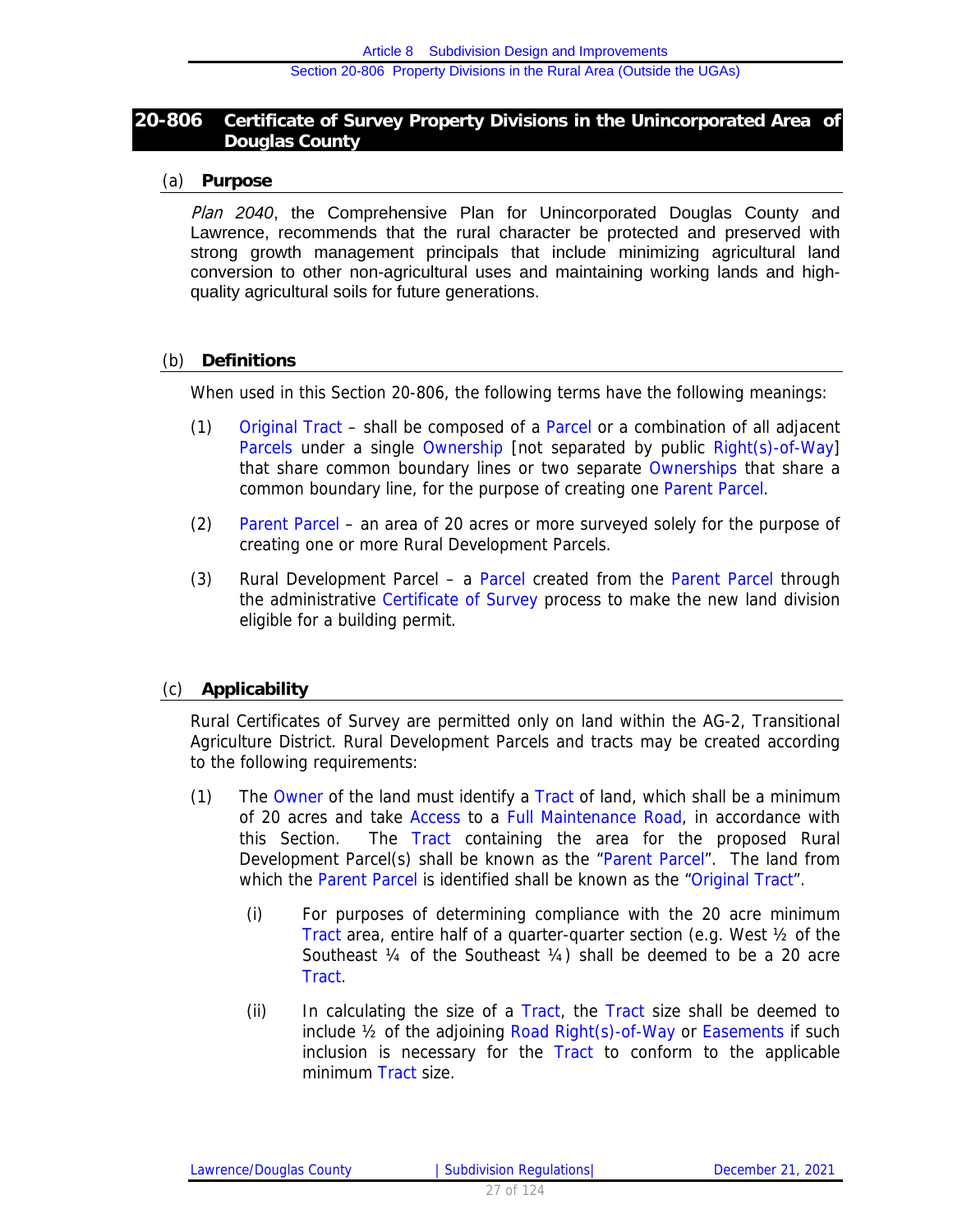Section 20-806 Property Divisions in the Rural Area (Outside the UGAs)

#### (d) **Rural Development Parcel (RDP)**

- (1) Up to 2 Rural Development Parcels (RDP) may be created by dividing a Parent Parcel.
- (2) Rural Development Parcels can be created through the Certificate of Survey process only when the Planning Director finds that the division does not involve or result in the creation of any minimum maintenance or Full Maintenance new Roads or Road Rights-of-Way or Easements; and, the division is made in accordance with the following requirements:
	- (i) Minimum Rural Development Parcel Area and dimensional standards
		- a. Rural Development Parcels shall be laid-out and designed to comply with all applicable zoning district regulations listed in the County Zoning Regulations. Each Rural Development Parcel shall have the minimum area required in Section 12-303- 2 in the County Zoning Regulations. The minimum Parcel area shall also meet the County Sanitary Code minimum requirements for On-Site Sewage Management System;
		- b. The area of Rural Development Parcels may be reduced to the minimum permitted by the Douglas County Sanitary Code; provided development on the remaining tract/parcel is prohibited with the recording of an executed Agricultural/Natural Resource Protection Agreement.
			- 1. This agreement will remain in effect until the property is annexed into a city or the property is rezoned to a district which permits greater density.
	- (ii) Development Access

Each Rural Development Parcel shall have direct Access to a Full Maintenance Road;

- (iii) County Health Code Requirements
	- a. The applicant has provided evidence that each Rural Development Parcel will satisfy all applicable health and sanitation requirements of the Lawrence/Douglas County Health Department;
	- b. On-Site Sewage Management Systems shall have a minimum of 3 acres located outside the FEMA designated regulatory Floodplain.
- (iv) Grouping Divisions

When a Parent Parcel has previously been identified and filed of record from an Original Tract, any subsequent Parent Parcel identified from that Original Tract shall, where practicable, be located with one boundary line adjacent to the previously created Parent Parcel to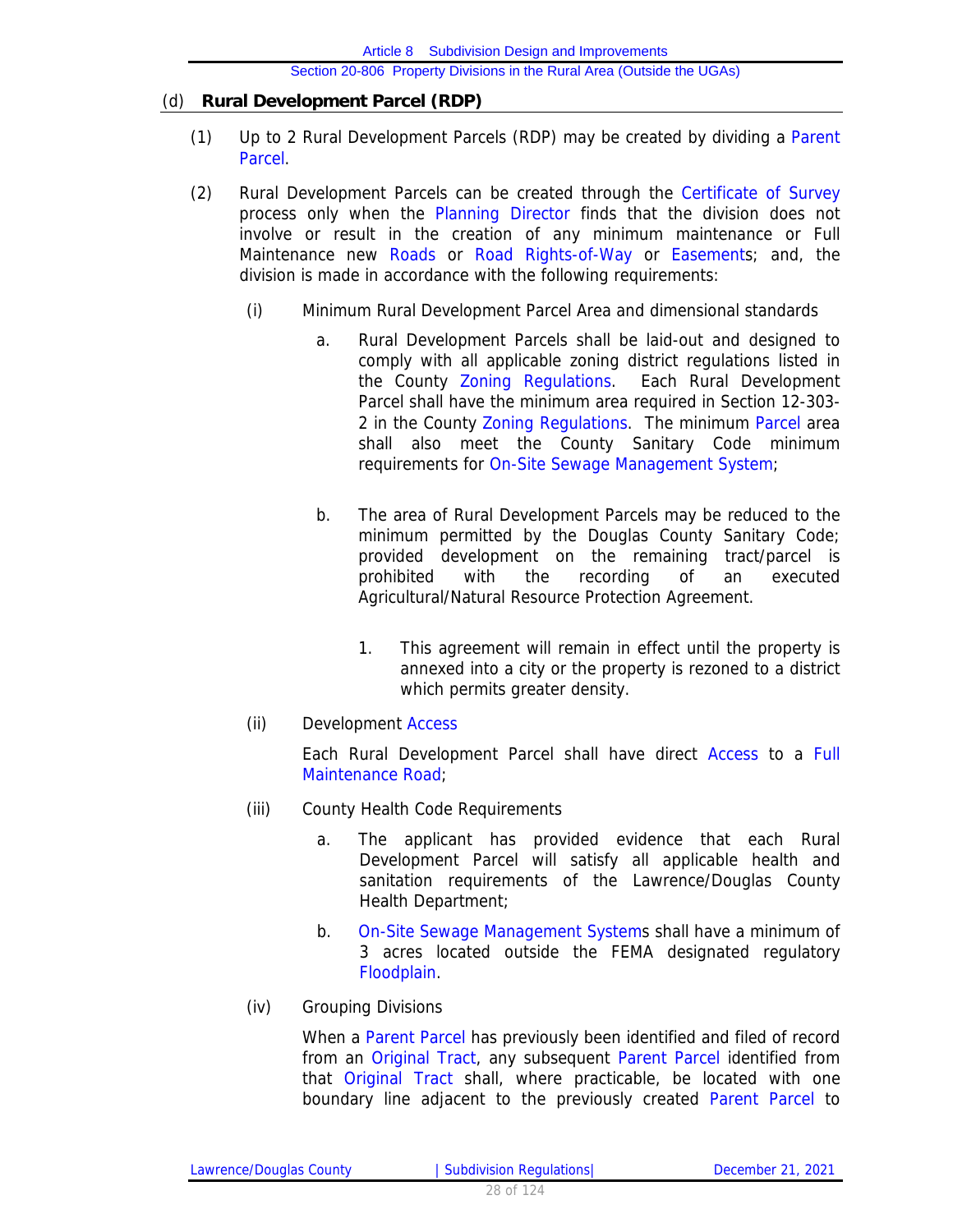Section 20-806 Property Divisions in the Rural Area (Outside the UGAs)

encourage the grouping of Rural Development Parcels to facilitate the efficient provision of Infrastructure and other public services.

(v) Minimum Frontage and Entrance Spacing Requirements.

Each Rural Development Parcel must meet the minimum Frontage and Entrance Spacing Requirements established in the County's Access Management Standards. The Frontage and Entrance Spacing Requirements are based on the classification of the Road upon which the Rural Development Parcel is proposed to take Access.

- (vi) Minimum Road Right(s)-of-Way
	- a. If the Original Tract/Parent Parcel Division is located adjacent to public Road Right(s)-of-Way that does not meet the minimum width standards of Section 20-810(e)(5), approval of the application for division of land pursuant to this Section 20- 806 will be subject to the condition that the Owner dedicate, by separate instrument to the County, ½ the additional land necessary to bring the Road(s) adjoining Original Tract/Parent Parcel to the required Right-of-Way standard based on the Road's classification established in the County's Access Management Standards.
	- b. All necessary Dedications shall be by separate instrument, satisfactory to the County Counselor, and recorded at the Register of Deeds.
	- c. No final action may be taken on the Certificate of Survey until this additional Road Right-of-Way has been dedicated.

# (vii) Building Envelope

- a. When a Rural Development Parcel includes lands identified for Protection of Environmentally Sensitive Lands in Section 20- 810(k), a Building Envelope is required to be shown on the Parcel and it shall not include the areas and sites identified for resource preservation.
- b. A Building Envelope is not required on a Rural Development Parcel that does not include lands within the categories identified for resource preservation in Section 20-810(k); however, structure placement is governed by the setbacks established in the Douglas County Zoning Regulations.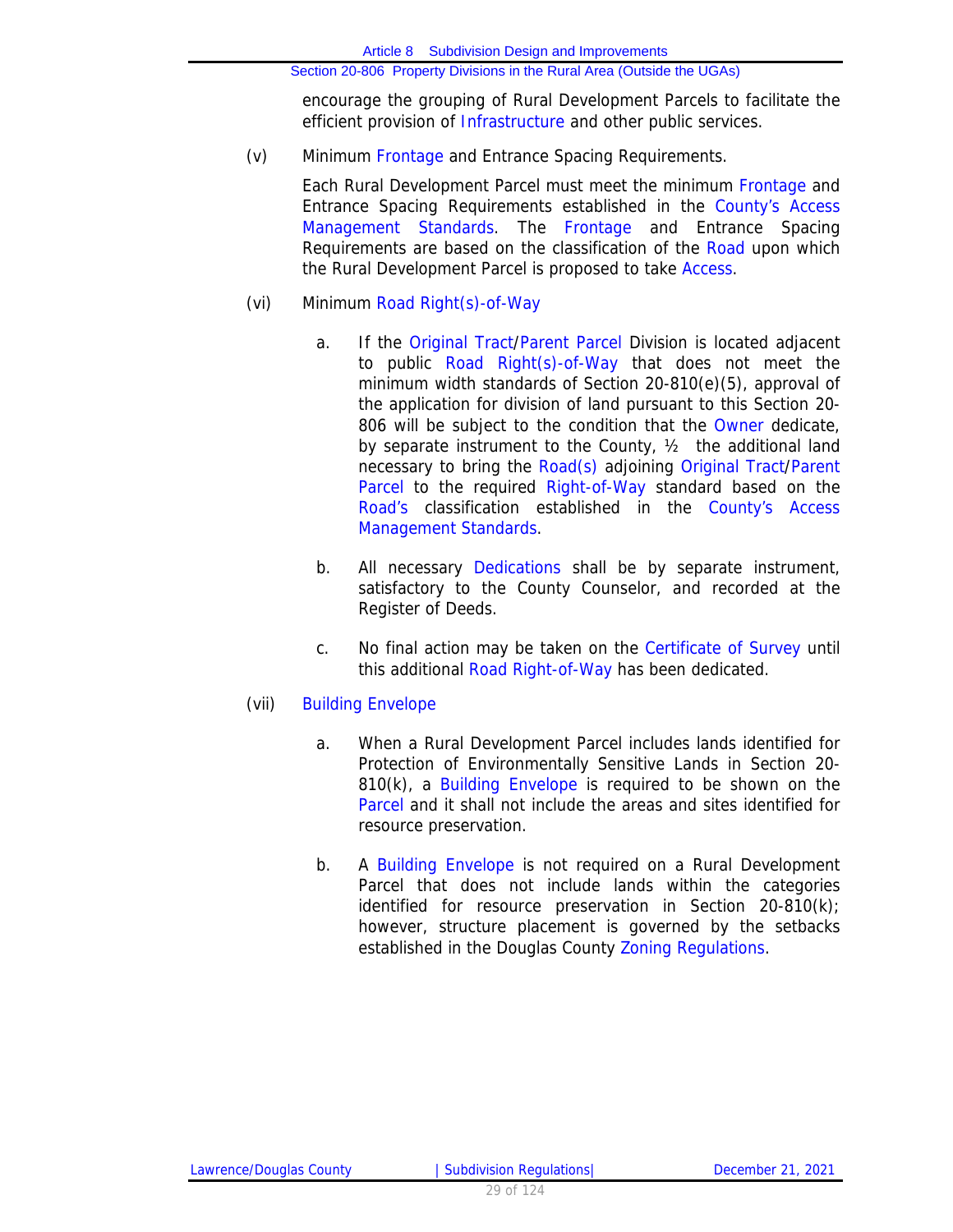# (viii) Conservation Easement

- a. A permanent Conservation Easement may be established by an Owner that desires a more permanent and perpetual method of protecting and conserving natural resources. The areas of land that a permanent Conservation Easement may cover include those lands identified in Section 20-810(k), or similar sensitive lands.
- b. A permanent Conservation Easement shall be established to retain the environmental, geographical or historical characteristics of the land.
- c. It shall be conveyed to a public or nonprofit organization that protects and preserves lands of ecological, scenic, historic, agricultural, or recreational significance.
- d. A permanent Conservation Easement created for protecting natural resources may or may not be sufficient to meet the requirements for re-evaluation by the county for land appraisal and taxation purposes.
- (3) With respect to any division made according to this Section, the subsequent Rural Development Parcels shall be considered Parcels but shall not be considered Platted Lots created through a Major or Minor Subdivision/Replat process. Each Rural Development Parcel shall be eligible for the issuance of building permits for permitted and accessory uses, buildings and structures.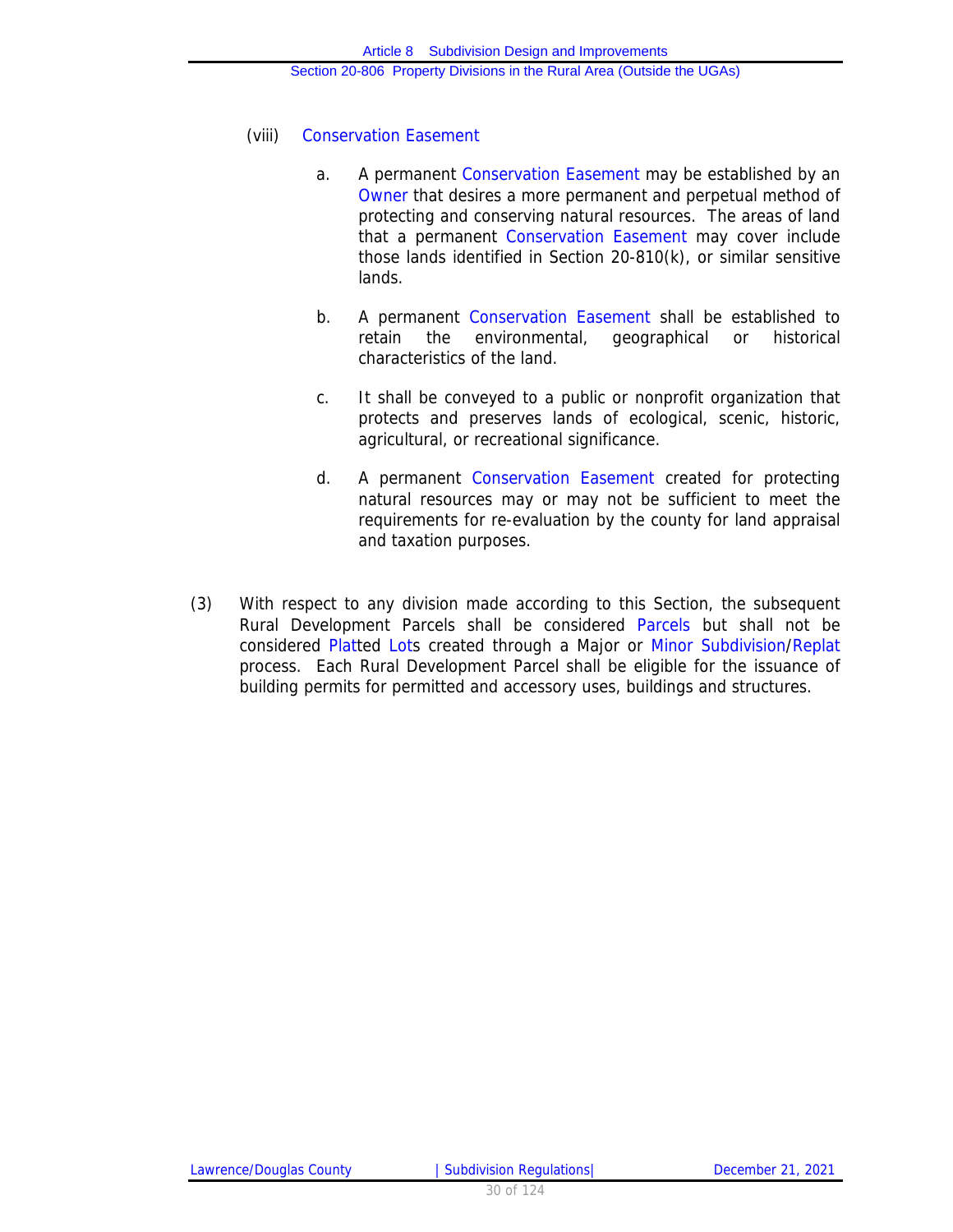#### Section 20- 807 Certificate of Survey, Administrative Review Procedures

#### **20-807 Certificate of Survey, Administrative Review Procedures**

#### (a) **Purpose**

The purpose of the Certificate of Survey review procedure is to provide an administrative process for creating an accurate record of the description and location of Rural Development Parcel divisions created in conformance with Sections 20-804 or 20-806, whichever is applicable, without requiring full compliance with the regulations of Section 20-809, Major Subdivisions.

#### (b) **Authority**

The Planning Director is authorized to review and approve applications for land divisions made in conformance with Sections 20-804 and 20-806, subject to the requirements of this Section. This review procedure allows for an administrative approval process with final action by the Planning Director.

#### (c) **Applicability**

An application for a division of land submitted with a complete Certificate of Survey shall be considered for approval in the following circumstances:

- (1) The proposed division meets the criteria of one of the types of division authorized by Sections 20-804 or 20-806, for review in conformance with this Section.
- (2) Rural Development Parcels are eligible for Certificate of Survey approval only one time; however, an amended Certificate of Survey may be recorded when it:
	- (i) Includes the same land area as the original Certificate of Survey; (or more) and,
	- (ii) When it meets the applicable requirements in Sections 20-804 or 20- 806.
- (3) For the purpose of interpreting the applicability of the Certificate of Survey administrative review procedure, any proposed development or division of land, which the Planning Director determines is intended to evade the Major Subdivision procedures of Section 20-809 because it would result in a de facto Major Subdivision through the combination of previous contiguous Certificates of Survey, is not eligible to use the Certificate of Survey review procedure.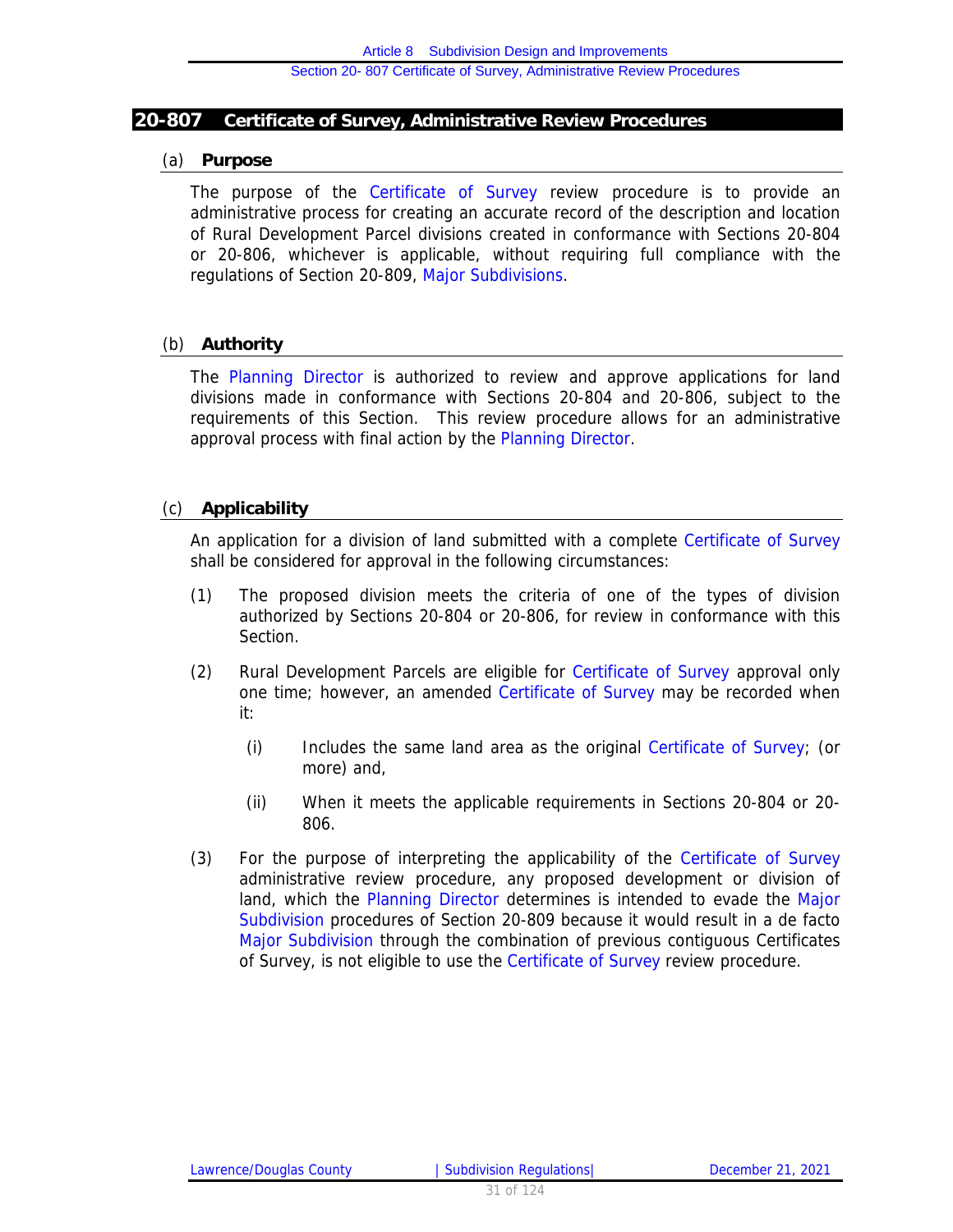#### (d) **Application**

Applications for a Certificate of Survey shall be submitted to the Planning Director in conformance with the general requirements of Section 20-802; be submitted in both print and electronic format; and be accompanied by:

- (1) The applicable review and recording fees;
- (2) Proof of legal or equitable interest in the property;
- (3) Proof that there are no unpaid taxes on the subject property in the form of a certificate that all taxes and special assessments due and payable have been paid; and
- (4) One paper and one electronic copy of a Certificate of Survey that complies with the requirements of Section 20-807(e).
- (5) In addition, for Cluster Developments in an Urban Growth Area:
	- (i) A Build Out Plan illustrating the following with respect to both the Immediate Development Area and Future Development Area:
		- a. A realistic future Urban Block layout designed consistent with the Comprehensive Land Use Plan of the applicable city and the Subdivision Design Standards and Public Improvement Standards set forth in Sections 20-810 and 20-811 for the City of Lawrence or in the Subdivision Regulations set forth in the annexing city's regulations;
		- b. The layout of future Streets/Roads; provided that, Local Streets/Roads shall be planned to provide Street/Road connections to adjoining Parcels, neighborhoods, or future development open spaces, at a spacing of 600' to 800' as a means of discouraging the reliance on County and State Roads or highways for local trips;
		- c. Block level Easement locations for utilities and storm water drainage;
		- d. Locations of Building Envelopes for each Rural Development Parcel that are respective of the future Urban Street and Block layout; and,
		- e. Supplemental written information that demonstrates how public utilities may be extended to the Subdivision to accommodate future Urban Density development.
	- (ii) For applications within Urban Growth Areas, an executed annexation agreement allowing annexation by the city that's Urban Growth Area the development is located within based on the adopted annexation policies of that city, when the city requires such an agreement.
	- (iii) For properties with Environmentally Sensitive Lands identified in Section 20-810(k) and designated for protection, a proposed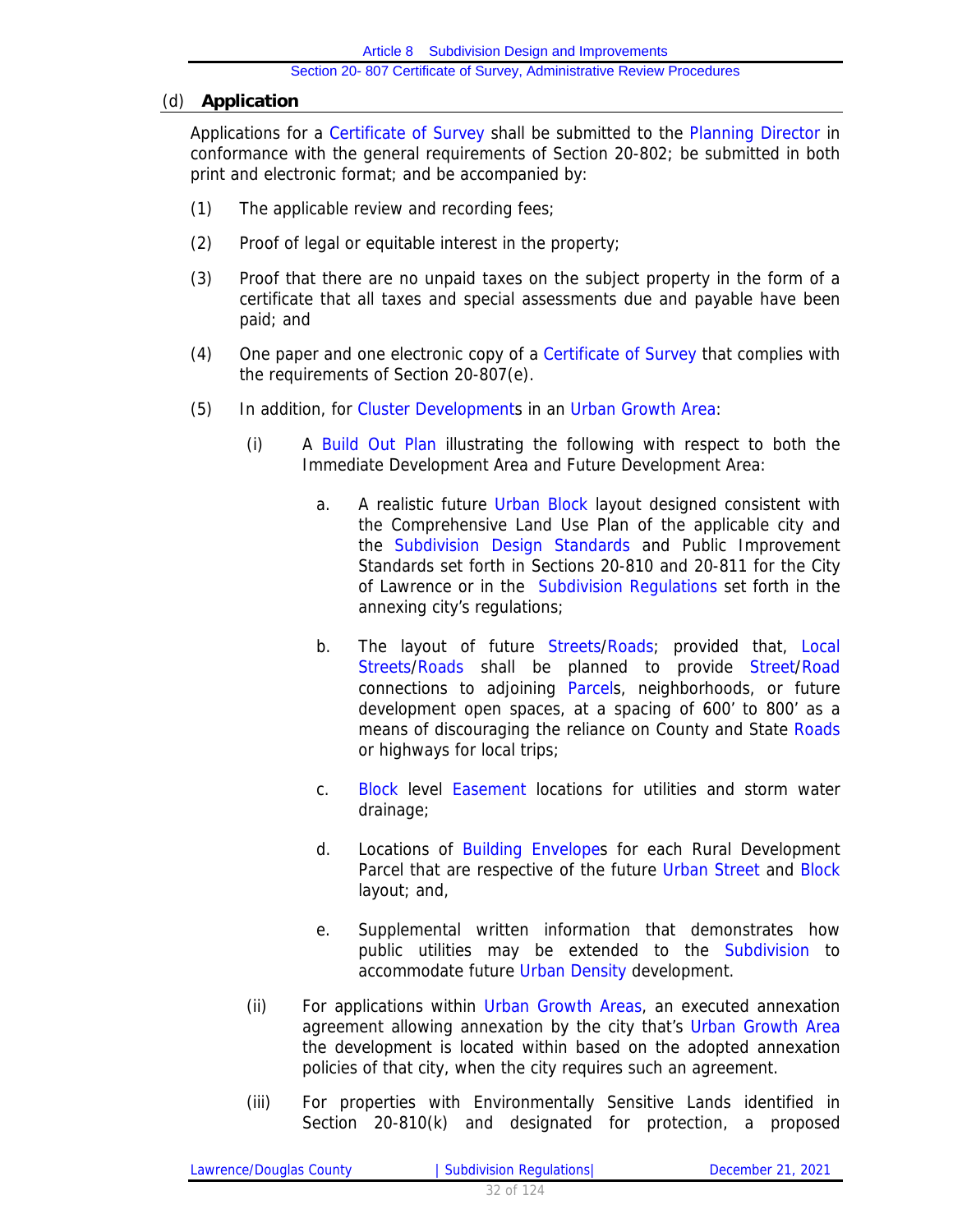Temporary Set Aside Agreement or permanent Conservation Easement and a copy of proposed Restrictive Covenants as identified in Section 20-804(c)(3).

#### (e) **Requirements and Material to be Included**

A Certificate of Survey shall comply with the following requirements:

- (1) The Certificate of Survey shall be legibly drawn on Mylar with permanent ink or printed or reproduced by a process guaranteeing a permanent record and shall be a minimum size of 11 inches by 17 inches;
- (2) The Certificate of Survey shall show or contain on its face the following information; provided, however, that the licensed Land Surveyor may, at his or her discretion, provide additional information regarding the survey:
	- (i) A title or title block including the quarter-section, section, township, range and principal meridian in which the surveyed land is located. A Certificate of Survey shall not bear the title "Plat," "Subdivision" or any title other than "Certificate of Survey;"
	- (ii) A note stating "This Certificate of Survey was not prepared for the purpose of the Platting of land. No further divisions of the Parcels created by this survey shall occur until the property is Subdivided in accordance with all applicable Subdivision Regulations of Douglas County or the city into which it is annexed or until an Amended Certificate of Survey is approved and recorded with the Register of Deeds.";
	- (iii) The name(s) of the person(s) who own the land and who commissioned the survey and the names of any adjoining Platted Subdivisions;
	- (iv) The date the survey was completed;
	- (v) A north arrow;
	- (vi) A written and graphic scale.
	- (vii) A narrative legal description of the property surveyed, including a Benchmark or other vertical reference point tied to the United States Geological Survey;
	- (viii) A location map showing the property surveyed in relation to property Ownership lines within the same section and the nearest existing public Right(s)-of-Way;
	- (ix) The dimensions and locations of all of the Parcels indicated on the survey, including dashed lines to depict the future Urban Street and Block layout in the Build Out Plan. This requirement is not applicable to a Certificate of Survey prepared in accordance with Section 20-806;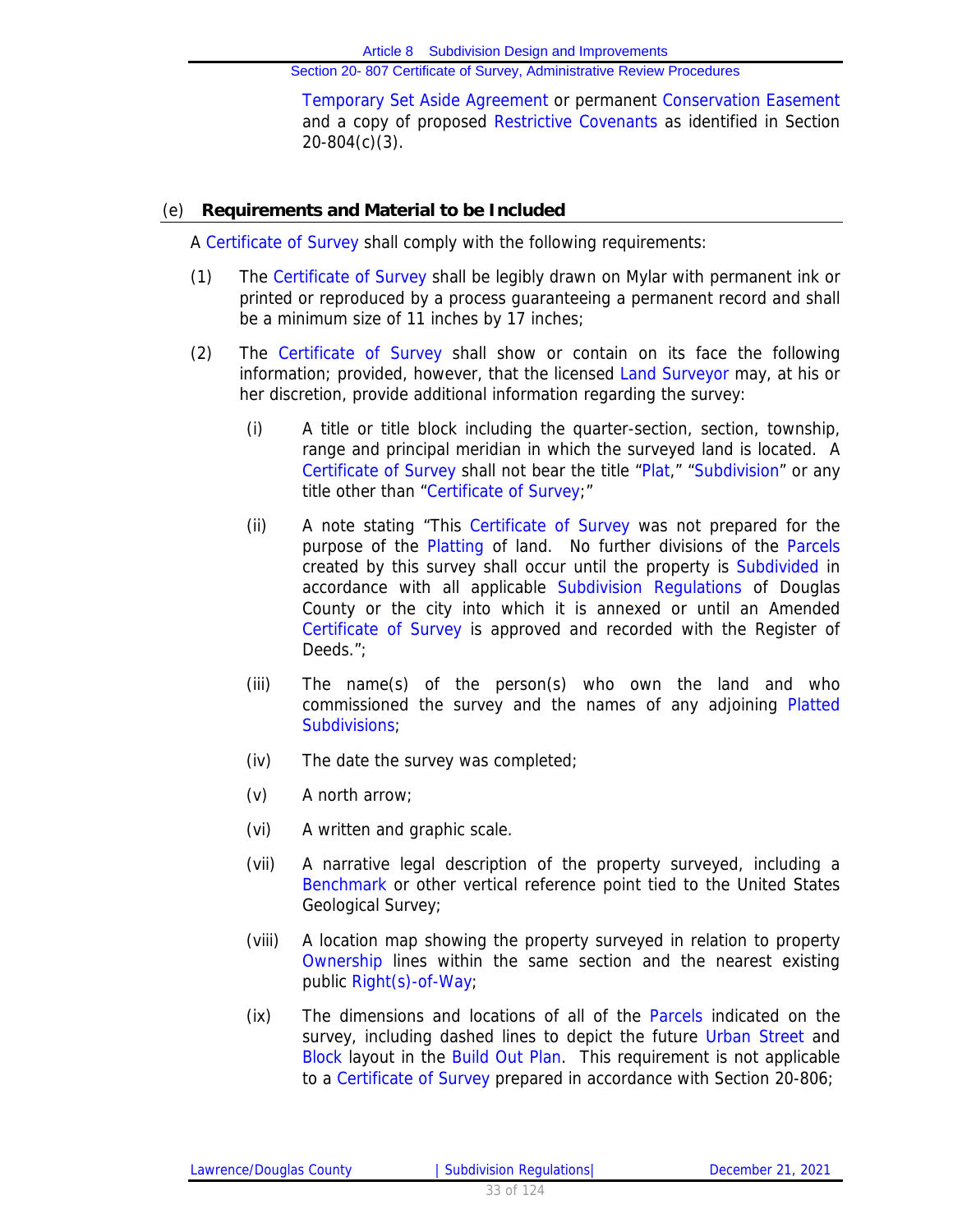- (x) A numbering system or other clear and simple method of identifying each Parcel within the Certificate of Survey;
- (xi) The location and width of public Right(s)-of-Way, existing and proposed;
- (xii) The location of any Easements, existing and proposed;
- (xiii) The dimensions of all existing structures in relation to existing and proposed Parcel lines, and based on the future Urban Street and Block layout shown in the Build Out Plan, if applicable;
- (xiv) Building Envelopes, when required, shall be shown for every Rural Development Parcel and shall not include Environmentally Sensitive Lands as identified in Section 20-810(k) that have been designated for protection;
- (xv) Except for divisions made in conformance with Section 20-806, Building Envelopes shall be designed to allow for the placement of principal structures on Parcels that will facilitate future further Subdivision of the Rural Development Parcel into Urban Streets and Blocks;
- (xvi) A note stating the specific Section [20-804 or 20-806] pursuant to which the division is being made;
- (xvii) For Cluster Certificates of Survey, Restrictive Covenants, Temporary Set Aside Agreements, or Conservation Easements required by the proposed division shall be noted with book and page number in which the covenants, Temporary Set Aside Agreements, or Conservation Easement are recorded;
- (xviii) The signature of the Owner, properly acknowledged;
- (xix) The dated signature and seal of the Kansas licensed Land Surveyor responsible for the survey along with a note stating: "This survey complies with the Kansas Minimum Standards for Boundary Surveys";
- (xx) A line on the survey for the review date and signature of the County Surveyor beneath a note stating: "Reviewed in compliance with K.S.A. 58-2005";
- (xxi) A line for the approval date and signature of the Planning Director under a note stating: "Approved as a Certificate of Survey under the Subdivision Regulations of the City of Lawrence & the Unincorporated Area of Douglas County"; or the Subdivision Regulations of the appropriate City; and
- (xxii) A line for identification of book and page of the Register of Deeds recording information.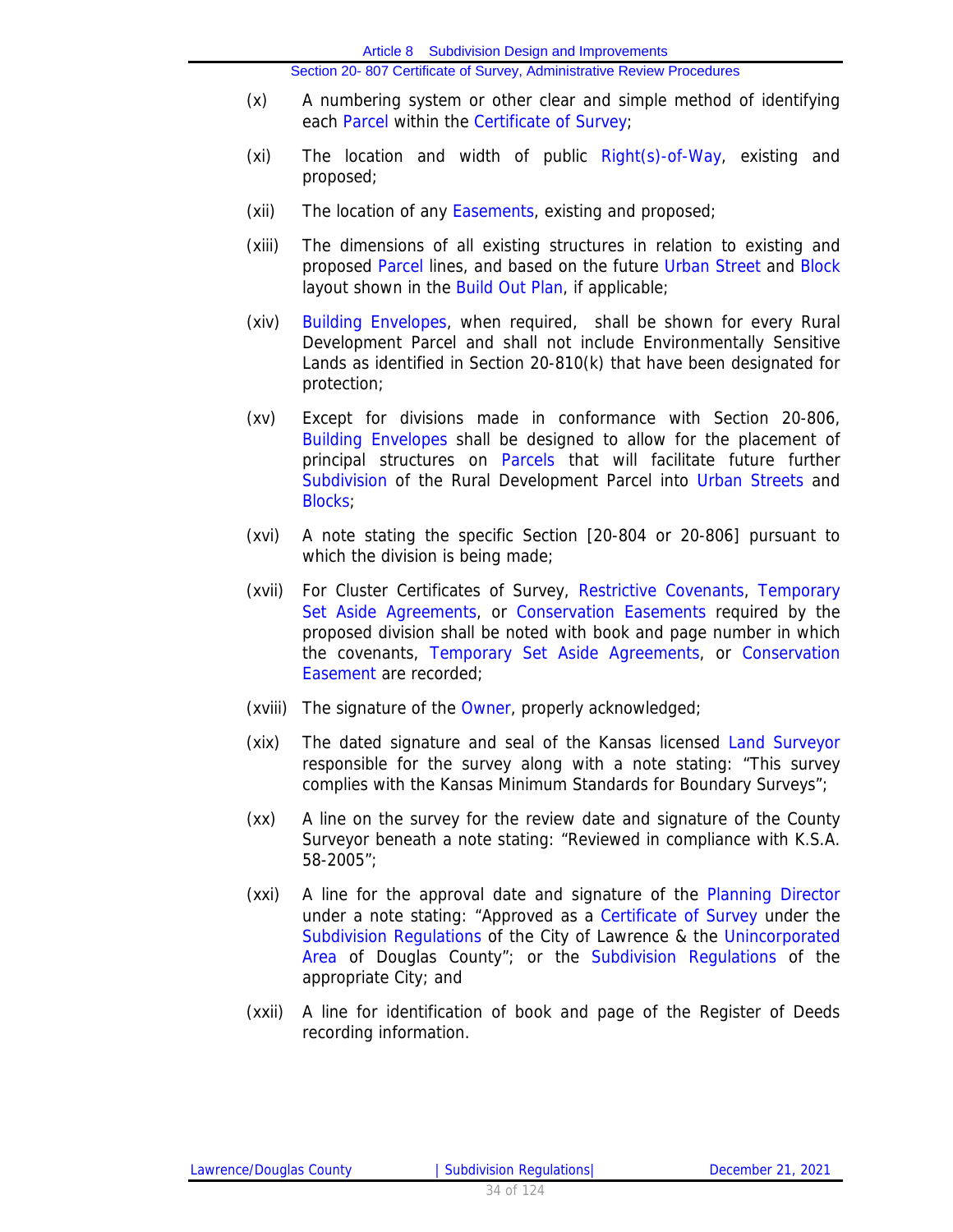(3) Before approval of a Certificate of Survey in the Lawrence Urban Growth Area that will not be served by City of Lawrence utilities, the property Owner shall provide written documentation to the Lawrence-Douglas County Health Officer and the Lawrence-Douglas County Planning Director that Publicly Treated Water, delivered through a water meter, is available to and will be provided for all Rural Development Parcels.

#### (f) **Criteria for Review**

An application for a division requiring an approved Certificate of Survey shall be approved if, and only if, it meets all of the following criteria:

- (1) The proposed division meets the requirements for a division of land under Sections 20-804 or 20-806, as applicable;
- (2) The Certificate of Survey meets all of the requirements of Section 20-807;
- (3) The proposed Rural Development Parcels and all other aspects of the proposed Certificate of Survey conform with the current Comprehensive Plan of Lawrence and Douglas County or, where applicable, the Comprehensive Plan of another city in Douglas County;
- (4) The Certificate of Survey conforms to the County's Access Management Standards and does not preclude or interfere with the subsequent logical continuation of any Street/Roads shown thereon affecting the land included in the proposed Certificate of Survey.
- (5) If additional Right-of-Way is needed to meet the minimum required for the classification of Road Accessed by the development in the Certificate of Survey, the Certificate of Survey review process shall be suspended for up to 90 days to allow for Dedication by separate instrument of the necessary Right-of-Way. If the criteria for review are not met by the end of the suspension period, this shall be sufficient cause for rejecting an application for a Certificate of Survey;
- (6) The Certificate of Survey is consistent with any conditions imposed on any previous division of any part of the same land;
- (7) The proposed Certificate of Survey complies with the Kansas Minimum Standards for Boundary Surveys.

#### (g) **Review and Action by the Planning Director**

- (1) The General Review and Approval Procedures set forth in Section 20-802 shall apply to all applications under this Section.
- (2) Upon receipt of a complete application, the Planning Director shall review the application for conformance with applicable regulations.
- (3) The Planning Director shall conduct the review of the application within 30 days of receipt of the complete application. If the Planning Director finds that the Certificate of Survey conforms to all of the standards set forth in this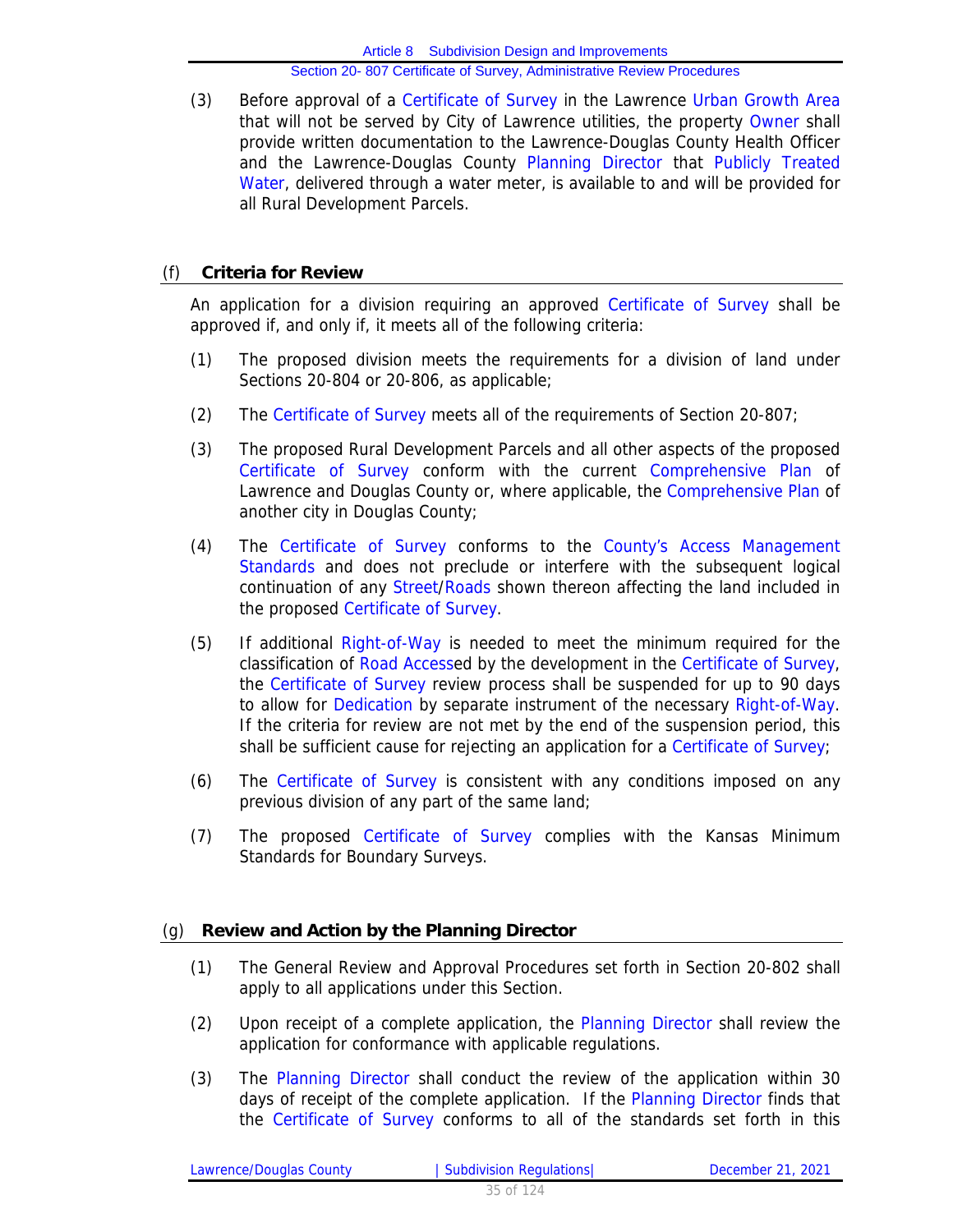Article, the Director shall sign and indicate on an original copy of the Survey "Approved as a Certificate of Survey under the Subdivision Regulations of the City of Lawrence & the Unincorporated Area of Douglas County" with the date of approval.

- (4) If the Planning Director finds that the Certificate of Survey fails in any way to conform to the standards set forth in this Article or that the proposed division is not eligible for administrative approval pursuant to this Section, the Planning Director shall refuse to approve the proposed Certificate of Survey and shall notify the applicant by letter, within the 30 day review period, of the reason(s) for that refusal. If the deficiency or other reason for denial can be cured through action of the applicant, the applicant may submit a revised application and Certificate of Survey within 45 days after receipt of the letter and shall not be required to pay an additional fee.
- (5) If approved, the Certificate of Survey shall be recorded by the Planning Director with the Douglas County Register of Deeds. A copy shall be kept by the Planning Director, and a copy shall be furnished to the applicant and to the County Zoning & Codes office.

#### (h) **Amending an Approved Certificate of Survey**

An approved Certificate of Survey may be amended for a Parent Parcel created in accordance with Section 20-806 or, prior to annexation by a city, in accordance with Section 20-804 for Lawrence's or another city's Urban Growth Area. The amendment may occur when there is an application to revise an area designated as a Rural Development Parcel, Immediate Development Area, Future Development Area, or the layout of Rural Development Parcels and future Streets or Blocks on the Build Out Plan. The Future Development Area cannot be revised for those portions that include Environmentally Sensitive Lands identified in Section 20-810(k), permanent Conservation Easement(s), or Temporary Set Aside Agreement(s). A revision to approved Access to the development (location of Cross Access Easement or individual Driveway Access) from public Road Right-of-Way shall be permitted only upon written recommendation from the County Engineer that revising the point of Access to the public Road is desirable for public safety.

- (1) An amendment to an approved Certificate of Survey shall:
	- (i) Include the entire land area of the original Certificate of Survey (may include additional land) and be signed by all of the current Owners of land within the entire land area of the original Certificate of Survey;
	- (ii) Be submitted in the same form as an original Certificate of Survey and meet the requirements in Section 20-807(d) through (g);
	- (iii) Comply with the Subdivision Regulations in effect at the time the amended Certificate of Survey application is submitted for review; and
	- (iv) For each amended Certificate of Survey, the creation of new Rural Development Parcels in addition to those created originally shall only be permitted if an additional Rural Development Parcel is permitted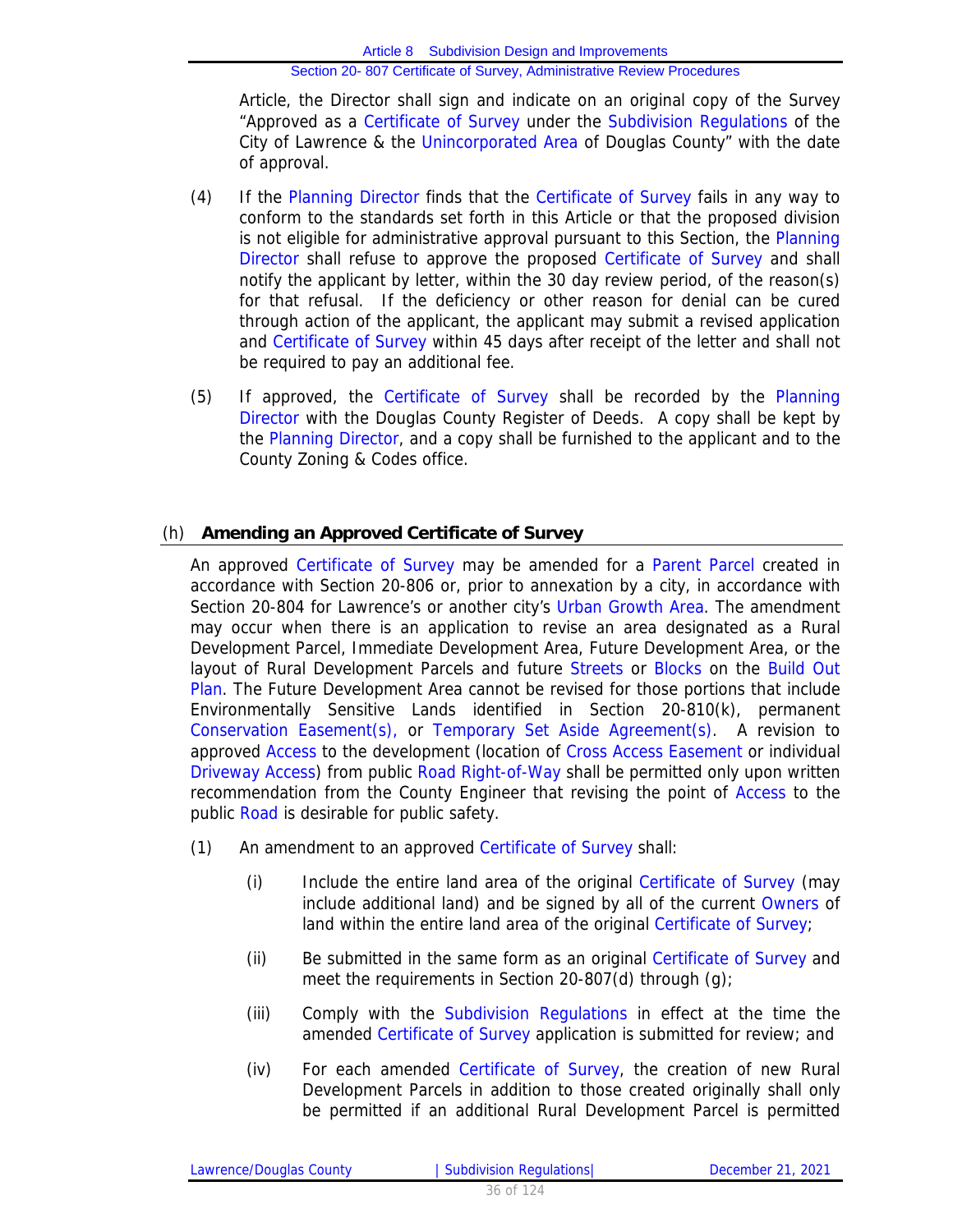according to Sections 20-804 and 20-806 and/or by the County's Access Management Standards.

(2) An amendment of a Certificate of Survey shall not alter future Street layouts that would conflict with a Build Out Plan approved for an adjacent property.

#### (i) **Certificate of Survey Expiration**

- (1) If an approved Certificate of Survey has not been recorded at the Register of Deeds office, the approval of a Certificate of Survey shall be effective for no more than 24 months from the date of approval unless all conditions of approval have been completed or an extension has been granted by the Planning Director for good cause.
- (2) Such request for extension must be submitted to the Planning Director prior to the expiration of the original 24 month approval period.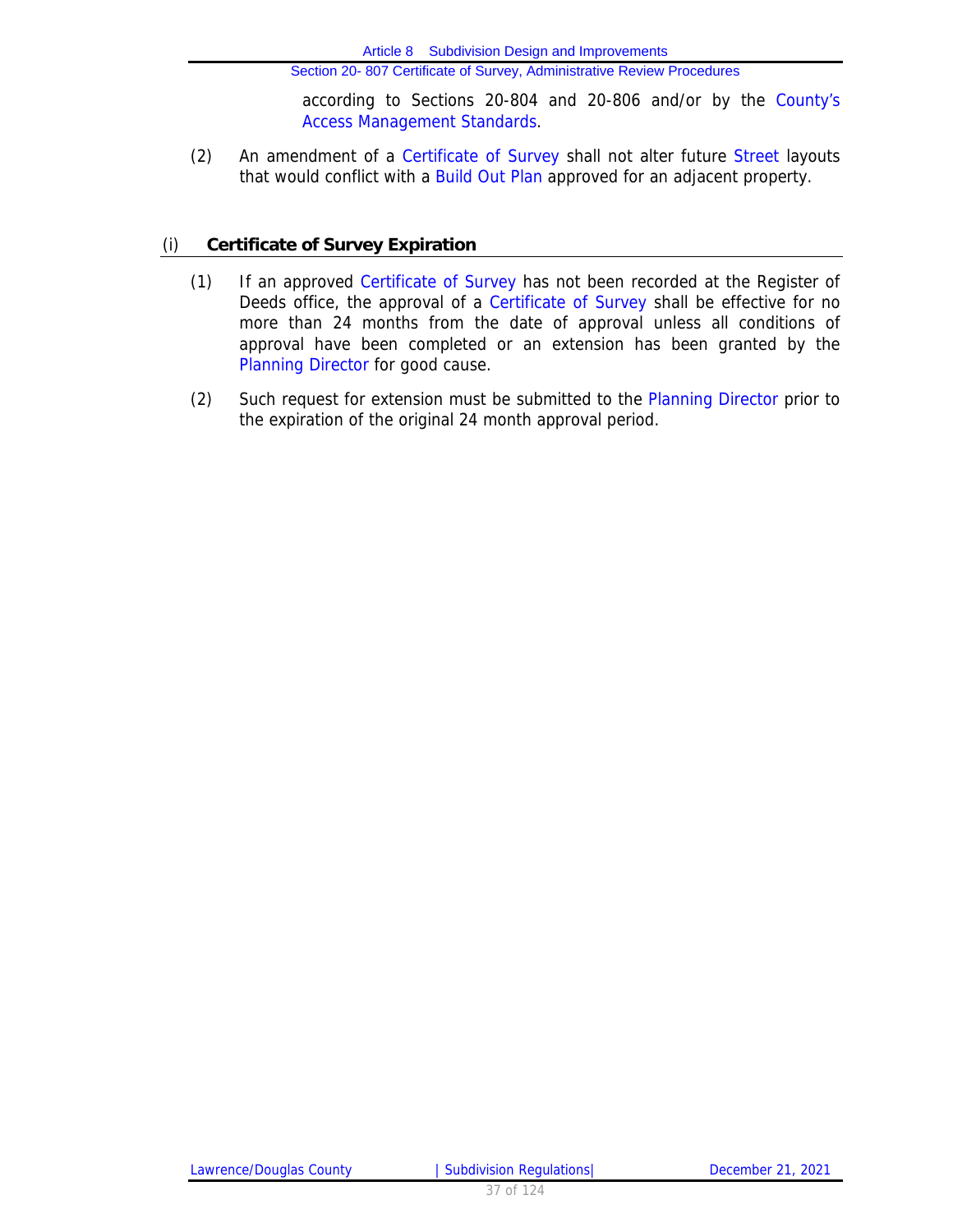### **20-808 Minor Subdivisions/Replats**

#### (a) **Purpose**

The purpose of this administrative process is to provide an economical and efficient procedure for the adjustment of Platted Lot Lines or partially Platted Lot Lines in developed areas through a Resubdivision or Replat procedure, where an adjustment involves little or no expansion of the public Infrastructure. The Minor Subdivision/Replat process allows for a one-step Resubdivision approval process with final action by the Planning Director.

(1) Partially Platted Lot Lines occur when, as the result of a vacation, a public Right of Way or other property becomes the property of the owner of an adjoining Platted Lot. The Platted Lot may be Replatted to incorporate the vacated property through the Minor Subdivision process.

## (b) **Authority**

The Planning Director is hereby authorized to review and approve Minor Subdivisions/Replats in accordance with the procedures of this Section.

## (c) **Applicability**

- (1) Within the City of Lawrence, a Platted Lot may be divided into 4 or fewer Platted Lots by using the Minor Subdivision/Replat procedures of this section; provided, that:
	- (i) No new Street or extension of an existing Street is created, or
	- (ii) A Vacation of Streets, Alleys, Setback Lines, Access Control or Easements is required or proposed.
	- (iii) As an alternative, if Right-of-Way or Easements are proposed to be dedicated or vacated, the Minor Subdivision/Replat shall be placed on the Governing Body's agenda for approval of the subject Vacation or acceptance of additional Dedications after mailed notice to surrounding property Owners and prior to final administrative approval of the Minor Subdivision/Replat.
- (2) Within the Unincorporated Area of the County, a Platted Lot may be divided into 2 Platted Lots by using the Minor Subdivision/Replat procedures of this section, with the exception noted in Section 20-803, provided that:
	- (i) Each resulting Lot has a minimum Lot area that conforms to the County Sanitation Requirements for minimum Lot area;
	- (ii) The Platted Lot takes Access from a Hard Surfaced Road or from a Road that meets or exceeds the County's Rock Road Standard;
	- (iii) No new Road or extension of an existing improved Road is created, or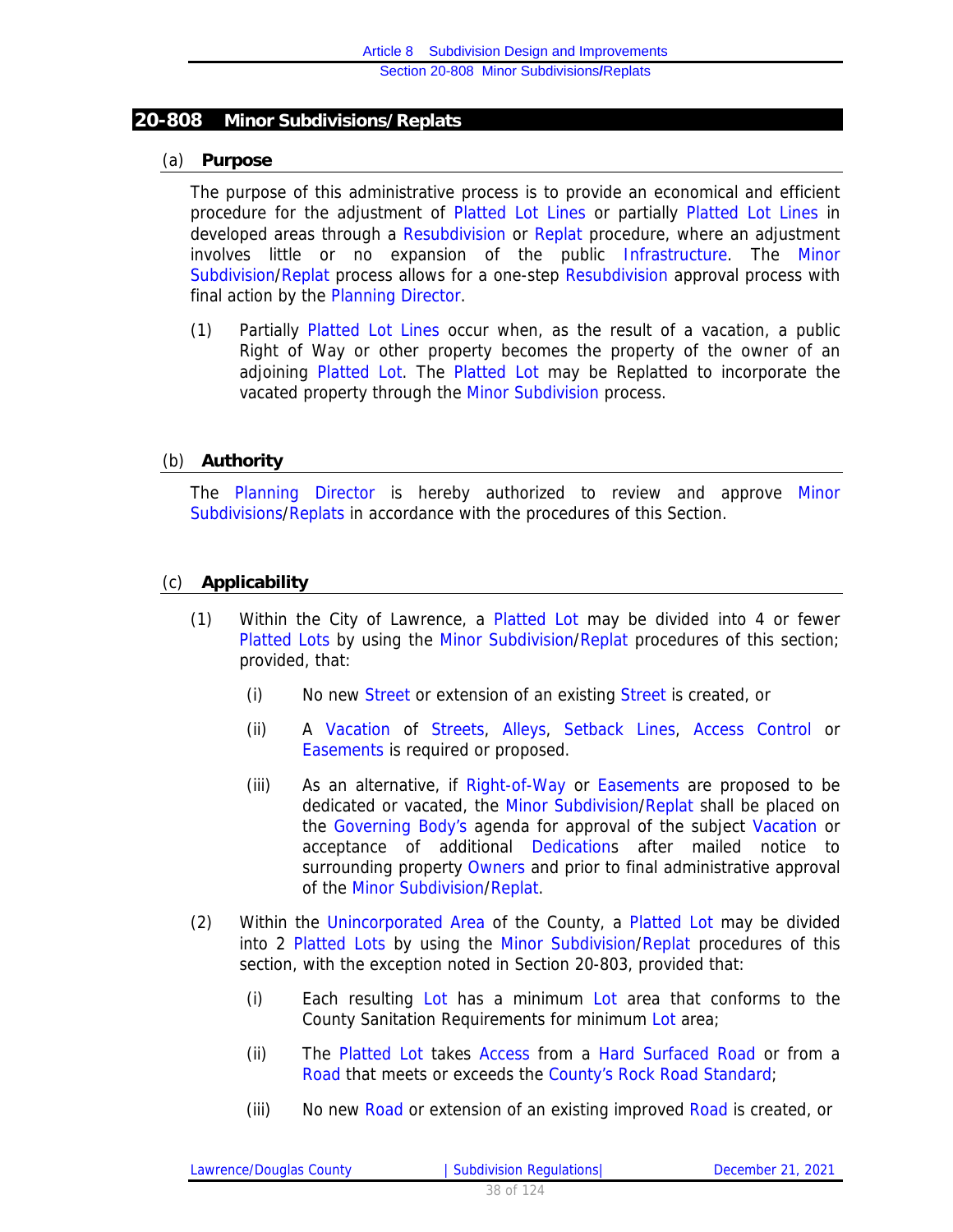- (iv) A Vacation of Roads, Setback Lines, Access Control or Easements is required or proposed; and,
- (v) The Minor Subdivision/Replat is not prohibited by any other Section of this Article.
- (vi) As an alternative, if Right-of-Way or Easements are proposed to be dedicated or vacated, the Minor Subdivision/Replat shall first be placed on the Governing Body's agenda for approval of the subject Vacation or acceptance of additional Dedications after mailed notice to surrounding property Owners and prior to final administrative approval of the Minor Subdivision/Replat.
- (3) The merger or consolidation of full Lots or full Lots with portions of Platted Lots into a fewer number of Lots shall be processed as a Minor Subdivision/Replat;
- (4) For the purpose of interpreting the Minor Subdivision/Replat eligibility criteria of this sub-section, any proposed Subdivision that the Planning Director determines is designed, intended, or by proximity to a previous Minor Subdivision or Replat would evade the Major Subdivision procedures of this section by resulting in a de facto Major Subdivision, shall not be eligible for the Minor Subdivision/Replat process;
- (5) Lots are eligible only one time for approval of a division or consolidation through the Minor Subdivision/Replat process and any further divisions or consolidations of the originally Platted or newly created Lots shall be processed as Major Subdivisions; however,
	- (i) Lot Line adjustments or mergers that do not increase the total number of Lots may be accomplished through the Minor Subdivision/Replat process even if the property had previously been part of a Minor Subdivision or Replat.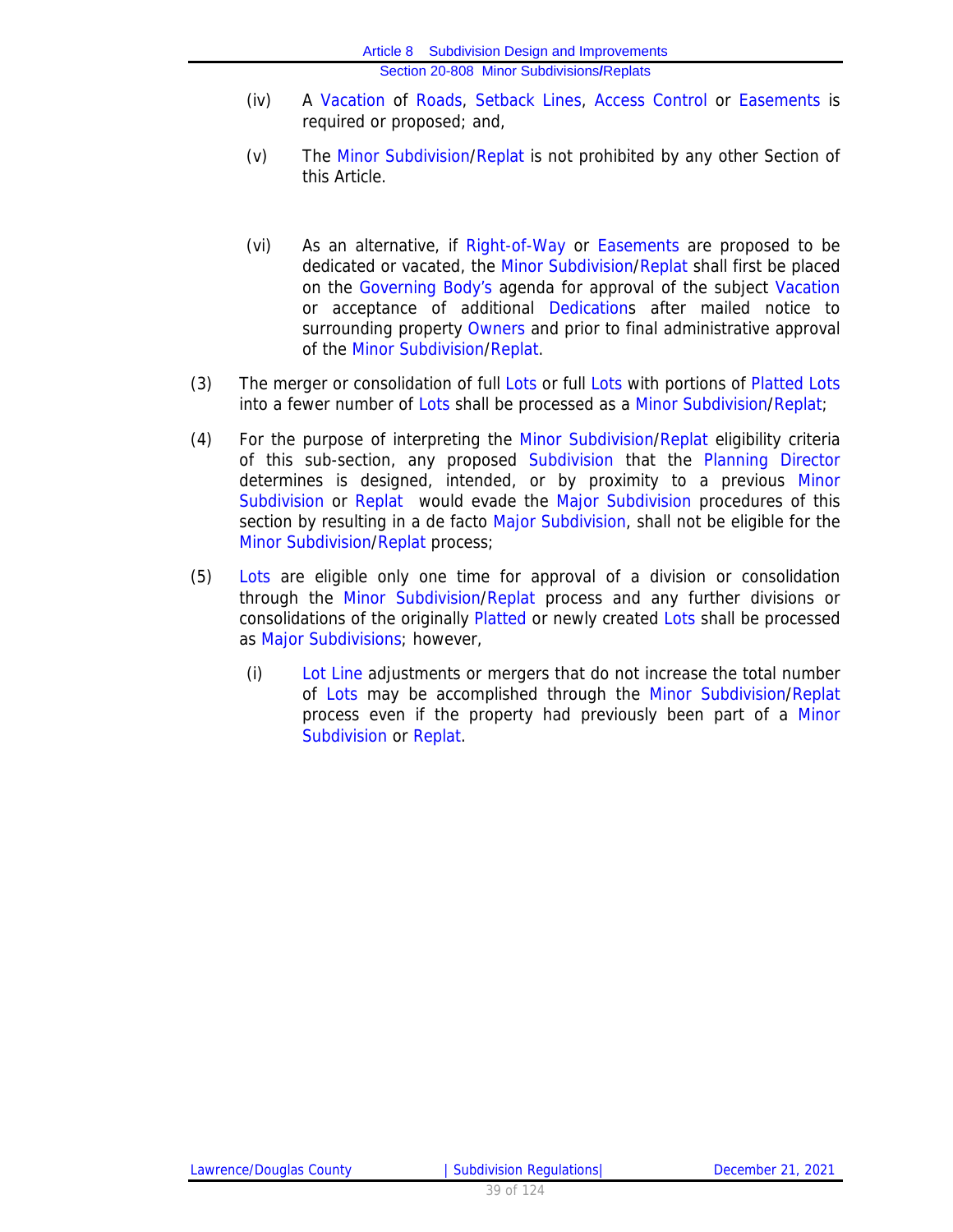#### (d) **Criteria for Review**

A Lot or group of Lots submitted as a Minor Subdivision/Replat shall be approved if all of the following criteria are met:

- (1) The proposed division(s) or consolidation(s) meets the criteria of one of the types of divisions or consolidations eligible for review through the Minor Subdivision/Replat process under Section 20-808(c);
- (2) All Lots created through the Minor Subdivision/Replat process conform to the Lot size requirements of the underlying zoning district;
- (3) Each Lot resulting from the division or consolidation will have direct Access to an existing Public Street/Road that meets current adopted Access and Public Improvement Standards or will meet such standards as a result of Improvements required as a condition of approval of the Minor Subdivision/ Replat;
- (4) If the property is located adjacent to a Public Street/Road Right-of-Way that does not meet the minimum Right-of-Way standard of Section 20-810(e)(5), approval of the Minor Subdivision/Replat will be subject to the condition that the Subdivider dedicate to the City or County, as applicable, one-half the additional land necessary to bring the  $Read(s)$  adjoining the land to be divided to the required minimum Right-of-Way standards.
	- (i) All necessary off-site Dedications shall be recorded by separate instrument with the Register of Deeds and proof of these Dedications shall be provided to the Planning Director. No final action shall be taken on the Minor Subdivision/Replat until this additional Right-of-Way Dedication has been recorded.
	- (ii) All necessary On-Site Dedications may be recorded by separate instrument with the Register of Deeds office or may be provided on the Minor Subdivision/Replat; however, the Minor Subdivision/Replat shall be placed on the Governing Body's agenda for acceptance of the additional Right-of-Way after mailed notice and prior to final approval of the Minor Subdivision/Replat.
- (5) Any additional public Easements necessary to serve the property shall be Dedicated prior to final approval of the Minor Subdivision/Replat, either by:
	- (i) Separate instrument, or
	- (ii) The Minor Subdivision/Replat is placed on the Governing Body's agenda for acceptance of the additional Easements after mailed notice and prior to final approval of the Minor Subdivision/Replat.
- (6) If any portion of the property within the Minor Subdivision/Replat lies in a FEMA designated regulatory Floodplain, or if drainage Channels or Swales exist on the property that carry runoff from adjacent property or Public Street/Roads, the FEMA designated regulatory Floodplain or drainage Channel or Swale shall be protected by grant of Easement, Dedication or other similar device as may be required by the Planning Director. No final action shall be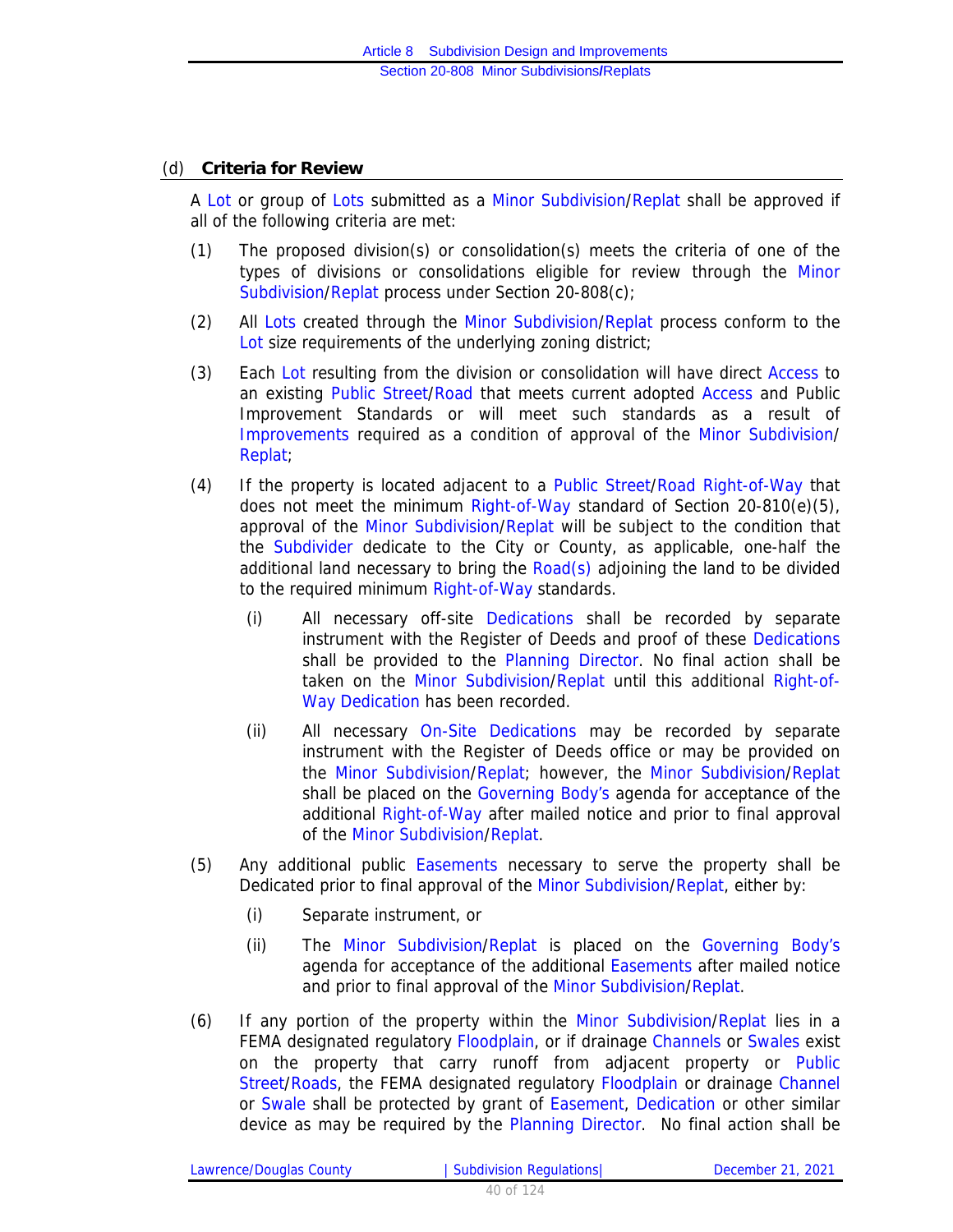taken on the Minor Subdivision/Replat until this Dedication has been recorded, either by:

- (i) Separate instrument, or
- (ii) The Minor Subdivision/Replat is placed on the Governing Body's agenda for acceptance of the additional Right-of-Way or Easements after mailed notice and prior to final approval of the Minor Subdivision/Replat.
- (7) The Owner shall provide written documentation for divisions or combination of Lots in the Unincorporated Area of the County to the Planning Director providing proof that the proposed Lots will have:
	- (i) Access to Publicly Treated Water delivered through a water meter; and,
	- (ii) Test holes for an On-Site Sewage Management System have been reviewed and approved by the Director of Lawrence/Douglas County Health Department.
- (8) The proposed Lots and all other aspects of the proposed Minor Subdivision/Replat conforms with the current Comprehensive Plan of Lawrence and Douglas County;
- (9) The Minor Subdivision/Replat conforms with the adopted Major Thoroughfares Map referenced in the Comprehensive Plan and does not preclude or interfere with the subsequent logical continuation of any Street/Roads shown thereon affecting the land included in the proposed Minor Subdivision/Replat or the original Platted Subdivision;
- (10) The proposed Minor Subdivision/Replat is consistent with any conditions imposed on the original Platted Subdivision from which the Lots being divided or consolidated were originally Platted; and,
- (11) The Minor Subdivision/Replat conforms to the Kansas Minimum Standards for Boundary Surveys.

#### (e) **Application**

- (1) Requests for Minor Subdivision/Replat approval shall be submitted to the Planning Director.
- (2) Each application shall be submitted on a form provided by the Planning Director; be submitted in both print and electronic format; and shall be accompanied by:
	- (i) The applicable review and recording fees;
	- (ii) Copies of scaled drawings of a Minor Subdivision/Replat as required by the Planning Director, certified by a licensed Land Surveyor; and
	- (iii) A certificate that all taxes and special assessments due and payable have been paid.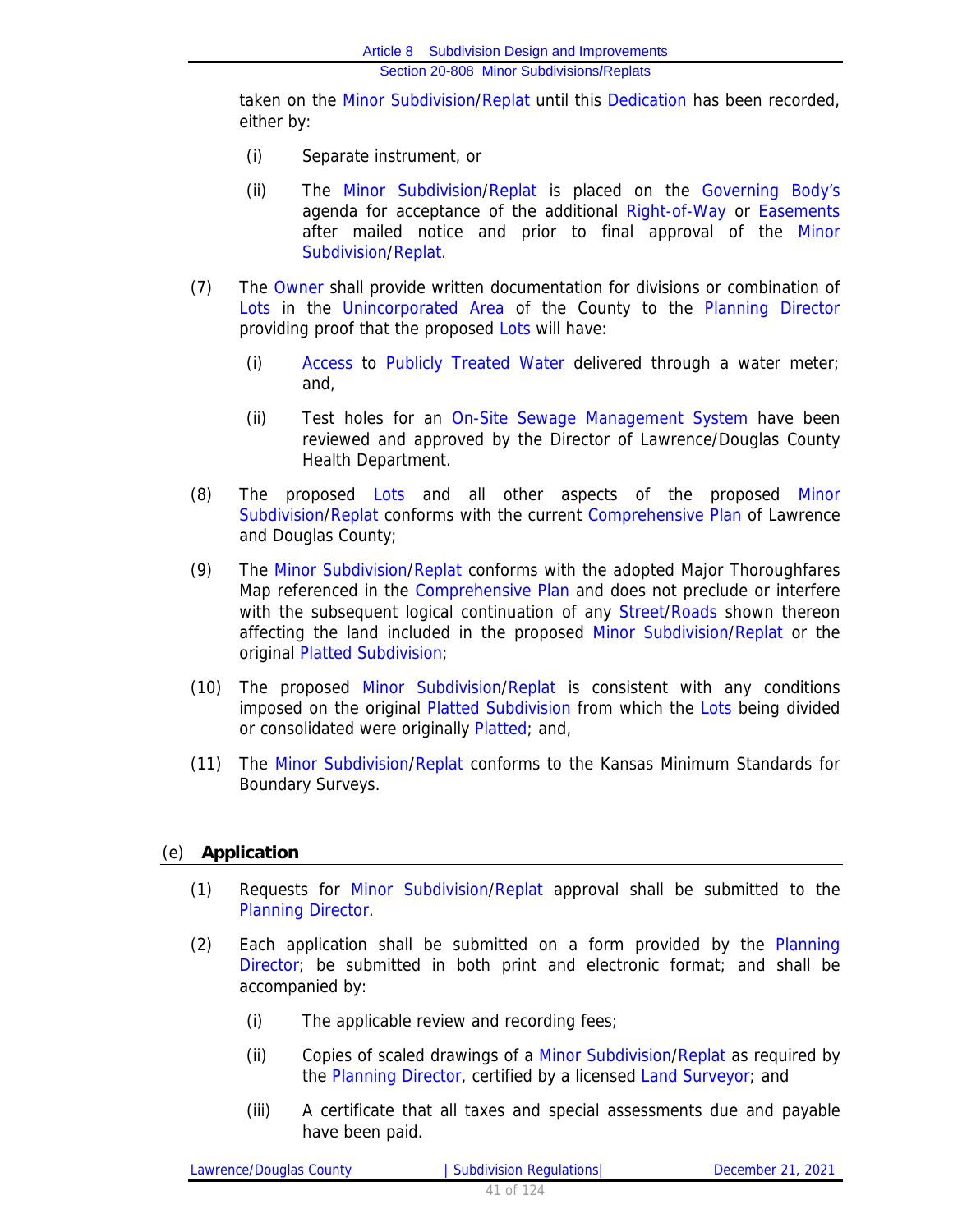- a. Any unpaid special assessments shall be noted with the application submittal and a proposed redistribution plan for these unpaid special assessments, which meets the City Clerk and City Engineer requirements for Lots within the City of Lawrence or with the County Clerk and County Engineer requirements for Lots within the Unincorporated Area of Douglas County, also shall be submitted with the application.
- (iv) If Dedication or Vacation of Easements or Rights-of-Way is proposed, a certified copy of a property Ownership list to provide mailed notice in accordance with 20-802(d)(3).

## (f) **Contents**

- (1) The Minor Subdivision/Replat shall contain the following information:
	- (i) A title that includes the original Lot numbers and Subdivision name and an indication that this is a Minor Subdivision/Replat of said Lots in the Subdivision;
	- (ii) Legal description of the property, including a Benchmark or other vertical reference point tied to the United States Geological Survey;
	- (iii) Location map identifying community features and the nearest existing public Right(s)-of Way within a one mile radius of the site;
	- (iv) Location and dimensions of existing and/or proposed Easements and utilities;
	- (v) Dimensions and locations of the new Lots to be created through the division or consolidation;
	- (vi) Location and width of Driveways, existing and proposed;
	- (vii) Dimensions of all existing structures in relation to existing and proposed Lot Lines;
	- (viii) Signature of the Owner, properly attested;
	- (ix) A signature and date line for approval by the Planning Director, stating "Approved as a Minor Subdivision/Replat under the Subdivision Regulations of the City of Lawrence and the Unincorporated Area of Douglas County";
	- (x) A signature and date line for the appropriate Governing Body Chair indicating acceptance or approval, if the Minor Subdivision/Replat proposes either the Dedication or Vacation of Easements or Right-of-Way;
	- (xi) A line on the survey for the review date and signature of the County Surveyor beneath a note stating: "Reviewed in compliance with K.S.A. 58-2005";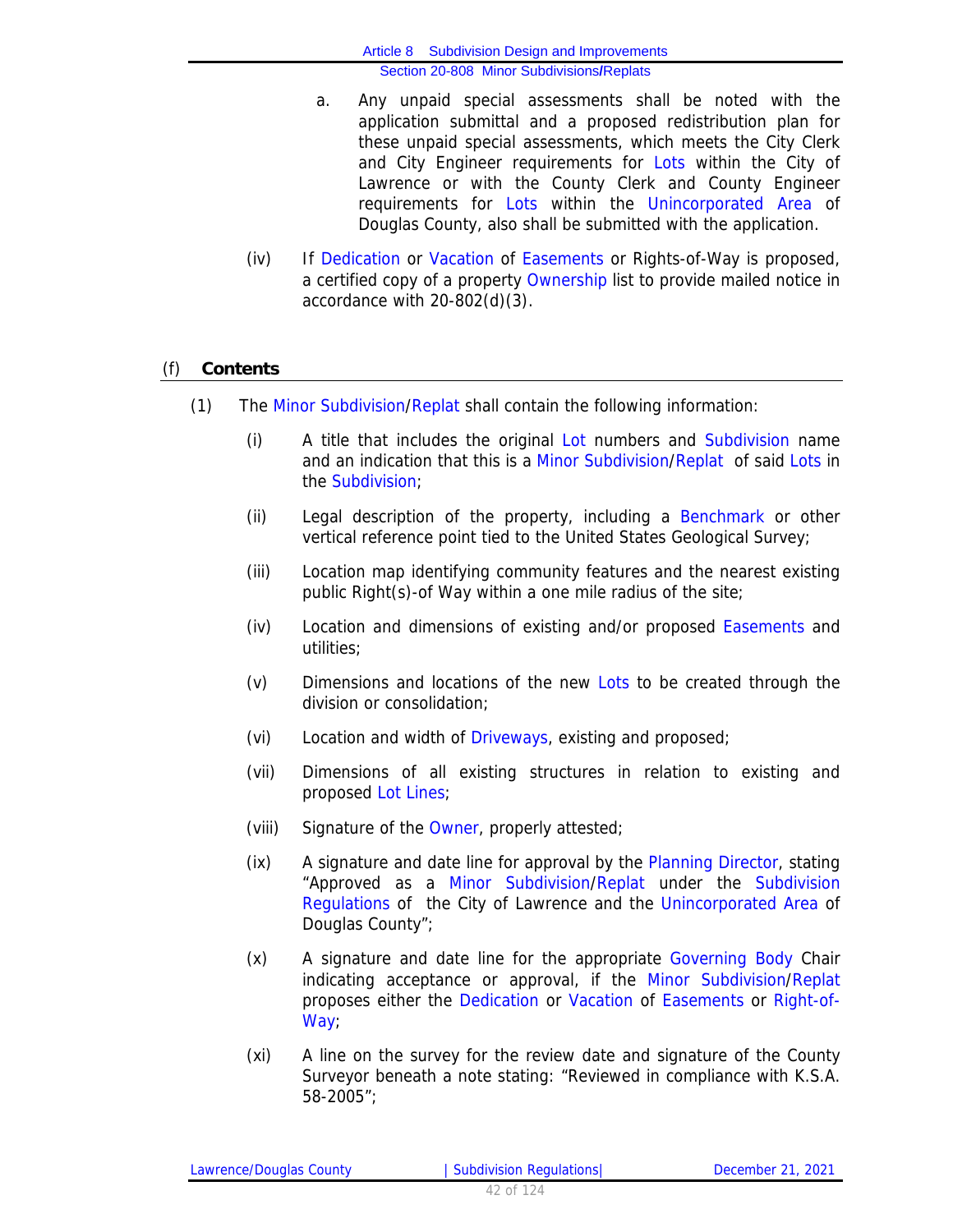- (xii) A dated signature and seal of the licensed Land Surveyor responsible for the survey and a note stating: "This survey conforms to the Kansas Minimum Standards for Boundary Surveys."; and,
- (xiii) A note on the face of the Minor Subdivision/Replat which states: "Further division or consolidation of any Lots contained in this Minor Subdivision/Replat is prohibited, and shall be processed as a Major Subdivision, unless the action meets the exception noted in Section  $20 - 808(c)(5)(i)$ ."

#### (g) **Review and Action by the Planning Director**

- (1) Upon receipt of a complete application, the Planning Director shall review the application for conformance with applicable regulations.
- (2) The Planning Director shall conduct the review of the application within 30 days of receipt of the complete application. If the Planning Director finds that the Minor Subdivision/Replat conforms to all of the standards set forth in this Section, the Director shall sign and date an original Mylar copy of the Minor Subdivision/Replat.
- (3) If the Minor Subdivision/Replat proposes either the Dedication or Vacation of Easements or Rights-of-Way, the Planning Director shall:
	- (i) Provide mailed notice to surrounding property Owners as established in Section 20-802(d); and
	- (ii) Place the Minor Subdivision /Replat on the Governing Body's agenda for either acceptance of Dedications or approval of proposed Vacations.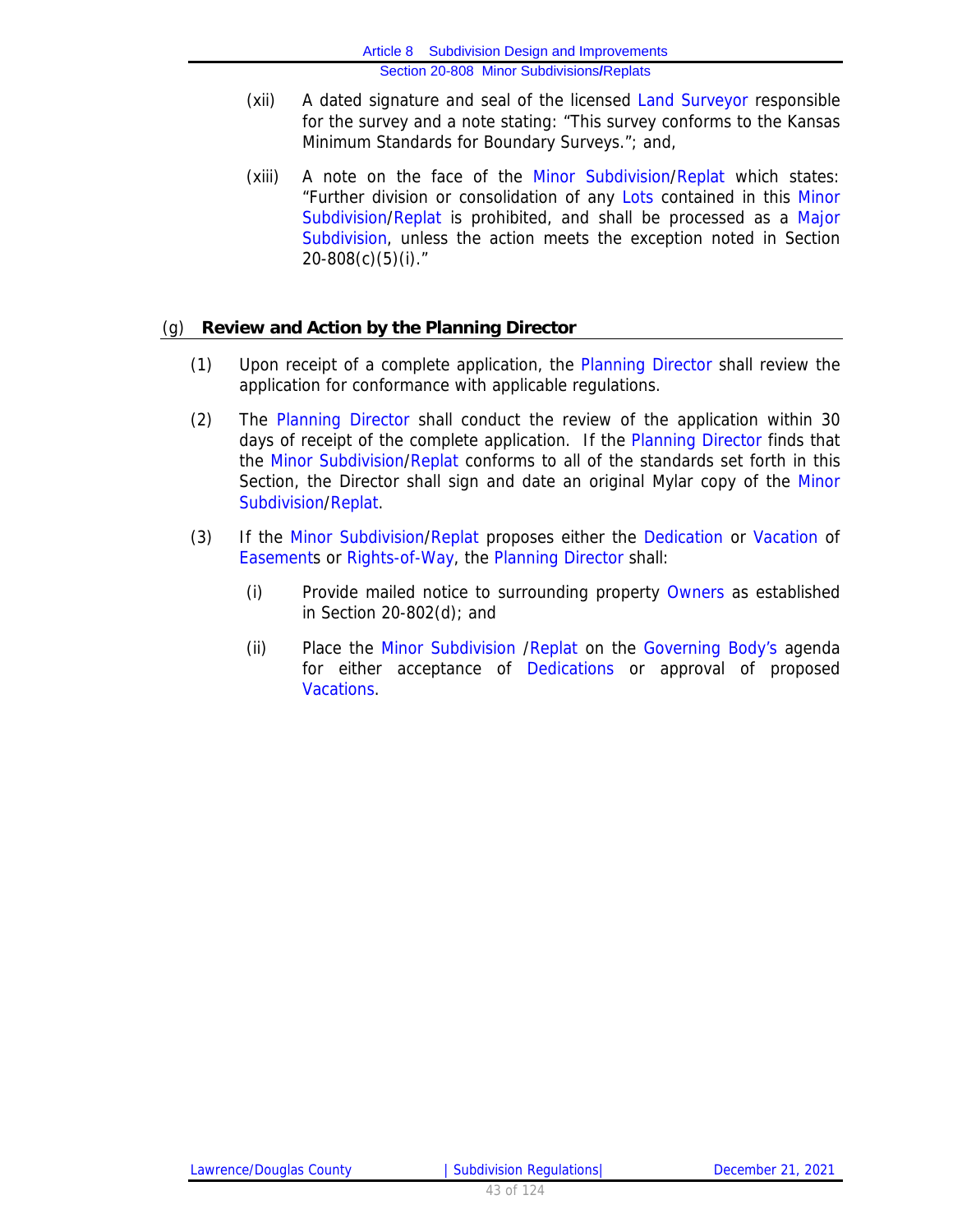- (4) If the Planning Director finds that the Minor Subdivision/Replat fails in any way to conform to the standards set forth in this Section or that the proposed division or consolidation is not eligible for consideration as an Minor Subdivision/Replat, the Planning Director shall refuse to approve the proposed Minor Subdivision/Replat and shall notify the applicant by letter of the reason(s) for such refusal. If the deficiency or other reason for denial can be cured through action of the applicant, the applicant may submit a revised application and map within 45 days after receipt of such letter and shall not be required to pay an additional fee. If the reason for denial is that the proposed division or consolidation is not eligible for consideration as a Minor Subdivision/Replat because the Replat does not meet all of the criteria in Section 20-808(d), the Subdivider may submit an application for Major Subdivision approval at any time.
- (5) The Planning Director shall forward a signed, original Mylar copy of the Minor Subdivision/Replat to the Register of Deeds for recording.
- (6) Appeals of the Planning Director's decision on a Minor Subdivision/Replat shall be subject to Section 20-813(f)(1).

#### (h) **Review and Action by the Governing Body**

If the Planning Director determines that the Minor Subdivision/Replat includes a proposal to dedicate or vacate Easements and/or Rights-of-Way, the Minor Subdivision/Replat shall be placed on the Governing Body's agenda for acceptance or Vacation of Easements and/or Rights-of-Way following the appropriate review process, mailed notice and prior to the Planning Director's final approval of the application.

#### (i) **Signatures on Minor Subdivision/Replat following Action by the Governing Body**

If the Minor Subdivision/Replat includes the Dedication or Vacation of Easements and/or Rights-of-Way and the Governing Body has accepted the Dedication or approved the Vacation, the Planning Director shall submit the Minor Subdivision/Replat to the Mayor or Chairperson of the Board of County Commissioners, as applicable, for signatures.

#### (j) **Processing after Approval of Minor Subdivision/Replat**

- (1) Prior to the Minor Subdivision/Replat being recorded with the Register of Deeds, a digital version of the Minor Subdivision/Replat shall be submitted to the Planning Director in a format approved by the Planning Director as identified in the application packet.
- (2) Errors found in closure or internal dimensions shall be corrected prior to filing recording the Minor Subdivision/Replat.

#### (k) **Minor Subdivision/Replat Expiration**

(1) Approval of a Minor Subdivision/Replat by the Planning Director and acceptance of Dedications by the appropriate Governing Body shall be effective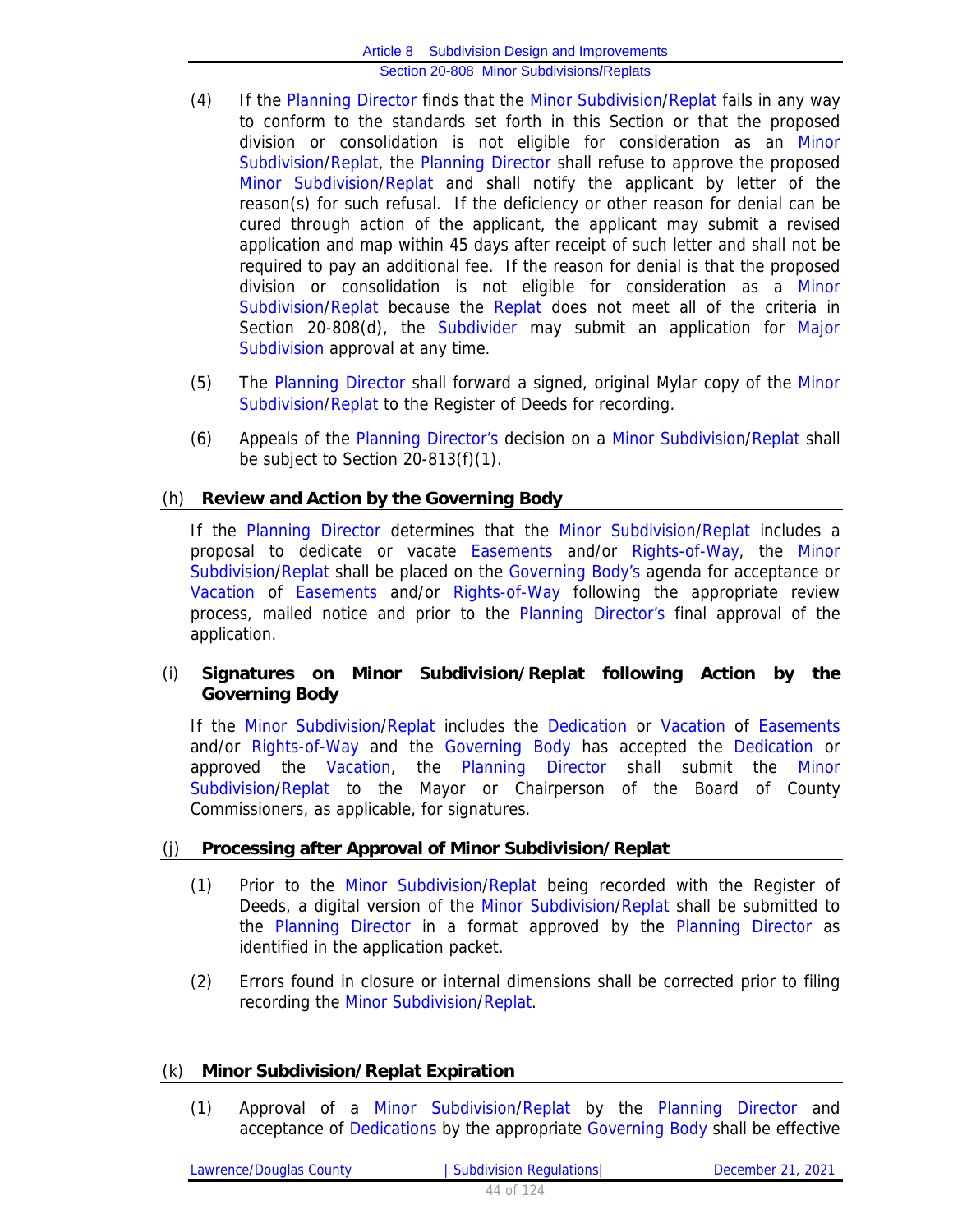for no more than 24 months from the date of acceptance unless all conditions of approval have been completed or an extension has been granted by the Planning Director for good cause.

(2) Such request for extension must be submitted to the Planning Director prior to the expiration of the original 24 month approval period.

### **20-809 Major Subdivisions**

#### (a) **Purpose**

The Major Subdivision procedures of this Section are intended to provide a standardized review process for Preliminary and Final Plats. The Major Subdivision process requires a two-step review process with Preliminary Plat approval by the Planning Commission, and Final Plat approval by the Planning Director. In addition, Final Plats that include Dedication or Vacation of Easements and/or Rights-of-Way, require action by the appropriate Governing Body.

# (b) **Applicability**

- (1) The Major Subdivision procedures of this section apply to all land divisions or consolidations that are not eligible for review in conformance with the Certificate of Survey Administrative Review Procedures or the Minor Subdivision/Replat process.
- (2) Major Subdivisions are permitted in the Unincorporated Area of Douglas County only within the CP (Cluster Preservation), LS (Lone Star Lake Lot Residential), LB (Lake Oriented Business), RT (Rural Tourism Business), GB (General Business), LI (Light Industrial), GI (General Industrial), V (Village), and BSC (Big Springs Community Zoning Districts, with the exceptions noted in Section 20-803.

# (c) **Applications and Procedures**

- (1) The General Review and Approval Procedures set forth in Section 20-802 shall apply to all applications under this Section.
- (2) Specific application and Preliminary Plat contents are provided in Section 20- 809(e) & (f).
- (3) Specific application and Final Plat contents are provided in Section 20-809(l) & (m).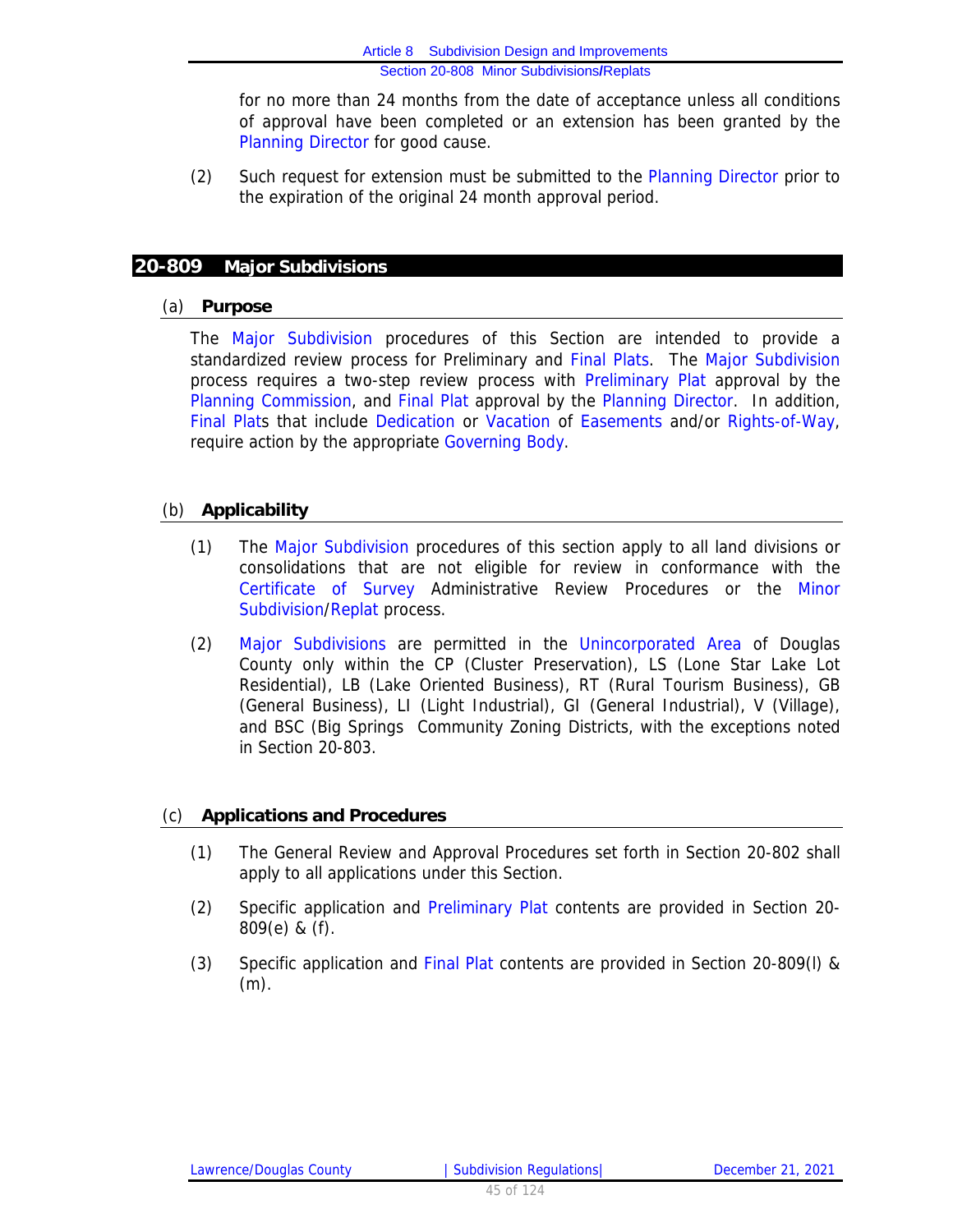#### (d) **Criteria for Review**

Approval or disapproval of Major Subdivisions shall be based on the following criteria:

- (1) Each Lot resulting from the division will have direct Access to a Public Street/Road that has been accepted by the county or city or a Private Street that has been approved as part of a Planned Development;
- (2) Each Lot resulting from the division will conform with the minimum Lot size and other dimensional requirements applicable to the property through the Zoning District regulations;
- (3) The proposed Major Subdivision and all **Lots** within it conform fully with the standards set forth in Section 20-810;
- (4) The proposed Lots and all other aspects of the proposed Major Subdivision conforms with the current Comprehensive Plan of Lawrence and Douglas County; and watershed/sub-basin plans, sector or Neighborhood Plans;
- (5) The proposed Major Subdivision conforms with any adopted Major Thoroughfares Map and provides for the logical continuation of any Street/Roads shown thereon affecting the land included in the proposed Major Subdivision;
- (6) The proposed Major Subdivision shall provide for a logical connection of Streets between adjacent Subdivisions taking into consideration constraints from steep Topography and other natural features that may limit Street connectivity but allow for pedestrian connectivity, shall conform with adopted watershed/subbasin plans, sector or Neighborhood Plans for Street layout;
- (7) The proposed Major Subdivision conforms to the adopted master plans for the water and wastewater systems and conforms to the overall drainage basin master plan; and
- (8) The Major Subdivision Plat conforms to the Kansas Minimum Standards for Boundary Surveys.

#### (e) **Preliminary Plat – Application**

A Subdivider shall apply for Preliminary Plat approval by submitting an application to the Planning Director.

- (1) Each application shall be accompanied by:
	- (i) The applicable filing fee;
	- (ii) A completed Major Subdivision-Preliminary Plat application form;
	- (iii) The required number of paper copies and an electronic copy of a complete submission of a Preliminary Plat;
	- (iv) A certified copy of a property Ownership list to provide Mailed Notice in accordance with  $20-802(d)(3)$ ; and
	- (v) A drainage plan.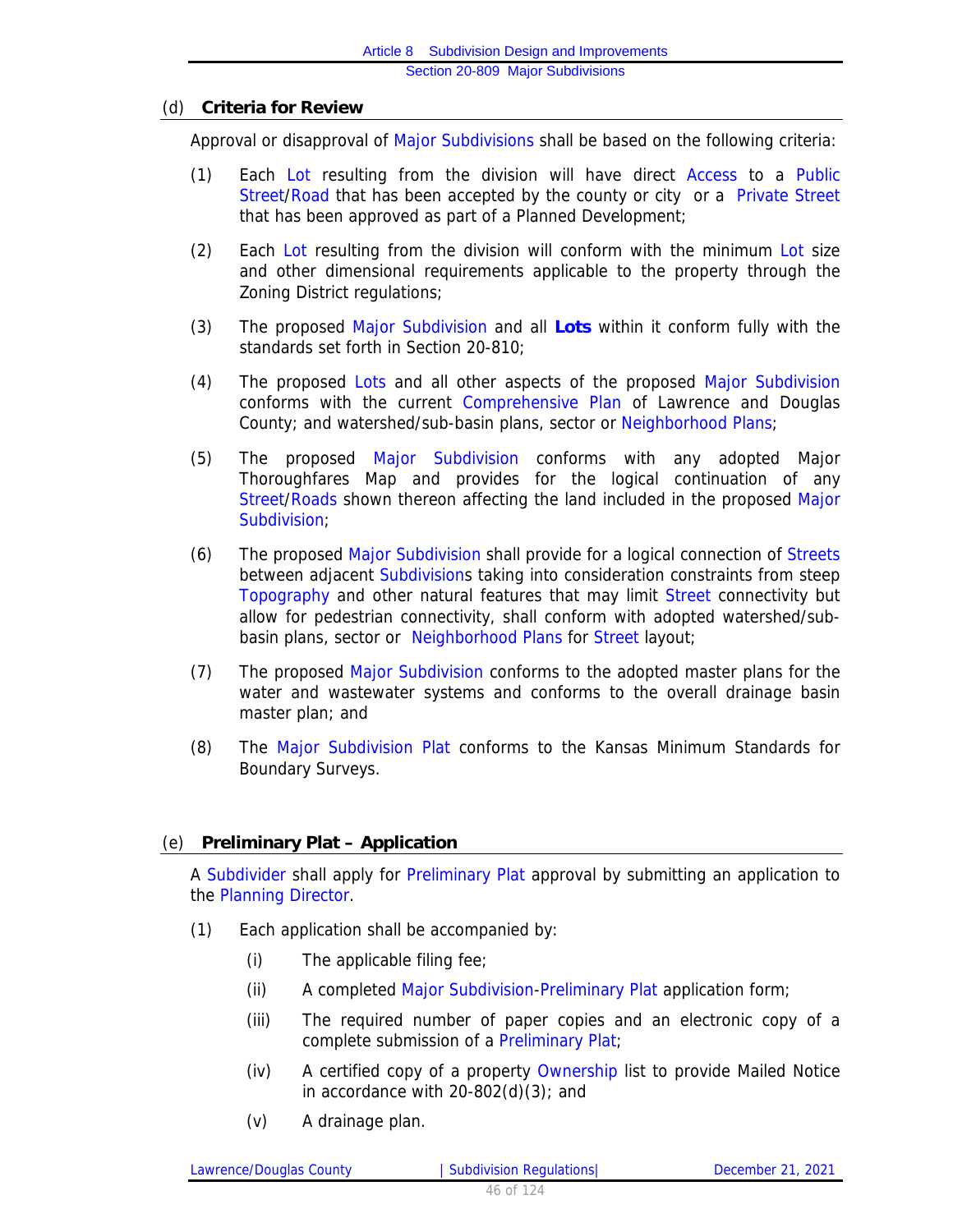### (f) **Preliminary Plat Contents**

The Preliminary Plat shall be drawn to a scale where all features presented are readable.

(1) Materials to be Included

The Preliminary Plat shall:

- (i) State the name of the proposed Subdivision;
- (ii) List names and addresses of the Subdivider, the land planner or Subdivision designer (if any) and the licensed Land Surveyor;
- (iii) Show date of preparation, north arrow and graphic scale;
- (iv) Identify the Plat as a Preliminary Plat;
- (v) Give a legal description of the proposed Subdivision complete with section, township, range, principal meridian, county, and acreage. Show the location of the nearest section and/or quarter-section corner on the Plat, with a description tying it to the point of beginning for the Subdivision.
- (vi) A Replat shall not be required to be referenced to a section and/or quarter-section corner, provided the original Plat for the subject Replat is tied to at least one of these corner monuments;
- (vii) Include location, description and elevation of all Benchmarks established or source used for vertical control. There must be at least one established vertical control point as the basis for the topographic survey included with the application;
- (viii) Show names of adjoining Subdivisions or, in the case of unplatted land, the names of the Owner or Owners of adjoining property;
- (ix) Show Topography (contour interval not greater than 2 feet) of the site. Topography shall be consistent with City of Lawrence and/or Douglas County aerial Topography. Where Land Disturbance, Grading or development has occurred on a site or within 100 feet of the subject site since the date the City of Lawrence and/or Douglas County, whichever is applicable, obtained aerial Topography, an actual field survey shall be required for the topographic data in the vicinity of the disturbed area;
- $(x)$  Show on the face of the Plat or on a separate sheet, a general location of the proposed Subdivision. The general location map shall be drawn to an appropriate scale and shall show the relationship of the proposed Subdivision to the following:
	- a. The nearest Intersection of Public Streets;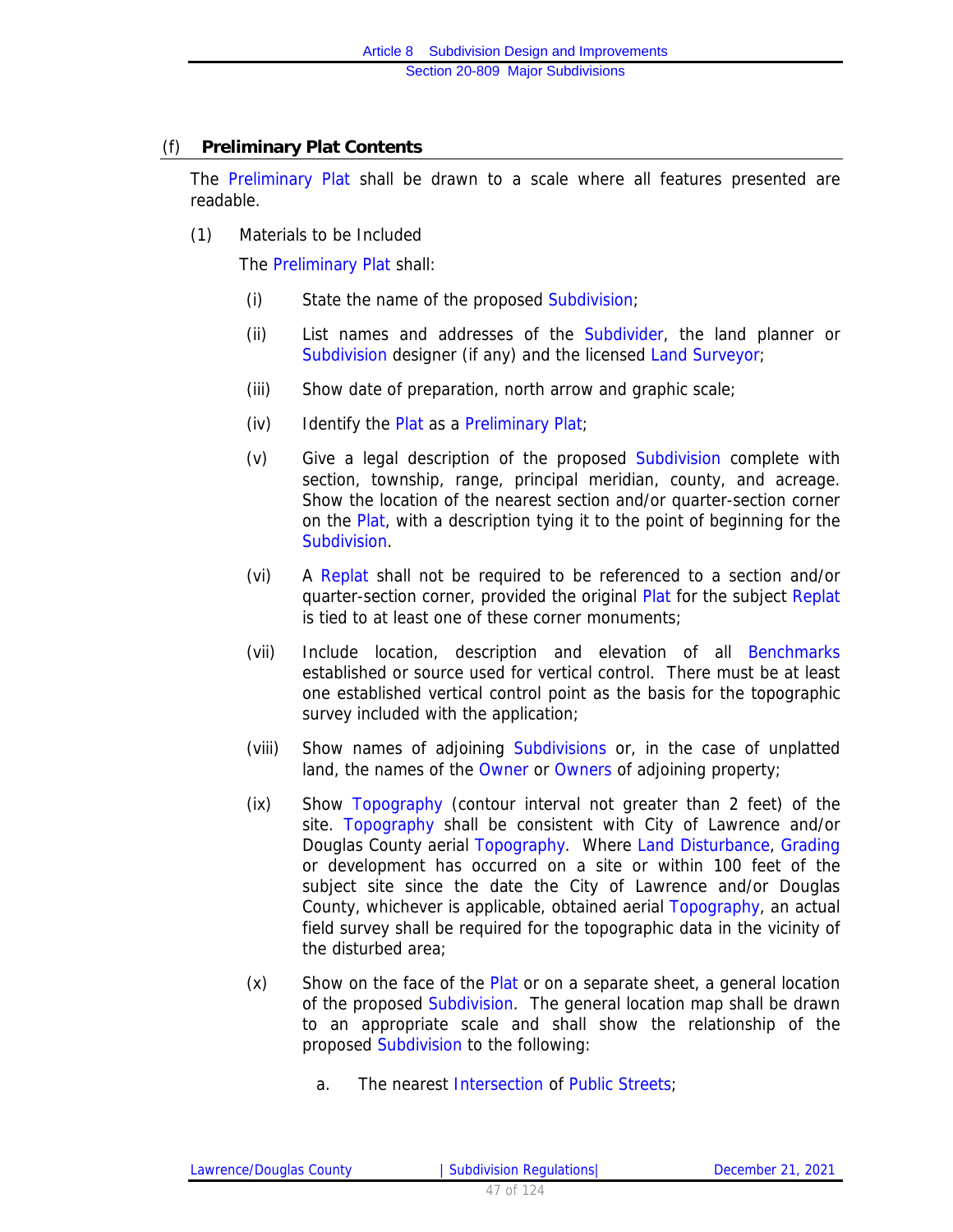- b. If not in the City, any state highway located within one-half mile of the property;
- c. If in the City, any public school or park located within onequarter mile of the property. If in the County, any public school located within one mile of the property;
- d. If in the Urban Growth Area, the nearest City Limits, and the nearest boundary of the Urban Growth Area;
- e. The zoning of the property and any other Zoning Districts located within one-quarter mile (if in the City or within the Urban Growth Area) or within one-half mile (if in the Rural Area).
- (xi) Conservation of Natural Resources

No matter where located within the boundaries of the Subdivision, Environmentally Sensitive Lands identified in Section 20-810(k), to the greatest extent reasonably practicable, shall be conserved and protected by being placed in a tract or easement on the plat or through the recording with the Register of Deeds of either a Temporary Set Aside Agreement or a permanent Conservation Easement with the provisions noted in Section 20-810(k)(4).

- a. Temporary Set Aside Agreement
	- 1. A Temporary Set Aside Agreement shall prohibit development, while the lands are located within the Urban Growth Area that would significantly impair or interfere with the environmental, geographical or historical characteristics of the identified natural resources.
		- 2. The Temporary Set Aside Agreement shall be provided to the City and County by separate legal instrument, satisfactory to the County Counselor and City Manager or other appropriate city official.
		- 3. The City will have regulatory authority over the Temporary Set Aside Agreement only after the property has been annexed into the City.
		- 4. Within 2 years of the date of annexation into the City, the Temporary Set Aside Agreement will expire unless further action is taken by either the City or the property Owner to secure its continuance.
- b. Conservation Easement
	- 1. A permanent Conservation Easement may be established by an Owner that desires a more permanent and perpetual method of protecting and conserving natural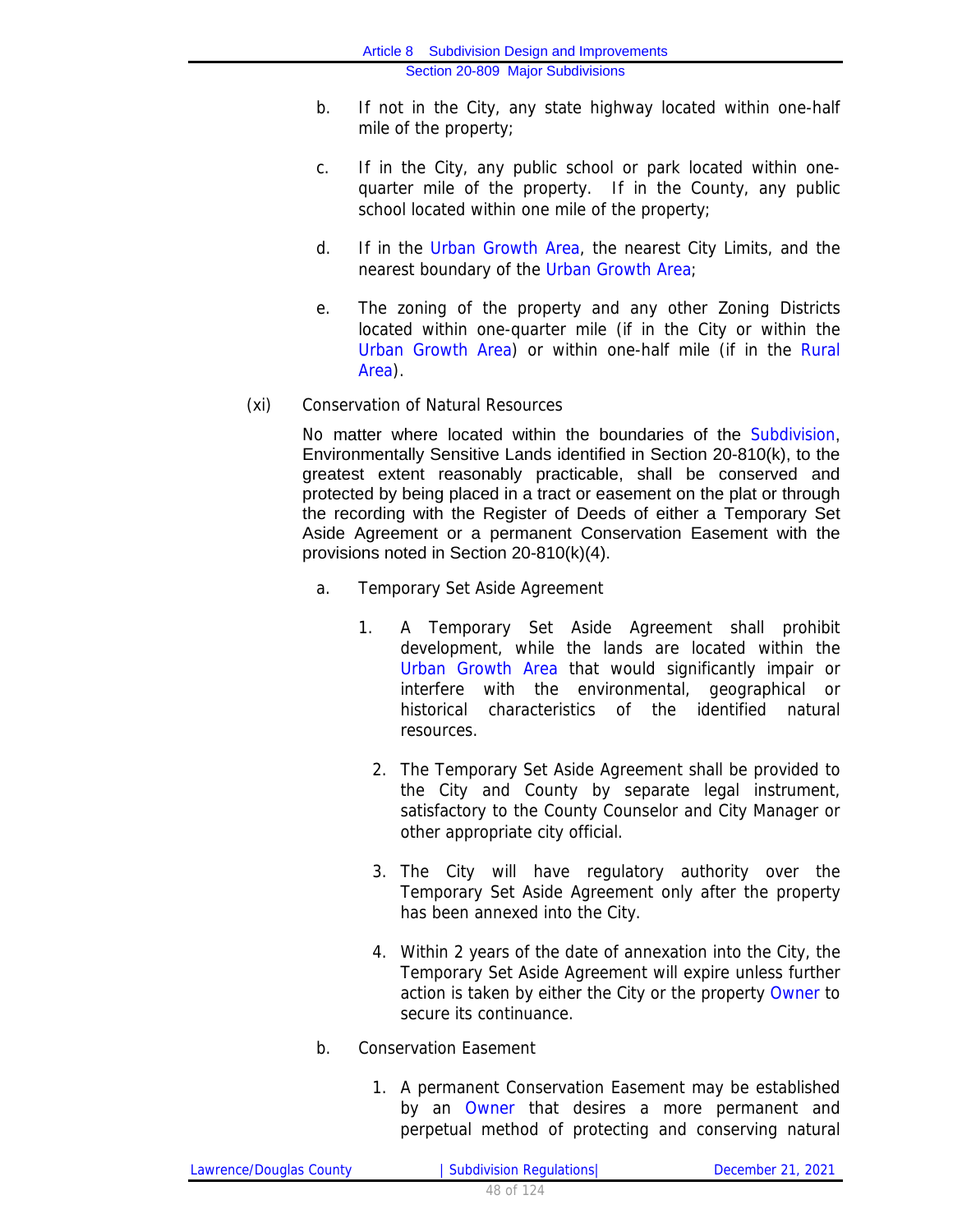resources. The areas of land that a permanent Conservation Easement may cover include those lands identified in Section 20-810(k), or similar sensitive lands.

- 2. A permanent Conservation Easement shall be established to retain the environmental, geographical or historical characteristics of the land.
- 3. It shall be conveyed to a public or nonprofit organization that protects and preserves lands of ecological, scenic, historic, agricultural, or recreational significance.
- 4. A permanent Conservation Easement created for protecting natural resources may or may not be sufficient to meet the requirements for re-evaluation by the county for land appraisal and taxation purposes.

# (2) Existing Conditions

The Preliminary Plat shall also show the following existing conditions:

- (i) Location of any area designated as Floodplain, location and direction of the flow of existing water courses; and the surface elevation of the regulatory flood.
- (ii) Location of any area in the Floodplain Overlay District, location and direction of flow of all water courses; and base flood elevation at water course entrances to and exits from the proposed Subdivision;
- (iii) Location of section lines, private or Public Streets, Alleys, Easements, and city boundaries within and immediately adjacent to the proposed Subdivision;
- (iv) Location of natural features such as unique topographic features, lakes, Stream Corridors, and insofar as can reasonably be shown, natural features to be removed;
- (v) Boundaries of Stands of Mature Trees, Jurisdictional Wetlands, historic sites and archaeological sites on the property proposed for Subdivision as identified on the GIS Baseline Environmentally Sensitive Lands Map maintained by the Planning Director;
- (vi) Existing use of the property, including the location of all existing buildings, indicating those that will be removed and those that will remain on the property after the Final Plat is recorded;
- (vii) Horizontal location and vertical elevation (if available) of existing Sanitary Sewers, storm water sewers, and Culverts within and adjacent to the proposed Subdivision, and the location of existing water mains, underground wiring, pipelines, and gas lines;
- (viii) Zoning of all land within and adjacent to the Tract;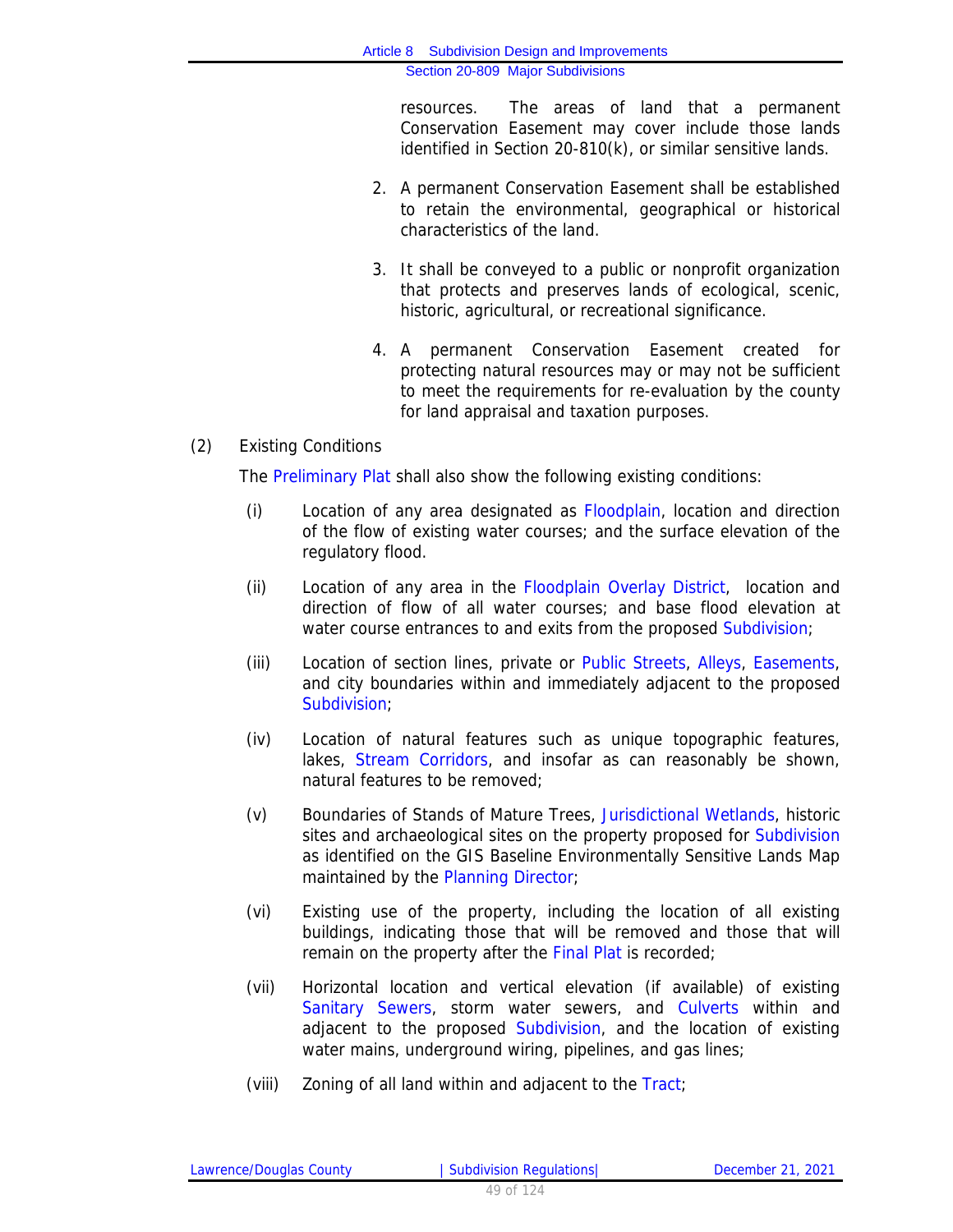- (ix) Location, description and elevation of all Benchmarks established or source used for vertical control;
- (x) Types of soil, with the soil types generally indicated on the Preliminary Plat or a supplemental sheet; and,
- (xi) For a Subdivision that will rely on the use of On-Site Sewage Management Systems, a summary of available information on the subsurface Water Table, including the depth of the Water Table at the highest, lowest and typical locations within the Subdivision.
- (3) Proposed Improvements

The Preliminary Plat shall further show the following:

- (i) Proposed Streets (including location, width, names, approximate grades), and their relation to Platted Streets or to proposed Streets as shown on any Watershed/Sub-basin Plan, sector or Neighborhood Plan of adjacent property;
- (ii) Easements, showing width and general purpose;
- (iii) Layout of all new municipal utilities proposed to serve the Subdivision;
- (iv) Blocks and Lots, showing approximate dimensions and proposed Block and Lot numbers;
- (v) Sites designated for other than single-family use by the adopted comprehensive or appropriately adopted Watershed/Sub-basin Plan, Sector or Neighborhood Plan. (Such plan shall be referenced on the face of the Plat);
- (vi) Sites proposed for Dedication as drainageway, park, school, or other public purposes;
- (vii) Sites proposed by the applicant for land uses not in conformance with adopted comprehensive or Neighborhood Plans accompanied by a note on the face of the Plat stating that approval of the Preliminary Plat does not certify approval of these proposed land uses.
- (viii) If requested by Planning Staff, the Building Envelope for proposed Lots.
	- a. Lots that are not rectangular or that have a single dimension of less than 55 feet shall include the **Building Envelope permitted** under the current Zoning District regulations. A typical Building Envelope diagram may be provided where the majority of Lots are the same size.
	- b. A note referring to such Building Envelope shall be included on the face of the Preliminary Plat regarding the applicable Zoning District and the date of the Zoning provisions on which the preparer has relied in designating the Building Envelope.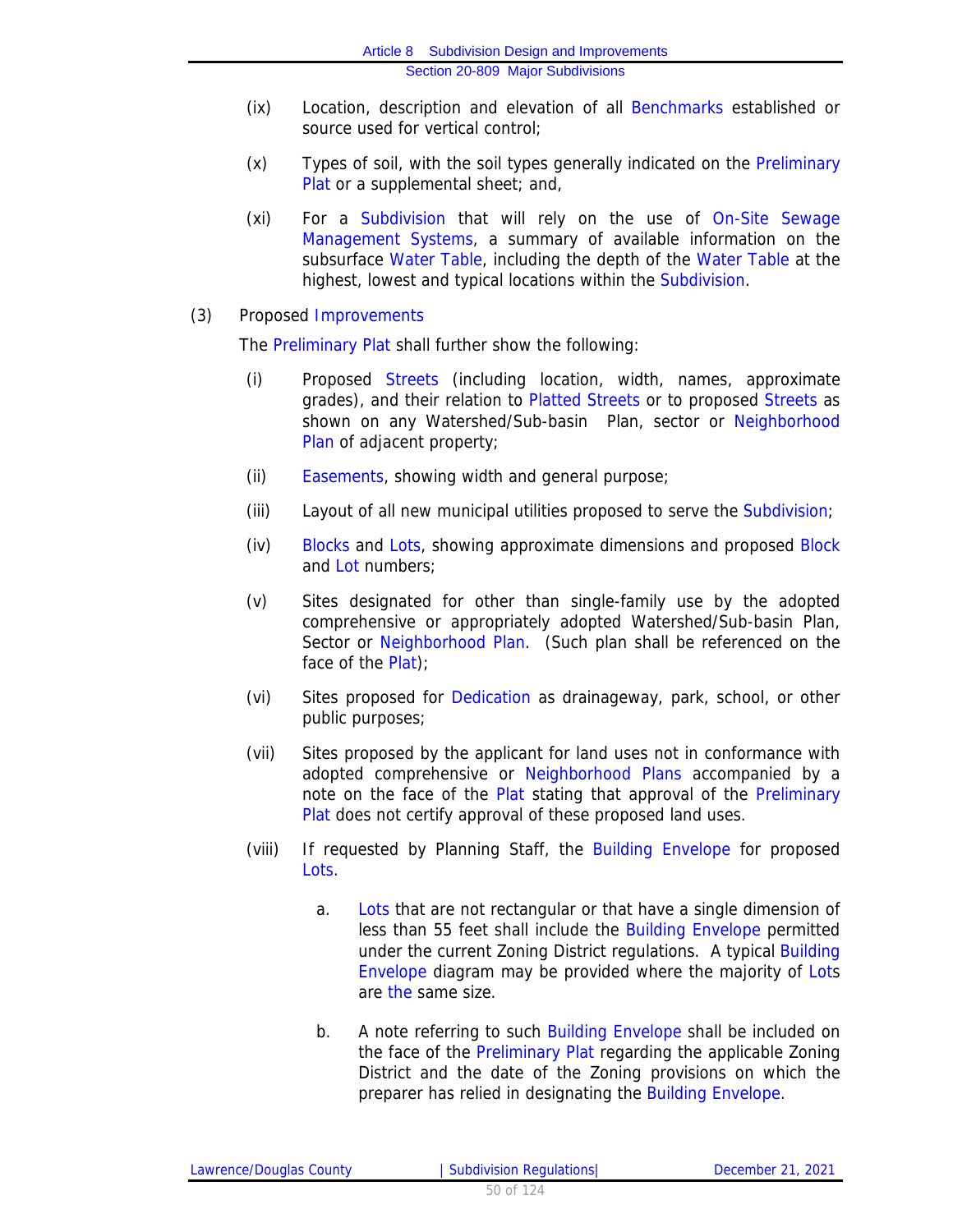### (4) Supplemental Data

The following supplementary data and information shall be submitted with the Preliminary Plat or be included thereon:

- (i) A table, shown on the face of the  $Plat$ , including this data:
	- a. Gross acreage of the Subdivision;
	- b. Acreage within each Zoning District;
	- c. Acreage to be dedicated for Streets or Roads, if any;
	- d. Acreage to be dedicated for public uses other than Roads, if any;
	- e. Total number of building Lots;
	- f. Maximum, minimum, and average Lot size; and
	- g. Phasing schedule if proposing phasing of Final Platting.
- (ii) A statement on the face of the  $Plat$ , stating the method to be used for financing Public Improvements in the Subdivision and providing references to statutes, covenants or other sources for further information on the details of such financing. Such statement shall contain a heading saying "Provision and Financing of Roads, Sewer, Water and Other Public Services". At a minimum such statement shall indicate:
	- a. Whether the Subdivision will have Public Streets and Roads, Private Streets and Roads or a combination thereof;
	- b. Whether the Subdivision will provide connections to a public water source (naming the source);
	- c. Whether the Subdivision will provide connections to a public system for wastewater treatment (naming the system) or will rely on On-Site Sewage Management Systems or other On-Site wastewater treatment systems;
	- d. Whether purchasers of Lots in the Subdivision will be subject to special assessments or other costs or fees specific to the Subdivision to pay for the capital costs of Streets, Roads, water lines and treatment, and/or wastewater lines and treatment; and
	- e. Whether the provision of improved Roads, water service and/or wastewater service will depend in any way on a vote, petition or other collective action of property Owners in the Subdivision.
- (iii) A separate narrative, explaining in detail the general nature and type of Public Improvements proposed for the Subdivision, and the manner by which the Subdivider intends to provide for their installation, as for example, by Public Improvement Petition, actual construction, escrow deposit, or performance bond. If other than by Public Improvement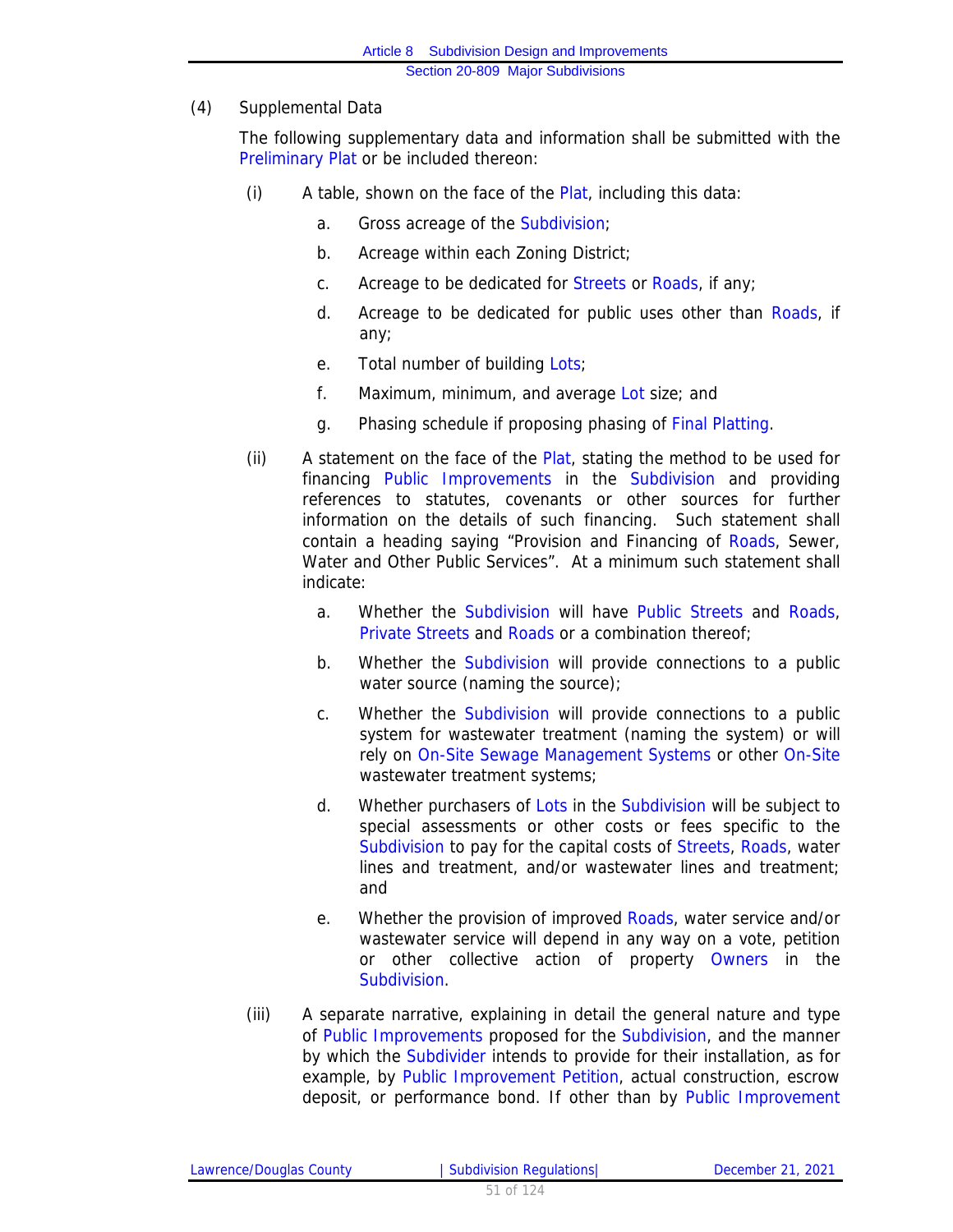Petition, the approximate time for completion of such Improvements should be indicated.

- (iv) Notation on the face of the Plat that all new telephone, cable television and electrical lines (except high voltage lines) must be located underground when in the City of Lawrence or in Lawrence Urban Growth Area.
- (v) Notation on the face of the Plat that the Developer is responsible for the cost of any relocation of existing utilities, if necessary to serve the proposed Subdivision.
- (5) Stormwater Drainage City of Lawrence
	- (i) Supplemental Data

The Preliminary Plat shall contain data, information and supplemental maps of surrounding property in sufficient detail regarding storm water drainage issues, as determined by the Planning Director or the Planning Commission. The Planning Director or the Planning Commission may request additional data, information and supplemental maps from the applicant regarding storm water drainage, as appropriate.

(ii) Minimum Floor Elevations

On Lots adjacent to all drainage Easements and on drainageways that are designated by the Director of the Municipal Services and Operations or his or her designee, the Preliminary Plat shall indicate:

- a. The required minimum habitable floor elevations for structures on Lots; or,
- b. The minimum elevation for a foundation opening(s) which shall be certified by a licensed Land Surveyor or Engineer.
- c. A note that states: If a basement is built on a Lot where a minimum elevation has been established, the building design is encouraged to incorporate a sump pump.

# (g) **Review and Action by the Planning Commission**

(1) The Planning Commission shall conduct the review of the application at the meeting at which it is scheduled by the Planning Director, unless the Subdivider requests deferral to a future meeting. The Planning Commission shall determine if the Preliminary Plat conforms to the requirements of the Subdivision Regulations and such determination shall be made within 60 days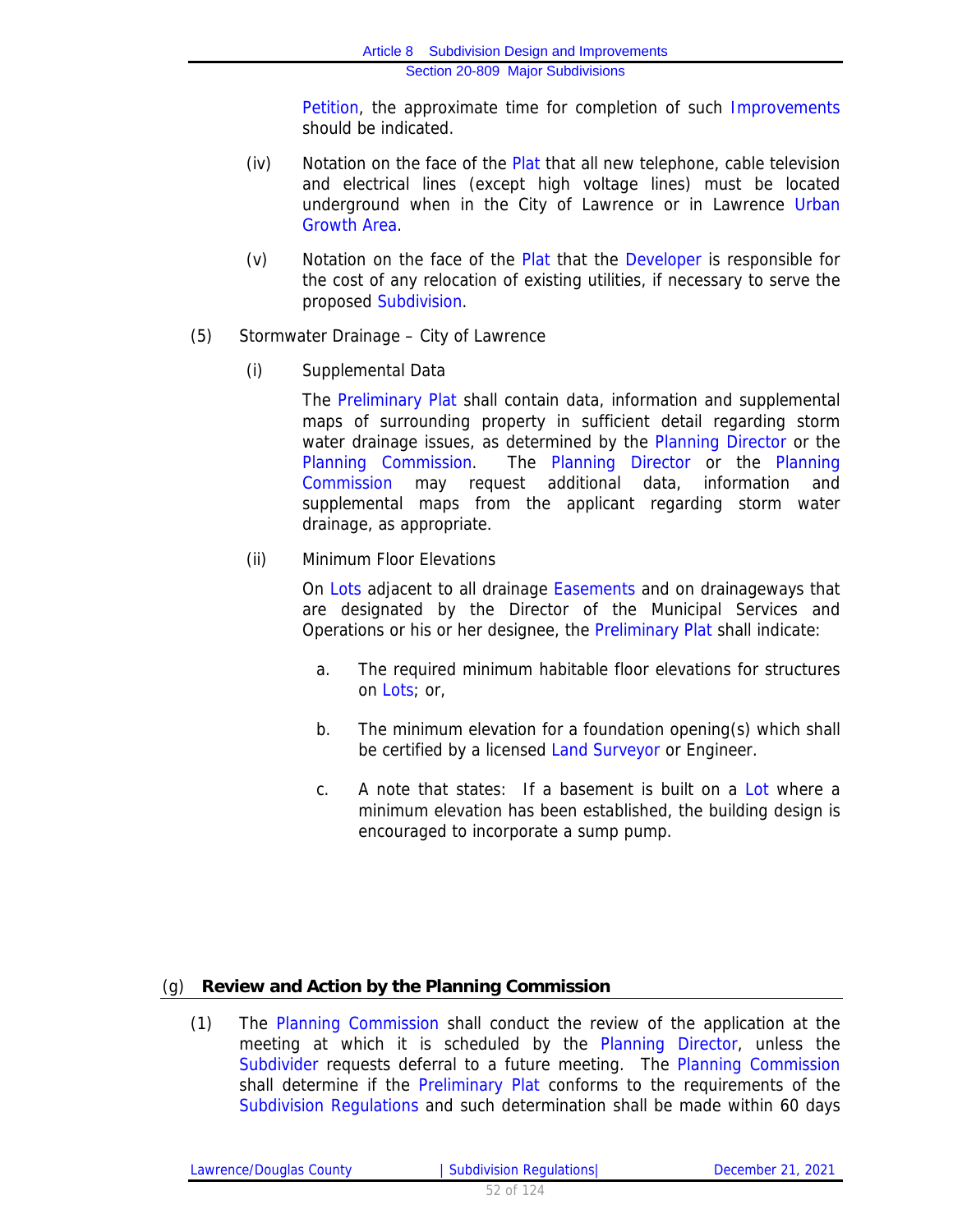after the first meeting the Planning Director has placed the submitted Plat on a Planning Commission agenda for action.

- (2) If the Planning Commission finds that the proposed Preliminary Plat conforms to all of the criteria set forth in Section 20-809(d) the Planning Commission shall approve the Preliminary Plat.
- (3) If the Planning Commission finds that the proposed Preliminary Plat fails in any way to conform to the standards set forth in Section 20-809(d), the Planning Commission shall, by motion, deny approval to the proposed Preliminary Plat and shall state in the motion the reason(s) for that denial.
- (4) The Planning Director shall give written notice to the Subdivider of the action of the Planning Commission. If the Preliminary Plat has been disapproved, or conditionally approved, the notice shall specifically state the ways in which the Preliminary Plat fails to conform to these Subdivision Regulations.
- (5) If the deficiency or other reason for denial can be cured through action of the applicant, the applicant may submit a revised application and Preliminary Plat within 60 days after receipt of the written notice and shall not be required to pay a further fee. In case of a resubmission, the Planning Commission shall consider the resubmitted application at the next meeting occurring at least 21 days after receipt of the complete resubmission by the Subdivider.
- (6) If the Planning Commission fails to act on the Preliminary Plat within 60 days of the date of their first meeting occurring after the receipt of a Preliminary Plat on their agenda, the Subdivider may, by letter, apply to the Planning Director for a "Certificate of Deemed Approval". If the Planning Director finds that a complete application was received at least 60 days before the date of the letter and placed on a Planning Commission agenda, and that no action has been taken by the Planning Commission, the Planning Director shall issue a "Certificate of Deemed Approval" indicating that "this Preliminary Plat shall be deemed approved due to a failure of the Planning Commission to take timely action in accordance with K.S.A. 12-752(b), as amended."

#### (h) **Phasing for Final Plats**

- (1) A Preliminary Plat may, at the option of the applicant, contain a proposed schedule for submitting Final Plat applications in phases. The Planning Commission may approve the proposed phasing plan if it finds that:
	- (i) The area represented by each proposed phase is of sufficient size to permit the economical installation of Public Improvements;
	- (ii) All parts of the necessary public and private Improvements Plans to serve the Subdivision will be provided concurrently with the phase which will first be served by those Improvements or part thereof, or with an earlier phase; and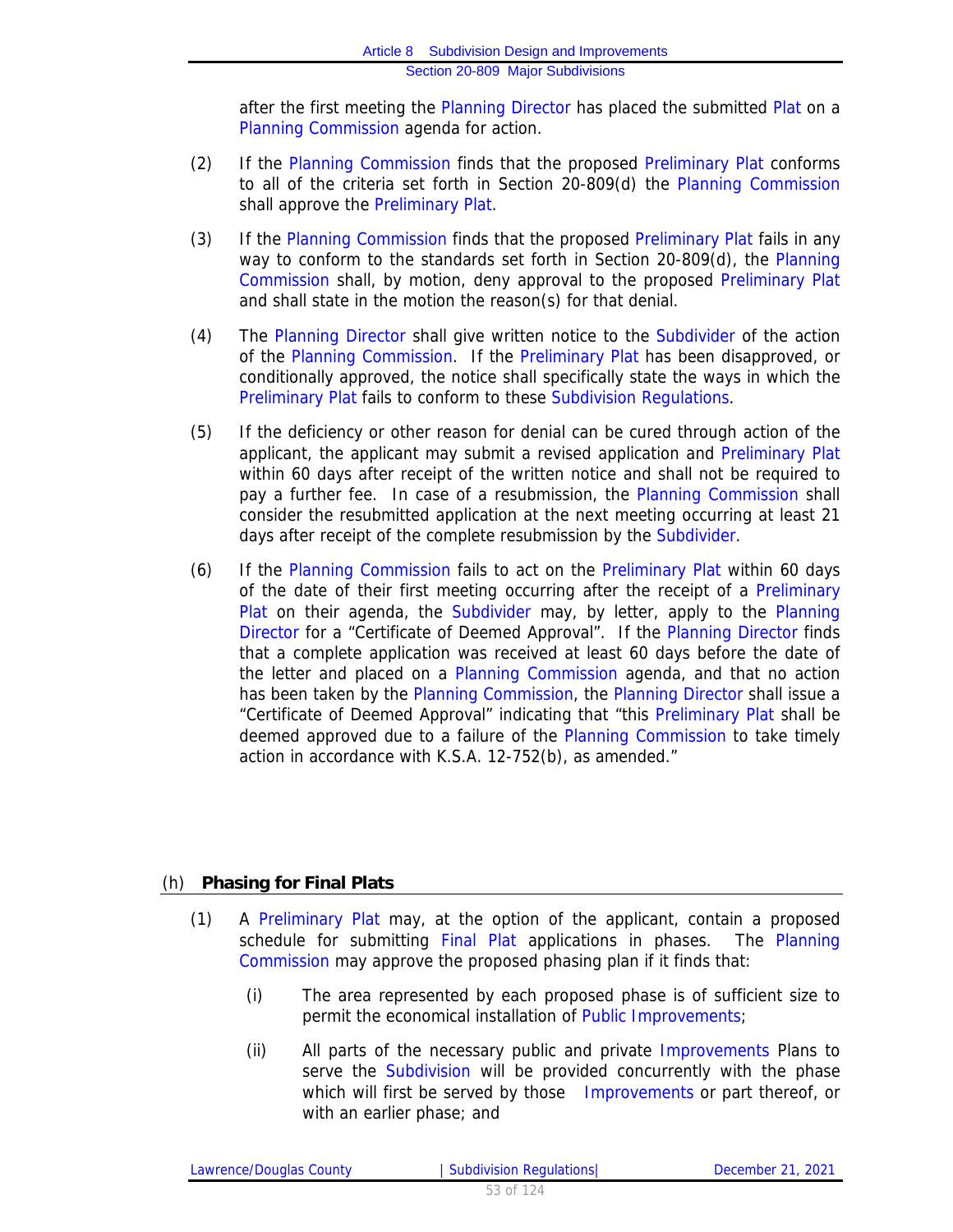(iii) All perimeter Rights-of-Way shall be dedicated for the entire Preliminary Plat with the first Final Plat phase of the approved Preliminary Plat.

# (i) **Effects of Approval by the Planning Commission**

- (1) Approval of the Preliminary Plat by the Planning Commission shall constitute approval of "the Plat" for purposes of K.S.A. 12-752, subject only to the following:
	- (i) Submission of a Final Plat, in the form and containing all of the information required by Section 20-809(k). The Final Plat shall be in substantial compliance with the Planning Commission's approval of the Preliminary Plat, including satisfying any conditions imposed on that approval; and
	- (ii) Completion of Street/Roads, Roads and Public Improvements required by the terms of the approval of the Preliminary Plat, or provision of satisfactory Guarantees of Completion of Improvements, in accordance with Section 20-811(h)(2).

# (j) **Preliminary Plat Expiration**

- (1) Approval of a Preliminary Plat by the Planning Commission shall expire:
	- (i) Twenty four months from the date approval was granted, unless a complete application for Final Plat is submitted by that approval date.
- (2) Upon application by the Subdivider, the Planning Commission may, if the cause of failure of the Subdivider to submit a Final Plat is beyond the Subdivider's control, grant an extension of the time beyond this period, for a 24 month period for good cause shown. Such request for extension must be submitted to the Planning Director prior to the expiration of the 24 month approval period.
	- (i) The Planning Director shall place such request, with any recommendation, on the next available Planning Commission agenda based on the adopted submittal schedule.
	- (ii) The Planning Director shall notify the applicant by mail of the date of the proposed consideration by the Planning Commission. Mailed notice of the extension request shall also be provided by the Planning Office in accordance with Section 20-802(d). On that date, the Planning Commission shall hear from the applicant and the Planning Director and may hear from other interested parties.
- (3) If a Final Plat has not been submitted, approved, and recorded within this 24 month period, or within an extension period, a Preliminary Plat must be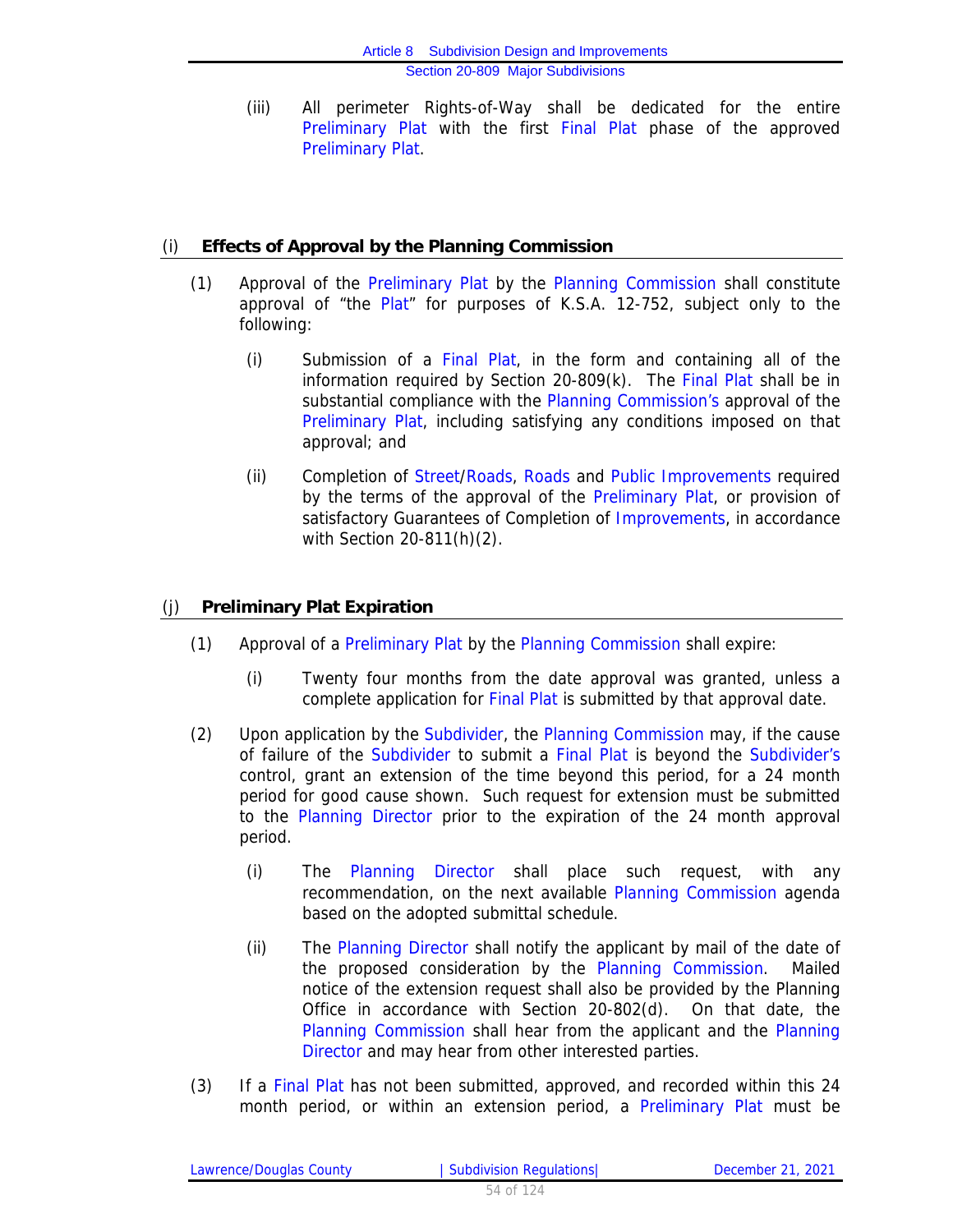resubmitted to the Planning Commission, reviewed and considered by the Planning Commission in accordance with the procedures set forth herein.

# (k) **Final Plat – Application**

The Subdivider may initiate review of the Final Plat at any time after approval of the Preliminary Plat by the Planning Commission, including satisfaction of all conditions of Preliminary Plat approval. The Final Plat shall be processed in accordance with the provisions of Section 20-809(m).

- (1) Each application shall be accompanied by:
	- (i) The applicable filing fee;
	- (ii) A completed Major Subdivision-Final Plat application form;
	- (iii) The required number of paper copies and an electronic copy of a complete submission of a Final Plat; and
	- (iv) All of the materials required by Section 20-809(l), as well as any additional materials required by the application form provided by the Planning Director.
- (2) The Final Plat application shall be accompanied by all required fees; however, the fees necessary for recording the Final Plat at the Register of Deeds office may be submitted after approval;
- (3) The Final Plat shall be in the format and contain the information required by Section 20-809(I), except that the Subdivider, at the Subdivider's discretion, may delay submission of the final recording and electronic copies of the Final Plat until final action on the Final Plat by the Planning Director and, if applicable, by the Governing Body; and
- (4) For Final Plats which represent only a phase of an approved Preliminary Plat and include minor revisions from the approved Preliminary Plat, as reflected in 20-809(m)(2)(i), a revised Preliminary Plat that includes the proposed revisions shall be submitted with the Final Plat application for record keeping purposes.

# (l) **Final Plat Contents**

(1) Format

The Final Plat shall be prepared by a licensed Land Surveyor with black ink on permanent reproducible material meeting the current standards provided by the Register of Deeds. All drawings and signatures of certification shall be in waterproof ink. The overall sheet size shall be 24 inches by 36 inches.

(2) Material to be Included

The Final Plat shall show:

(i) Descriptive information, which shall: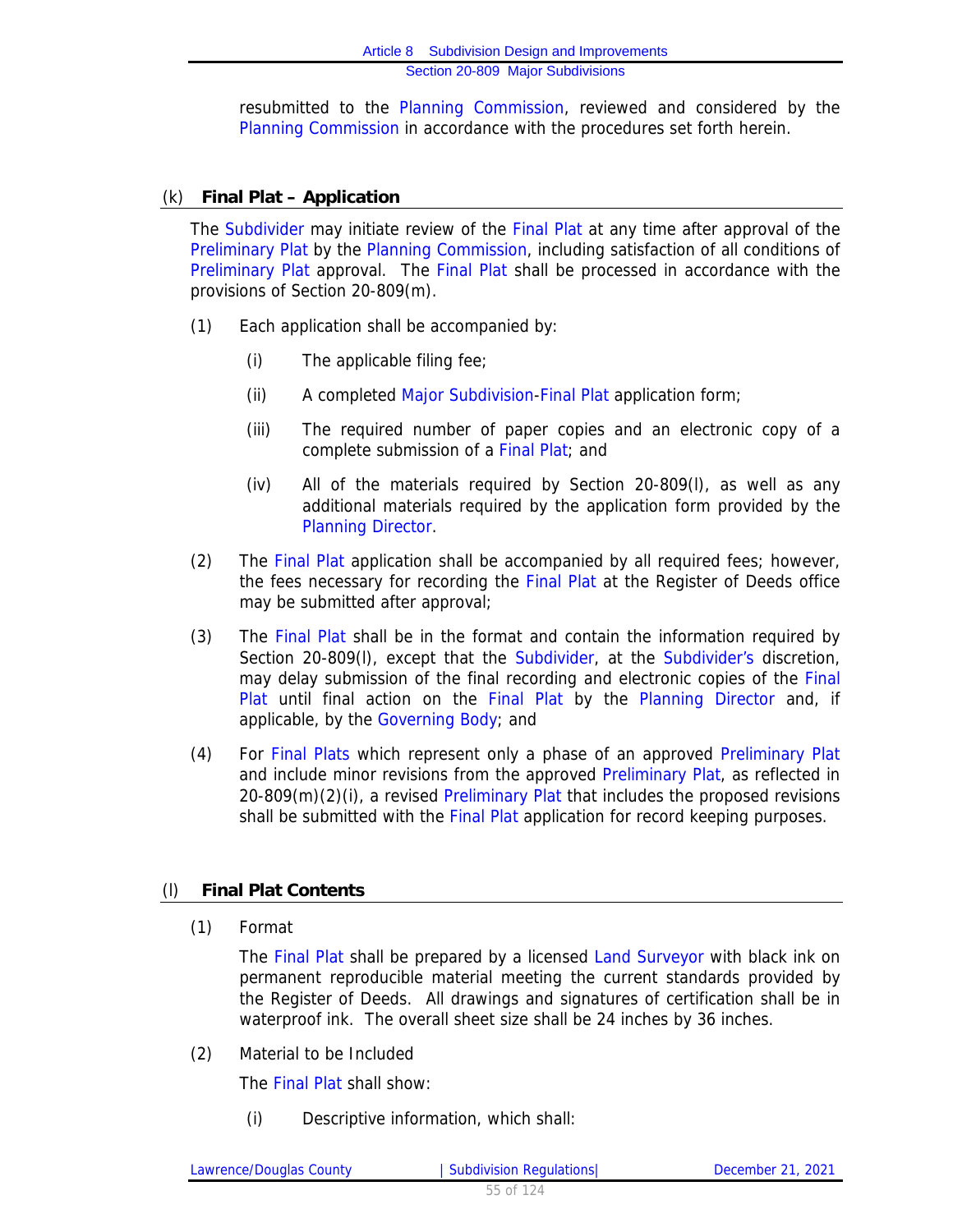- a. State the name of the proposed Subdivision;
- b. Show date of preparation, north arrow and graphic scale;
- c. Give a legal description of the proposed Subdivision complete with section, township, range, principal meridian, county, and acreage. Show the location of the nearest section and/or quarter-section corner on the Plat, with a description tying it to the point of beginning for the Subdivision.
- d. A Replat shall not be required to be referenced to a section and/or quarter-section corner, provided the original Plat for the subject Replat is tied to at least one of these corner monuments;
- e. Show names of adjoining Subdivisions or, in the case of unplatted land, the names of the Owner or Owners of adjoining property;
- f. Easements, showing width and general purpose;
- g. Sites proposed for Dedication as drainageway, park, school, or other public purposes.
- (ii) In addition, the following information is required which is similarly required on the Preliminary Plat:
	- a. Location of any area within a Floodplain Overlay District zoning district;
	- b. Boundaries of significant Stands of Mature Trees, Jurisdictional Wetlands, historic sites and archaeological sites on the property proposed for Subdivision; protected environmentally sensitive lands as shown on the Preliminary Plat.
	- c. For properties within the City, the environmentally sensitive lands shall be located within a Tract or Easement and the Plat shall contain information regarding Ownership and maintenance of the Tract or Easement as well as the protection measures for the environmentally sensitive lands.
	- d. For properties within the Urban Growth Area of a city in the unincorporated portion of the county, the following items are also required on the Final Plat:

Environmentally Sensitive Lands that have been designated for protection through placement in a tract or easement, and/or the recording information for the Temporary Set-Aside Agreement or Conservation Easement.

e. For properties within the unincorporated portions of the County, the Plat shall include a Building Envelope which excludes the environmentally sensitive lands and notes the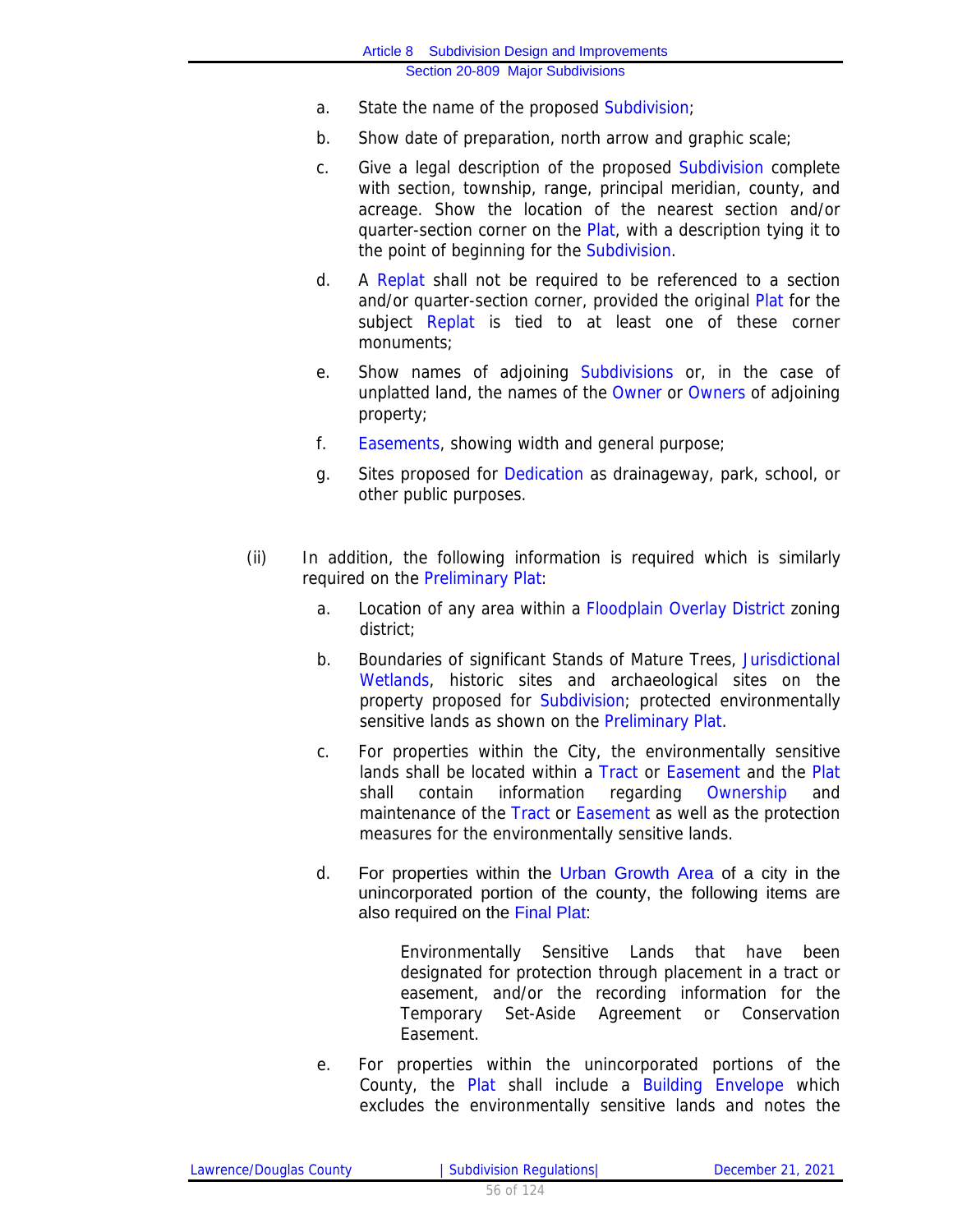maintenance responsibility and protection measures of the protected lands.

- f. Proposed Streets (including location and proposed names), and their relation to Platted Streets or to proposed Streets as shown on any adopted general development plan of adjacent property; and,
- g. Block and Lot numbers and dimensions of Blocks and Lots.
- (iii) Accurate dimensions for all lines, angles, and curves used to describe boundaries, Streets, Easements and areas to be reserved for public use. Data for all curves shall include radius, arc length, chord length, and central angle;
- (iv) For land located in a Floodplain, as defined and regulated under Chapter 20, Article 12 of the City Code and Section 12-328 of the Zoning Regulations for the Unincorporated Area of Douglas County, the following:
	- a. The total area of each Lot located in the designated Floodplain;
	- b. The Minimum Building Elevation and Minimum Elevation of Building Opening, as determined from Chapter 20, Article 12 of the City Code or Section 12-328 of the Zoning Regulations for the Unincorporated Area of Douglas County.
- (v) On Lots adjacent to all drainage Easements and on drainageways that are designated by the Director of the Municipal Services and Operations or his or her designee, the Final Plat shall indicate:
	- a. The required minimum habitable floor elevations for structures on Lots; or,
	- b. The minimum elevation for a foundation opening(s) which shall be certified by a licensed Land Surveyor or Engineer.
	- c. A note that states: If a basement is built on a Lot where a minimum elevation has been established, the building design is encouraged to incorporate a sump pump.
- (vi) For any Lot including or adjacent to a Lot including environmentally sensitive lands as defined in Section 20-810(k) [County Code Section 11-110 $(k)$ ] designation of a Building Envelope within which a building may be built after compliance with all applicable setback, Floodplain and sensitive land standards;
- (vii) The dated signature and seal of the licensed Land Surveyor responsible for the survey and a note stating: "This survey conforms to the Kansas Minimum Standards for Boundary Surveys";
- (viii) Acknowledged certifications on the face of the Final Plat as listed below (may be combined where appropriate):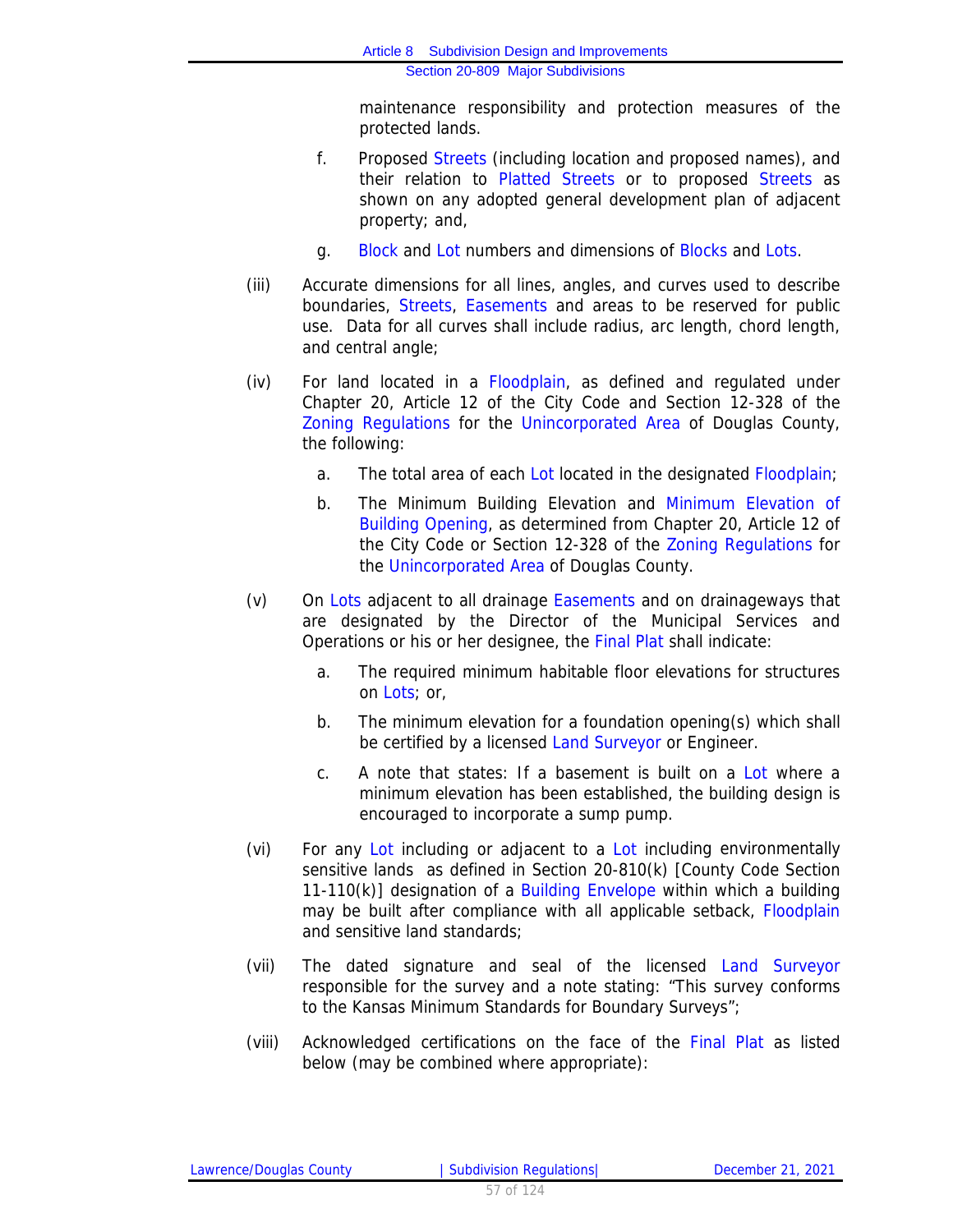- a. A certificate signed by all parties having any record, title or interest of record in the land Subdivided, showing their consent to the preparation and recording of the Plat;
- b. A certificate, signed by the Owner or Owners, dedicating all Parcels of land which are intended for public use;
- (ix) The endorsement of the Planning Commission as evidenced by the signature of its Chairperson;
- (x) Acceptance of Dedication by the appropriate Governing Body, as indicated by the signature of the Chairperson of the Board of County Commissioners, the Mayor or another Person authorized to sign on behalf of either;
- (xi) As a separate document, a certificate that all taxes and special assessments due and payable have been paid.
	- a. In the case of unpaid special assessments, a proposed redistribution of such unpaid special assessments which meets the county or city's requirements and is acceptable to the County or City Clerk and County Public Works Director or City's Municipal Services and Operations Director.
- (xii) A note shall be placed on the Final Plat indicating that additional information concerning drainage and structural elevations are placed on the Preliminary Plat, if such requirement has been placed on the Preliminary Plat.
- (xiii) A line shall be provided on the Plat for the review date and signature of the County Surveyor beneath a note stating: "Reviewed in compliance with K.S.A. 58-2005".
- (xiv) A reference line shall be provided on the Plat indicating the book and page where the Master Street Tree Plan is recorded at the Register of Deeds.
- (xv) A note shall be placed on the Final Plat designating any Lots Abutting a Half-Street and that take sole Access from that Public Right-of-Way as non-buildable in accordance with Section 20-810(e)(9)(ii).
- (xvi) Evidence shall be submitted with the Final Plat providing one or more of the means of ensuring completion of required Public Improvements identified in Section 20-811(h).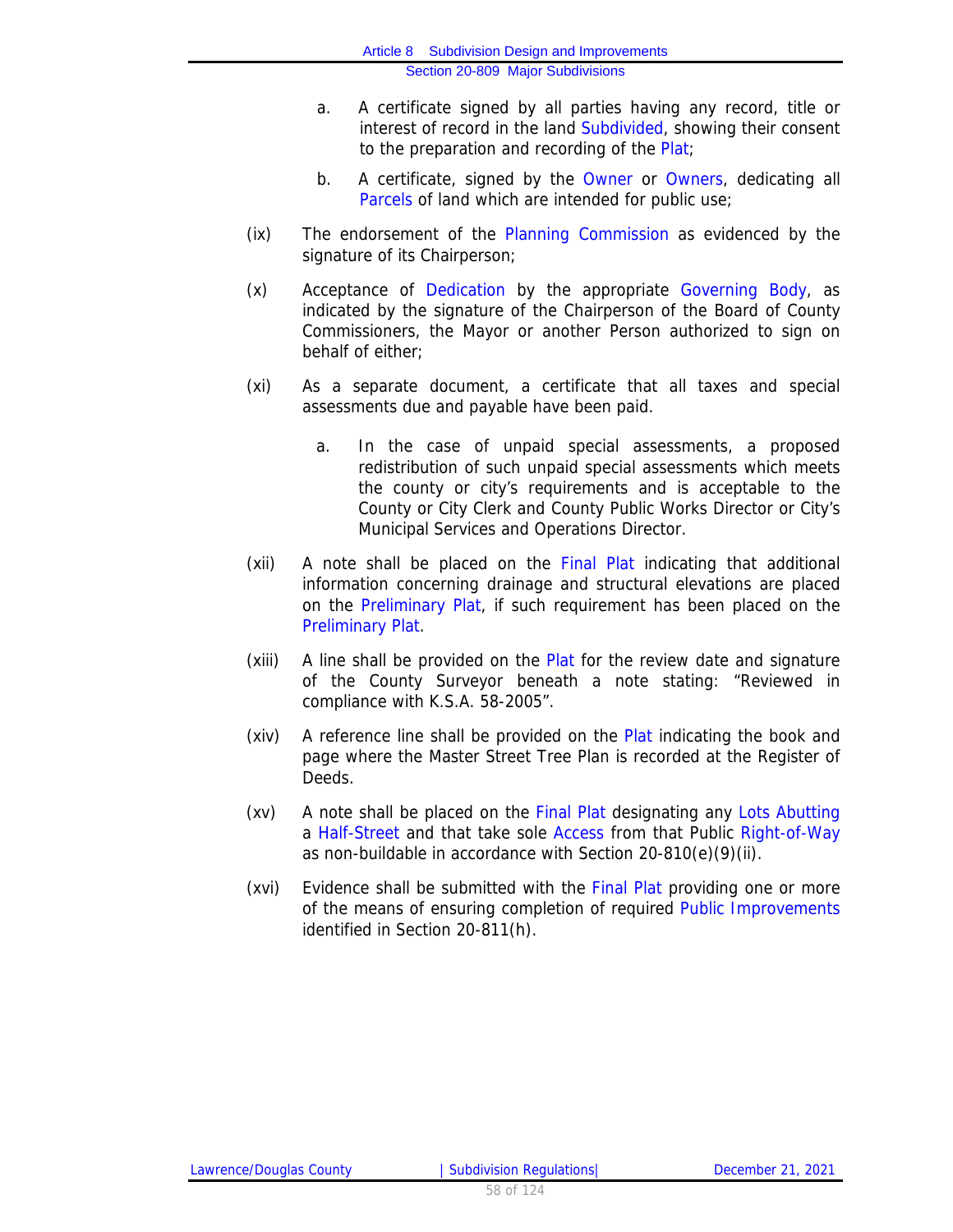## (m) **Final Plat – Review and Action by Planning Director**

- (1) After approval or approval with conditions of a Preliminary Plat by the Planning Commission and prior to final approval of Public Improvement Plans, the Subdivider shall have prepared for recording a Final Plat, which is consistent with the action of the Planning Commission and with the formatting and content requirements of Section 20-809(l).
- (2) If the Planning Director finds that the submitted Final Plat conforms with the content requirements of Section 20-809(l) and in substantial compliance with the Preliminary Plat approved by the Planning Commission, including satisfying any conditions incorporated in that approval, the Planning Director shall approve the Final Plat and attach to it a formal certification that the submitted Final Plat:
	- (i) Is in substantial compliance with the Preliminary Plat approved by the Planning Commission. The Final Plat shall be deemed to be in substantial compliance with the previously approved Preliminary Plat if one or more of the following criteria are met, as applicable:
		- a. No change.
		- b. Increase or reduction, less than or equal to ten percent, of the number of approved Lots, Parcels or Tracts shown within the approved phase of the Preliminary Plat.
		- c. Minor adjustments to Rights-of-Way lines, Easement lines and/or property lines to account for technical changes related to the proposed Public Improvement Plans.
		- d. Modifications to Easements and Rights-of-Way when the general form of the approved Preliminary Plat with regard to overall layout, public and/or private vehicular and pedestrian connection, area set aside for public space and/or open space, and required utility corridors is maintained.
	- (ii) Satisfies any conditions of approval imposed by the Planning Commission;
	- (iii) Includes the same proposed Dedications subject to minor technical adjustments as described in Section  $20-809(m)(2)(i)(a)$  through (d), above;
	- (iv) Represents a Plat for which all required Public Improvements have been completed, or for which adequate Guarantee of Improvements has been provided as identified in Section 20-811(h); and
	- (v) Is otherwise consistent with the requirements of this Article for a Final Plat.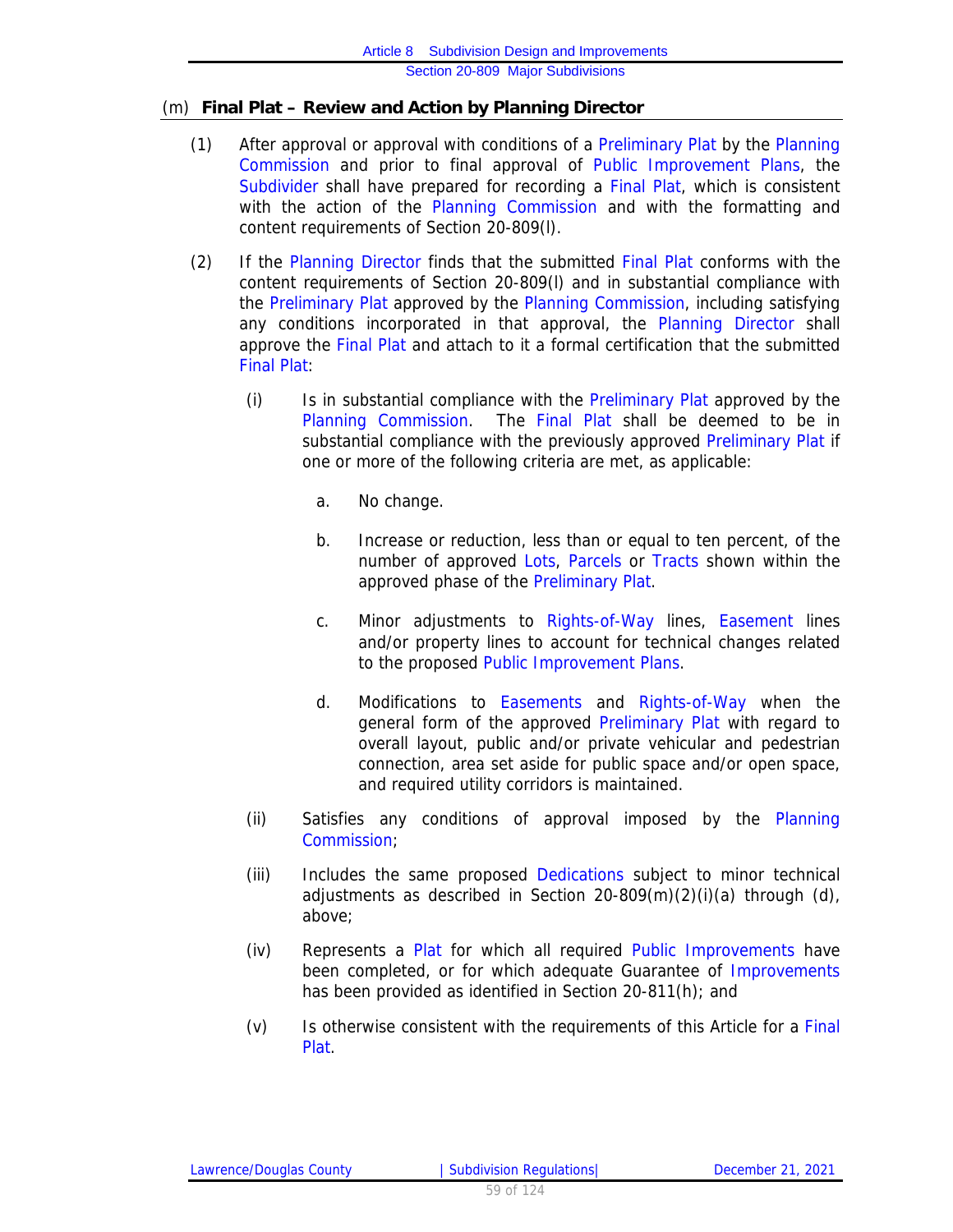- (3) If the Planning Director finds that the submitted Final Plat is deficient as to format or content or otherwise technically deficient, the Planning Director shall notify the Subdivider of the deficiency(ies) within 5 working days.
- (4) If the Planning Director finds that the submitted Final Plat does not substantially comply with the approved Preliminary Plat, including any conditions incorporated in such approval, and with the proposed Dedications shown on the Preliminary Plat, subject to Section  $20-809(m)(2)(i)(a)$  through (d), the Planning Director shall place the Final Plat on the agenda of the next Planning Commission meeting following the notice provisions of Section 20- 802(d), for further consideration in accordance with the Preliminary Plat review and action provisions of Section 20-809(g).
- (5) The Planning Commission approval of the Preliminary Plat combined with the Planning Director's approval as to form and substantial compliance with the approved Preliminary Plat shall constitute Planning Commission approval of the Final Plat. No further action by the Planning Commission shall be necessary or required.

## (n) **Final Plat – Review and Action by Governing Body**

- (1) A Final Plat that has been approved by the Planning Director shall be submitted to the Governing Body, as applicable, for its consideration of acceptance of the Dedication of Street/Roads and other public Rights-of-Ways, service, and utility Easements and any land dedicated for public purposes.
- (2) The Governing Body shall accept or refuse the Dedication of land for public purposes within 30 days after the first meeting of the Governing Body following the date of the Final Plat's submission to the Clerk of the appropriate Governing Body. The Governing Body may defer action for an additional 30 days for the purpose of allowing for modifications to comply with the requirements established by the Governing Body. No additional review and recording fees shall be assessed during that period.
- (3) If the Governing Body defers or refuses these Dedications, it shall advise the Planning Director of the reasons thereof.
- (4) Failure of the Governing Body of the city or of the county to accept affirmatively a Dedication shown on the Final Plat shall be deemed to be a refusal of the proposed Dedication.
- (5) The respective Governing Bodies maintain full legislative discretion to reject any proposed Dedication, regardless of the approval of the Final Plat. If the Governing Body rejects part or all of a proposed Dedication, the Subdivider may amend the Final Plat and resubmit it for consideration by the Planning Director without the rejected Dedication; if the Subdivider takes no action within 60 days of the rejection of any proposed Dedication, it shall constitute failure of a material condition of the approval of the Final Plat and the Final Plat shall be deemed to have been rejected.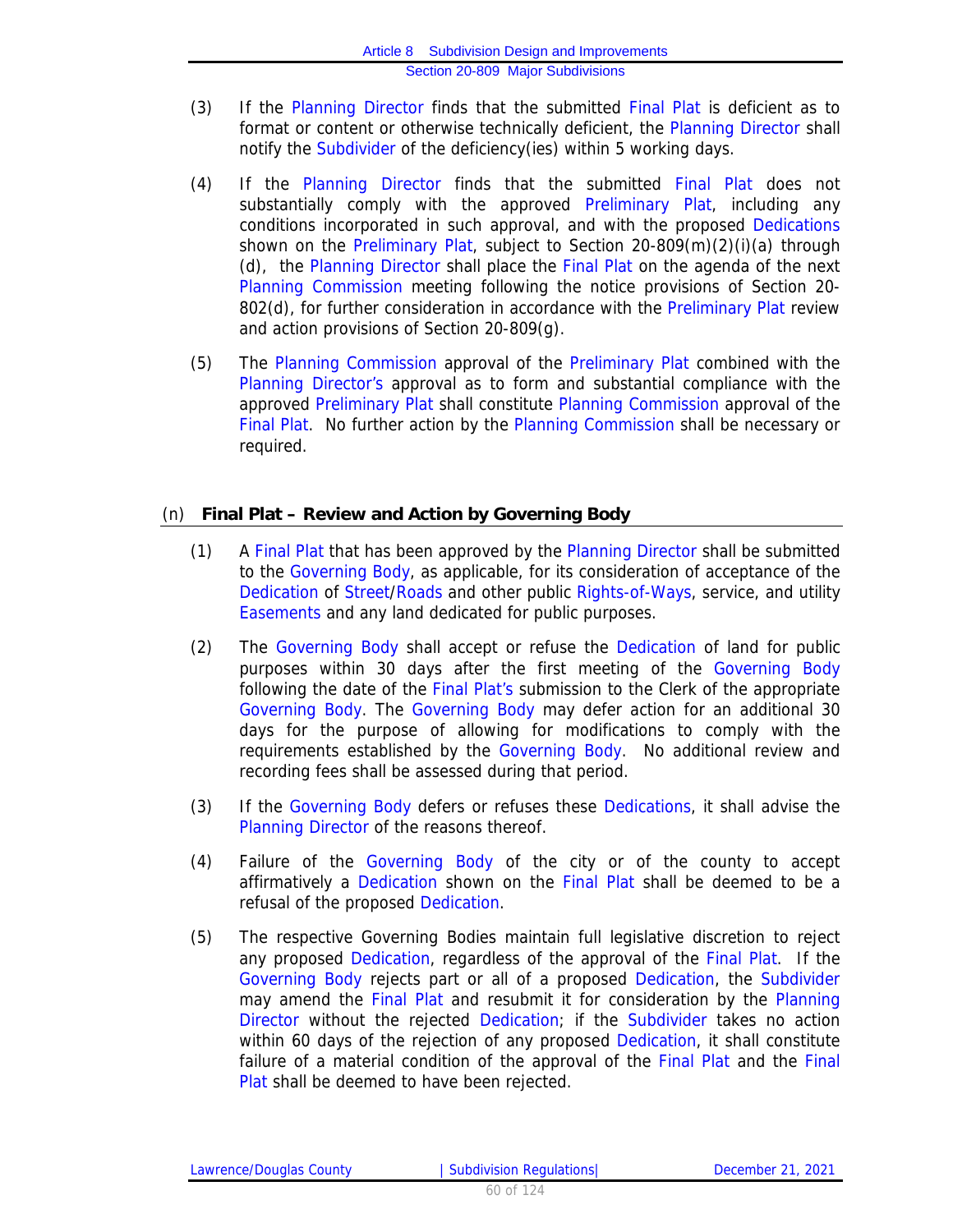### (o) **Signatures on Final Plat**

If the Planning Director has approved and certified the Final Plat in accordance with Section 20-809(m), the Planning Director within 5 working days of receipt of the recordable copies of the Final Plat, shall submit the Final Plat to the Chair of the Planning Commission and to the Mayor or Chairperson of the Board of County Commissioners, as applicable, for signatures. Each of these persons shall, if he or she accepts the certification of the Planning Director, sign the Final Plat, including the "Acceptance of Dedications" certificate; if any of these persons refuse to sign the Final Plat, he or she shall refer the Final Plat to the Planning Commission for consideration at its next meeting in accordance with the requirements of Section 20- 809(g), together with a memorandum explaining the reasons why such person refused to sign it.

## (p) **Processing after Approval of Final Plat**

- (1) After all signatures have been obtained and all other requirements of this Article have been completed, the Planning Director shall forward the recordable copy of the Final Plat to the Register of Deeds for recording. The recorded version of the Plat shall bear the endorsements provided in Section 20-809(l) including the endorsement by the Governing Body accepting the Dedications.
- (2) Upon approval and acceptance of all Final Plats that create new Street/Roads or other Public Improvements, detailed Street/Road and/or utility plans shall be submitted to and approved by either the County Engineer or City Engineer, as applicable, prior to recording of the Final Plat, and these plans shall include the following:
	- (i) Plan, profile, ditch grades, and cross-sections of all Street/Roads, Alleys and other public ways; and,
	- (ii) Drainage areas and size and length of cross-Road drainage structures.
- (3) Prior to the Final Plat being recorded with the Register of Deeds, a digital version of the Plat shall be submitted to the Planning Director in a format approved by the Planning Director. The digital file shall be registered to the State Plane Coordinate Grid System used by the city and county.
- (4) Errors found in closure or internal dimensions shall be corrected prior to recording the Final Plat at the Register of Deeds.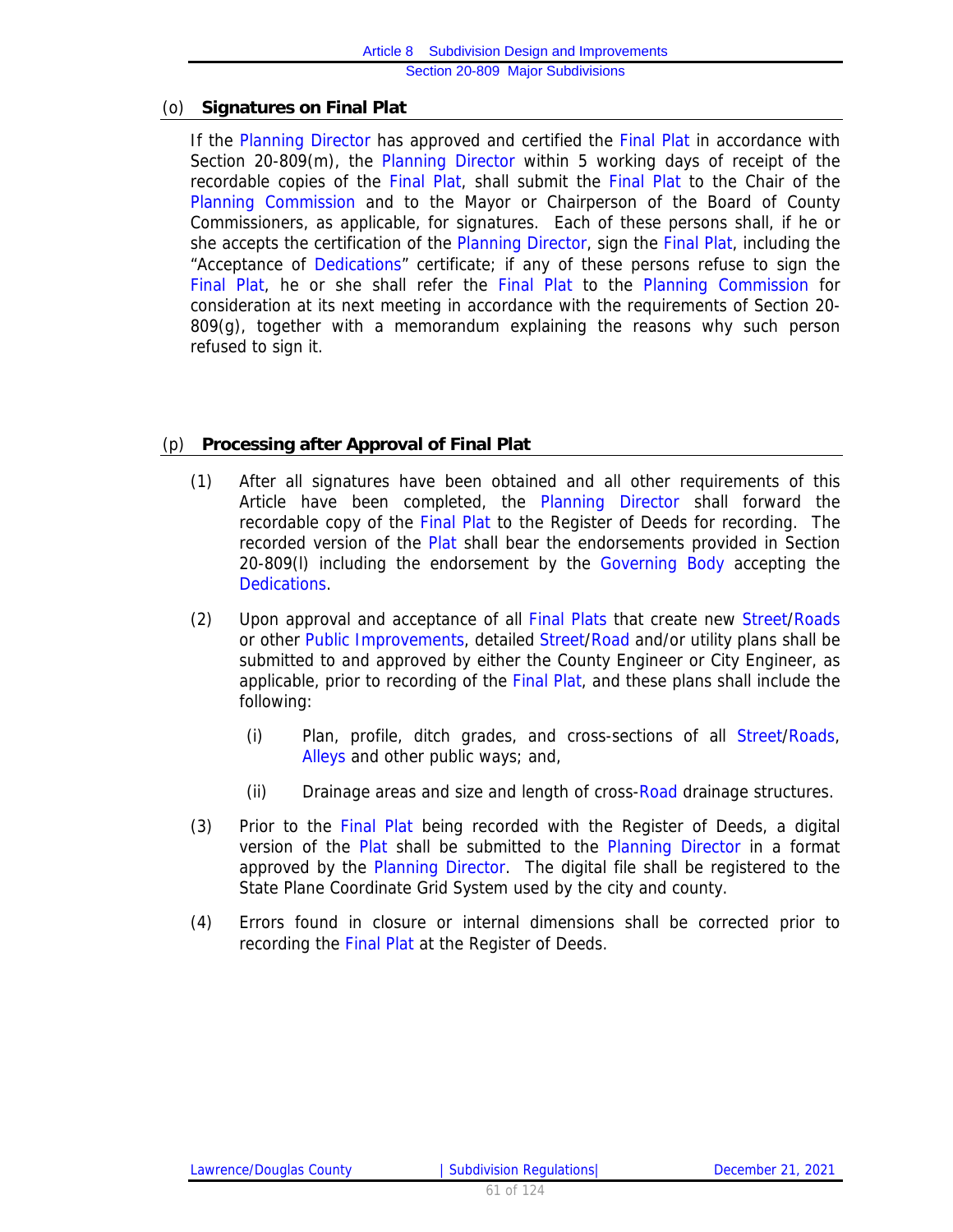## (q) **Final Plat Expiration**

- (1) Approval of a Final Plat by the Planning Director and acceptance of Dedications by the appropriate Governing Body shall be effective for no more than 24 months from the date of acceptance unless all conditions of approval have been completed, unless an extension has been granted by the Planning Director for good cause.
- (2) Such request for extension must be submitted to the Planning Director prior to the expiration of the original 24 month approval period.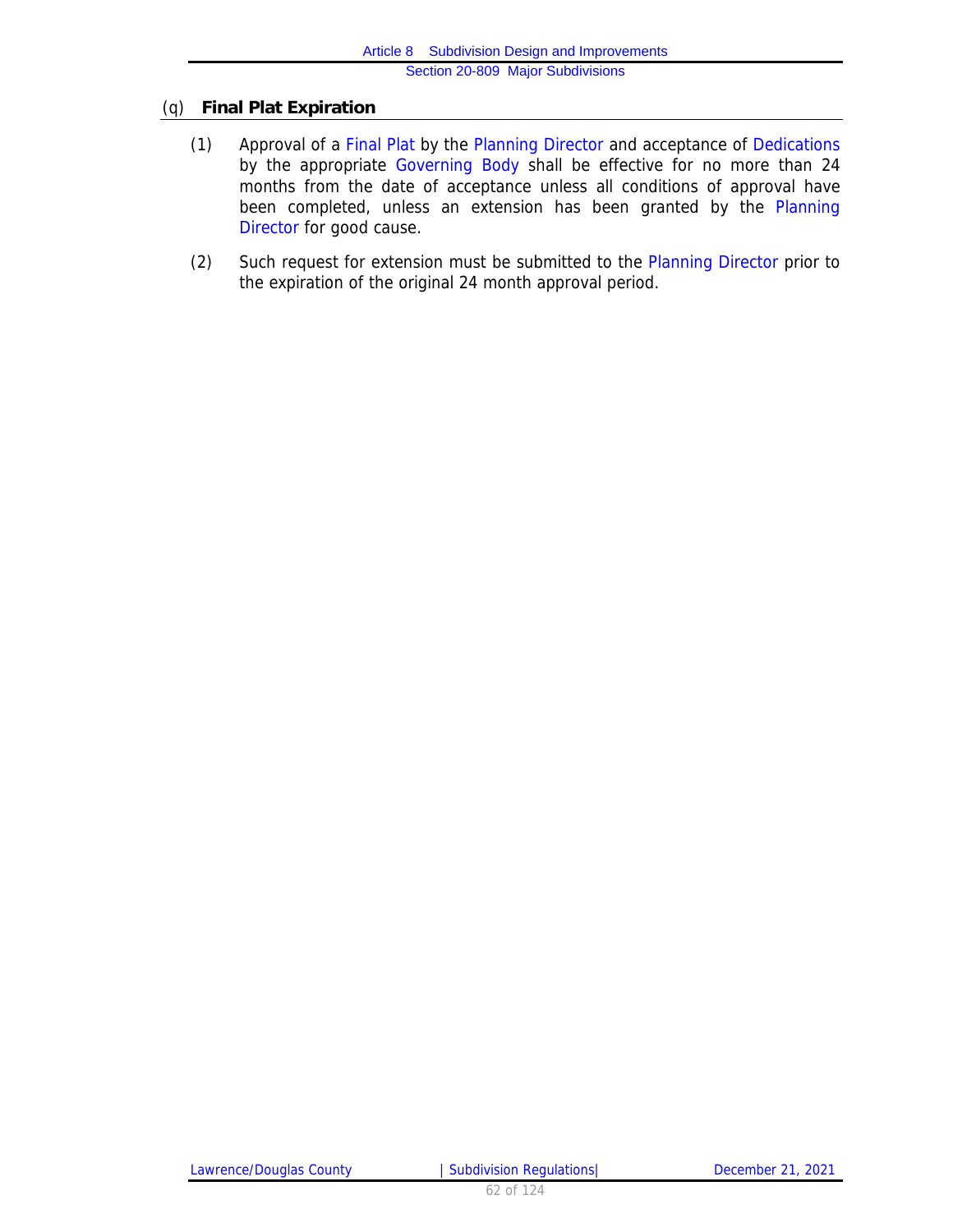### **20-810 Subdivision Design Standards**

#### (a) **General**

(1) Applicability

All Subdivisions shall comply with the Design Standards of this Section and the Public Improvement Standards of Section 20-811.

- (2) Design of Lots
	- (i) Lots shall be laid-out and designed to comply with all applicable zoning district regulations. The size, width, depth, shape, and orientation of each Lot in a Subdivision shall also take into consideration Topography (steepness of slope and gradient), physical features, type of use contemplated and effect on adjacent Lots.
	- (ii) Lots for commercial and industrial use shall be of size and arrangement to allow for off-Street/Road parking and loading facilities.
	- (iii) Double-Frontage and Reverse-Frontage Lots shall be avoided except where they are necessary to provide for the separation of residential development from Collector and Arterial Street/Roads or to overcome challenges of steep Topography and orientation.
	- (iv) A planting screen Easement of a minimum 20 feet, with or without a berm, shall be provided along the portion of the Lots Abutting such an Arterial Street/Road if required by the Planning Commission.
	- (v) Corner Lots shall be a minimum of 20% wider than the minimum Lot Width required in the applicable zoning district to allow for appropriate building setbacks and sufficient yard space.
- (3) Plans for Resubdivision
	- (i) Whenever an area is divided into residential Lots with a Lot area of one acre or greater, and there is a possibility that such Lots may eventually be re-subdivided into smaller Lots, consideration shall be given to the Street, and Lot arrangement of the original Subdivision so that additional Streets can be opened later to permit a logical arrangement of smaller Lots.
	- (ii) Provision of Easements or Right-of-Way for the future opening and extension of such Streets and for gravity sewers and stormwater drainage shall be made a condition of Preliminary Plat approval.

#### (b) **Frontage**

All Lots shall have Frontage on a Public Street unless Lot Frontage is approved on a Private Street as part of a Planned Development.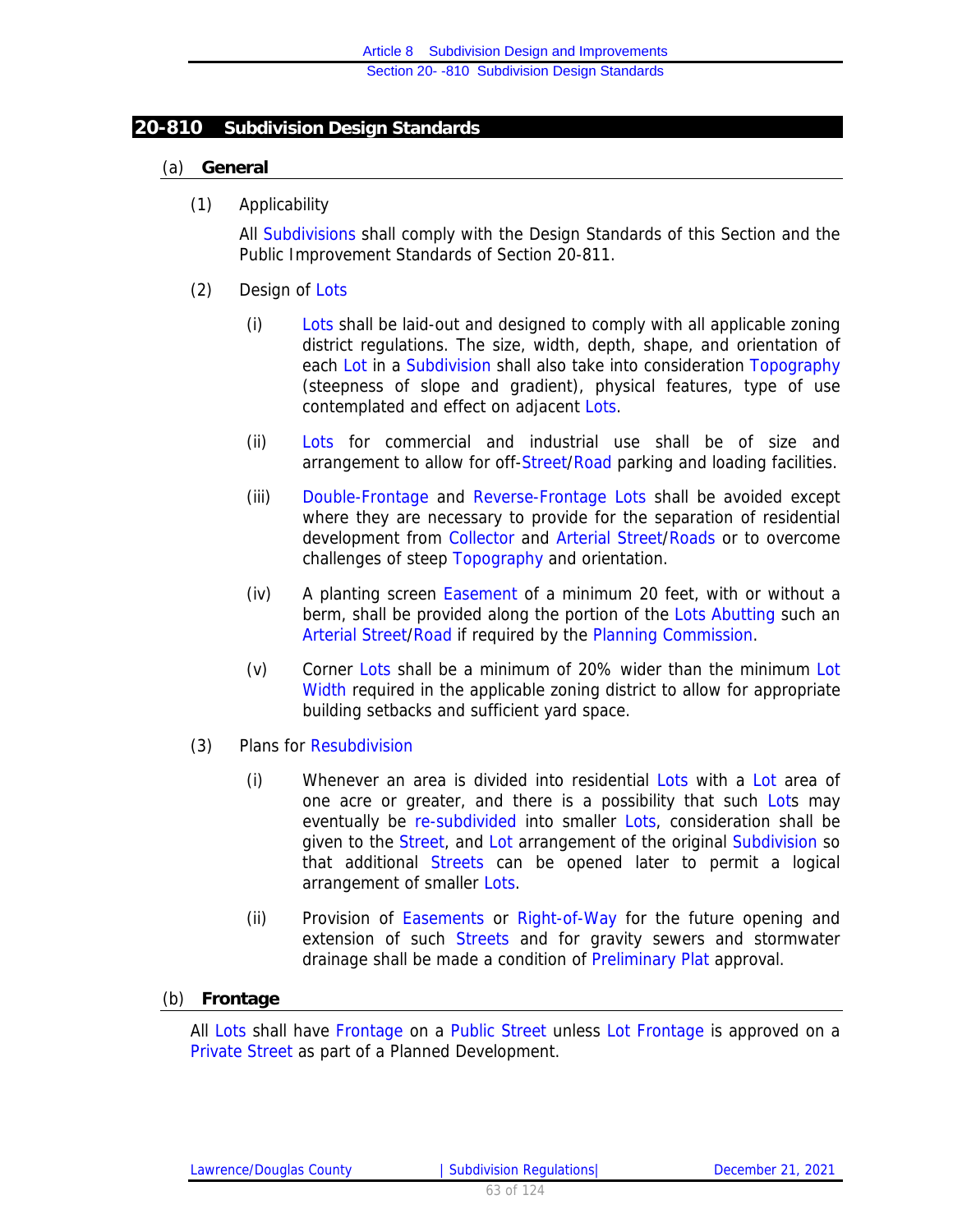#### (c) **Access**

(1) City of Lawrence

For Lots located within the City, Access shall be provided directly from a Street or as follows:

- (i) An Alley may provide the primary vehicular Access to one or more Lots in a Subdivision, provided that each such Lot shall have Street Frontage on a Public Street unless designed as part of a Planned Development.
- (ii) Alley Access is particularly appropriate where the Street Frontage for the Lot is on a Collector or Arterial Street.
- (iii) Residential shared Driveways are permitted when a recorded Access Easement is provided.
- (iv) Joint-Use Driveways in Lawrence with a minimum paved width of 24 feet may be approved as part of the Subdivision approval process for non-residential developments (e.g., shopping centers, industrial/business parks), if there is a city approved Easement of record ensuring perpetual Access to the Joint-Use Driveway by all Lots with Frontage and providing for the perpetual Ownership, continuance and maintenance of the Joint-Use Driveway.
- (v) Joint-Use Driveways shall not be considered as parking or loading space or as an aisle for Access to individual parking spaces in computing conformance with the parking requirements of the Development Code.
- (vi) Joint use Access points may be approved within Lawrence when located wholly within the dedicated Public Street Right-of-Way.
- (2) Unincorporated Area of the County

For Lots located within the Unincorporated Areas of the County, Access shall be directly from a Road or as follows:

- (i) Joint-Use Driveways are not permitted in the Unincorporated Area of the County.
- (ii) Shared Driveway Approaches serving residential uses may only be approved with the filing of an instrument for joint maintenance of the Driveway Approach area and only when individual Driveways are separately maintained beyond the Road Easement or Right-of-Way line.
- (iii) Joint use Access points may be approved when located wholly within the dedicated or public Road Easement.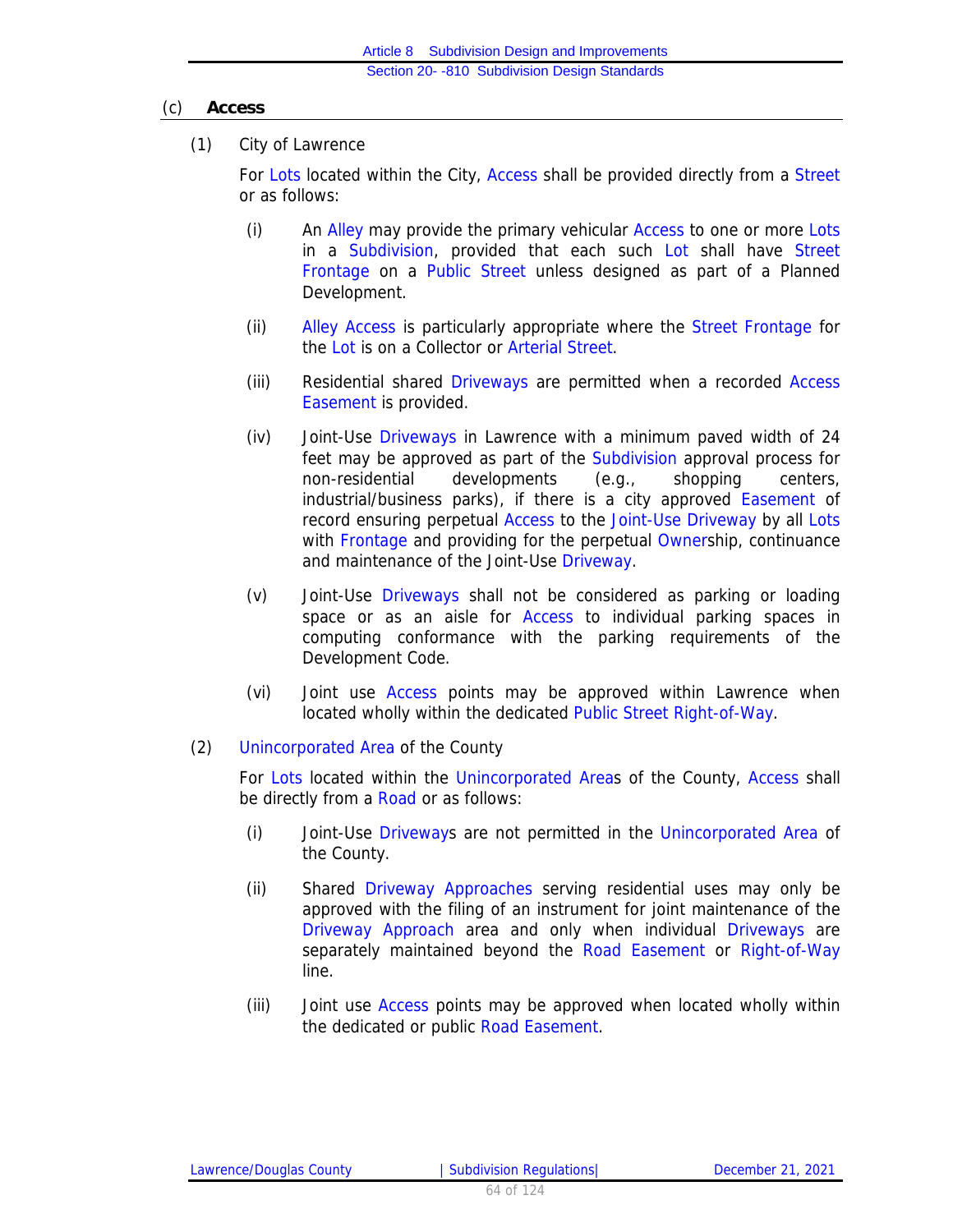#### (d) **Blocks**

### (1) General

The lengths, widths, and shapes of Blocks shall be determined with due regard to:

- (i) Limitations and opportunities of Topography and other physical features such as utilities, Floodplains, Jurisdictional Wetlands and natural storm drainage patterns;
- (ii) Provision of building sites adequate for the uses contemplated;
- (iii) Zoning requirements as to Lot sizes and dimensions; and
- (iv) Need for convenient Access, circulation, and control of Street traffic for safety.
- (2) Length
	- (i) City of Lawrence

Block length for Local Streets within the City of Lawrence shall not exceed 800 feet in length (centerline to centerline of Streets) unless the Subdivider demonstrates to the satisfaction of the Planning Commission that:

- a. There are Pedestrian Ways at intervals of 700 feet or less, replacing the connection that would exist as a Sidewalk along the Street; and
- b. The proposed Block must be greater than 800 feet in length because physical conditions preclude a Block length of less than 800 feet. Such conditions may include, but are not be limited to, Topography or the existence of natural resource areas such as Jurisdictional Wetlands, Floodplains, wildlife habitat areas, steep slopes or Woodlands.
- (ii) Unincorporated Area of the County [Reserved]
- (3) Width

A residential Block shall have sufficient width to allow for two tiers of Lots of appropriate depth unless it adjoins a limited-Access, Collector, or Arterial Street, railroad or other nonresidential use, in which case it may have a single tier of Lots that exceed the minimum Lot area required in the zoning district.

(4) Shape

Blocks may be irregular in shape, provided their design meets the requirements of Lot standards, traffic flow and control considerations and any adopted watershed/ sub-basin plans, Sector or Neighborhood Plan.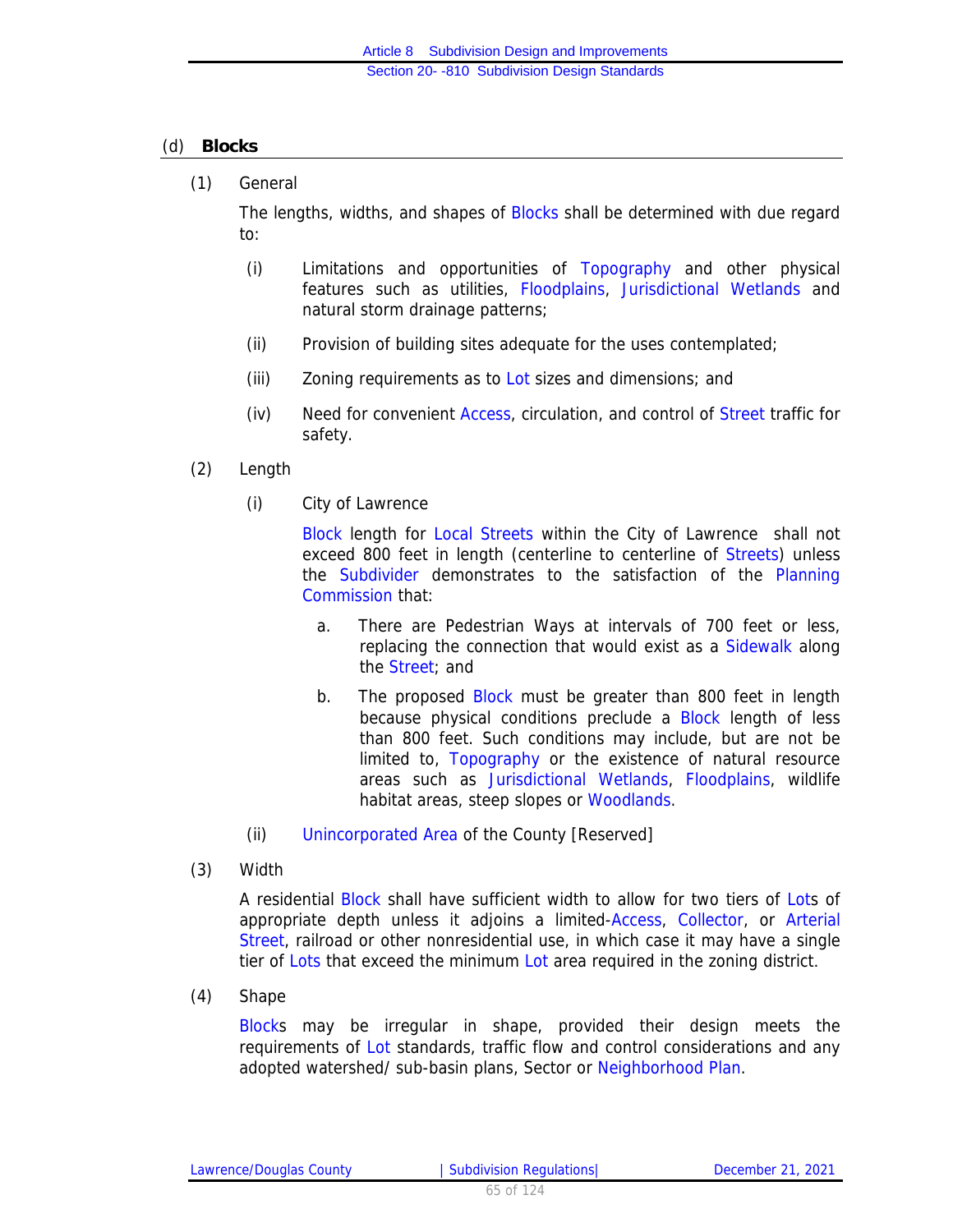### (e) **Streets**

## (1) General

- (i) Local Streets within the City of Lawrence should be less than 1,320 feet in length.
	- a. Local Streets exceeding 800 feet in length shall include Traffic Calming Devices, shown in an adopted City of Lawrence Traffic Calming Policy document as maintained by the Municipal Services and Operations Director.
- (ii) All Streets within Subdivisions shall be laid-out, arranged and designed in accordance with any adopted watershed/sub-basin plans, Sector or Neighborhood Plan or, in the absence of such a plan, with all applicable standards of this Article.
- (iii) Arterial and Collector Streets shall be laid-out, arranged and designed in accordance with any adopted Major Thoroughfares Map or corridor plan.
- (iv) Subdivisions shall provide a logical Street layout in relation to topographical conditions, public convenience, safety and the proposed use of the land to be served by such Streets.
- (v) At time of Preliminary Plat approval, the full Right-of-Way for all boundary line and Full Maintenance Roads under the applicant's Ownership control shall be annexed to the City.
- (2) Connections
	- (i) Street connections shall provide Access to adjoining lands, existing and proposed Streets.
	- (ii) Every Subdivision shall provide for at least one Street connection to each adjacent Subdivision or future adjacent Subdivision.
		- a. Any existing or Platted Street that terminates at the boundary line of a proposed Subdivision shall be continued into the proposed Subdivision in such a manner as to provide Street connections to adjoining lands and Streets within the proposed Subdivision or,
		- b. Local Streets may terminate in a Cul-de-sac if an existing environmental feature dictates the design.
	- (iii) Streets shall provide connections to adjacent undeveloped land in accordance with the adopted Major Thoroughfares Map.
	- (iv) Proposed Subdivisions that have Access to the public Road system via a Single Outlet must comply with the currently adopted International Fire Code. IFC requirements may limit the total number of Lots or residential Dwelling units permitted; total amount of square feet constructed; or the type of construction allowed.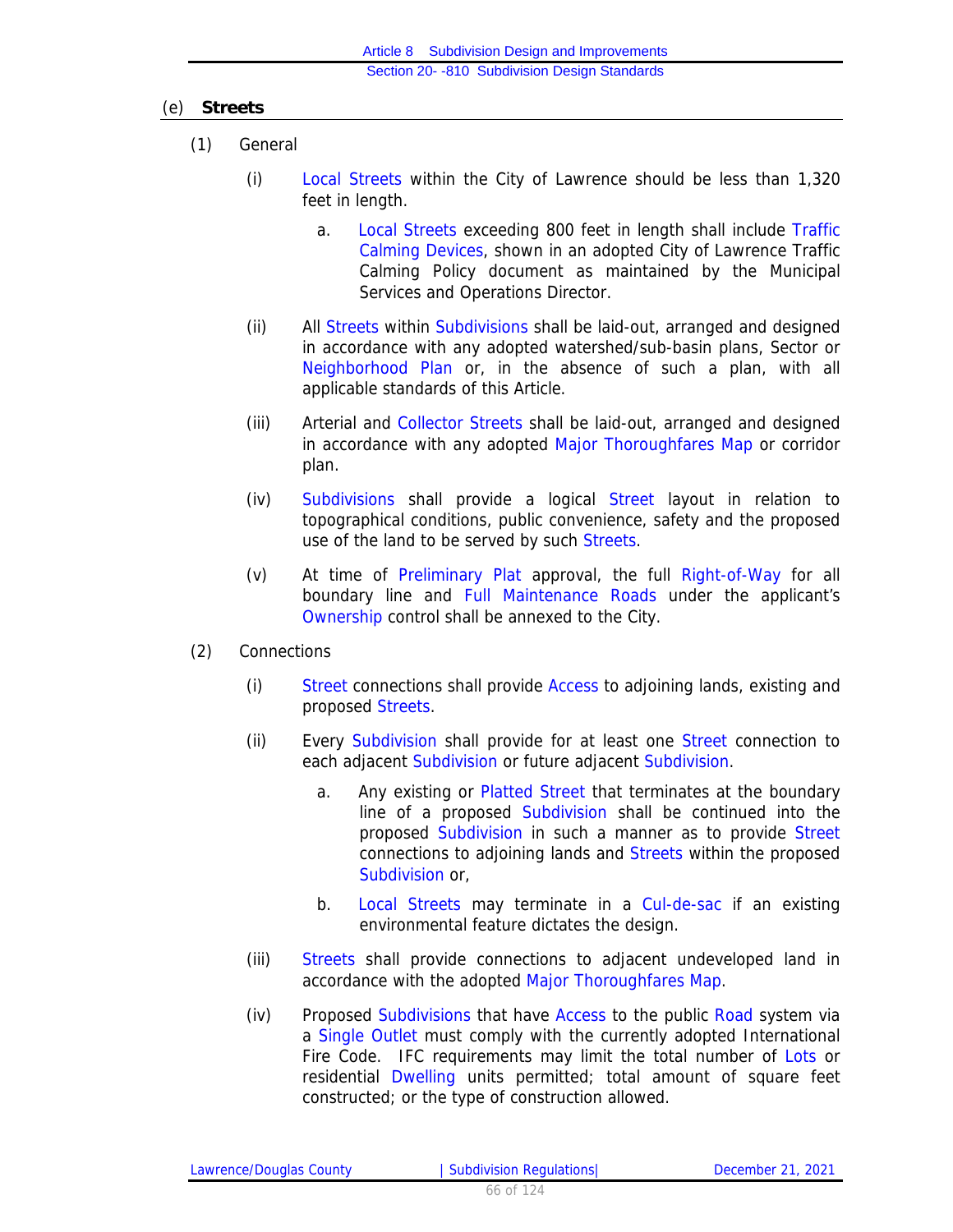- (v) Residential Collector Streets shall provide connections to nonresidential uses within the neighborhood and shall not typically intersect with Arterial Streets.
	- a. Bicycle & pedestrian facilities are strongly recommended for Residential Collectors.
	- b. Various traffic-calming treatments may be used to reduce travel speeds.
	- c. Residential Collector Streets with adjacent residential land uses should, in most cases, be limited to two lanes.
	- d. Residential Collector Streets that connect neighborhoods to shopping areas shall be designed to have indirect connections to Arterial Streets.
- (vi) Streets longer than one Lot that terminate at the property boundaries of undeveloped land shall provide an improved temporary Turnaround.
- (3) Intersecting Streets
	- (i) Local Streets generally should not intersect Arterial Streets. The Planning Commission, with the City Engineer's recommendation, may approve a new connection of a Local Street to an Arterial Street:
		- a. Where it finds that such connection is part of the best traffic solution for the new Subdivision; and
		- b. Where the Subdivider will add turn lanes or other Improvements recommended by the City Engineer to the Arterial Street to minimize the impact of the connection on the functioning of the Arterial Street.
	- (ii) Local Streets intersecting opposite sides of another Local or Collector Street when offset shall be offset 300 feet or more.
	- (iii) Streets shall intersect as nearly as possible at right angles.
	- $(iv)$  Not more than two Streets shall intersect at any one point.
- (4) Requirements When Access Barriers Exist

Wherever a proposed Subdivision contains or is adjacent to a Marginal Access Street or Road; an Arterial Street or a railroad Right-of-Way; the Planning Commission, as part of the Preliminary Plat approval, shall require the following for the protection for the integrity and subsequent safety, efficiency and economy of the Marginal Access, Arterial, or railroad Right-of-Way:

- (i) Dedication of a Local Street or Road to provide ingress and egress to and from such Blocks or Lots;
- (ii) A Street or Road approximately parallel to and on each side (where applicable) of such Marginal Access Street or Road, Arterial Street or railroad Right-of-Way at a distance suitable for the appropriate use of the land between such Streets or Roads;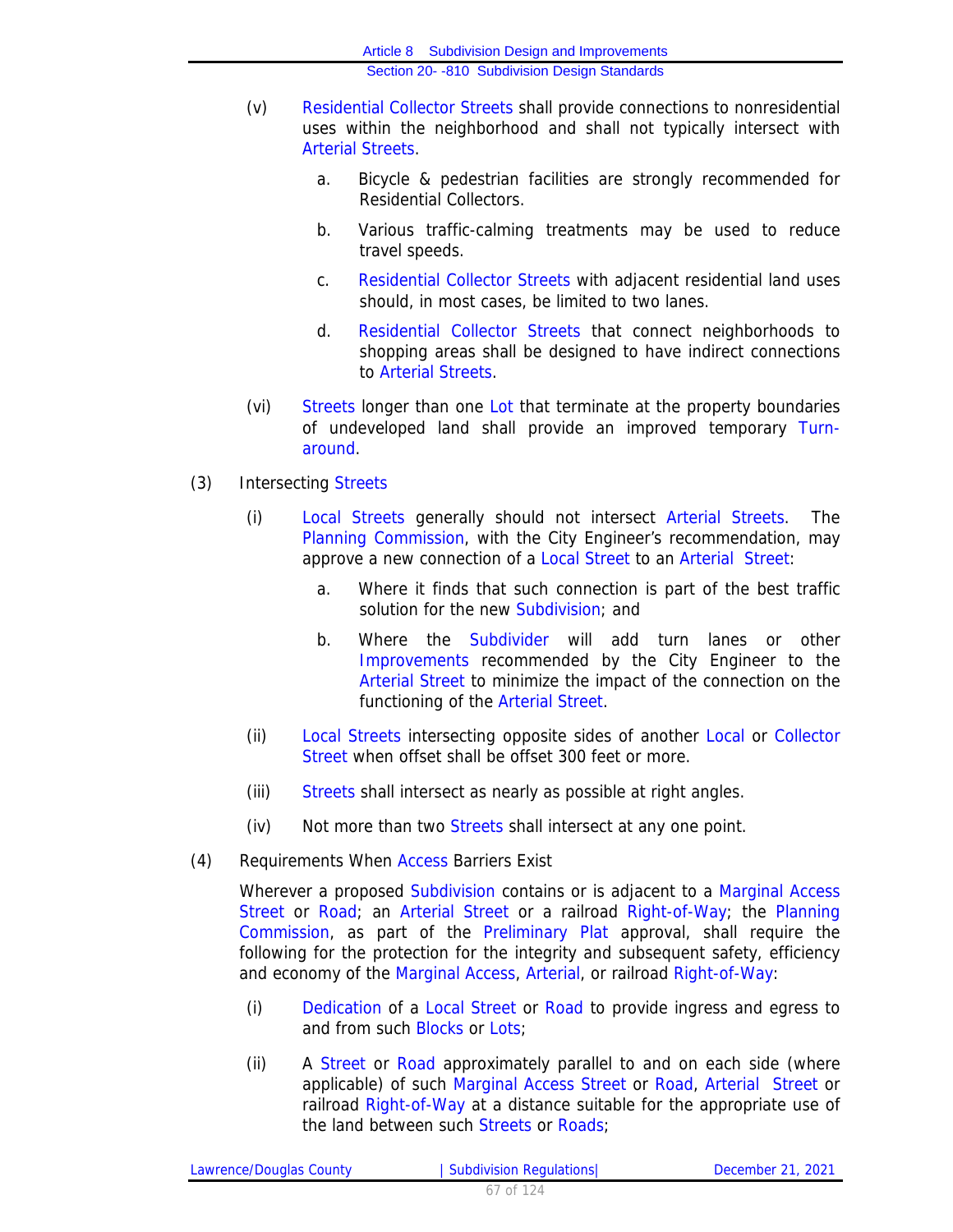- (iii) Reverse Frontage Lots with Access Control provisions along the rear property line; or
- (iv) Adequate distance between such parallel Streets or Roads and the Arterial, Marginal Access Street or Road, or railroad so as to provide for proper approach grades and future grade separation.
- (5) Cross-Sections
	- (i) City of Lawrence

All Platted Subdivisions lying within the City of Lawrence shall comply with the following cross-section standards:

| <b>Street Type</b>                        | Right-of-<br>Way        |
|-------------------------------------------|-------------------------|
|                                           | Min.<br>Width<br>(feet) |
| Principal Arterial                        | 150                     |
| Minor Arterial (3 lane)                   | 100                     |
| Collector                                 | 80                      |
| <b>Residential Collector</b>              | 60                      |
| Local                                     | 60                      |
| <b>Limited Local</b>                      | 50                      |
| Cul-de-sac                                | 60                      |
| <b>Marginal Access</b><br>(Frontage Road) | 60                      |

- a. Pavement width constructed according to City standards.
- b. Additional r-o-w may be necessary at Intersections.
- c. Paved bulb with 50' radius is required/60' minimum r-o-w radii required.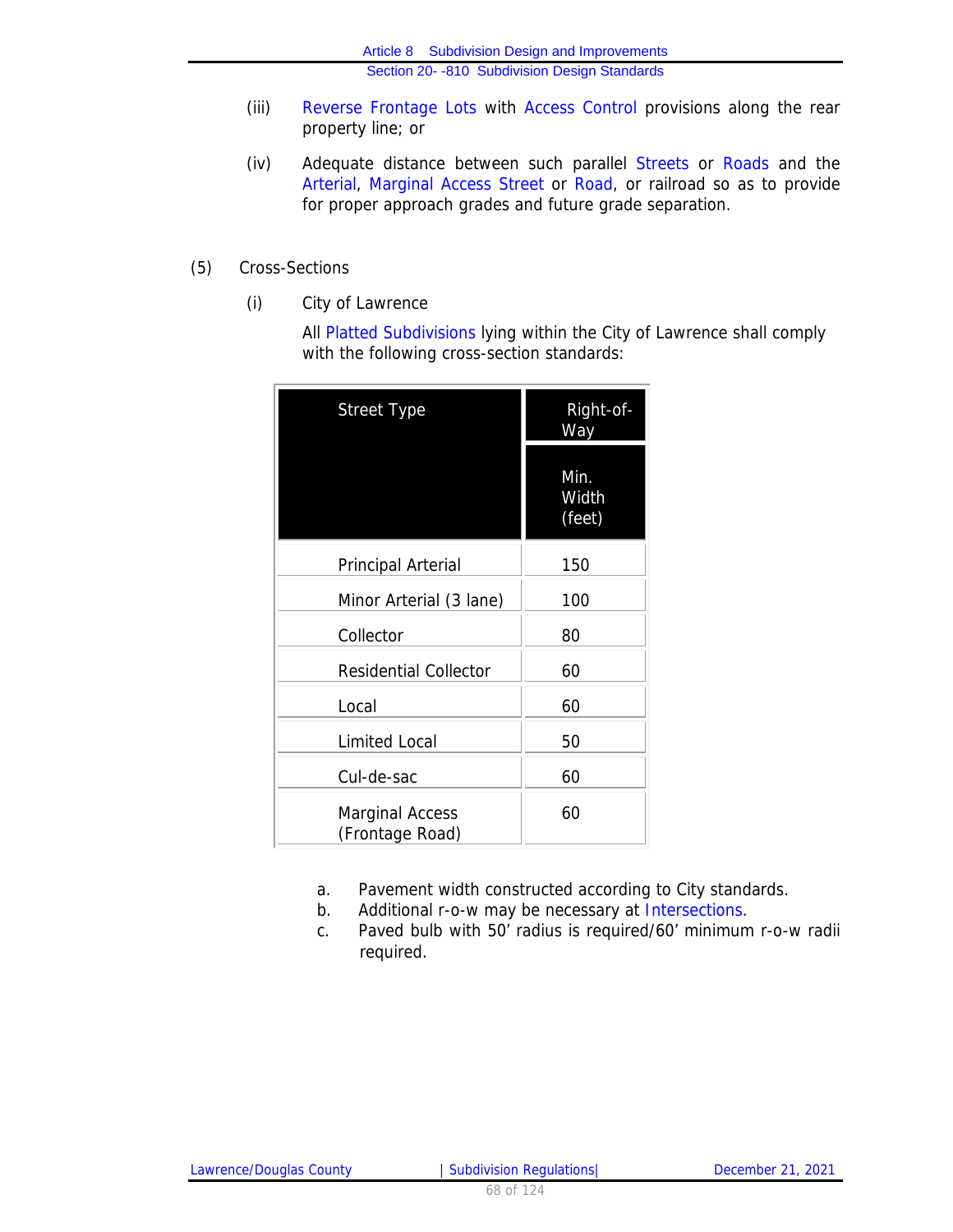Section 20- -810 Subdivision Design Standards

# (ii) Unincorporated Area of the County

All residential developments and nonresidential Subdivisions within the Unincorporated Area shall comply with the following minimum crosssection standards:

| <b>Street Type</b>                 | Right-of-<br>Way     |
|------------------------------------|----------------------|
|                                    | Min. Width<br>(feet) |
| Principal Arterial (w/<br>median)  | 150                  |
| Principal Arterial (w/o<br>median) | 120                  |
| Minor Arterial                     | 100                  |
| <b>Major Collector</b>             | 80                   |
| <b>Minor Collector</b>             | 70                   |
| Local                              | 70                   |

- a. Right-of-Way shall be sufficient to include top of ditch back slopes; may be variable
- b. Road design shall meet design standards contained in KDOT's "Project development Manual for Non-National Highway System Local Government Road and Street Projects" and/or AASHTO Green Book standards.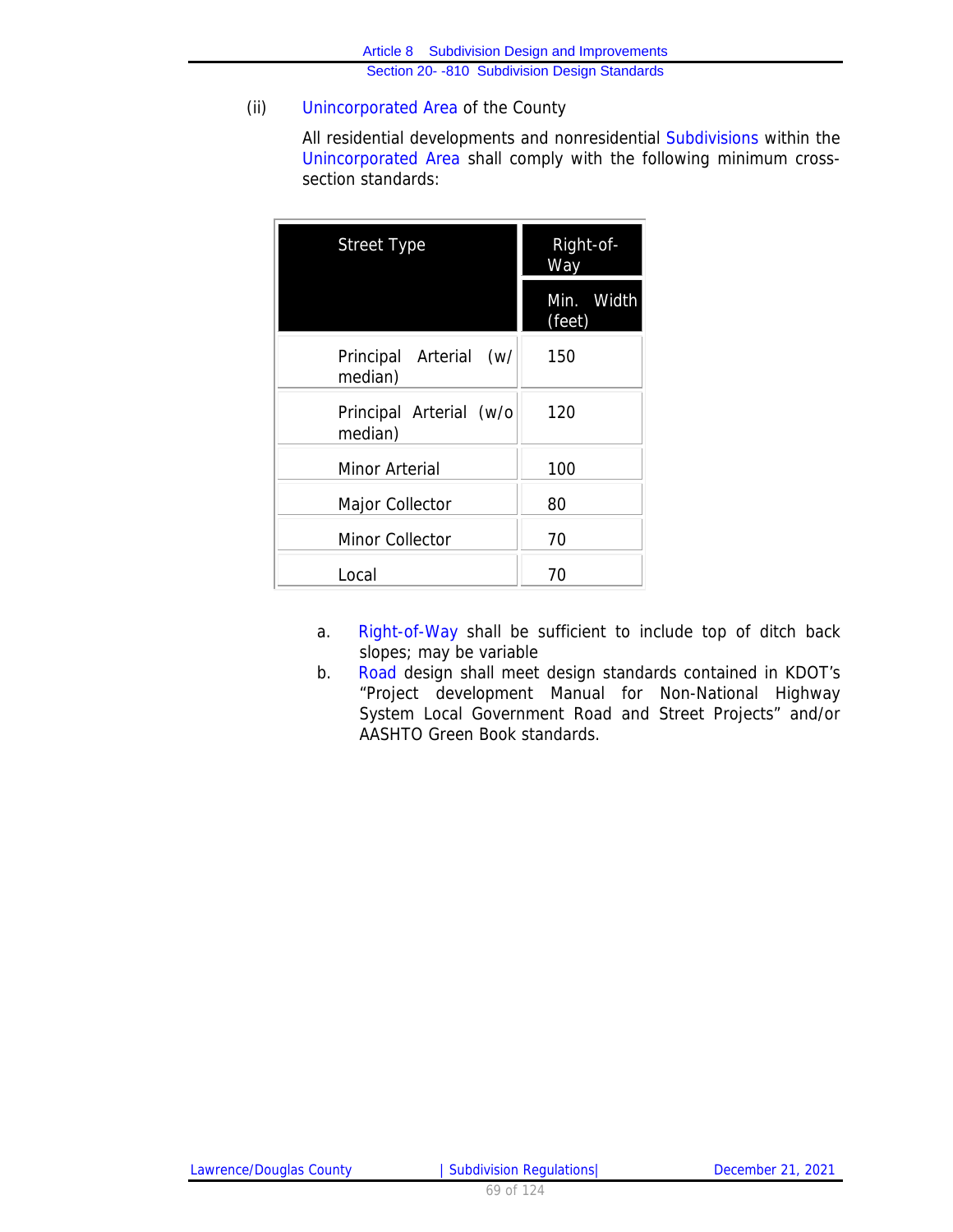### (6) Grades

The finished grade for all Streets and Roads shall be at or above the base flood elevation. The grades of Streets and Roads shall comply with the following standards:

| <b>Street Type</b>               | Maximum<br>Grade (%) | Minimum<br>Grade (%) |
|----------------------------------|----------------------|----------------------|
| Arterials (Principal and Minor): |                      |                      |
| City or Urban Growth Area        | 5                    | 1.0                  |
| <b>Rural Area</b>                | 5                    | 1.0                  |
| Collector (Major or Minor)       | 8                    | 1.0                  |
| <b>Marginal Access</b>           | 10                   | 1.0                  |
| Local                            | 10                   | 1.0                  |

(i) The City or County Engineer, as applicable, shall be authorized to approve minor deviations for short distances from these grade standards when it is determined that compliance with these standards is impracticable.

- (ii) Within the City of Lawrence, maximum grade of Streets serving industrial areas shall be 5% regardless of Street classification.
- (7) Radii of Curvature

The minimum radius of curvature of the centerline of Arterial and Collector Street shall meet design standards contained in KDOT's "Project development Manual for Non-National Highway System Local Government Road and Street Projects" and/or AASHTO Green Book standards.

### (8) Cul-de-sacs

- (i) Cul-de-sac lengths shall not exceed 10 times the required minimum Lot Width of the base zoning district or 1,000 feet (1,320 feet in Unincorporated Area), whichever is less.
	- a. A Cul-de-sac's length shall be measured from the center point of the Cul-de-sac bulb or Turn-around to the centerline of the Right-of-Way of the nearest intersecting through Street.
- (ii) Maximum Cul-de-sac length may be increased by up to 25% above the maximum allowed by Section 20-810(e)(8)(i) during the Preliminary Plat approval process if the Planning Commission determines that the proposal meets all of the following criteria: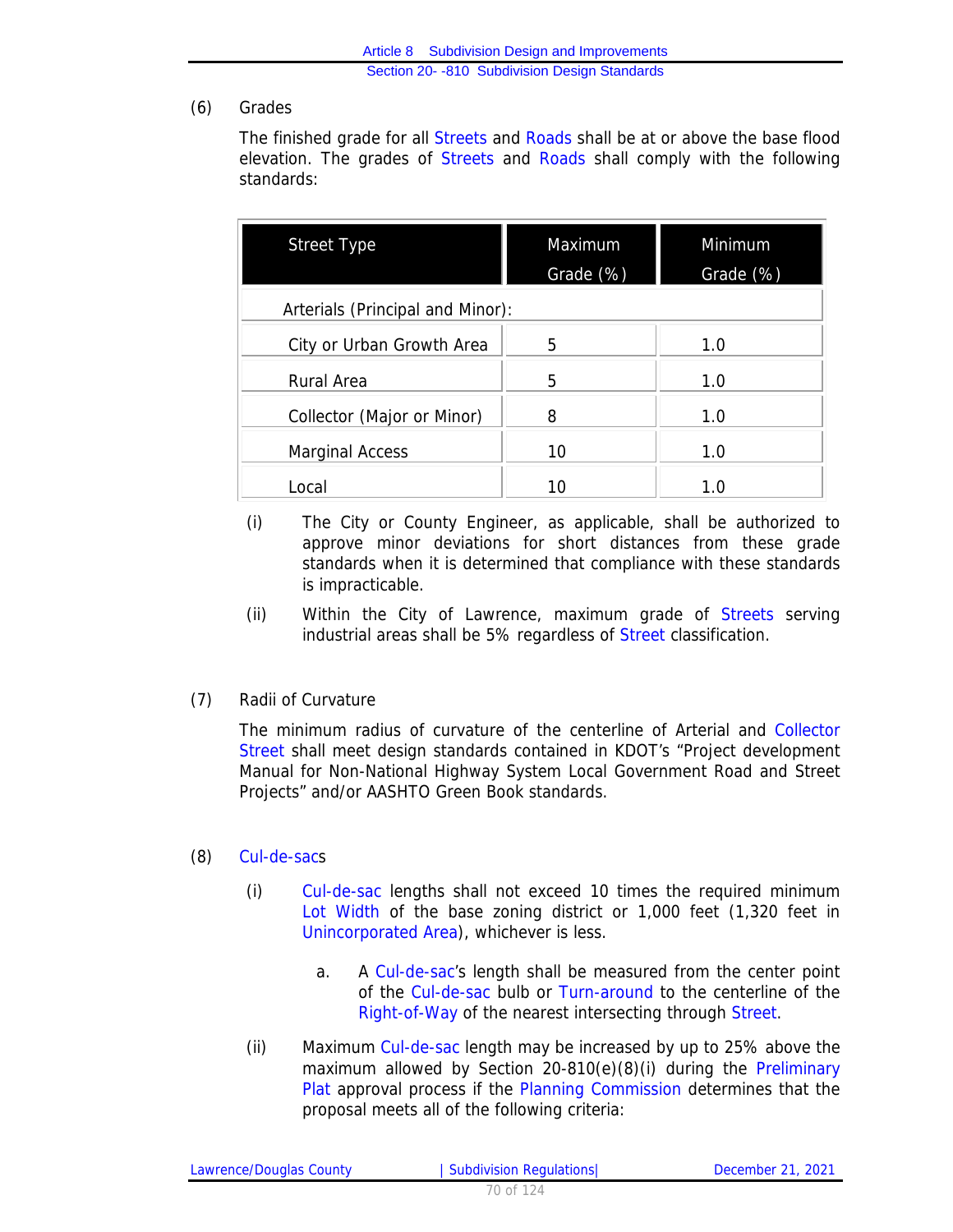- a. It is impracticable to connect the Street to another Street or to provide a looped Street or other means of Access that would avoid the Cul-de-sac or allow the Cul-de-sac to meet the length limit because:
	- 1. The area is separated from other parts of the Subdivision or a possible Street connection by Floodplains, Jurisdictional Wetlands, or steep slopes greater than 10% or other natural resource areas; and
	- 2. Other properties adjoining the area have already been Subdivided or developed in a manner that precludes connecting the Cul-de-sac to an existing or proposed Street.
- b. Use of Cluster Housing provisions of this Development Code would not reasonably allow compliance with the Cul-de-sac length limit of Section 20-810(e)(8) and realization of at least 75% of the maximum Lot density allowed by the site's base zoning; and
- c. The degree of increase in allowable Cul-de-sac length is the minimum necessary to allow the above findings.
- d. The Subdivider bears the burden of demonstrating that all criteria have been met.
- (iii) In Subdivisions with Cul-de-sacs, Easements may be required to ensure that the water supply system is looped.
- (iv) If a Cul-de-sac is longer than 600 feet, the Subdivision shall include Pedestrian Easements at the terminus of the Cul-de-sac to provide pedestrian connections to and from the Cul-de-sac, in accordance with 20-810(h)(4)(iii).
- (9) Half-Streets
	- (i) Whenever Right-of-Way for one-half of a Street has been dedicated to bring that Street to then-current standards, regardless of whether that half of the Street has been improved, and a Subdivision of land adjoining the other half of the Street is proposed, the remainder of the Right-of-Way shall be dedicated and improved by the Subdivider.
	- (ii) No building permits shall be issued for Lots with Access only to a Half-Street until the entire remainder of the Street Right-of-Way between the two nearest intersecting Streets and passing in front of the subject Lot(s) is dedicated and improved.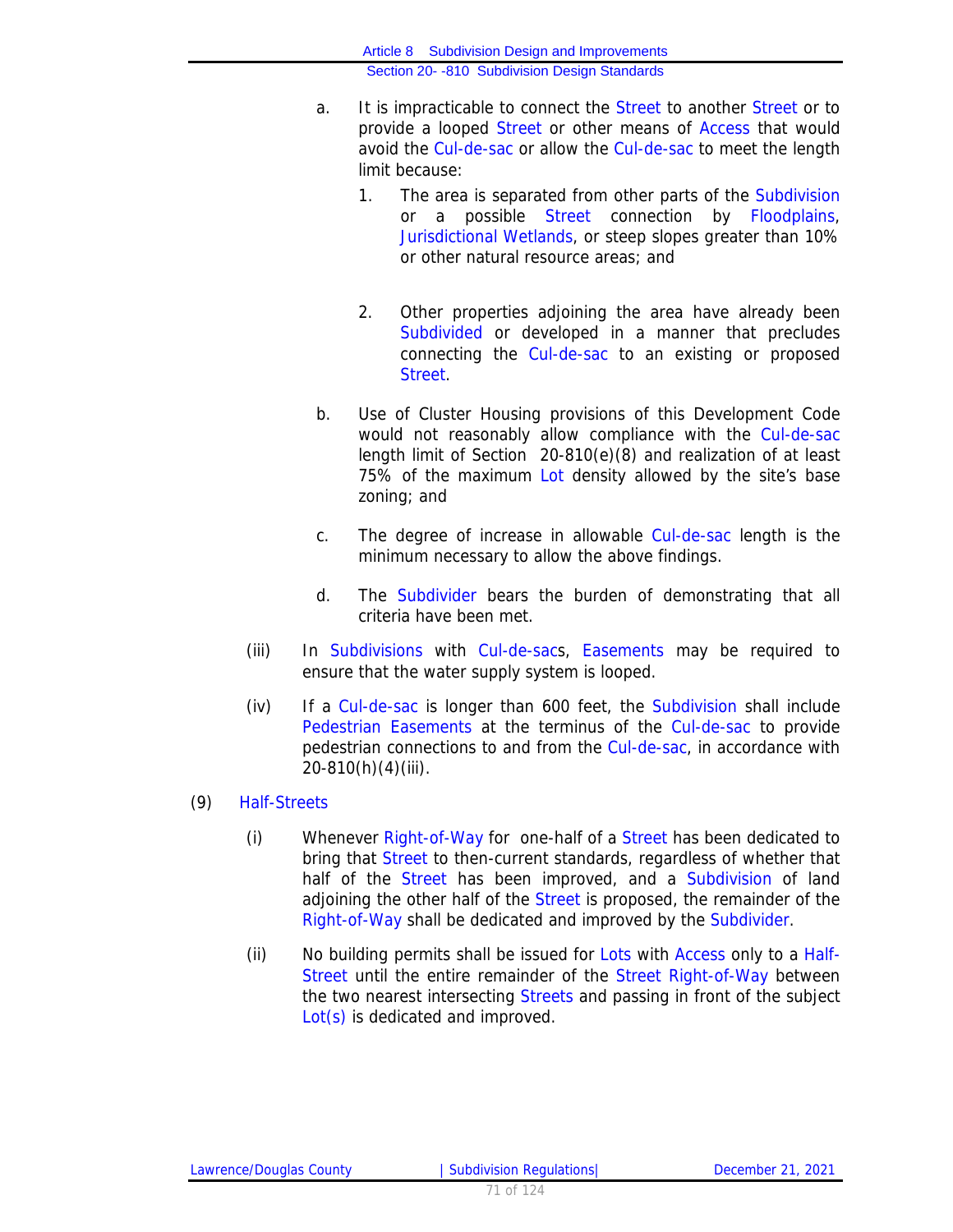Section 20- -810 Subdivision Design Standards

- (10) Private Streets and Roads
	- (i) Unincorporated Area of the County
		- a. Private Roads are prohibited in the Unincorporated Area of Douglas County, except for those that were approved prior to December 15, 1998.
		- b. Before Douglas County will consider a request to assume maintenance of any existing Private Road, by Dedication or otherwise, the Road must be brought into compliance with all applicable Road and Right-of-Way standards.
	- (ii) City of Lawrence
		- a. New Private Streets in the City are permitted only in Planned Developments approved by the Planning Commission and City Commission.
		- b. Private Streets shall be built to City Street construction standards and maintained by the Landowner.

## (11) Alleys

- (i) Alleys shall be provided in commercial and industrial districts, except that the Planning Director may waive this requirement where other definite or assured provisions are made for service Access, off-Street loading and unloading and parking spaces consistent with and adequate for the uses proposed.
- (ii) Alleys shall have a minimum unobstructed Right-of-Way width of 20 feet.
- (iii) Alleys shall comply with the construction standards of the city and/or county, as determined by the City or County Engineer.
- (iv) Intersecting Alleys shall be prohibited except when no feasible alternative exists. When Alley Intersections are unavoidable, a turning radius shall be provided to permit safe vehicular movement.
- (v) Alleys that serve dock areas shall be designed with adequate Turnaround facilities.

### (f) **Street and Road Names and Lot and Block Numbering**

- (1) City of Lawrence
	- (i) Street names shall be proposed by the Subdivider, reviewed by the Municipal Services and Operations Director, and approved by the City Commission. The approval of Street names shall be within the legislative discretion of City Commission, subject to the following standards:
		- a. Compass directions shall not be used as part of Street names;
		- b. The identifiers "Court and "Circle" shall be used as follows: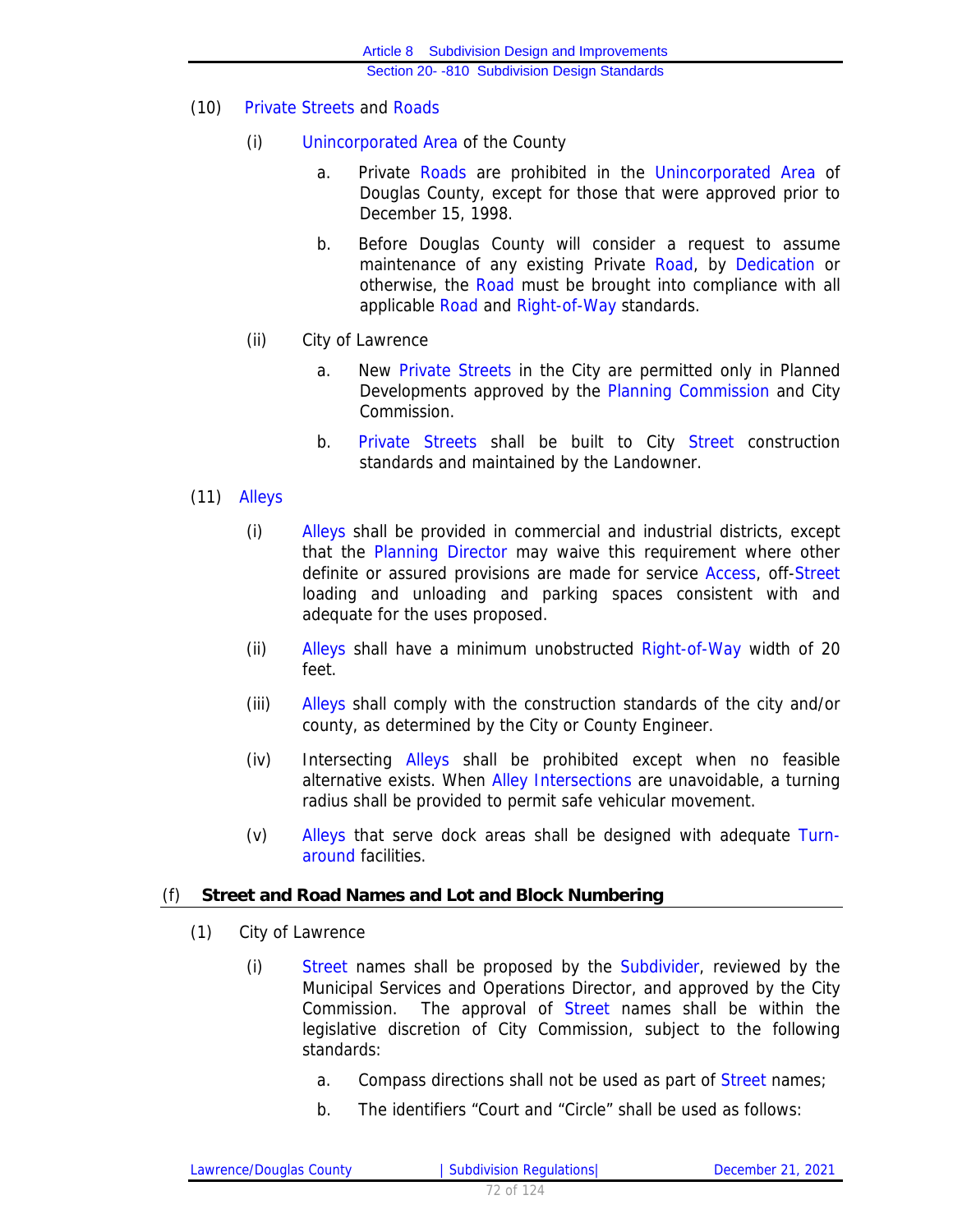- 1. A Court identifies a Dead-End or Cul-de-sac; and
- 2. A Circle identifies a Street where both ends terminate at the same Roadway.
- c. Streets that run in an east west direction shall be named as numbered Streets;
- (ii) Existing Street names shall be used where the Street to be named is, or would be, a logical extension of an existing Street even though separated by undeveloped land, natural physical barriers or man-made obstructions; and
- (iii) Where a proposed Street is shown on an adopted Major Thoroughfares Map and such map indicates a name for that Street, that name shall be used.
- (2) Unincorporated Area of the County

Road names in the unincorporated County shall be named in accordance with the E911 Emergency Management System.

### (g) **Lot and Block Numbering**

Lot numbers shall be assigned by starting in the northeast corner of each Block and proceeding in a counterclockwise direction. When a Street or Road separates a group of Lots, a new Block shall be identified, and the Lots within the new Block shall be numbered as herein specified.

#### (h) **Easements**

(1) Permanent Utility Easements

Permanent utility Easements shall be provided where necessary to accommodate utilities that will serve the Subdivision. Permanent utility Easements shall be provided where necessary to allow for utility service in and through the proposed Subdivision. Where such an Easement is necessary, it shall be centered on rear or side Lot Lines, as applicable, and shall be at least 30 feet and 15 feet wide respectively, except that Easements for Street lighting purposes only need not exceed 10 feet in width.

(2) Temporary Utility Easements

Temporary utility Easements shall be provided where necessary to accommodate the installation of utilities that will serve the Subdivision. Temporary utility Easements shall be centered on rear or side Lot Lines and shall be at least 30 feet and 25 feet wide respectively. The temporary utility Easement shall expire after the initial installation of the required utilities. After the expiration of a temporary utility Easement, the permanent utility Easement will govern.

Lawrence/Douglas County | Subdivision Regulations| December 21, 2021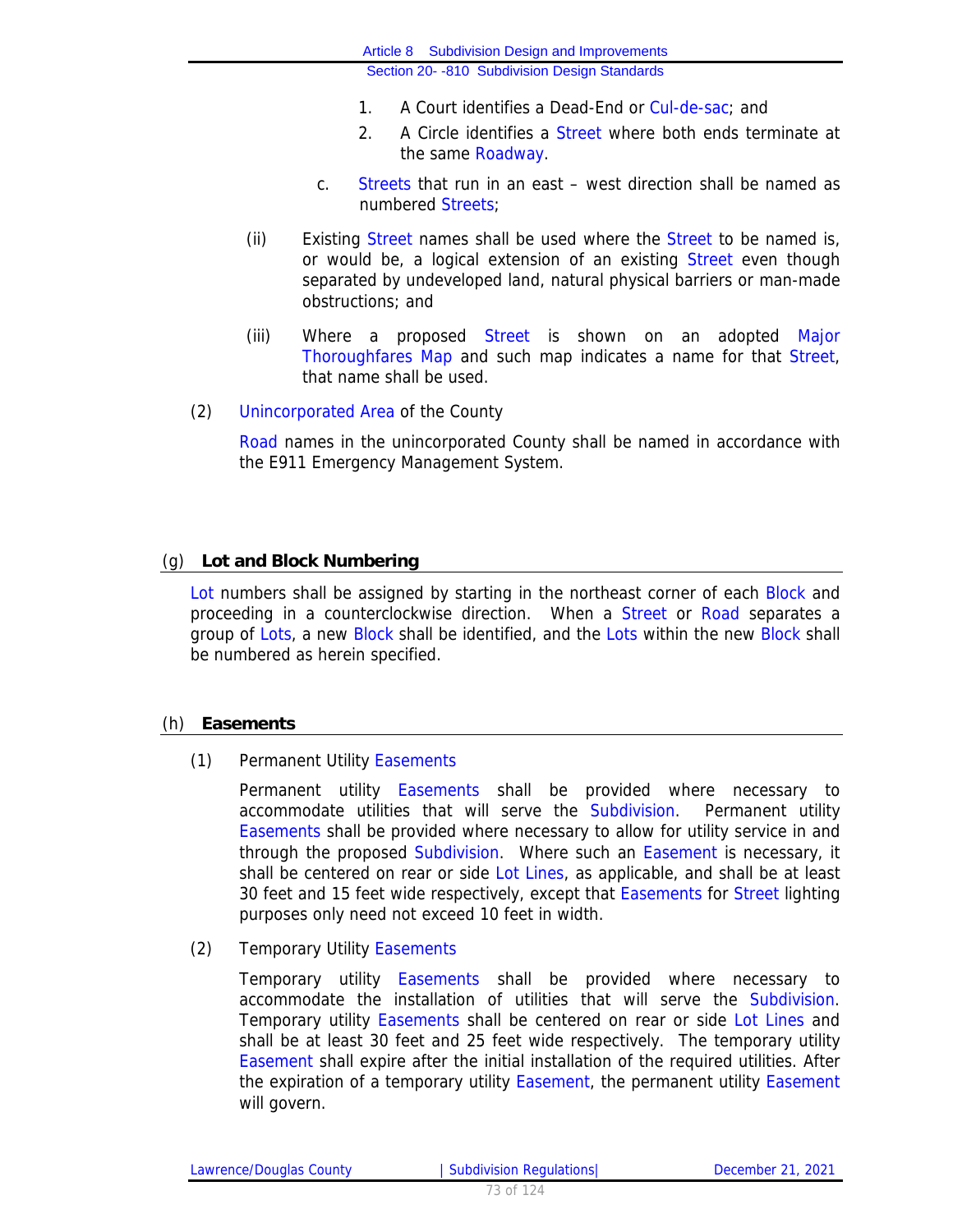(3) Drainage Easements

Drainage Easements for water courses, drainage Swales or streams which traverse a Subdivision may be required. Drainage Easements shall be exclusively for that use and separate from the Dedication of other utility Easements. Upon the request of the Planning Director, the City or County Engineer, as applicable, shall make recommendation to the Planning Commission regarding the desired width of the Drainage Easement. Such study and report shall be based on the 100-year flood depth (if known), or the regulatory flood elevation when provided by the Federal Insurance Administration.

- (4) Pedestrian Easements
	- (i) Pedestrian Easements shall be required when Block lengths for Local Streets exceed 800 feet in length. Such Easements shall extend entirely across the width of the **Block** at approximately the midpoint of the Block.
	- (ii) Additional Pedestrian Easements should be required within the City and Urban Growth Area to provide pedestrian connections from a Subdivision to schools, parks, shopping, employment or other nearby uses and to link pedestrian routes in adjacent Subdivisions or neighborhoods, including a pedestrian connection at the terminus of each Cul-de-sac.
	- (iii) Easements for Pedestrian Ways shall have a minimum width of 12 feet.
	- (iv) The Planning Commission may waive this requirement where, due to Topography or physical barriers, the Pedestrian Easement would not form a logical part of the larger pedestrian circulation system through the approval of the Preliminary Plat.

# (i) **Parks, Open Space Schools and Other Public Facilities**

The Planning Commission shall encourage the donation, reservation, or Dedication of sites for parks, open space, schools and other public facilities in accordance with the Lawrence Parks and Recreation Comprehensive Master Plan.

# (j) **Land In Floodplain Overlay Districts**

Land within a Floodplain Overlay District shall be subject to the Flood Protection Standards of Article 12, Chapter 20, City Code and to the Flood Protection Standards of Section 12-328 of the Zoning Regulations for the Unincorporated Area of Douglas County.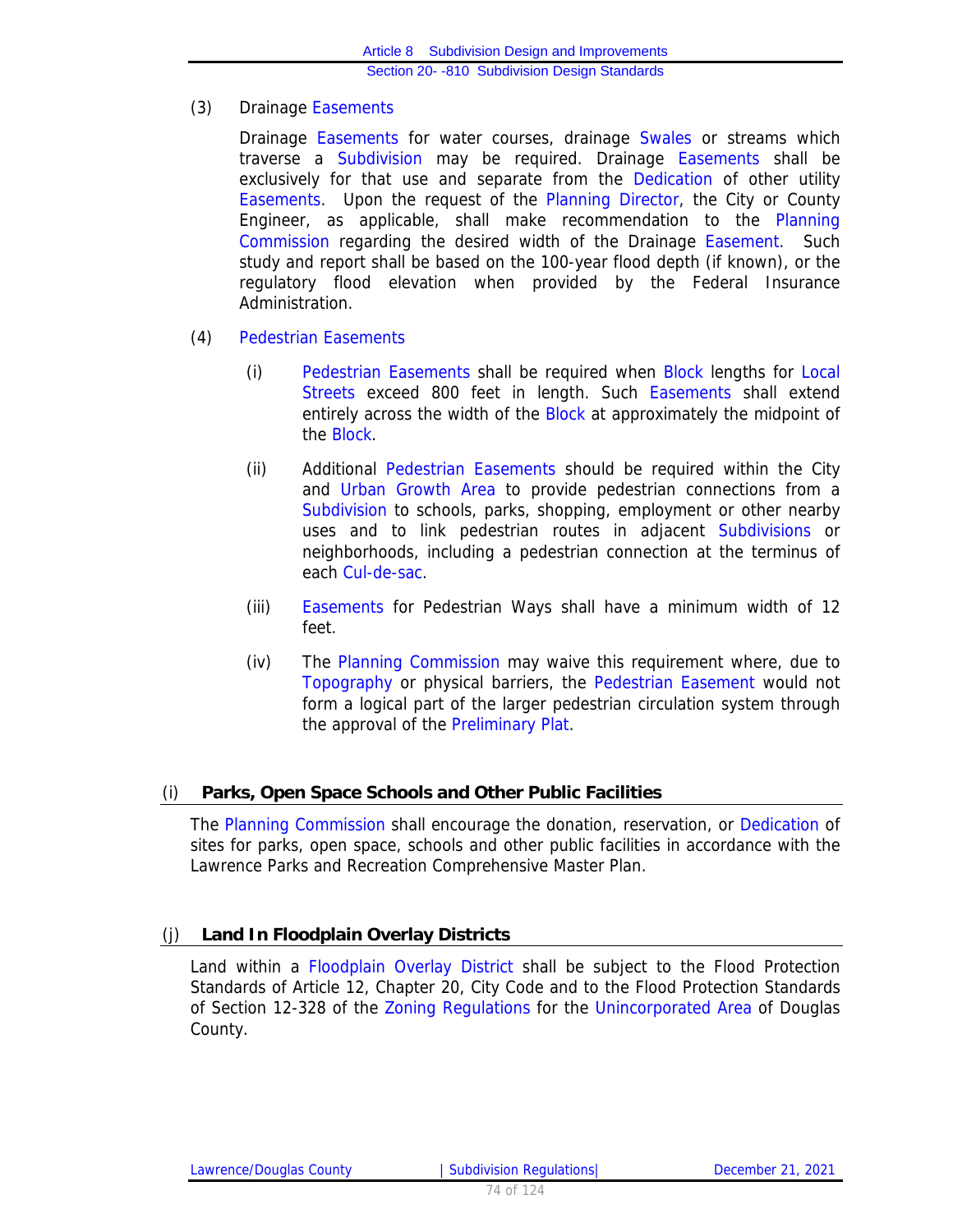### (k) **Protection of Environmentally Sensitive Lands**

(1) Definition of Environmentally Sensitive Lands

Certificates of Survey land divisions and Platted Subdivisions shall be designed to protect environmentally sensitive lands which contain natural resources and environmentally sensitive areas. Environmentally sensitive lands are listed below in a priority order for protection:

- (i) Regulatory floodway, designated on the FEMA Flood Insurance Rate Map for Douglas County and identified on the GIS Baseline Environmentally Sensitive Lands Map;
- (ii) Regulatory floodway fringe, designated on the FEMA Flood Insurance Rate Map for Douglas County based on the 100 year storm and identified on the GIS Baseline Environmentally Sensitive Lands Map;
- (iii) Jurisdictional Wetlands, as determined by the Army Corps of Engineers;
- (iv) Stream Corridors as defined in these regulations and identified on the GIS Baseline Environmentally Sensitive Lands Map;
- (v) Native Prairie and Restored Prairie which have been voluntarily listed for protection;
- (vi) Prime Farmland as defined by the Natural Resource Conservation Service
- (vii) Stands of Mature Trees, as defined in these Regulations and identified on the GIS Baseline Environmentally Sensitive Lands Map with priority to Heritage Woodlands (old growth forests); and
- (viii) Archaeological or historic sites listed on local, state, or federal registers and identified on the GIS Baseline Environmentally Sensitive Lands Map.
- (2) Determination of environmentally sensitive lands.

The presence of environmentally sensitive lands shall be determined from an examination of the site and the following resources:

- (i) FEMA Flood Insurance Rate Map for Douglas County, most current adopted map;
- (ii) US Fish and Wildlife Service National Wetland Inventory Maps;
- (iii) GIS Baseline Environmentally Sensitive Lands Map;
- (iv) Kansas State Historical Society Archeological and Historic Resources Inventory; and
- (v) Douglas County Heritage Conservation Council Resources Inventory; and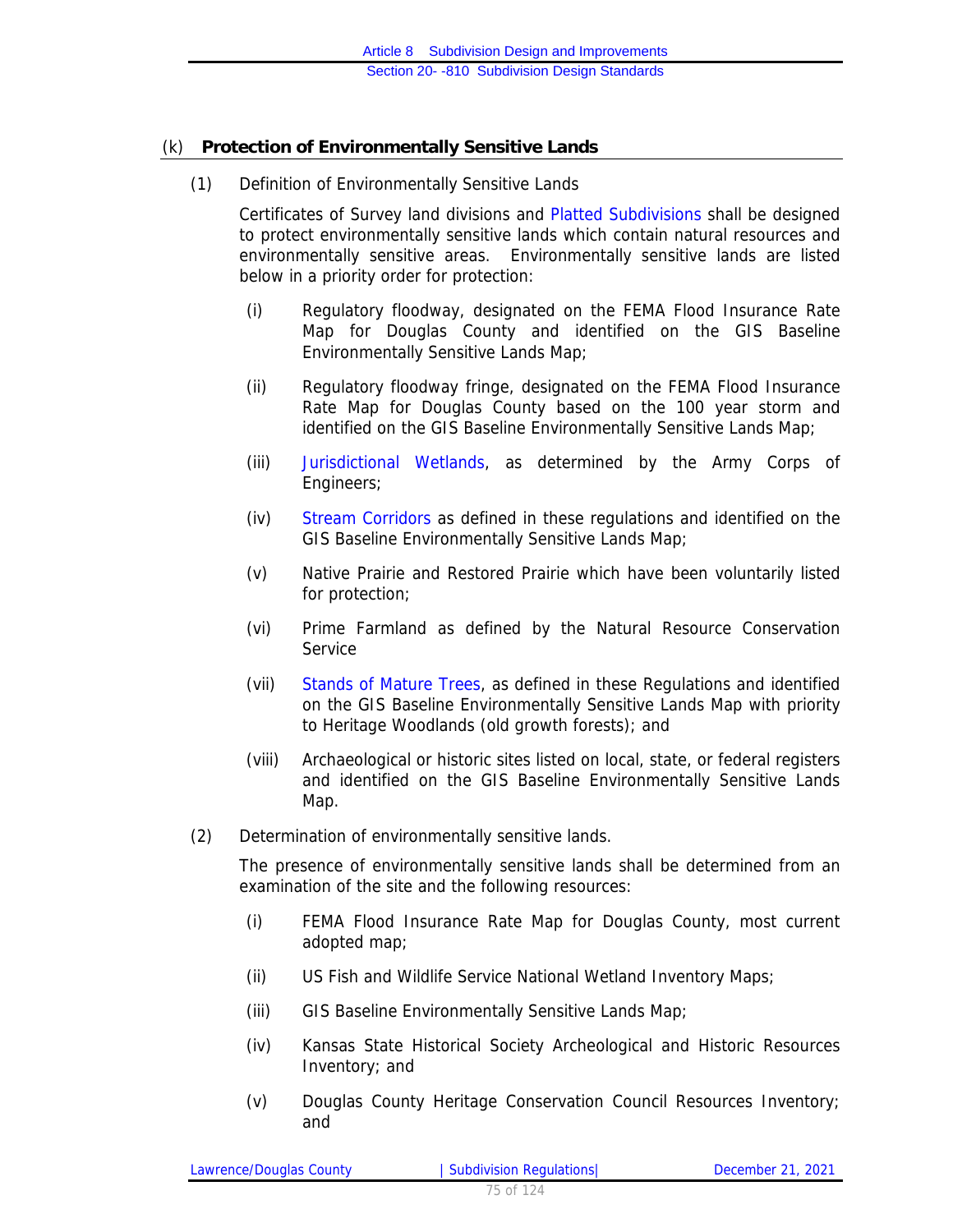- (vi) Other resources which may be appropriate.
- (3) Protection Standards for Environmentally Sensitive Lands City of Lawrence
	- (i) Section 20-1101(d)(2)(i) of the Land Development Code limits the required protection of environmentally sensitive lands to a maximum protection area of 20% of the total land area of residentially zoned property.
	- (ii) Section 20-1101(d)(2(ii)(b) requires that when Platting, environmentally sensitive lands to be protected shall be placed within Tracts or Easements and information regarding Ownership and maintenance responsibility of the Tract or Easement, as well as protection measures, shall be included on the Preliminary and Final Plat.
	- (iii) Section 20-1101(e) contains information on density bonuses which may be possible when environmentally sensitive lands are protected in greater amounts than required.
	- (iv) Section 20-1101(d)(2)(ii)(a) requires that a Sensitive Areas Site Plan be submitted prior to, or concurrent with, all Subdivision applications for properties containing environmentally sensitive lands. The requirements of a Sensitive Areas Site Plan are found in Section 20-  $1101(f)$ .
- (4) Protection Standards for Environmentally Sensitive Lands Unincorporated Area of the County
	- (i) Per Sections  $20-804(c)(3)$  [County Code Sections 11-104 $(c)(3)$ ], Certificates of Survey land divisions within the UGA shall protect environmentally sensitive lands through the filing of a Temporary Set Aside Agreement or a permanent Conservation Easement with the Register of Deeds.
	- (ii) Per Section 20-806(d)(2)(vii) [County Code Section 11-106(d)(2)(vii)] Certificates of Survey outside the UGA for properties which contain environmentally sensitive lands shall designate Building Envelopes which exclude the protected environmentally sensitive lands.
	- (iii) All Plats which include environmentally sensitive lands shall protect them through one of the following methods:
		- a. The filing of a Temporary Set Aside Agreement or permanent Conservation Easement with the Register of Deeds.
		- b. Placement of the environmentally sensitive lands within Tracts or Easements. Information regarding Ownership and maintenance responsibility of the Tract or Easement, as well as protection measures shall be included on the Preliminary and Final Plat.
	- (iv) Protection of environmentally sensitive lands is encouraged to the maximum amount possible, but required protection is limited to 40%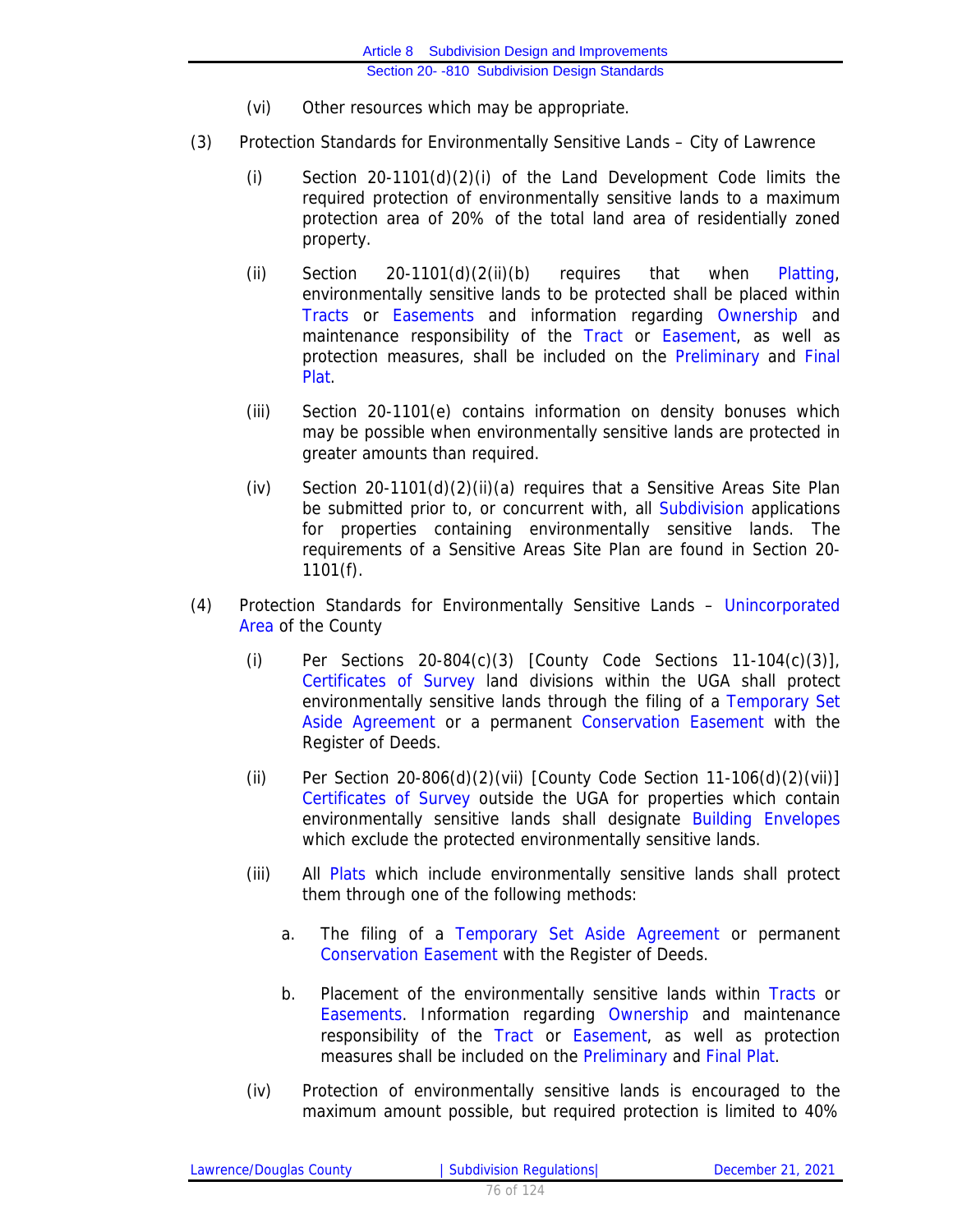of the site included in the Certificate of Survey and 20% of the total site for Platted properties.

## (l) **Soils and Soil Testing – City of Lawrence**

Soils shall be identified based on the Soil Conservation Survey soils categories and characteristics. Soils test shall be obtained to verify sub-surface soil characteristics for rocky or unstable soil types, when requested by the City Engineer, for areas proposed to be dedicated for City of Lawrence public Rights-of-Way and public Easements.

## (m) **Soils and Soil Testing – Unincorporated Area of the County**

Soils shall be identified based on the Soil Conservation Survey soils categories and characteristics. Soils test holes shall be conducted in accordance with the Douglas County Sanitary Code.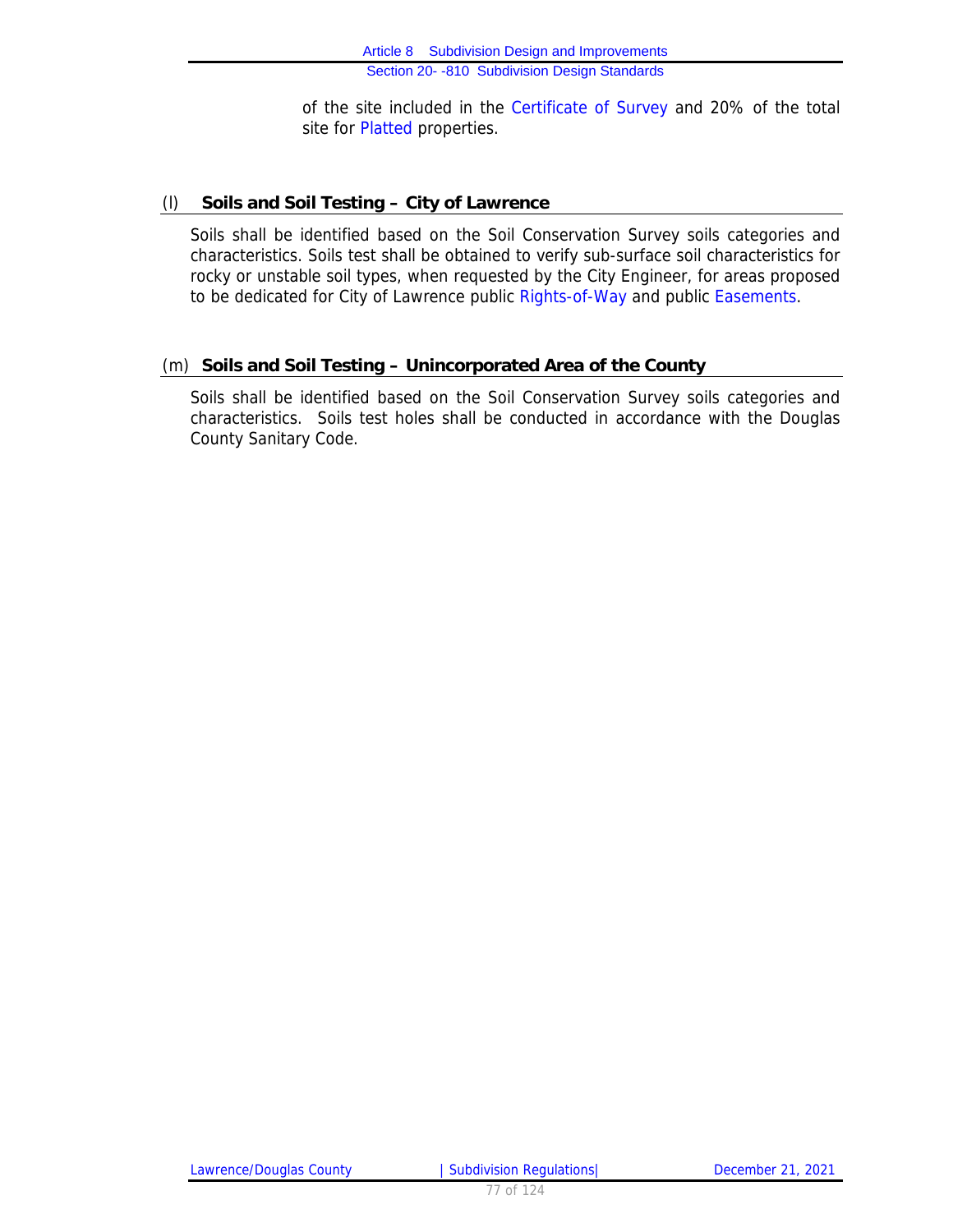Section 20-811 Public Improvement Standards

#### **20-811 Public Improvements Standards**

#### (a) **General Public Improvement Construction Standards**

(1) Standards

All Public Improvements, including but not limited to water, sanitary sewer, Streets, curbs, gutters, storm sewers and storm drainage, roundabouts, pedestrian facilities, Traffic Calming Devices or traffic control devices shall comply with the construction standards established by the City Engineer or County Engineer, as applicable. Such standards are incorporated herein by reference.

- (2) Administration and Fees
	- (i) Compliance with the items listed in Section  $20-811(a)(1)$  and use of appropriate construction methods shall be determined by the County or City Engineer, as applicable.
	- (ii) A permit shall be issued by the County or City Engineer, as applicable for the construction of a future Public Improvement prior to commencement of any work activity associated with the improvement.
	- (iii) A fee in an amount determined by resolution of the Governing Body shall be charged for the permit.
- (3) Pre-Pinning in the Unincorporated Area of the County

In the Unincorporated Area of Douglas County, at or before the time of construction of Public Improvements, sufficient grade and alignment stakes shall be set by a licensed Land Surveyor, engaged by the Subdivider to assure compliance with plan, profile and drainage of Streets and such other Public Improvements as are proposed and submitted with the Final Plat and approved by the County Engineer.

- (i) Compliance with the items listed above and use of appropriate construction methods shall be determined by the County Engineer.
- (ii) A permit shall be issued by the County Engineer for the construction of a future Public Improvement prior to commencement of any work activity associated with the improvement.
- (iii) A fee in an amount set by Resolution of the County Commission shall be charged for the permit.
- (iv) This sub-section shall apply only to Subdivisions in which the complete Lot pinning required by Section 20-811(k) has not been completed at the time that the first Public Improvements are installed.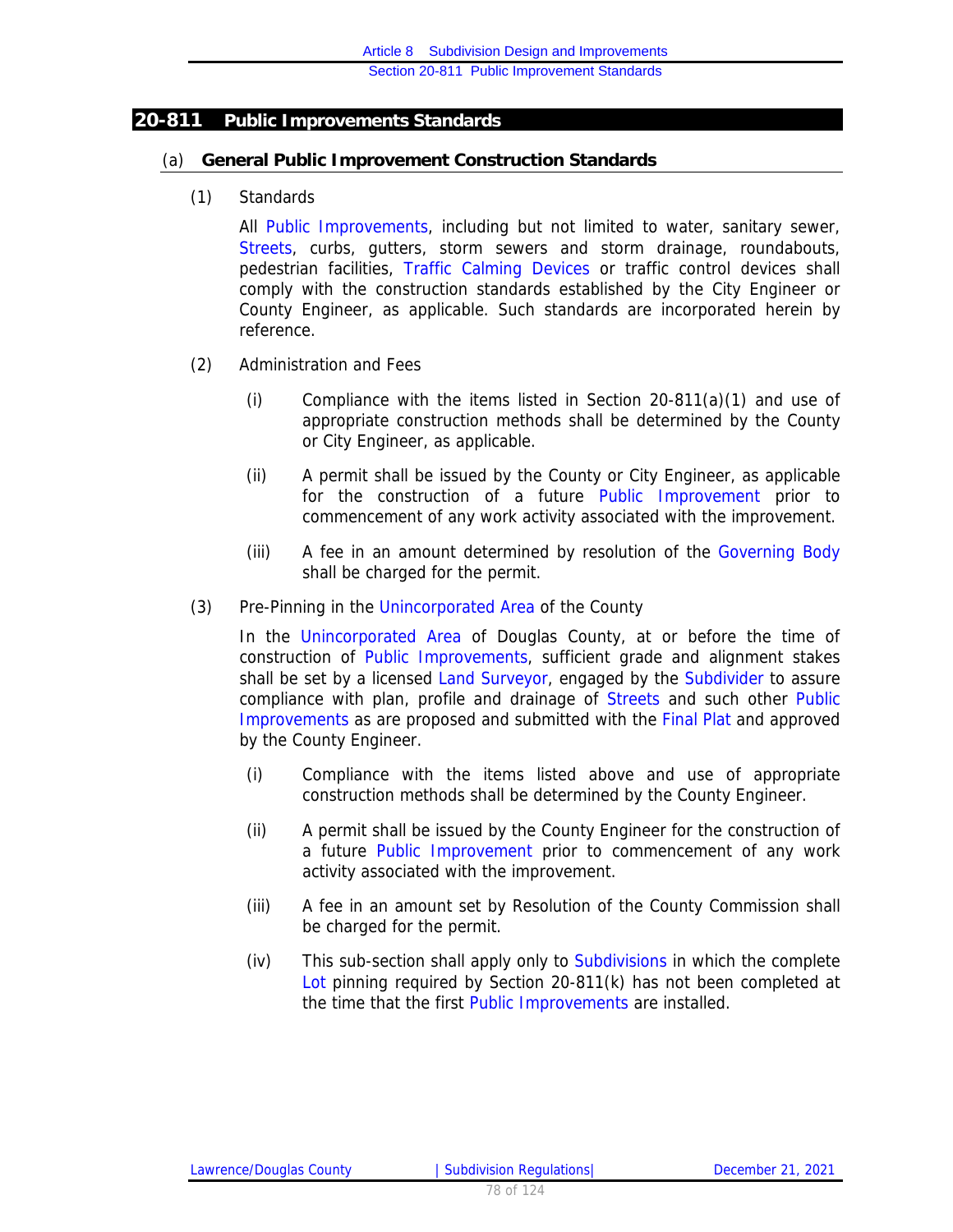#### (b) **Streets or Roads**

#### (1) City of Lawrence

Subdivision Streets located within the incorporated city limits shall be constructed to comply with standards adopted by the City of Lawrence.

(2) Urban Growth Areas

Subdivision Streets and Roads located within the Urban Growth Areas shall be constructed to the Street and Road standards of the City that established the Urban Growth Area.

(3) Rural Area

Subdivision Roads located within the Rural Area shall be constructed to the higher of the following standards:

- $(i)$  Road standards adopted by the Township(s) in which the Road is located;
- (ii) Standards for the Road classification specified on Exhibit 9-506 of the County's Access Management Regulations, Chapter IX of the County Code.
- (iii) Other adopted County standards applicable to a Road of the classification and/or location of the proposed Road; or
- (iv) At a minimum, adopted Douglas County Rock Roadway Standard.

### (c) **Sidewalks and Pedestrian Ways**

(1) City of Lawrence and Urban Growth Areas

Sidewalks and Pedestrian Ways shall be provided in the City of Lawrence in accordance with the standards of this sub-section:

(i) Public Sidewalks shall be installed on both sides of all Streets, as follows:

| <b>Street</b><br><b>T</b> vpe | Minimum Sidewalk Width (feet)                                                                                   |
|-------------------------------|-----------------------------------------------------------------------------------------------------------------|
| Local                         | 5; Minimum width of 4 feet allowed in the<br><b>Original Townsite Area</b>                                      |
| Collector                     | 5                                                                                                               |
| Arterial                      | 6; A designated 10' Bicycle/Recreation Path<br>on one side of the Street and a 6' Sidewalk on<br>the other side |

(ii) Sidewalks shall be constructed in accordance with standards and specifications adopted by the applicable Governing Body and in accordance with Public Improvement Plans for the development.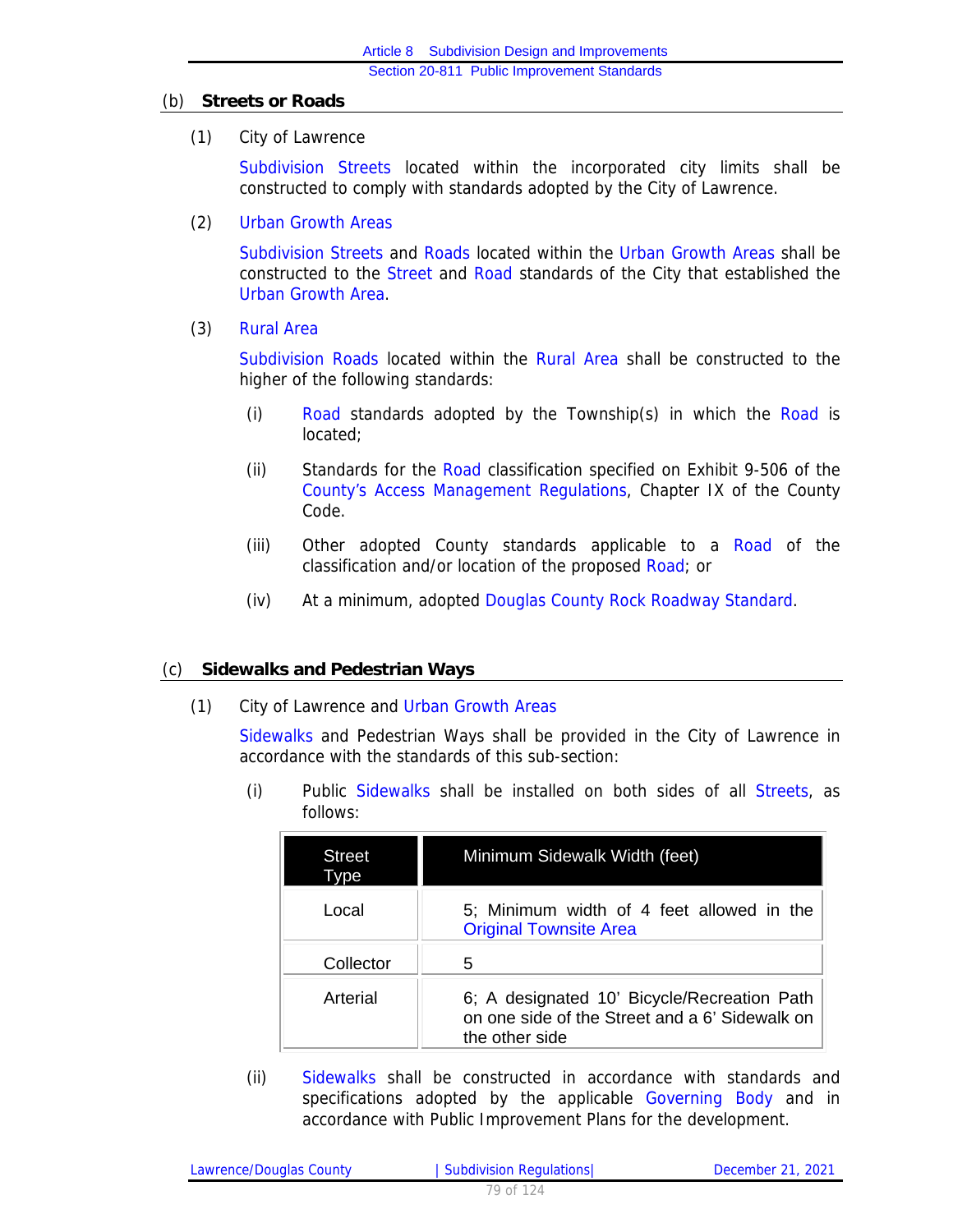Section 20-811 Public Improvement Standards

- (iii) Variances
	- a. If the Planning Commission takes no specific action on a proposed Variance for part or all of a Sidewalk requirement, the Variance shall be deemed to be denied. In reviewing Variance requests from the standard Sidewalk width, special consideration shall be given to walks adjacent to Collector or Arterial Streets located in historic districts and areas with severe site Topography which would make it impractical or difficult to build a Sidewalk in accordance with the above standards.
- (iv) Sidewalks
	- a. Sidewalks required to be constructed within the Street Right of Way may be constructed concurrently with the paving of the adjacent Roadway or with the first phase of development or redevelopment, adjacent to any improved Street.
	- b. All required sidewalks shall be constructed no later than:
		- 1. Two years after a plat has been recorded with the Register of Deeds for properties or projects that only require a Major Subdivision or Minor Subdivision/Replat, or
		- 2. Completion of any development activity subject to review per Chapter 20 or Chapter 21 of the City Code that requires the installation of Sidewalks. Examples include but are not limited to projects that require a Site Plan, Final Development Plan, or Special Use Permit.
		- 3. An extension of these deadlines may be granted subject to approval by the Planning Director and City Engineer.
	- c. Required sidewalks shall be completed prior to final building inspections in all cases, except when, for good cause shown, the Planning Director and City Engineer approve an exemption from this requirement.
		- 1. Exemptions from this requirement may only be approved when an alternate construction deadline is agreed upon.
- (v) Pedestrian Ways
	- a. Where an approved Preliminary Plat shows a Pedestrian Way other than a Sidewalk, an improved Pedestrian Way not less than five feet wide in the Easement space dedicated for that purpose shall be provided by the Subdivider.
	- b. Pedestrian Way Easements shall be improved in accordance with adopted City construction standards for Sidewalks and

Lawrence/Douglas County | Subdivision Regulations| December 21, 2021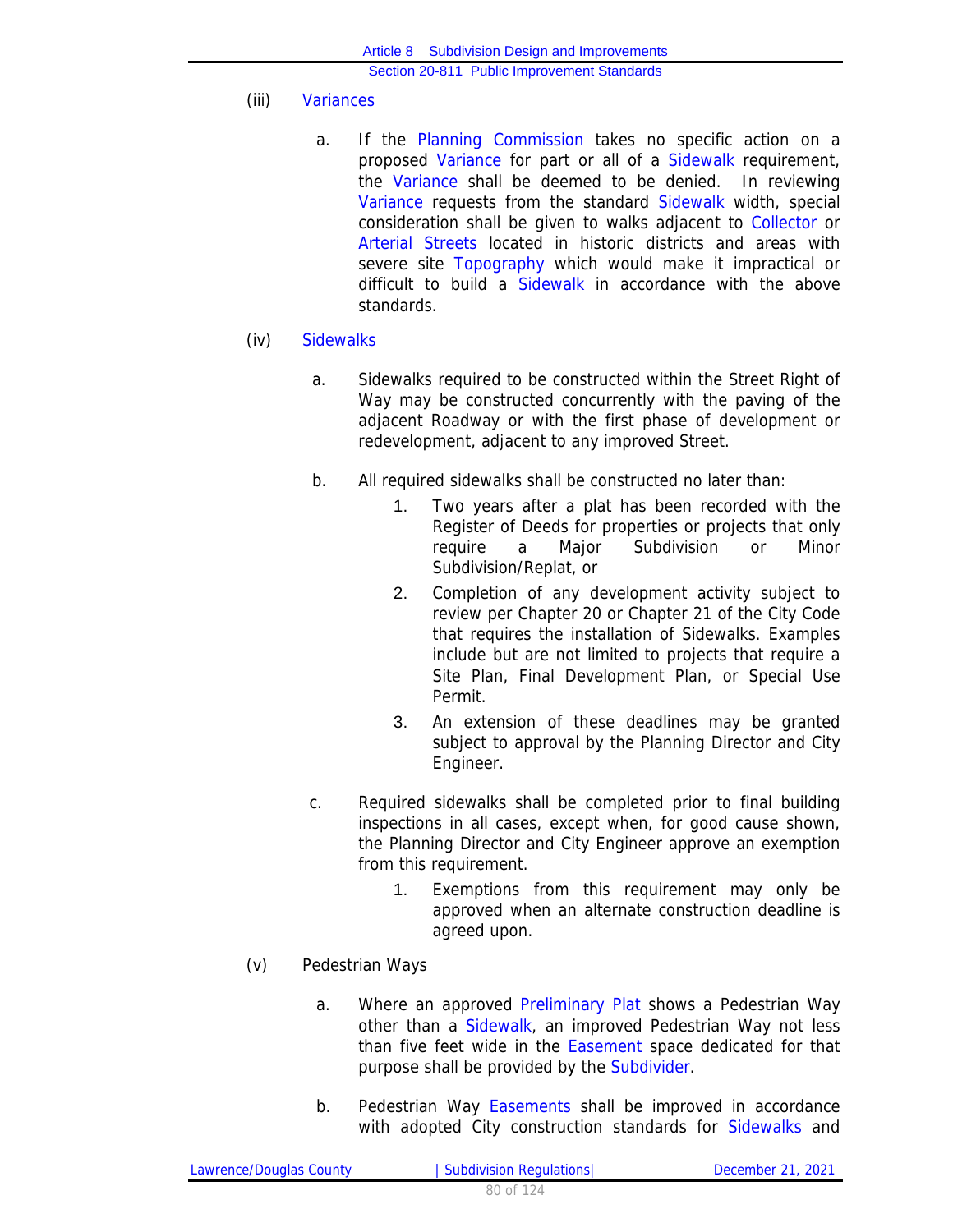shall conform to all accessibility requirements of the Americans with Disabilities Act.

- c. Completion of such Improvements shall be guaranteed in accordance with Section 20-811(h)(2) or subject to site plan review or non-residential development standards.
- d. The responsibility for paving the Pedestrian Way shall be the Developer's, and these Pedestrian Ways shall be constructed concurrent with the paving of the most adjacent Roadway, unless otherwise provided by the Planning Director in acting on the Final Plat.
- e. The responsibility for maintenance of the Pedestrian Way shall be that of adjacent property Owners or the Home Owners Association for the Subdivision.
- (vi) The total cost of all Sidewalks, except those that are part of an improvement district, shall be borne by the Developer or property owner at the time of construction. In any improvement district, the total cost of all Sidewalks shall be borne by the property or properties benefited by the improvement district.
- (vii) Public Improvement Petitions shall include the construction of Sidewalks or Pedestrian Ways, except where the Planning Commission has specifically waived the installation as provided in Section 20- 813(g). The total cost of all Sidewalks or Pedestrian Way Improvements shall be borne by the property benefited in the improvement district.
- (2) Urban Growth Areas

An Agreement Not to Protest the Formation of a Future Benefit District for the construction of Sidewalks may be required as a condition of approval for Platted Subdivisions in the Urban Growth Areas in accordance with the standards of Section 20-811(c)(1) for the Lawrence UGA or the standards of the applicable city's UGA.

(3) Rural Area

The Planning Commission may recommend and the Board of County Commissioners shall be authorized to require Sidewalks in other Major Subdivisions when deemed necessary to provide for safe pedestrian connections to nearby schools, parks, shopping, employment or other uses or activities.

# (d) **Wastewater Disposal Systems**

- (1) City of Lawrence and Urban Growth Areas
	- (i) The approval of any Subdivision requiring connection to the City of Lawrence wastewater system is contingent upon the availability and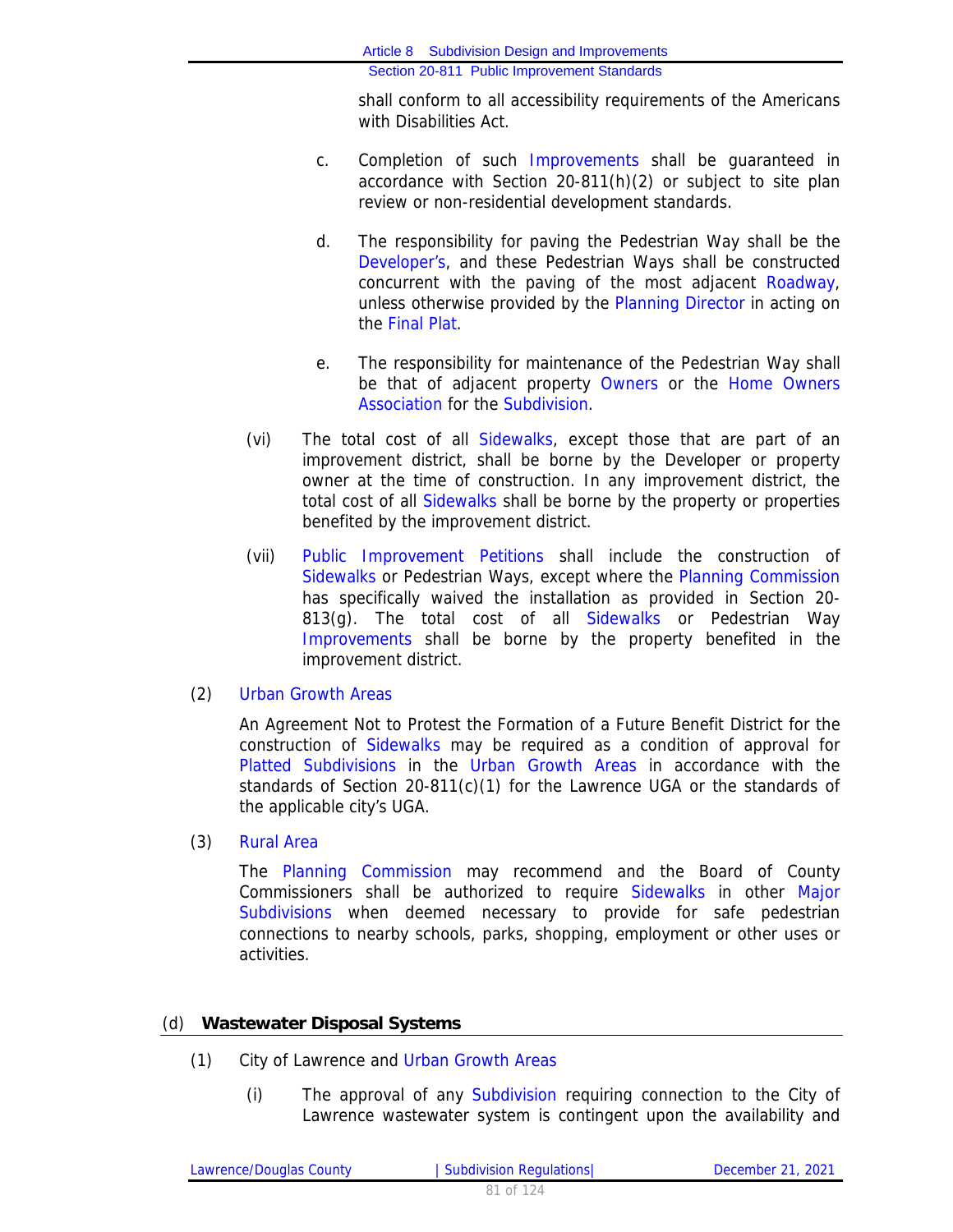adequacy of the City to provide wastewater services to the area being Subdivided.

- a. It is the applicant's responsibility to ensure their proposed development takes into consideration the City's long-range plans, studies, reports, and similar documents for wastewater services, including submission of a Downstream Sanitary Sewer Study in accordance with Administrative Policy No. 76.
- b. Failure to conform to these provisions warrant denial of the Subdivision Plat.
- (ii) On-Site Sewage Management Systems are prohibited on any land which is Platted under these regulations and is located in the City of Lawrence or in Service Area 1 of the Urban Growth Area of Lawrence.

# (2) Urban Growth Area and Rural Area

- (i) On-Site Sewage Management Systems may be permitted in Subdivisions in Service Areas 2-4 of Lawrence's Urban Growth Area, other City's Urban Growth Areas, or in Subdivisions in the Rural Area, subject to the following minimum Lot area standards:
	- a. For Lots that use well water as the primary Potable Water source, the minimum Lot area for an On-Site Sewage Management System is 5 acres. Any land located within the Floodplain shall not be counted in calculating Lot area for the purpose of meeting minimum Lot area requirements for On-Site Sewage Management System use;
	- b. For all other Lots, the minimum Lot area requirement for an On-Site Sewage Management System is 3 acres. Any land located within the Floodplain shall not be counted in calculating Lot area for the purpose of meeting minimum Lot area requirements On-Site Sewage Management System;
	- c. No portion of an On-Site Sewage Management System shall be located within the FEMA designated Floodplain; and,
	- d. Calculation shall not include land dedicated for Rights-of-Way or exclusive Easements.
- (ii) Community Sewage collection and treatment facilities (including lagoons) may be provided for Subdivided or newly created Lots in the Urban Growth Areas or for any other newly created Lots not suitable for an On-Site Sewage Management System.
	- a. Such systems shall be subject to approval by the Kansas Department of Health and Environment and shall be designed to allow for future connection to a public sewer system.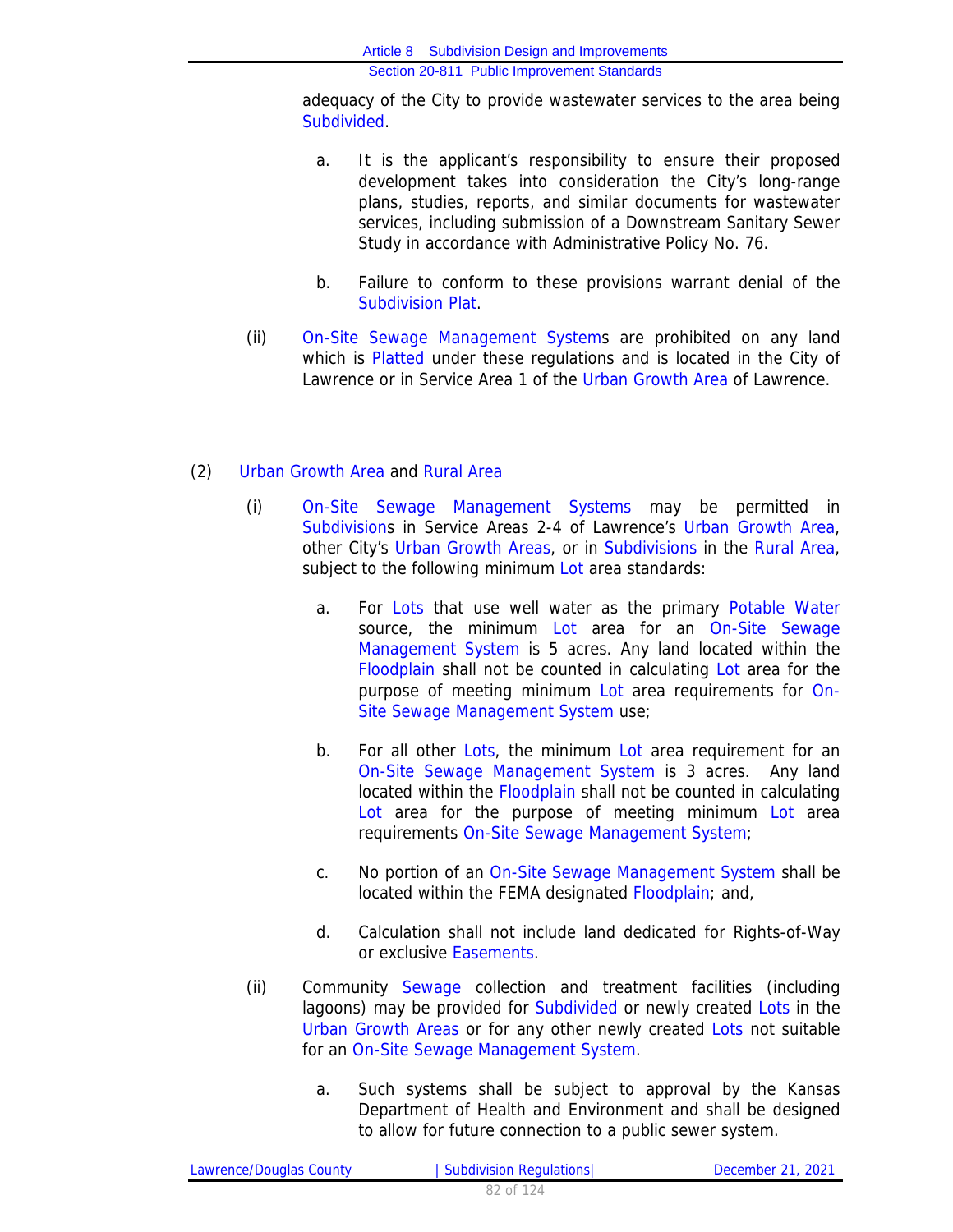- b. Maintenance of such facilities shall be provided by a Home or Property Owners Association, benefit district (if then permitted under Kansas law), or other appropriate entity. Evidence shall be submitted at the time of Subdivision approval showing the establishment of such an entity to be responsible for maintenance and management of the system.
- (iii) In situations in which an On-Site Sewage Management System has been proposed, no Subdivision shall receive final approval until the Subdivider has presented evidence that the On-Site Sewage Management System, as a method of Sewage disposal for the Subdivision, has been approved by the Director of the Lawrence-Douglas County Health Department.
- (3) On-Site Sewage Management Systems shall be constructed in accordance with the Douglas County Sanitary Code, Resolution 09-44, as amended.

### (e) **Water Supply**

- (1) City of Lawrence and Urban Growth Areas
	- (i) The approval of any Subdivision requiring connection to the City of Lawrence municipal water system is contingent upon the availability and adequacy of the City to provide water services to the area being Subdivided.
		- a. It is the applicant's responsibility to ensure their proposed development takes into consideration the City's long-range plans, studies, reports, and similar documents for water services in accordance with Administrative Policy No. 52.
		- b. Failure to conform to these provisions warrant denial of the Subdivision Plat.
	- (ii) Before approval of a Final Plat within Lawrence's Urban Growth Area that will not be served by the City of Lawrence utilities, the Subdivider shall provide written documentation to the Lawrence-Douglas County Health Department Director and the Lawrence-Douglas County Metropolitan Planning Director that Publicly Treated Water, delivered through a water meter is available to and will be provided for all Lots.
	- (iii) Before approval of a Final Plat for land located within the City of Lawrence or Lawrence's Urban Growth Area, the Subdivider must sign an agreement to connect to a municipal water system when public water lines are within 1,000 feet of any planned development on the property and such connection is feasible.

### (2) Urban Growth Area and Rural Area

(i) In the Unincorporated County, Subdividers are required to consult with the applicable Fire Department and Rural Water District to determine if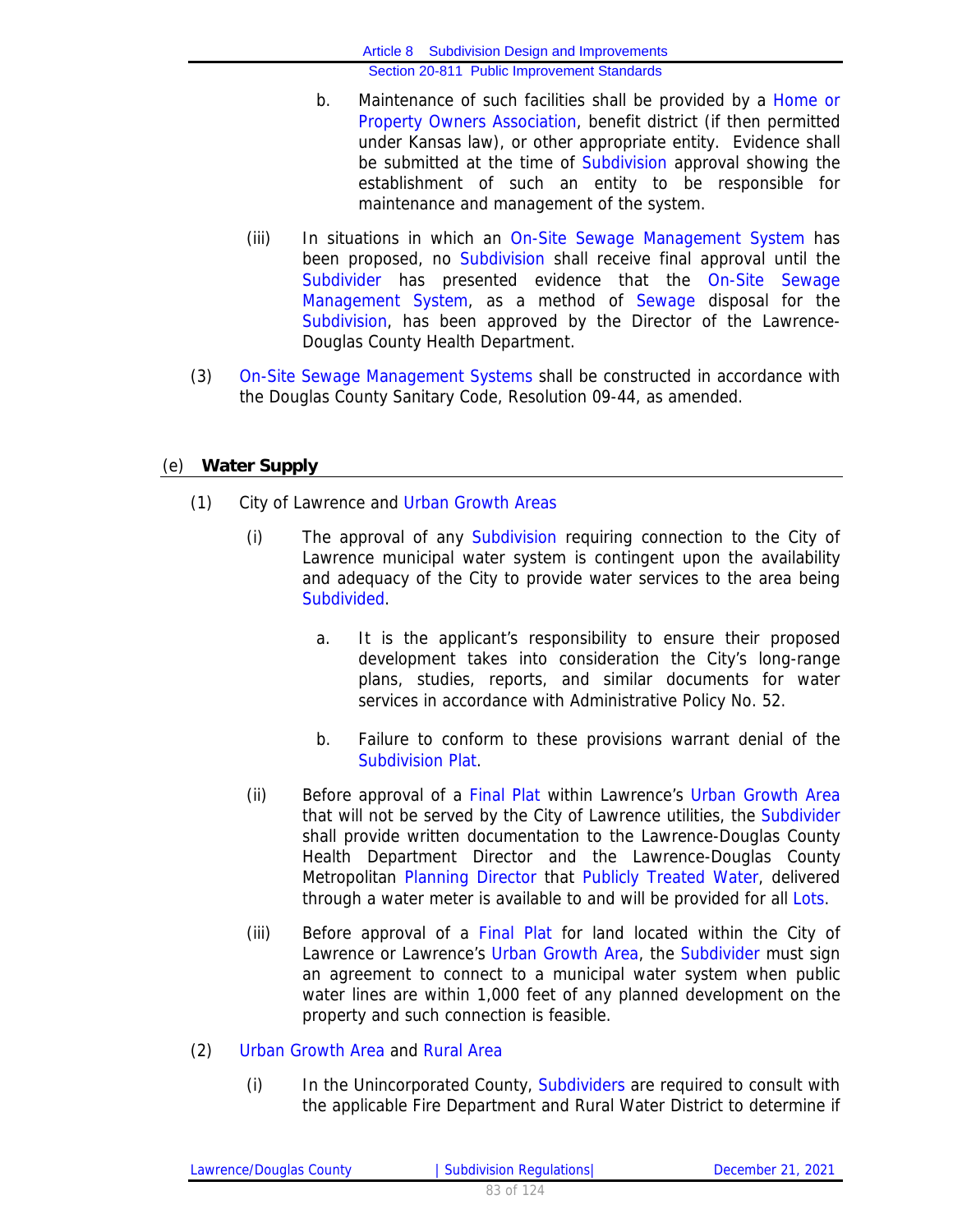the provision of fire hydrants as part of the Public Water Supply system is feasible.

- (ii) Where determined by the Fire Department and Rural Water District to be feasible, fire hydrants must be provided.
- (iii) Where existing water pressure is insufficient for fire hydrants as part of the Public Water Supply, or where there is no Publicly Treated Water supply, the Subdivider must install dry hydrants adjacent to a pond or other water storage device with sufficient capacity, and in an appropriate location, to support firefighting needs as determined by the applicable Fire Department.

## (f) **Telephone, Cable Television Electrical Lines**

- (1) Telephone, cable television and electrical lines must be located underground when located in the City of Lawrence or Subdivisions in Lawrence's Urban Growth Area. This provision shall not apply to high voltage electrical lines.
- (2) The Developer is responsible for the cost of any relocation of existing utilities, if necessary to serve the proposed Subdivision.

### (g) **Street Trees**

All Subdivisions within the City of Lawrence or Lawrence's Urban Growth Area shall be required to provide a Master Street Tree Plan that meets the standards of this sub-section.

(1) Minimum Tree Requirements

Street trees shall consist of canopy shade and/or ornamental trees, as defined below and meeting the following minimum requirements:

(i) Size

Medium or large trees, as defined by Section 18-103(e) of the Code of the City of Lawrence, Kansas, and amendments thereto, which can reach a mature height of 45 feet or greater are required except that ornamental trees planted pursuant to Section 20-811(g)(2)(iv) are not subject to the 45 feet height requirement. The minimum trunk Caliper of Street trees, at the time of planting, measured six inches above the ground in accordance with the American Nurseryman Standards shall be as follows:

| <b>Street Tree</b> | <b>Minimum Trunk Caliper</b>      | <b>Mature Height</b> |
|--------------------|-----------------------------------|----------------------|
| Tvpe               | (inches)                          | (feet)               |
| Canopy<br>Shade    | 2 (ball and burlap or equivalent) | At least 45          |

| December 21, 2021<br>  Subdivision Regulations <br>Lawrence/Douglas County |  |
|----------------------------------------------------------------------------|--|
|----------------------------------------------------------------------------|--|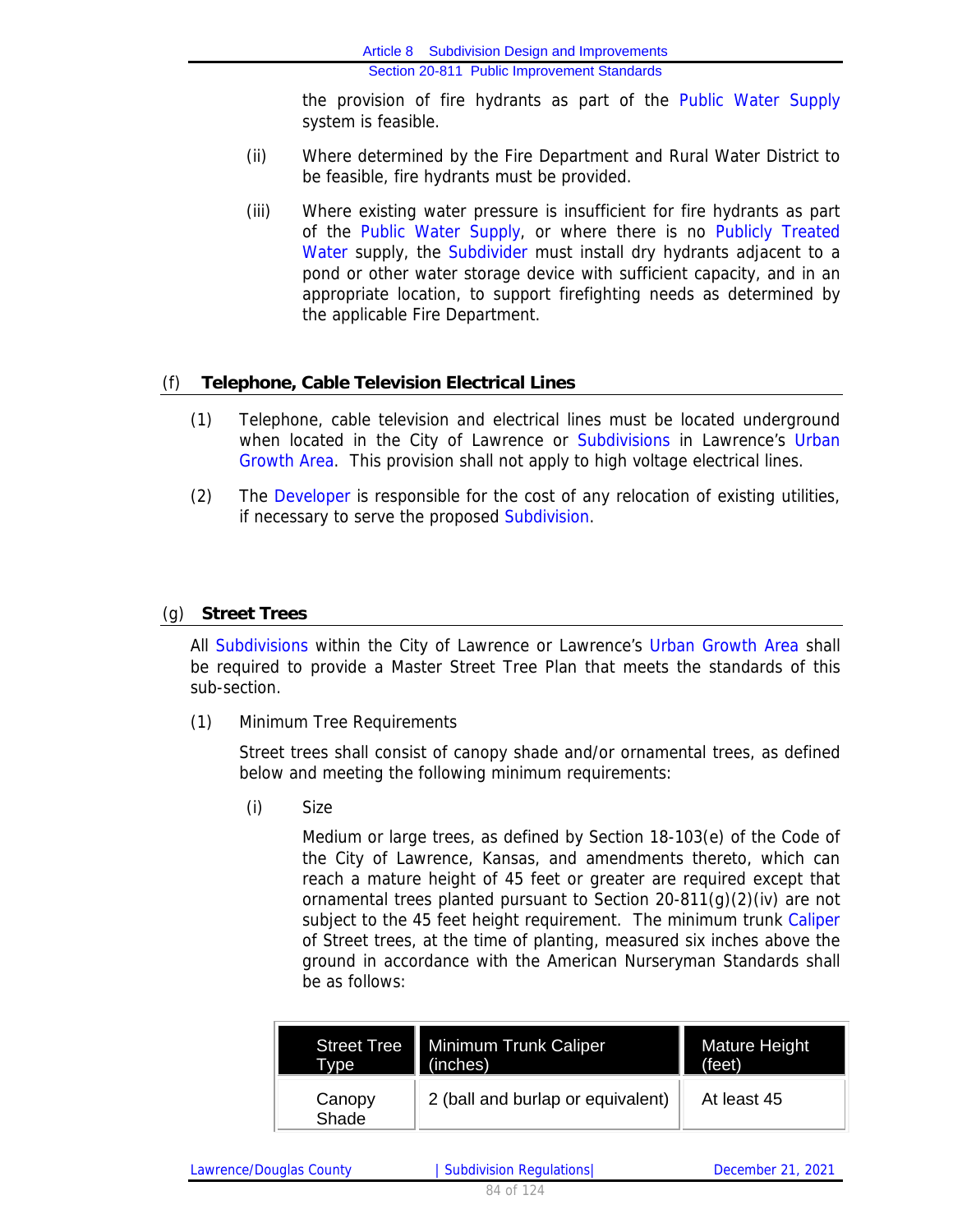Section 20-811 Public Improvement Standards

|  | Ornamental $  $ 2 (ball and burlap or equivalent) $  $ | No more than 20 |
|--|--------------------------------------------------------|-----------------|
|--|--------------------------------------------------------|-----------------|

(ii) Number

One tree shall be provided for every 40 feet of Street Frontage. The Planning Director may approve a Master Street Tree Plan that varies from this requirement to allow for Driveways, utilities, and Intersection visibility requirements.

(iii) Minimum Species Diversity

The following minimum requirements shall apply to all Master Street Tree Plans. To prevent uniform insect or disease susceptibility, a mix of species shall be provided. The City Parks and Recreation Director shall, upon request, provide a list of trees that are acceptable to satisfy the requirements for Master Street Tree Plans. To promote diversity in the Urban forest, the number of trees required to be planted shall be in accordance with the following requirements:

| Number of<br><b>Trees per</b><br>Plat | Minimum Number<br>of Species |
|---------------------------------------|------------------------------|
| $1 - 10$                              | 1                            |
| $11 - 20$                             | 2                            |
| $21 - 30$                             | 3                            |
| $31 - 40$                             | 4                            |
| $41+$                                 | 6                            |

- (2) Planting Location and Spacing
	- (i) Location in RS and RM12D Zoning Districts
		- a. Street trees shall be located in the front yard, building setback and/or adjacent to the Right-of-Way at a distance not greater than 10 feet from the boundary line of the Right-of-Way; where practical.
		- b. Street trees shall be planted after planned utilities have been installed.
		- c. Trees shall be planted no closer than 8 feet from existing underground utility lines, where practical and approved by the Planning Director.
		- d. On corner Lots, no tree shall be planted nearer than 50 feet from the intersecting curb lines of the two Streets.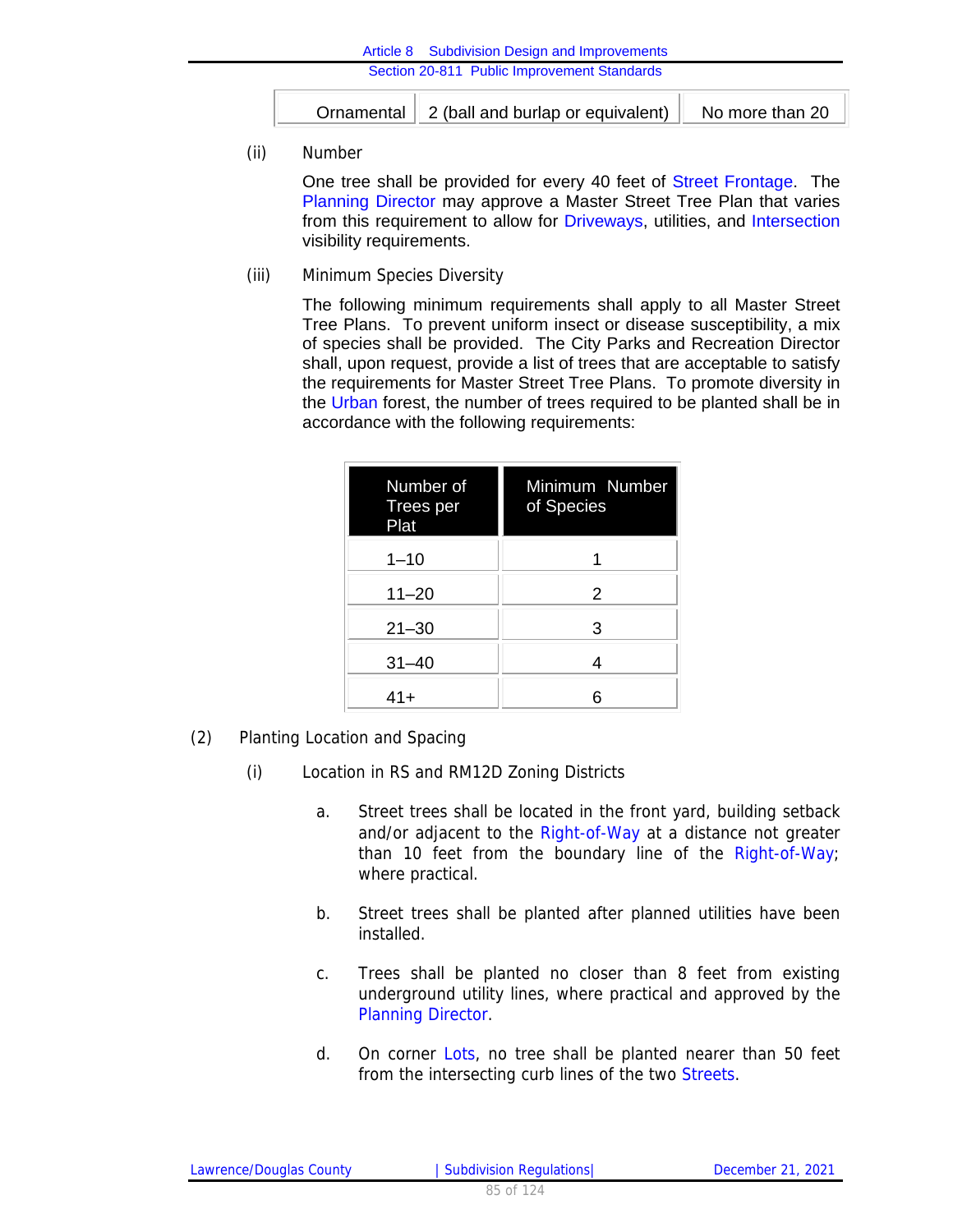- e. No tree shall be planted between the curb and the Sidewalk if the clear space is less than 3 feet wide.
- (ii) Location in all Other Zoning Districts
	- a. Street trees shall be located either within the Street Right-of-Way or within the required front yard building setback, PROVIDED,
	- b. No tree is located farther than 30 feet from the back of the curb, with the exception of Lots on the radius of a Cul-de-sac which shall be located not greater than 45 feet from the back of the curb, where practical.
	- c. Street trees shall be planted after planned utilities have been installed.
	- d. Trees shall be planted no closer than 8 feet from existing utility lines, where practical and approved by the Planning Director.
	- e. On corner Lots, no tree shall be planted nearer than 50 feet from the intersecting curb lines of the two Streets.
	- f. No tree shall be planted between the curb and the Sidewalk if the clear space is less than 3 feet wide.

### (iii) Spacing

- a. Street trees shall be evenly spaced along the Street Frontage.
- b. As alternative, Street trees may be clustered, if based on Planning Director evaluation, conditions exist which dictate building location and Driveway placement which interrupts the even spacing of Street trees. Such conditions include:
	- 1. The Lot is on a corner;
	- 2. The presence of existing trees, which qualify for credit under Section 20-811(g)(5);and/or
	- 3. Topographic conditions (i.e. steep gradient, rock outcroppings).
- (iv) Overhead Lines and Fixtures

If the planting site will prevent the growth of canopy shade trees due to overhead utility lines, ornamental trees shall be permitted as a substitution for the canopy shade trees in accordance with the Location and Spacing requirements of this Section and shall be subject to the following requirements:

a. The canopy of the ornamental tree(s) shall be no closer than 10 feet from the overhead lines and its mature height shall not exceed 20 feet; and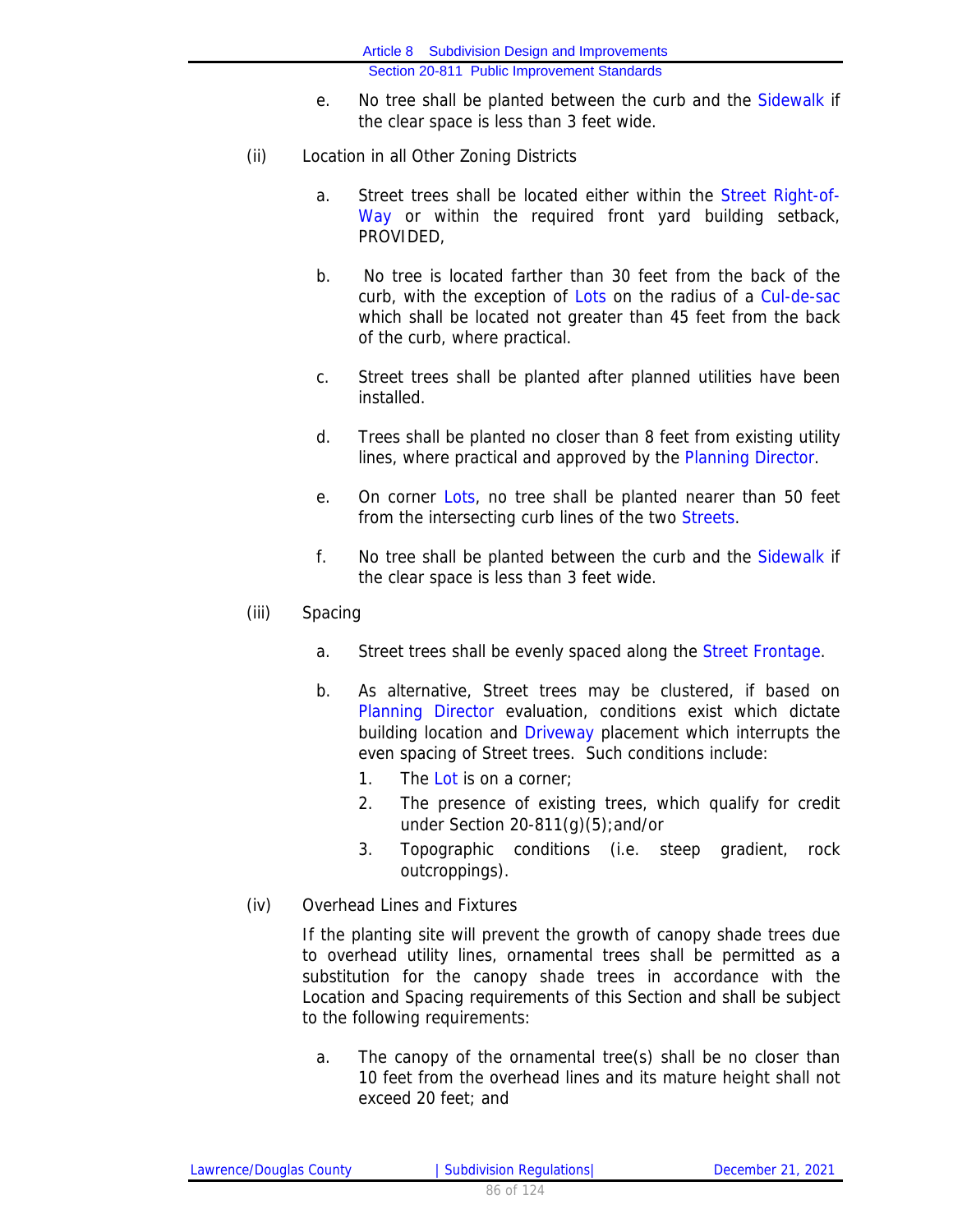- b. The ornamental tree(s) shall be planted at least 15 feet away from any Street light.
- (v) Cul-de-sac Lots

Lots on Cul-de-sacs that have a Street Frontage of 45' or less shall be required to provide only one Street tree per Lot.

- (3) Master Street Tree Plan
	- (i) A proposed written and graphic Master Street Tree Plan shall be submitted at the time a Final Plat is submitted to the Planning Department for review.
	- (ii) Prior to recording the Final Plat with the Register of Deeds, the applicant shall provide a Master Street Tree Plan that is signed and properly acknowledged by the property Owner(s). The Master Street Tree Plan shall be written to be binding on present and future property Owners. A reference line shall be provided on the Final Plat indicating the book and page where the Master Street Tree Plan is filed which shall be completed at the time the Final Plat is recorded at the Register of Deeds.
	- (iii) The Master Street Tree Plan shall be prepared in a format established by the Planning Director and shall include the following information:
		- a. A list of acceptable Street tree types;
		- b. The number of trees to be provided for each Lot;
		- c. The number, location and size of existing trees proposed to be saved and applied to the fulfillment of this requirement;
		- d. The provisions to be taken pursuant to Section 18-107 of the Code of the City of Lawrence, Kansas during construction for the protection of existing trees to be saved (if any);
		- e. If trees are proposed in Street medians, provisions for maintenance (including how water line extensions will be paid); and
		- f. The identification of power line locations.
- (4) Provision of Right of Entry
	- (i) Each Final Plat for detached or attached single Dwelling residential structures to be built on individual Platted Lots in a City residential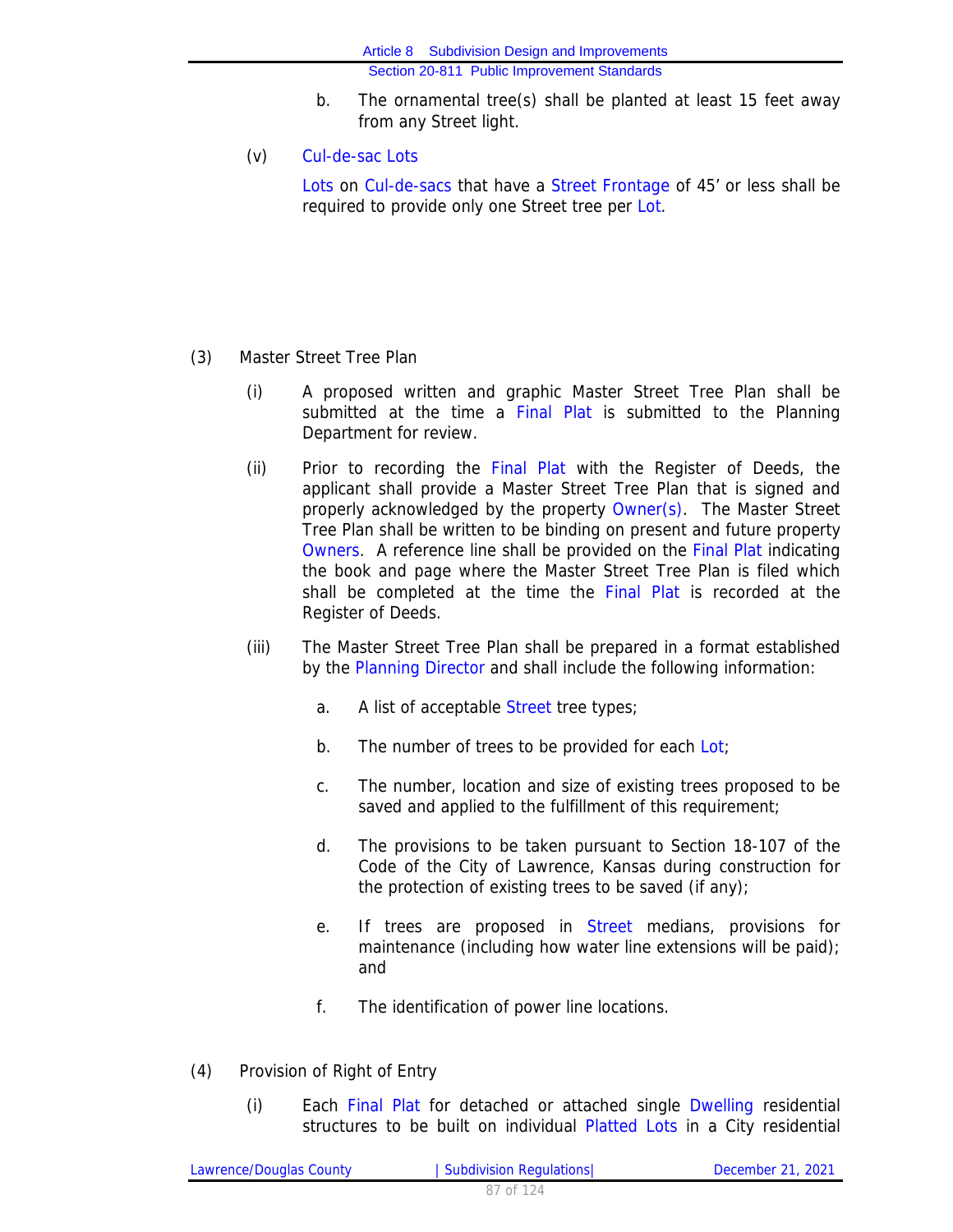Subdivision in RS and RM12D zoning districts shall contain the following note on the face of the Final Plat: "The City is hereby granted a temporary right of entry to plant the required Street trees pursuant to Section 20-811(g) of the City Subdivision Regulations."

(ii) For Final Plats filed before January 1, 2002, for detached or attached single Dwelling residential structures to be built on individual Platted Lots in a City residential Subdivision in RS and RM12D zoning districts, the property Owner of undeveloped Lots for which a city building permit has not been issued shall sign a consent form and submit it with the building permit application granting the City of Lawrence temporary right of entry to plant the required Street trees pursuant Section 20-811(g) of the City Subdivision Regulations.

## (5) Credits for Existing Trees

Existing trees may be applied toward the fulfillment of this Street tree requirement when:

- (i) All of the following conditions exist:
	- a. The tree is healthy and of a species the Director of the Parks and Recreation Department or his/her designee determines to be desirable as a Street tree;
	- b. The existing tree is within the Street Right-of-Way or within 30 feet of the back of the curb or proposed curb line;
	- c. The tree(s) Caliper of a canopy shade tree is at least four inches measured six inches from the ground, or in the case of an ornamental tree, the tree Caliper is at least two inches, measured six inches from the ground, in accordance with the American Nurseryman Standards;
	- d. The applicant has submitted a tree protection plan that conforms with the requirements of Section 18-107 of the Code of the City of Lawrence, Kansas, and amendments thereto, and
	- e. The existing or proposed location of overhead utility lines along the Street Right(s)-of-Way will not prevent the full growth of the Street tree.
- (6) Timing of Landscape Placement
	- (i) The timing of, and manner in which the Street trees shall be planted for detached or attached single Dwelling residential structures to be built on individual Platted Lots in city residential Subdivisions in RS and RM12D Zoning Districts shall be in accordance with City Administrative Policy No. 83.
		- (ii) For all other required Street trees not covered by (i) above, and/or developments requiring a site plan or development plan: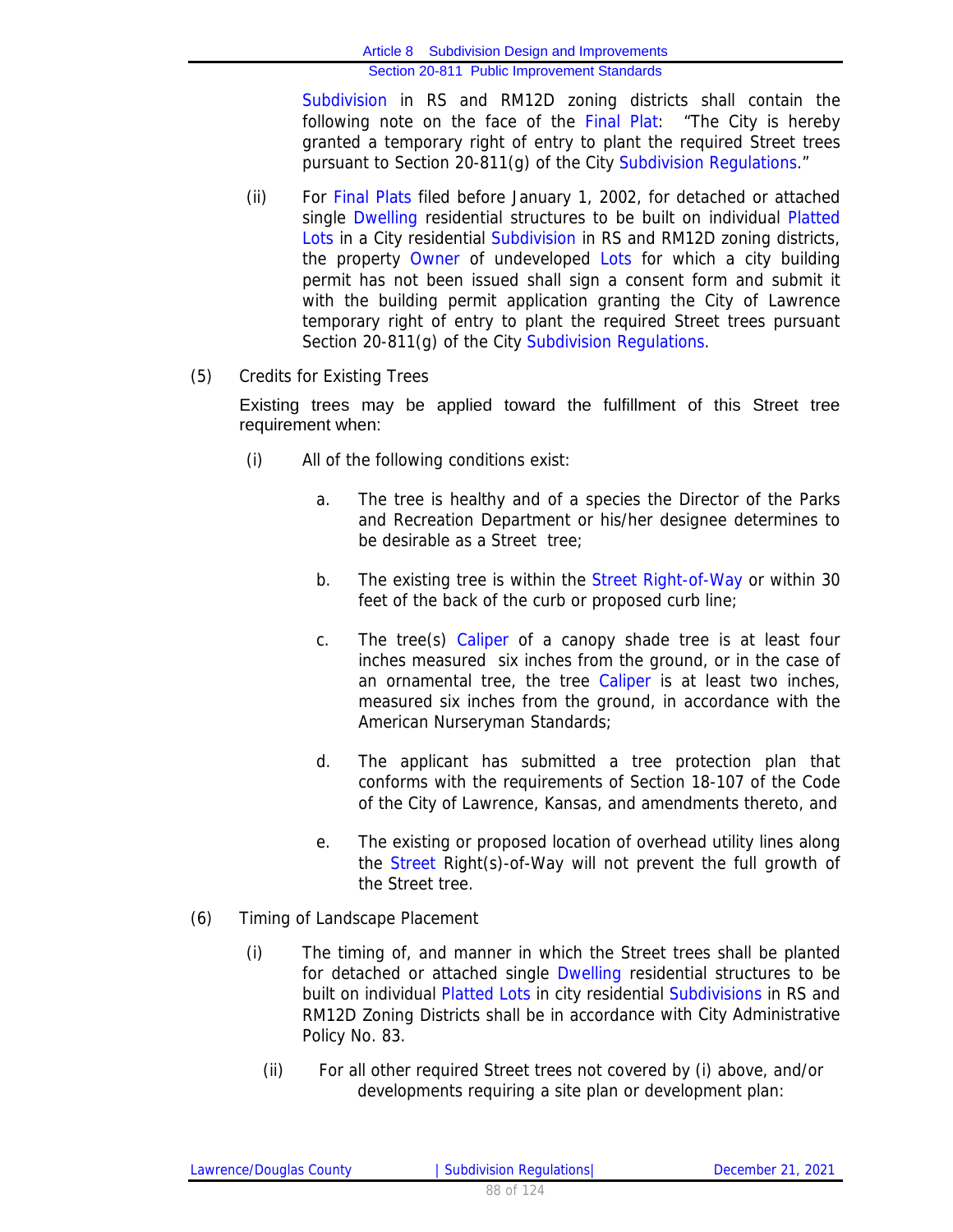- a. Trees shall be installed, after other Public Improvements, if water is available for their care and maintenance. The property Owner or his designee shall be required to guarantee planting of the tree at the time a building permit application is submitted.
- b. Street trees shall be planted prior to final building inspection or the issuance of an occupancy permit. Consideration shall be given to seasons of the year and adverse weather conditions in requiring completion of tree planting PROVIDED, the guarantee for planting is extended to the date of completion of tree planting.
- c. Guarantee shall be provided in the following form:
	- 1. A cash escrow deposit in a financial institution authorized to do business in Kansas in an amount set forth in the City of Lawrence Administrative Policy No. 83. This escrow deposit shall be invested and reinvested by such bank or savings and loan, the interest or discount from which shall be paid to the Subdivider upon final release of such escrow deposit as determined by Section 20-811(i). Money will be withdrawn to pay the Developer or a designated nursery after the installation of said trees and prior to the issuance of a final certificate of inspection; or
	- 2. The appropriate Governing Body, at its discretion, may accept an irrevocable letter of credit from a financial institution or a corporate surety performance bond in lieu of a cash escrow deposit to insure the planting of the required Street trees.
- (7) Continuing Maintenance
	- (i) Continuing maintenance of trees planted by the City shall be in accordance with the maintenance provisions set forth in City of Lawrence Administrative Policy No. 83.
	- (ii) For all other required Street trees not covered by Section 20-811(g) and/or developments requiring a site plan or development plan, the on-going maintenance of trees, once planted, shall be the responsibility of the property Owner adjacent to the public Right-of-Way or Private Street. If a Street tree dies or fails to be planted within one calendar year of issuance of an occupancy permit, the City shall notify the property Owner of the need to plant or replace the tree(s) as applicable. Should the property Owner fail to plant or replace the tree within 30 days of notification, the City shall reserve the right to cause the required trees to be installed and the cost of the tree(s), plus the cost of installation of the tree(s), shall be assessed to the property Owner.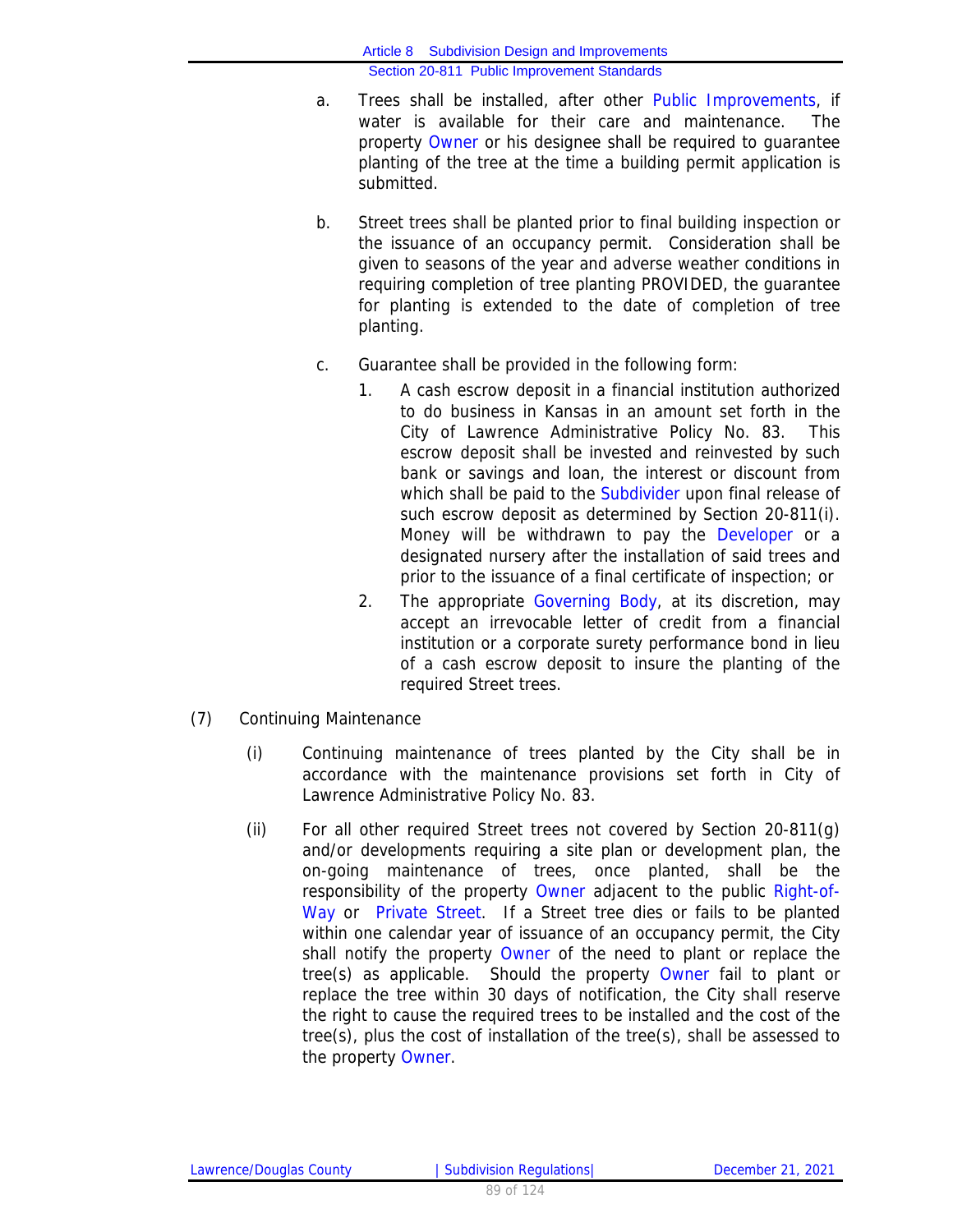# (h) **Completion of Public Improvements**

Before a Final Plat or Minor Subdivision/Replat may be recorded, the Subdivider shall:

- (1) Provide written certification from the City or County Engineer, as applicable, that all required Public Improvements in that portion of a Subdivision authorized for development have been completed in accordance with applicable Design and Public Improvement Standards of this Article; or
- (2) Provide for one or more of the following means of ensuring completion of required Public Improvements:
	- (i) A Public Improvement Petition for construction and installation of all or a portion of the required Public Improvements.
	- (ii) A cash escrow deposit in an amount estimated by the appropriate Engineer to be sufficient to assure the appropriate Governing Body of the construction and installation of the uncompleted portion of the required Public Improvements in accordance with applicable improvement standards;
	- (iii) An irrevocable letter of credit from a financial institution qualified to do business in Kansas, in a form satisfactory to the appropriate Governing Body, in an amount estimated by the appropriate Engineer to be sufficient to assure the appropriate Governing Body of the construction and installation of required Public Improvements in accordance with applicable improvement standards; or
	- (iv) Approval subject to conditions:
		- a. The Planning Director may approve the Final Plat subject to the condition that it not be recorded until the City Engineer or County Engineer, as applicable, has determined that all required Public Improvements have been completed in accordance with the standards of this Article and related design standards of the applicable local government.
		- b. If the required Improvements are not timely completed, the City Engineer or County Engineer with the Planning Director may submit the Final Plat to the appropriate Governing Body for further consideration; after giving the Subdivider an opportunity to be heard, the appropriate Governing Body may: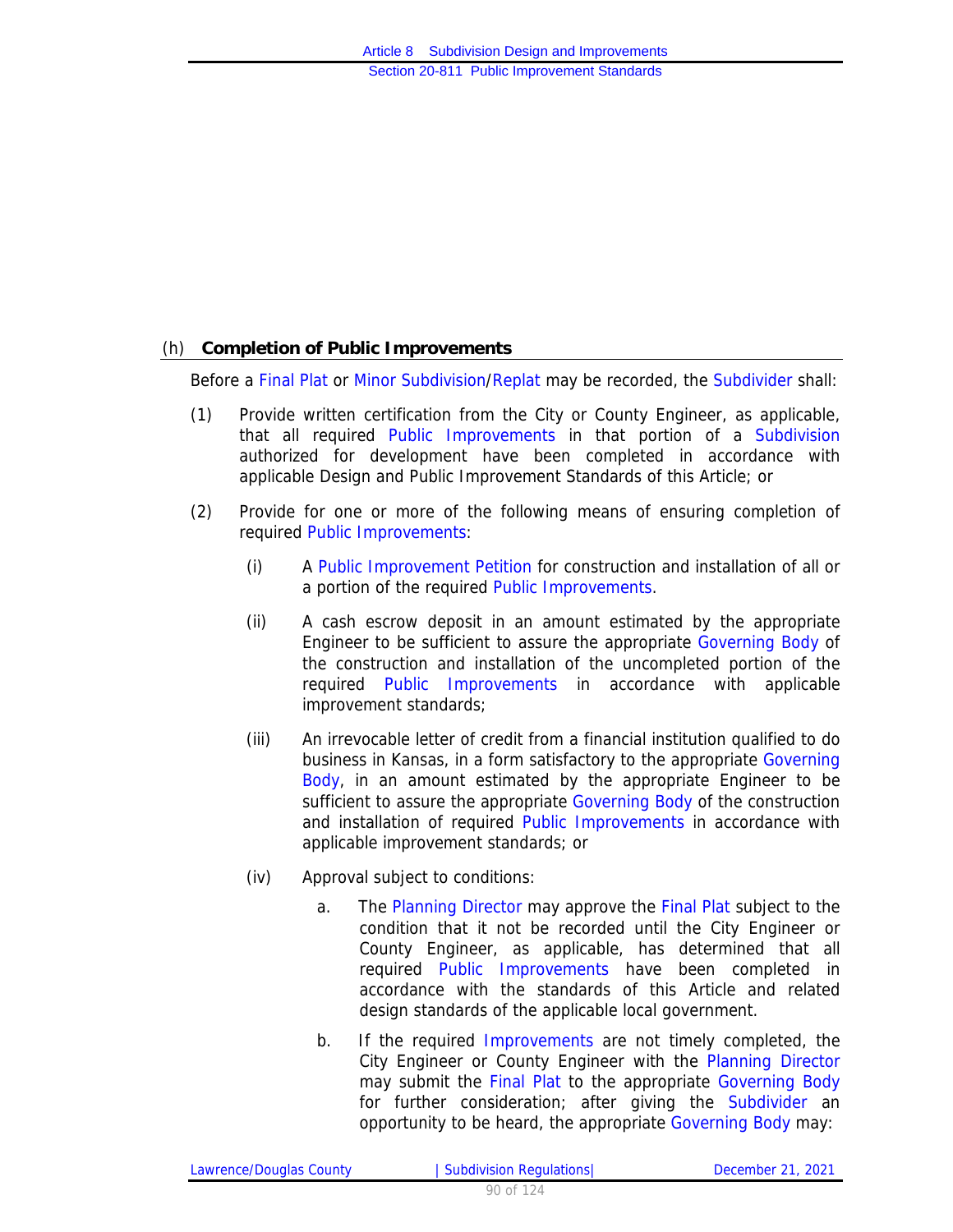- c. Authorize the Planning Director to rescind the approval of the Plat, require additional assurance for completion of the Public Improvements,
- d. Authorize the recording of the Final Plat without further Improvements, or
- e. Extend the timeline for completion of the Public Improvements.
- (v) The appropriate Governing Body may, at its discretion, determine which of such methods for ensuring completion of required Public Improvements shall be required.

### (i) **Escrow Deposit**

- (1) The amount of the cash escrow deposit determined in accordance with Section  $20-811(h)(2)(ii)$  shall be deposited by the appropriate Governing Body in a special escrow account in the commercial bank in which the funds of such appropriate Governing Body are then deposited.
- (2) This escrow deposit shall be invested and reinvested by such bank in shortterm government securities, the interest or discount from which shall be paid to the Subdivider upon final release of such escrow deposit as hereinafter provided.
- (3) Upon written certification from the City or County Engineer, as applicable, that the required Improvements have been 30% completed, the appropriate Governing Body shall release 30% of such escrow deposit to the Subdivider.
- (4) Upon a like certification that the required Public Improvements have been 50% and thereafter, 75% completed, the appropriate Governing Body shall release 20% and 25% respectively, of the original escrow deposit to the Subdivider.
- (5) Upon written certification from the appropriate Engineer that the required Public Improvements have been completed in accordance with applicable improvement standards, the balance of such escrow deposit, together with all earnings accrued thereon, shall be released to the Subdivider.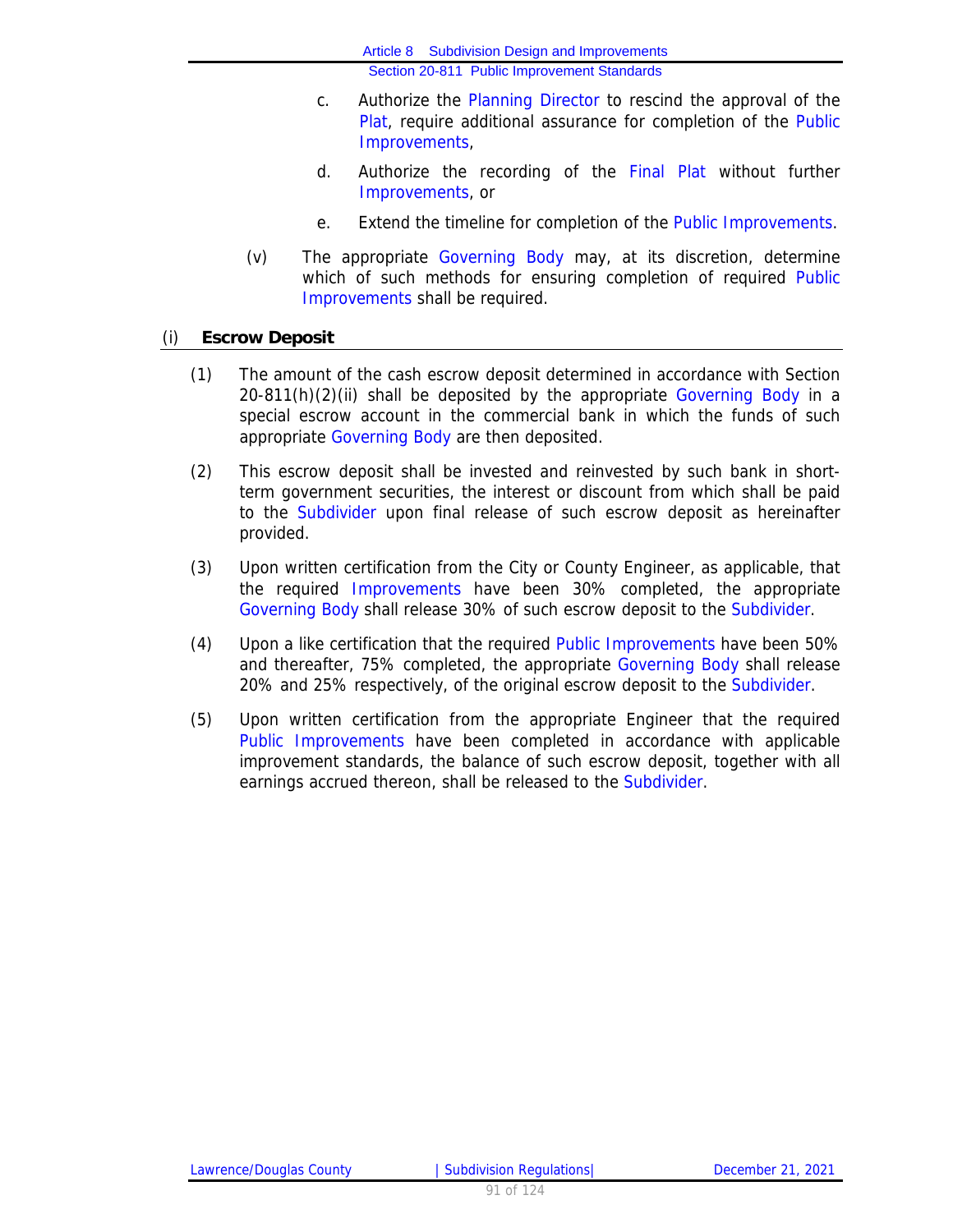### (j) **Irrevocable Letter of Credit**

- (1) The amount of an irrevocable letter of credit determined in accordance with Section 20-811(h)(2)(iii) shall be submitted by the Subdivider to the City or County Engineer, County Public Works Director or City Municipal Services and Operations Director, or other designated representative.
- (2) By the 10th of each month, the City or County Engineer or other designated representative shall certify to an Agent of the financial institution, estimates of the amount of work completed by the contractor.
- (3) The financial institution may submit a new letter of credit, which would reflect the balance of work remaining to be completed as determined by the City or County Engineer to replace the previous letter of credit.
- (4) Ten percent of the total project cost shall be retained until the City Engineer or County Engineer, whichever is appropriate, has accepted all of the Public Improvements in that phase of the Subdivision.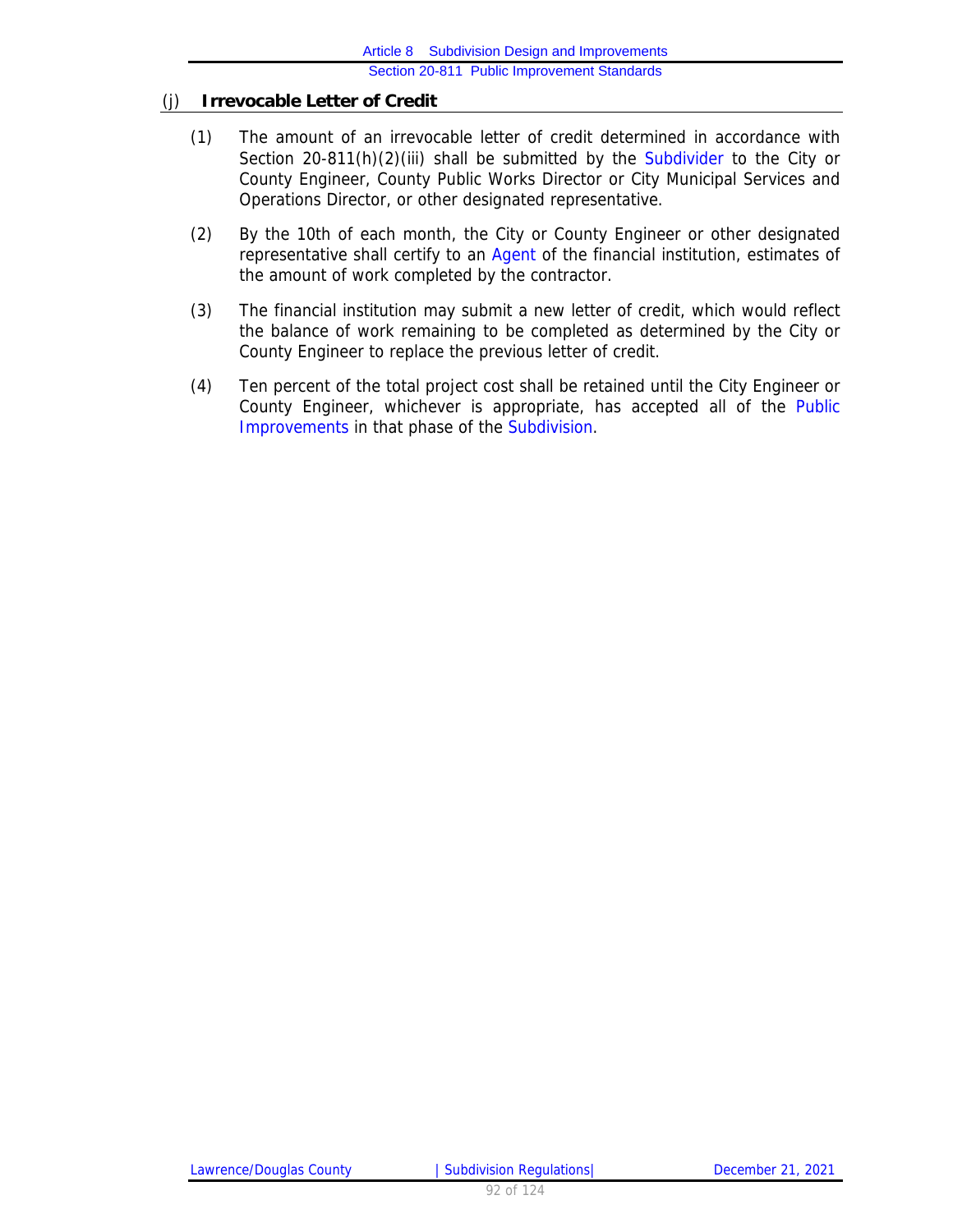#### (k) **Lot Pinning**

- (1) Pins for all corners of the Subdivision and for all Lot corners shall be set and the completion of the setting certified by the responsible Land Surveyor before a Final Plat or Replat is recorded.
- (2) As an alternative to Section  $20-811(k)(1)$ , before the recording of a Final Plat or Minor Subdivision/Replat with the Register of Deeds, the Developer or Owner shall provide certification to the Planning Director that the Subdivision's boundaries are pinned and there is a contract with a licensed Land Surveyor to pin the Lots after completion of Street and Public Improvements.
- (3) A Major Subdivision can be pinned or staked in phases that are coincident with:
	- (i) The Street construction and development phase;
	- (ii) The placement of utilities within the designated utility Easements phase; and
	- (iii) The pouring of building foundations for slabs for building construction (issuance of a building permit phase).
- (4) At the time the Public Improvement Plans are submitted to the Municipal Services and Operations Director for approval, the center lines of Right(s)-of-Way shall be identified by establishing the following control points:
	- (i) Points of Intersection (PI);
	- (ii) Points of Tangency (PT); and,
	- (iii) Points of Curvature (PC).
- (5) Simultaneously with the construction of Public Improvements, staking or pinning of the Subdivision boundary corners and key points along the Easement(s) shall be completed to provide the following information:
	- (i) The Intersection of four or more Lots;
	- (ii) Points of curvature; and
	- (iii) Points of Intersection with other Easements.
- (6) At the time of application for a building permit, the Developer or builder of the Lot shall present certification (letter stamped by a licensed Land Surveyor) to the Building Safety Manager to assure Lot corners are pinned and pins are found or set.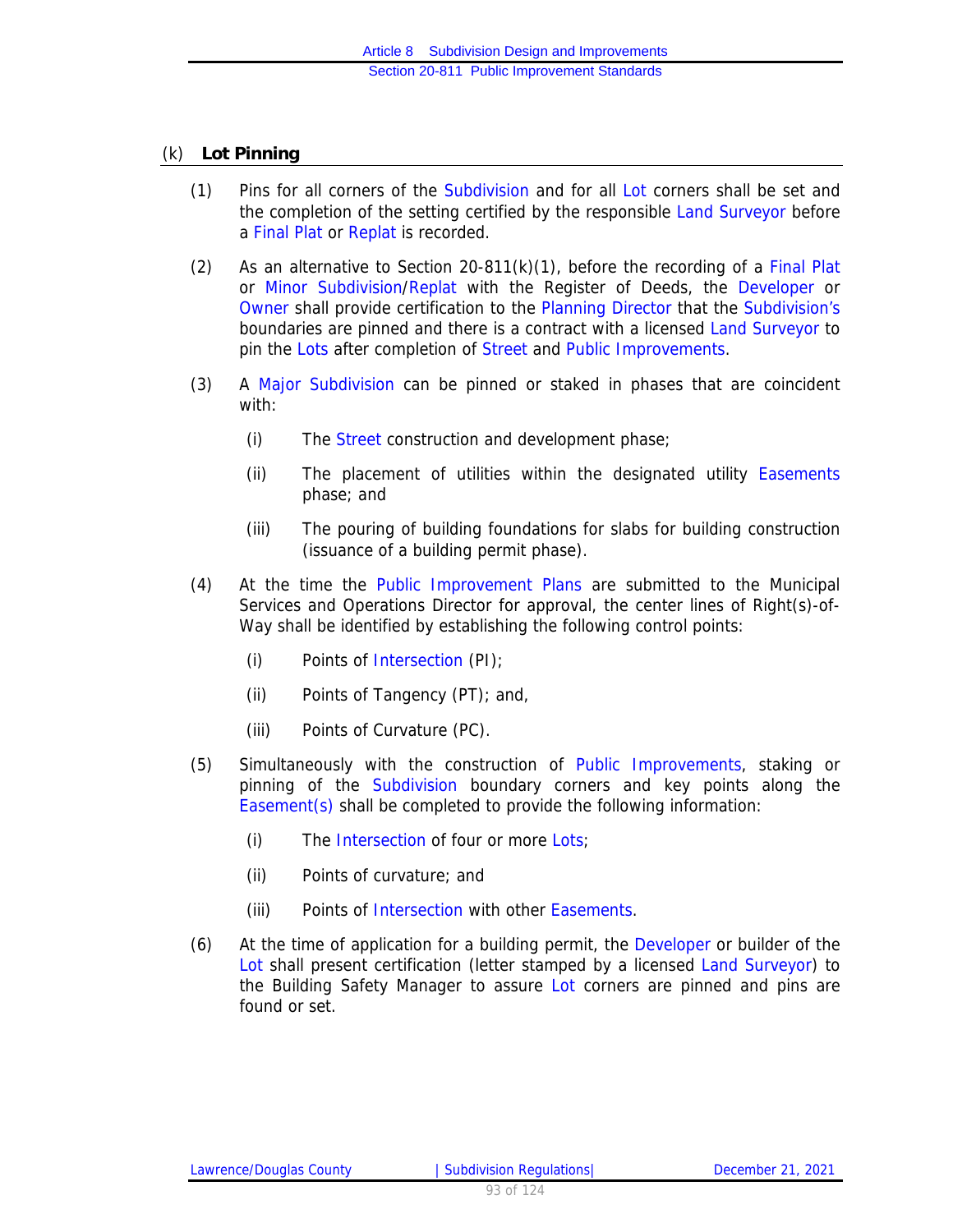Section 20-812 [Reserved]

**20-812 (Reserved)** 

Lawrence/Douglas County | Subdivision Regulations| December 21, 2021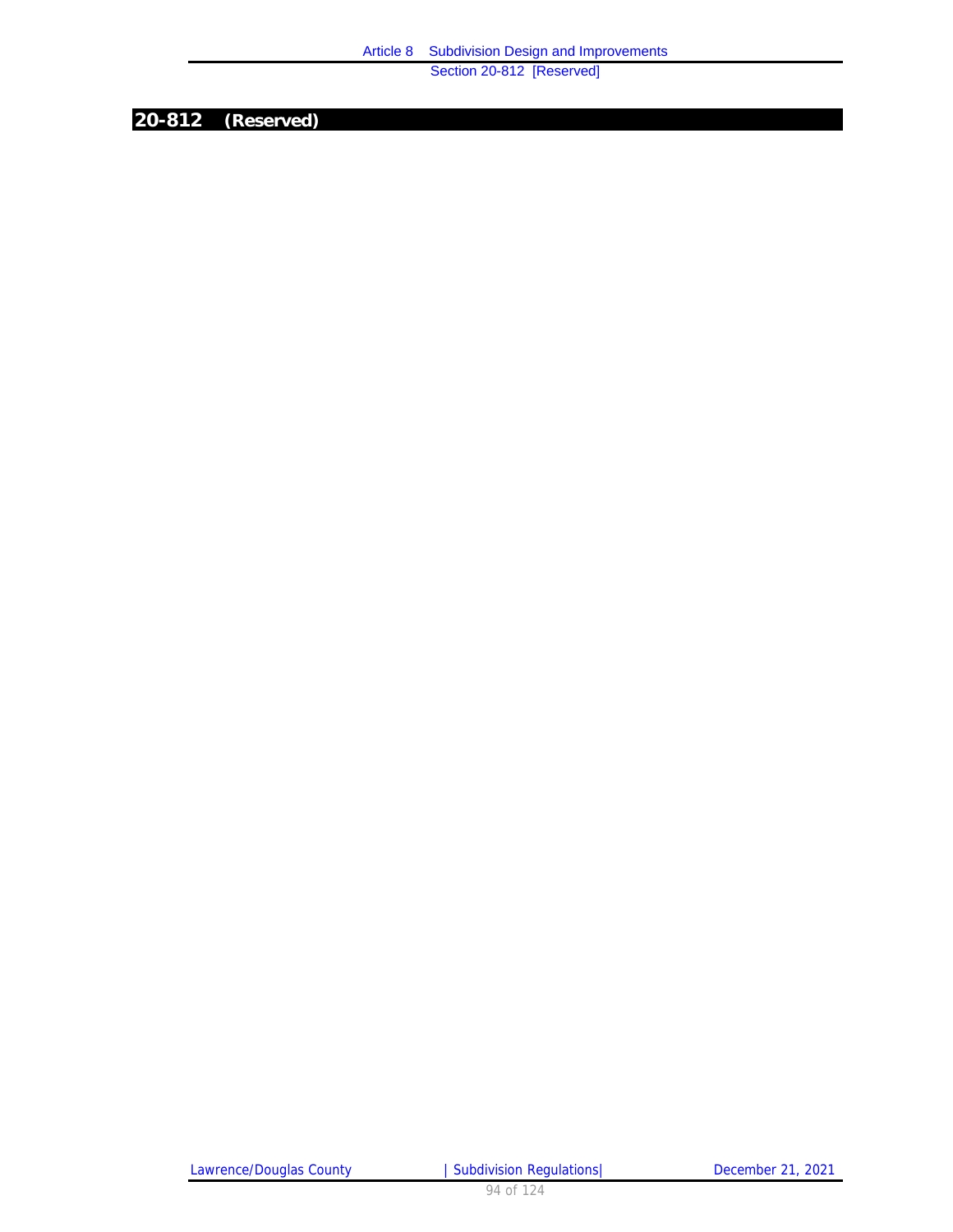### **20-813 Administration and Enforcement**

#### (a) **Planning Director Powers and Duties**

The Planning Director shall have the following powers and duties under this Article:

- (1) Maintain permanent and current records with respect to these regulations, including amendments thereto;
- (2) Receive all pre-applications together with other necessary information;
- (3) Distribute copies of applications and other necessary information to other appropriate governmental agencies and departments for their review and recommendations;
- (4) Review applications of land division for compliance with these regulations;
- (5) Present reports and recommendations to the Planning Commission and Governing Bodies;
- (6) File approved Final Plats, Minor Subdivision/Replats, and Certificates of Surveys with the Register of Deeds;
- (7) Make such other determinations and decisions as may be required by these regulations or by the Planning Commission.

#### (b) **Planning Commission Powers and Duties**

The Planning Commission shall have the following powers and duties under this Article:

- (1) Review and approve, conditionally approve, or disapprove Preliminary Plats;
- (2) Grant or deny Variances to the Design Standards of this Article as per Section 20-813(g);
- (3) Make such other determinations and decisions as may from time to time be required by these regulations, or by applicable state law.

#### (c) **Dedications or Vacations**

The applicable Governing Bodies shall be responsible for accepting the Dedication or approving the Vacation of Rights-of-Way for Public Streets, Roads and public **Easements**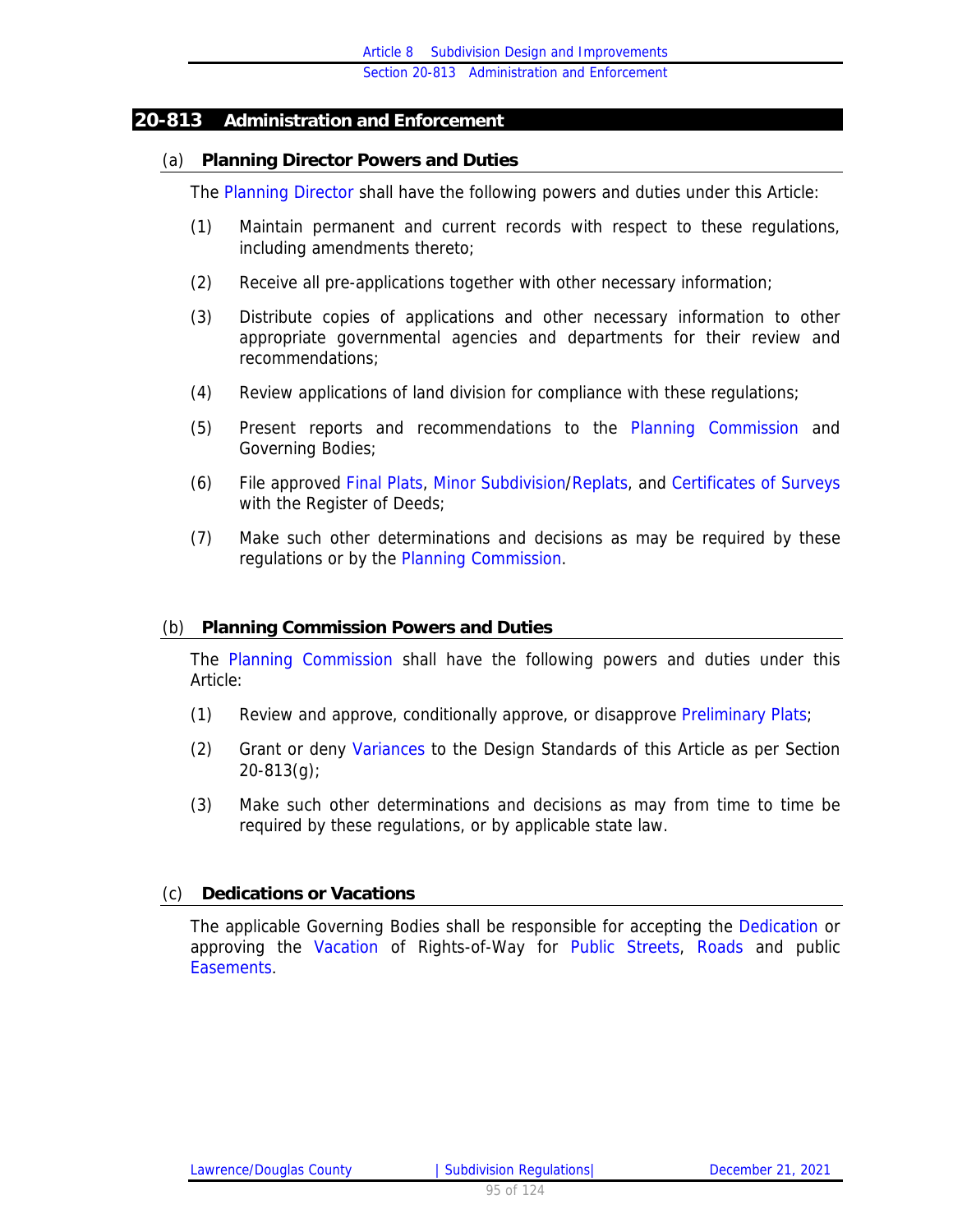#### (d) **Building Permits in the Unincorporated Area of Douglas County**

No building permit shall be issued for any building or structure in the Unincorporated Area of the County unless the Douglas County Zoning & Codes Director finds that:

- (1) The proposed building or structure shall be located:
	- (i) On a Platted Lot shown on an approved and recorded Final Plat for a Subdivision or on a Residential Development Parcel shown on an approved and recorded Certificate of Survey;
	- (ii) On a Platted Lot or land division in existence on the Effective Date of these regulations that has a vested right under these requirements pursuant to Section 20-801(e);
	- (iii) On a Platted Lot or land division, created through a valid Exemption to these regulations or to the Subdivision Regulations that were in effect at the time when the Lot or land division was created as identified in Section 20-801(d); or
	- (iv) On a recorded Land Combination, created pursuant to Section 20- 801(f).
- (2) A building permit may be issued for improvement of an existing residential building in the Unincorporated Area of the County if the Douglas County Zoning & Codes Director finds that the existing residential building:
	- (i) Was built on the site prior to the Effective Date of these regulations; and,
	- (ii) Is located on a land Parcel of sufficient size to meet the County's Sanitary Code requirements.
- (3) All Public Improvements required as a condition of approval of the Final Plat on which the Lot is shown have been completed or the Subdivider has provided security for the completion of such Improvements, in accordance with Section  $20 - 811(h)(2)$ ;
- (4) A certification, signed by a licensed Land Surveyor, has been presented as proof of pinning for each of the Lots for which building permits are requested; and,
- (5) There has been compliance with any conditions of Final Plat or Certificate of Survey approval.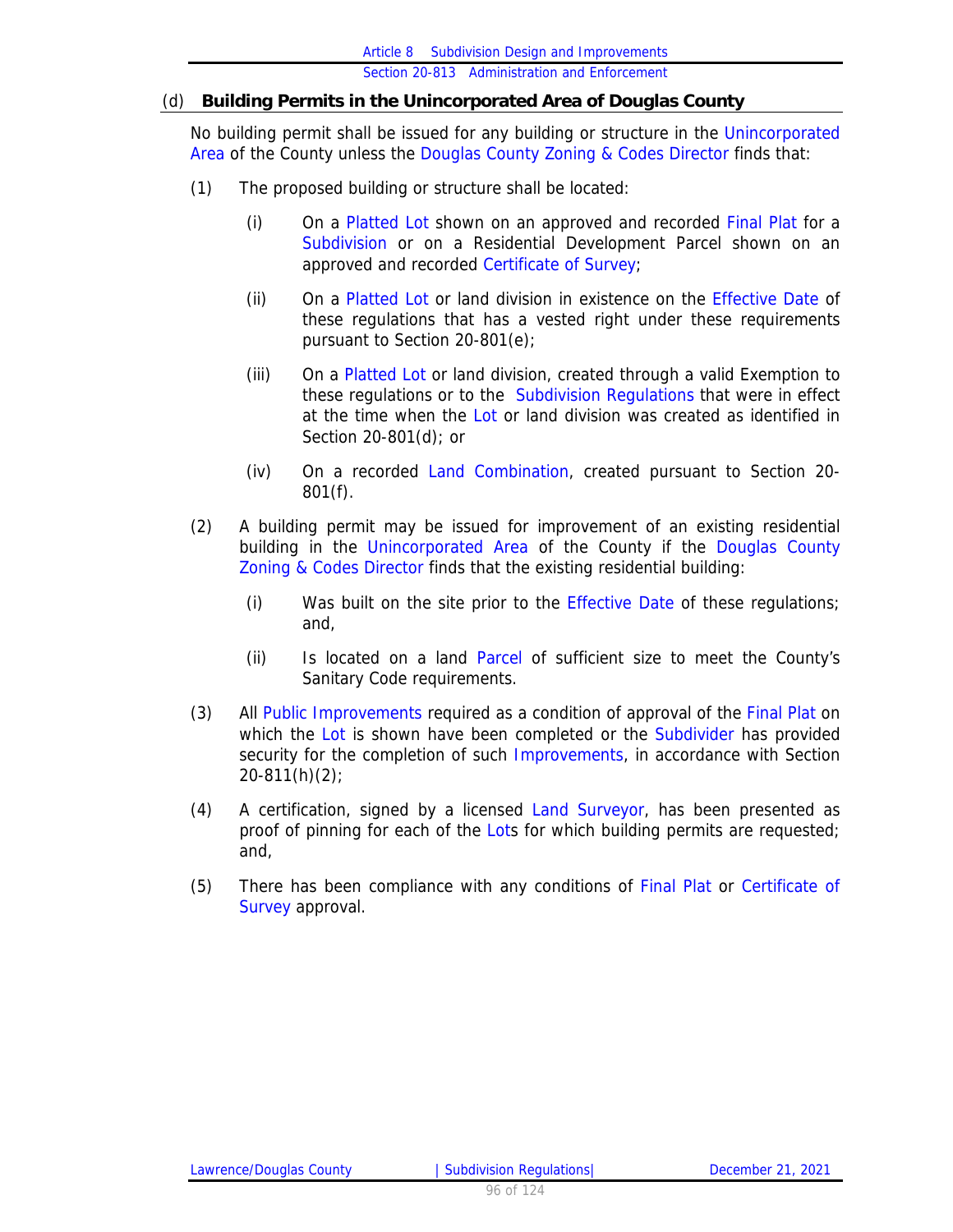#### (e) **Building Permits in the City of Lawrence**

No building permit shall be issued for any building or structure in the City of Lawrence unless the Planning Director finds that:

- (1) All Public Improvements required as a condition of approval of the Final Plat or Minor Subdivision, where allowed by the City Code, on which the Lot is shown have been completed or the Subdivider has provided security for the completion of such Improvements, in accordance with Section 20-811(h)(2);
- (2) A certification, signed by a licensed Land Surveyor, has been presented as proof of pinning for each of the Lots for which building permits are requested; and
- (3) There has been compliance with:
	- (i) All applicable Design Standards and Public Improvement requirements of this Article;
	- (ii) All applicable Review and Approval Procedures of Section 20-802; and
	- (iii) Any conditions of Final Plat or Minor Subdivision, where allowed by the City Code, approval; or
- (4) The property is a Lot of Record, as that term is defined at Section 20-815(b) of the City Code, as amended, or a Nonconforming Lot, as that term is defined at Section 20-1504(a) of the City Code, as amended.
	- (i) Electrical permits, mechanical permits, and plumbing permits that are required for the general maintenance, repair, or replacement of existing equipment -- necessary to meet basic life, safety, or habitability requirements -- may be issued whether or not the property is a Lot of Record or a Nonconforming Lot.

# (f) **Appeals**

# (1) From Decision of the Planning Director

Unless otherwise provided, a person aggrieved by a decision of the Planning Director under these Subdivision Regulations may appeal the decision to the Lawrence Board of Zoning Appeals in accordance with Section 20-1311 of the City Code or the Douglas County Board of Zoning Appeals in accordance with Section 12-323 of the County Code, as applicable. Such appeal shall be filed within 30 days of the date of the letter, memo, staff report or other written representation of the decision of the Planning Director which was reasonably available to the person aggrieved. An appeal not timely filed is barred.

(2) From Decision of the Douglas County Zoning and Codes Director

Unless otherwise provided, a person aggrieved by a decision of the Douglas County Zoning & Codes Director under these Subdivision Regulations may appeal the decision to the Douglas County Board of Zoning Appeals in accordance with Section 12-323 of the Douglas County Zoning Regulations. Such appeal shall be filed within 30 days of the date of the letter, memo, staff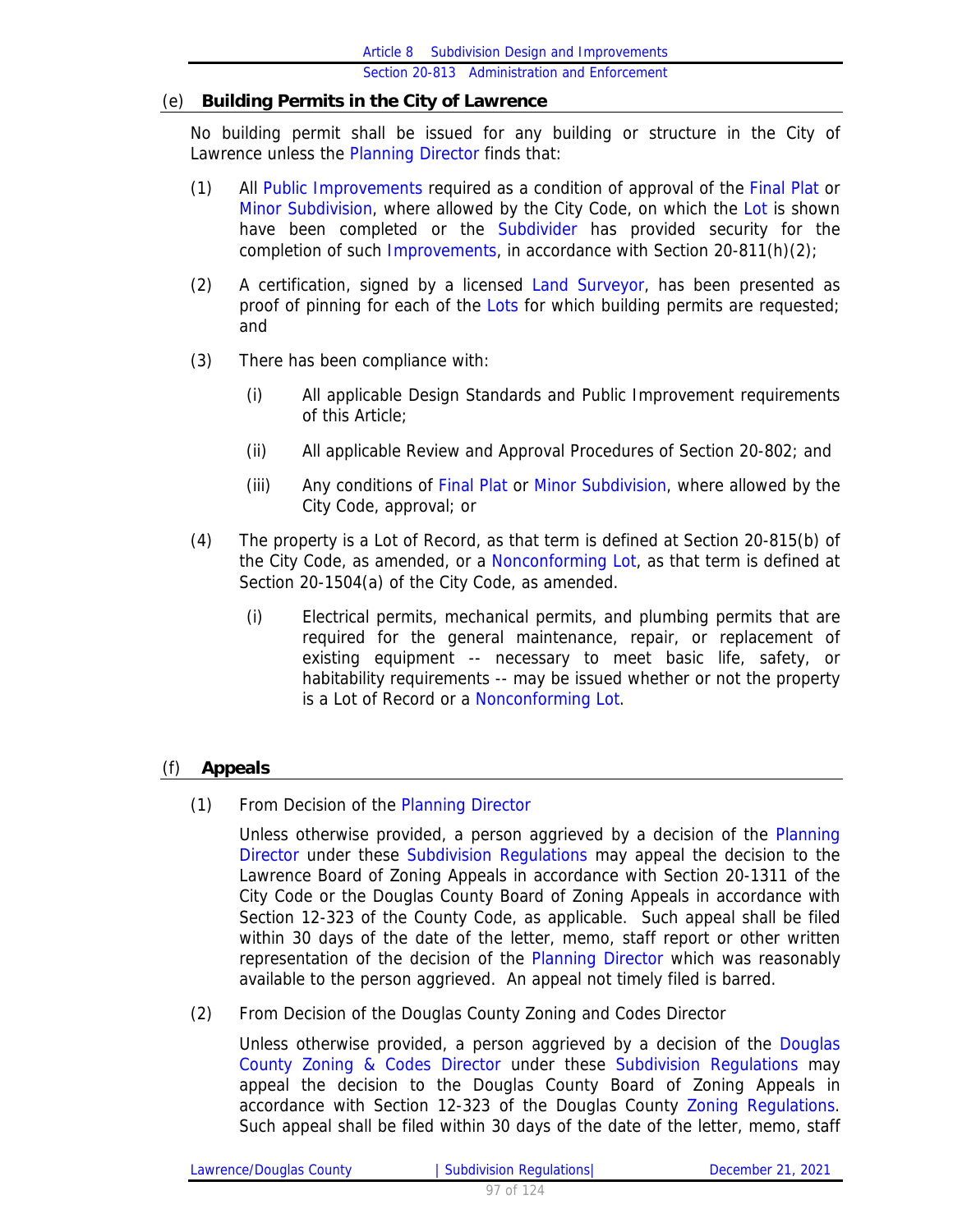report or other written representation of the decision of the Zoning and Codes Director which was reasonably available to the person aggrieved. An appeal not timely filed is barred.

(3) From Decision of Planning Commission

A person aggrieved by a decision of the Planning Commission under these Subdivision Regulations may appeal the decision to the City Commission (in the case of a matter involving land in the City) or to the Board of County Commissioners (in the case of a matter involving land in an unincorporated part of the County). Such appeal shall be filed within 30 days of the date of the meeting of the Planning Commission at which the action appealed from was taken. An appeal not timely filed is barred.

### (4) From Decision of Governing Body

A person aggrieved by a decision of the Board of County Commissioners or the Lawrence City Commission under these Subdivision Regulations may pursue any available cause of action in a court of competent jurisdiction, subject to the rules of civil procedure then in effect and subject to any limitations imposed by Kansas law.

### (g) **Variances**

In cases where there is hardship in carrying out the literal provisions of the Design Standards of these regulations (such as Design Standards for Lot Width, Lot area, Block depth, etc.) or Public Improvement Standards of these regulations, the Planning Commission may grant a Variance from such provisions, except that in cases where there is hardship in carrying out the literal provisions found in Section 20- 811(d) regarding wastewater disposal systems, the appropriate Governing Body may grant a Variance from such provisions.

- (1) An application for a Variance shall be made to the Planning Director. The Planning Commission shall give the applicant and any other interested persons an opportunity to be heard with respect to the proposed application for a Variance from the provisions of the regulations.
- (2) A Variance shall not be granted unless all of the following apply:
	- (i) Strict application of these regulations will create an unnecessary hardship upon the Subdivider;
	- (ii) The proposed Variance is in harmony with the intended purpose of these regulations; and,
	- (iii) The public health, safety and welfare will be protected.

#### (h) **Design Variances for Planned Development**

When a Plat is presented which includes land for which a Planned Development plan has been approved, the Planning Commission may vary the Design Standards in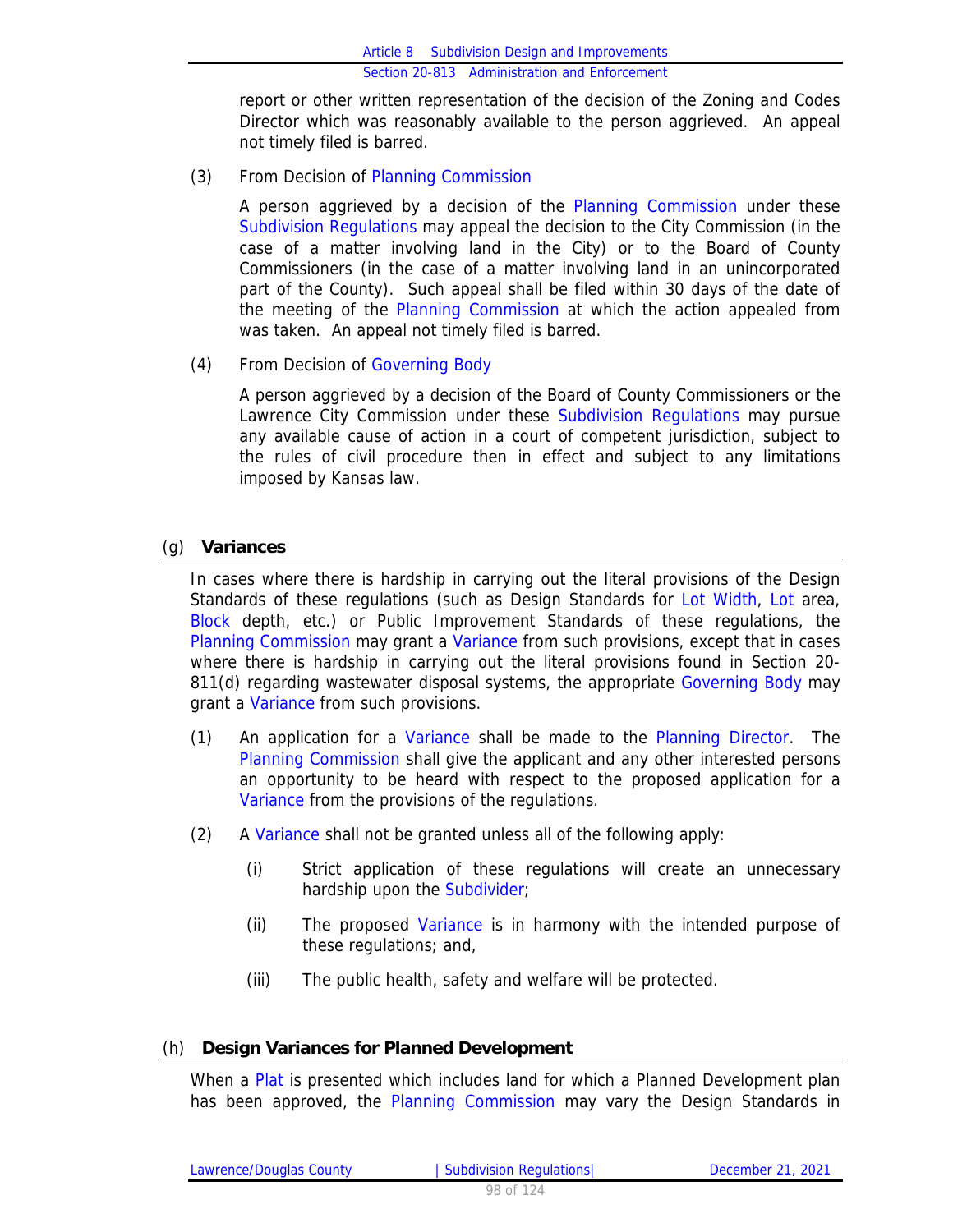these regulations as necessary to conform to such approved Preliminary and Final Development Plans.

### (i) **Enforcement and Penalties**

It shall be the duty of the Douglas County Zoning & Codes Director, the City Codes Enforcement Manager, and the Planning Director to enforce the Subdivision Regulations of this Article.

### (j) **Violations**

The following shall constitute violations of these Subdivision Regulations:

- (1) To submit for recording, any Subdivision Plat, land division or other Development Plan that has not been approved in accordance with the procedures of these Subdivision Regulations or that does not qualify for an exemption under these Subdivision Regulations;
- (2) To engage in the construction of a building or development or division of land, requiring one or more approvals under these Subdivision Regulations without obtaining all such required approvals;
- (3) To engage in the construction of a building or development or division of land, requiring one or more approvals under these Subdivision Regulations in any way inconsistent with any such approval or any conditions imposed thereon;
- (4) To violate the terms of any approval granted under these Subdivision Regulations or any condition imposed on such approval; or
- (5) To violate any lawful order issued by any person or entity under these Subdivision Regulations.

#### (k) **Penalties; Remedies**

The following penalties and remedies shall be available to the City and County in enforcing these Subdivision Regulations: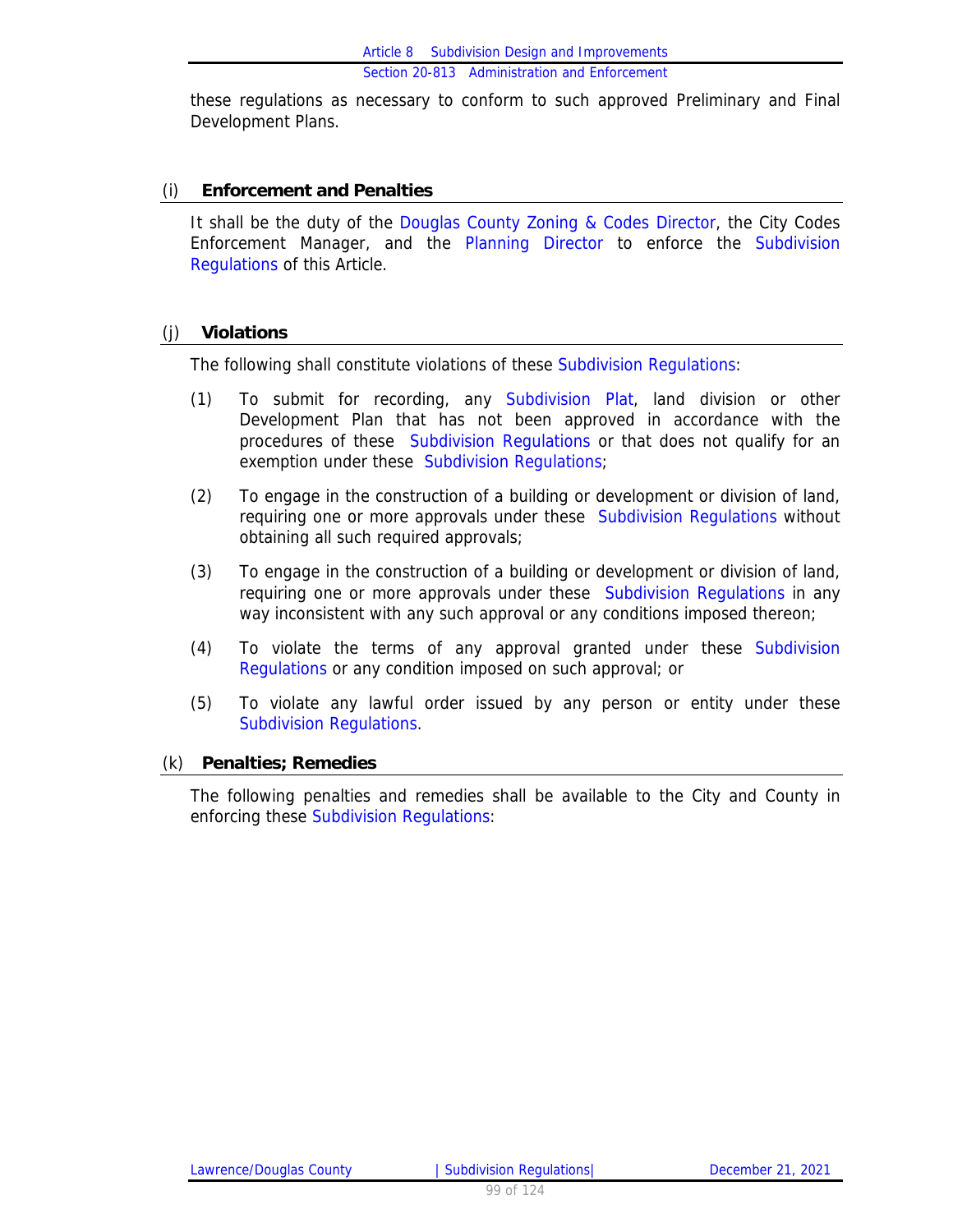- (1) The City or County may seek an injunction or other equitable relief in the District Court to stop any violation of these Subdivision Regulations or of a permit, certificate or other form of authorization granted hereunder.
- (2) The City or County may seek a Court order from the District Court in the nature of mandamus, abatement or other action or proceeding to abate or remove a violation or to restore otherwise the premises in question to the condition in which they existed prior to the violation.
- (3) The City or County may seek such criminal or civil penalties as are provided by Kansas law, City or County Code. For purposes of these penalties, each day's violation shall constitute a separate offense.
- (4) The City's Building Safety Manager or the Douglas County Zoning & Codes Director may deny or withhold all permits, certificates or other forms of authorization on any land, or structure or Improvements thereon:
	- (i) Which has been divided or Subdivided other than in accordance with the requirements of these Subdivision Regulations; or
	- (ii) On which there is an uncorrected violation of these Subdivision Regulations.
- (5) Any permit or other form of authorization required under these Subdivision Regulations may be revoked by the City's Building Safety Manager, the Douglas County Zoning & Codes Director, the Planning Director, or by any City or County official with authority to issue such permit when the official determines:
	- (i) That there is departure from the plans, specifications, or conditions as required under terms of the Subdivision approval;
	- (ii) That the Subdivision approval was procured by false representation or was issued by mistake; or
	- (iii) That any of the provisions of these Subdivision Regulations are being violated.
- (6) Written notice of revocation shall be served upon the Owner, the Owner's Agent or contractor, or upon any person employed on the building or structure for which such permit was issued, or shall be posted in a prominent location, and thereafter construction shall stop.
- (7) Whenever a building or part thereof is being constructed, reconstructed, altered or repaired in violation of these Subdivision Regulations, the City's Building Safety Manager or the Douglas County Zoning & Codes Director may order the work to be immediately stopped.
	- (i) The stop-work order shall be in writing and directed to the person doing the work. The stop-work order shall state the specific work to be stopped, the specific reasons for the stoppage, and the conditions under which the work may be resumed.
	- (ii) Violation of a stop-work order constitutes a misdemeanor.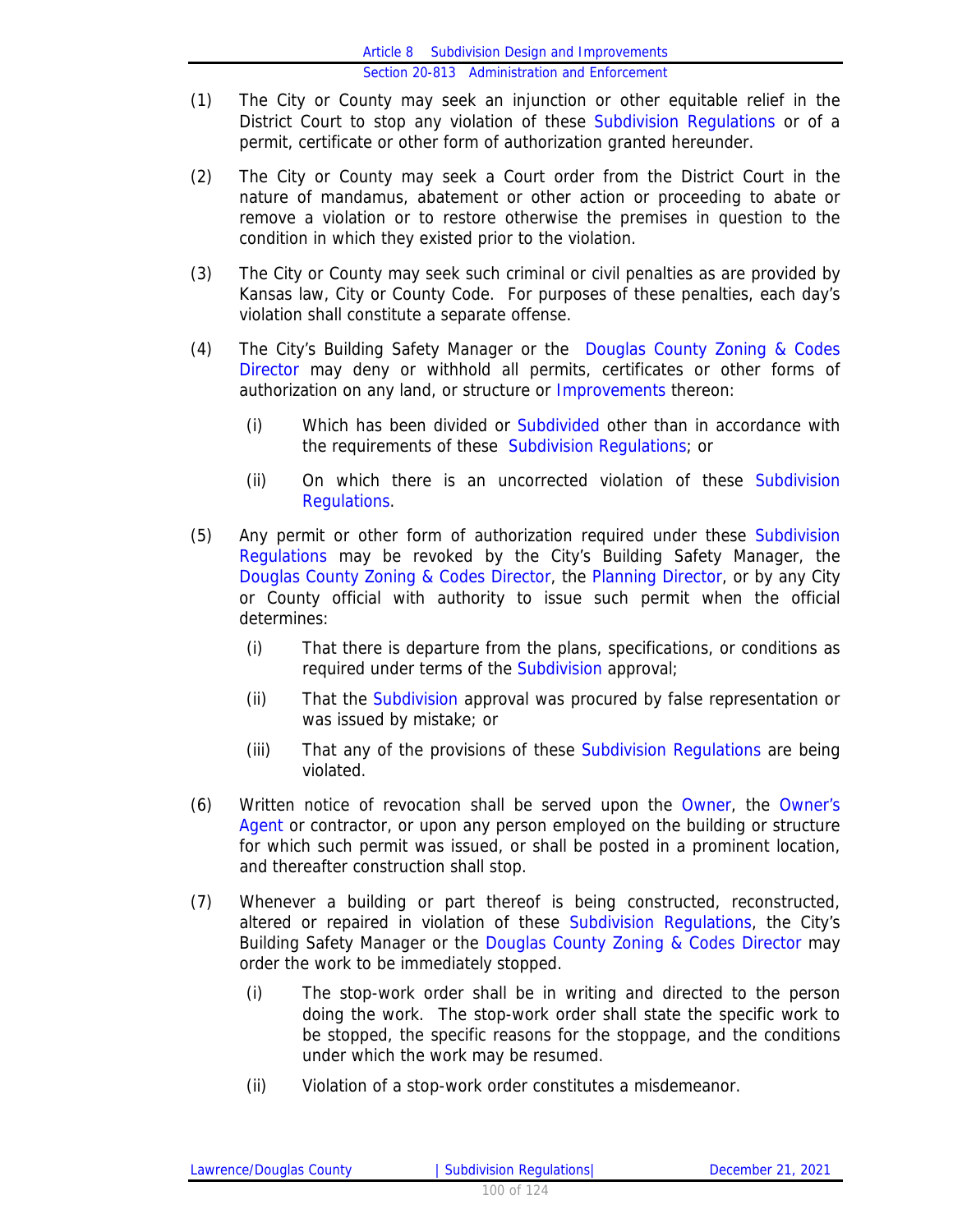- (8) Where a violation of these Subdivision Regulations involves a failure to comply with approved plans, or conditions to which the approval of such plans was made subject, the Planning Commission may, upon notice to the applicant and other known parties in interest (including any holders of building permits affected):
	- (i) Revoke the plan or other approval or
	- (ii) Condition its continuance on:
		- a. Strict compliance with these Subdivision Regulations,
		- b. The provision of financial security to ensure that construction is completed in compliance with approved plans, or
		- c. Such other conditions as the city may reasonably impose.

# **20-814 Building Setbacks, Enforcement, Exceptions**

### (a) **Building or Setback Lines On Major Streets or Highways**

(1) Purpose

As part of the Comprehensive Plan, the City and County have identified major entrances or gateways to the City and the Urban Growth Area around it. To enhance the appearance of those gateways, it is the intent of the City and the County to create a greenway effect along the major corridors through those gateways.

- (2) Building and parking Setback Lines are hereby established on certain major Streets or highways as follows:
	- (i) West Sixth Street from K10 (South Lawrence Trafficway) to Wakarusa Drive and West Sixth Street from Monterey Way to Folks Road: a Setback Line of 50 feet.
- (3) Building and parking setback limits on West Sixth Street from Wakarusa Drive to Folks Road shall be based on the approved zoning for each Tract of land.

### (b) **Exceptions**

- (1) In the event that a governmental taking or acquisition for Right-of-Way, Easement or other governmental use would reduce a setback that previously complied with this Section, that reduction in setback shall not be deemed to constitute a violation of this Section.
- (2) Any non-conforming residential building or structure located within the 50 foot building and parking setback, which is damaged by fire, flood, explosion, wind, earthquake, war, riot, or other calamity or Act of God, may be restored or reconstructed provided; said restoration or reconstruction occurs on the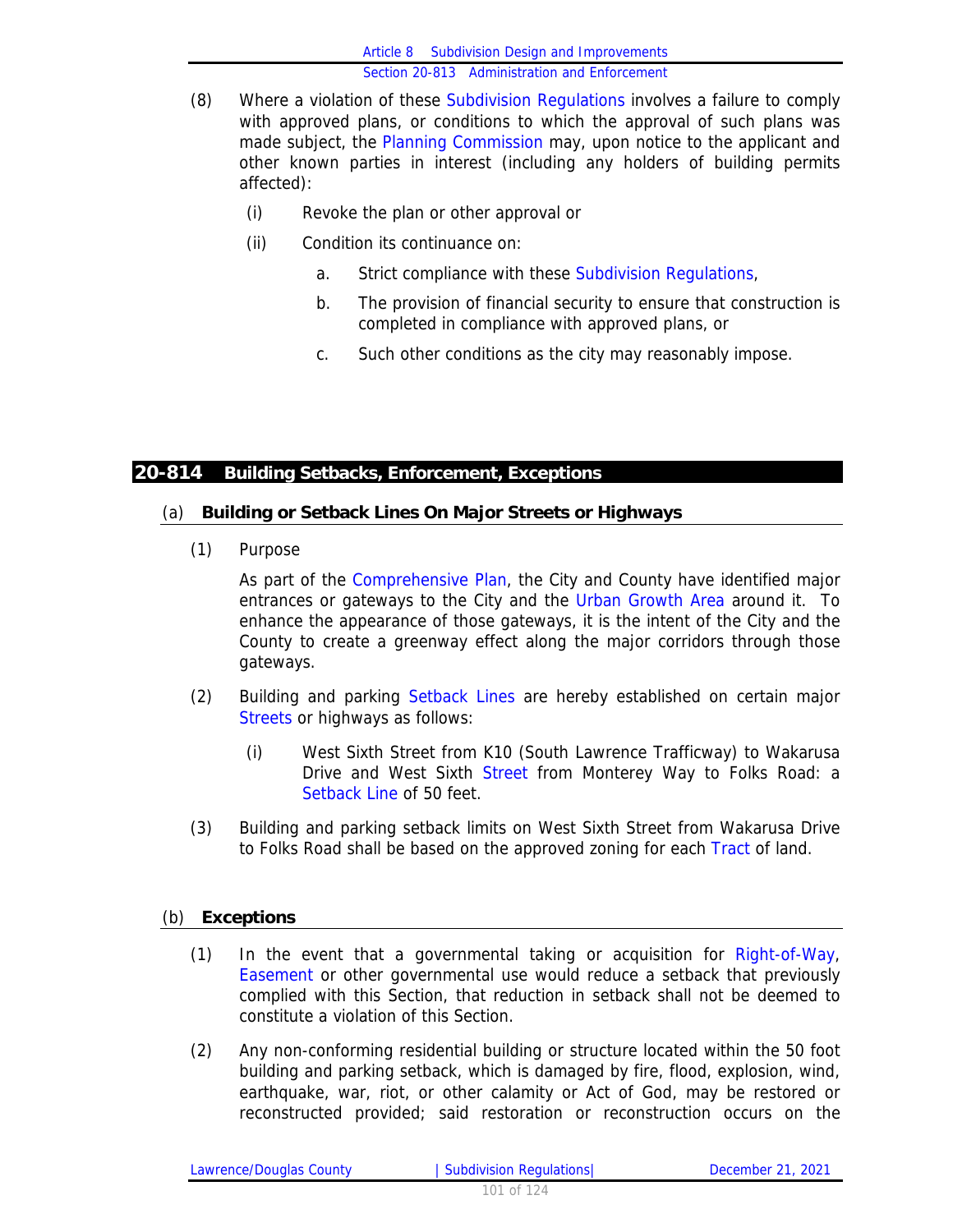Section 20-814 Building Setbacks, Enforcement, Exceptions

original foundation. The building or structure may not be rebuilt to a greater density or intensity than existed before the damage.

#### (c) **Appeal – Setback**

Notwithstanding Section 20-813, any appeal of the building and parking Setback Line established for major Streets or highways shall be to the Board of Zoning Appeals of the applicable jurisdiction, provided that no appeal shall be required in the instance of the reduction in a setback resulting from a governmental taking or acquisition for Right-of-Way, Easement, or other governmental use, as provided in Section 20- 814(b) (1). The Board of Zoning Appeals shall have the power to modify or vary the building and parking Setback Line in specific cases in order that unwarranted hardship, which constitutes a complete deprivation of use as distinguished from merely granting a privilege, may be avoided. In the absence of such a hardship, the intended purpose of the building and parking Setback Line shall be strictly observed.

#### (d) **Enforcement**

No building or occupancy permit shall be issued for any new building within the Plat approval jurisdiction of the City of Lawrence, or the Unincorporated Area of Douglas County, which fails to comply with the requirements of Section 20-814.

### (e) **Interpretation**

The provisions of Section 20-814 shall not be interpreted to deprive the Owner of any existing property or of its use or maintenance for the purpose to which such property is then lawfully devoted.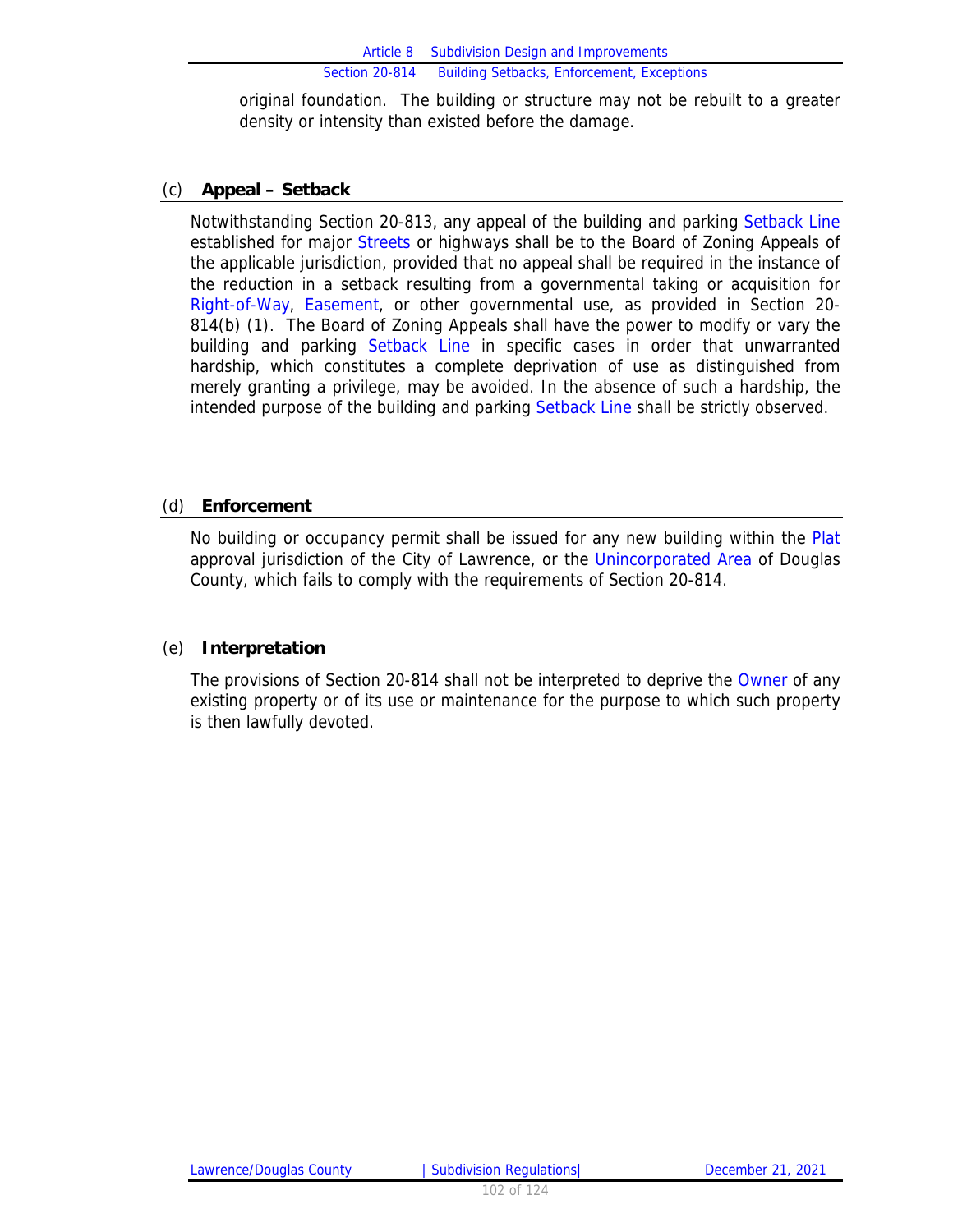## **20-815 Interpretations, Rules of Construction and Definitions**

#### (a) **Interpretation and Rules of Construction**

- (1) Where the conditions imposed by the provisions of these regulations are either more restrictive or less restrictive than comparable conditions imposed by any other provisions of any other applicable law, ordinance, resolution, rule, or regulation of any kind, the regulations which are more restrictive and impose higher standards or requirements shall govern.
- (2) The provisions of these regulations are not intended to abrogate any Easement, covenant, or other private agreement; provided, that where the requirements of these regulations are more restrictive or impose higher standards or regulations than such Easement, covenant, or other private agreement, the requirements of these regulations shall govern.
- (3) A division of land, which was not lawful at the time of the adoption of these regulations on December 31, 2006, shall not become or be made lawful solely by reason of adoption of these regulations.
- (4) The provisions of these regulations are cumulative and are additional limitations upon all other laws and ordinances heretofore passed or which may be passed hereafter governing any subject matter in the provisions of these regulations.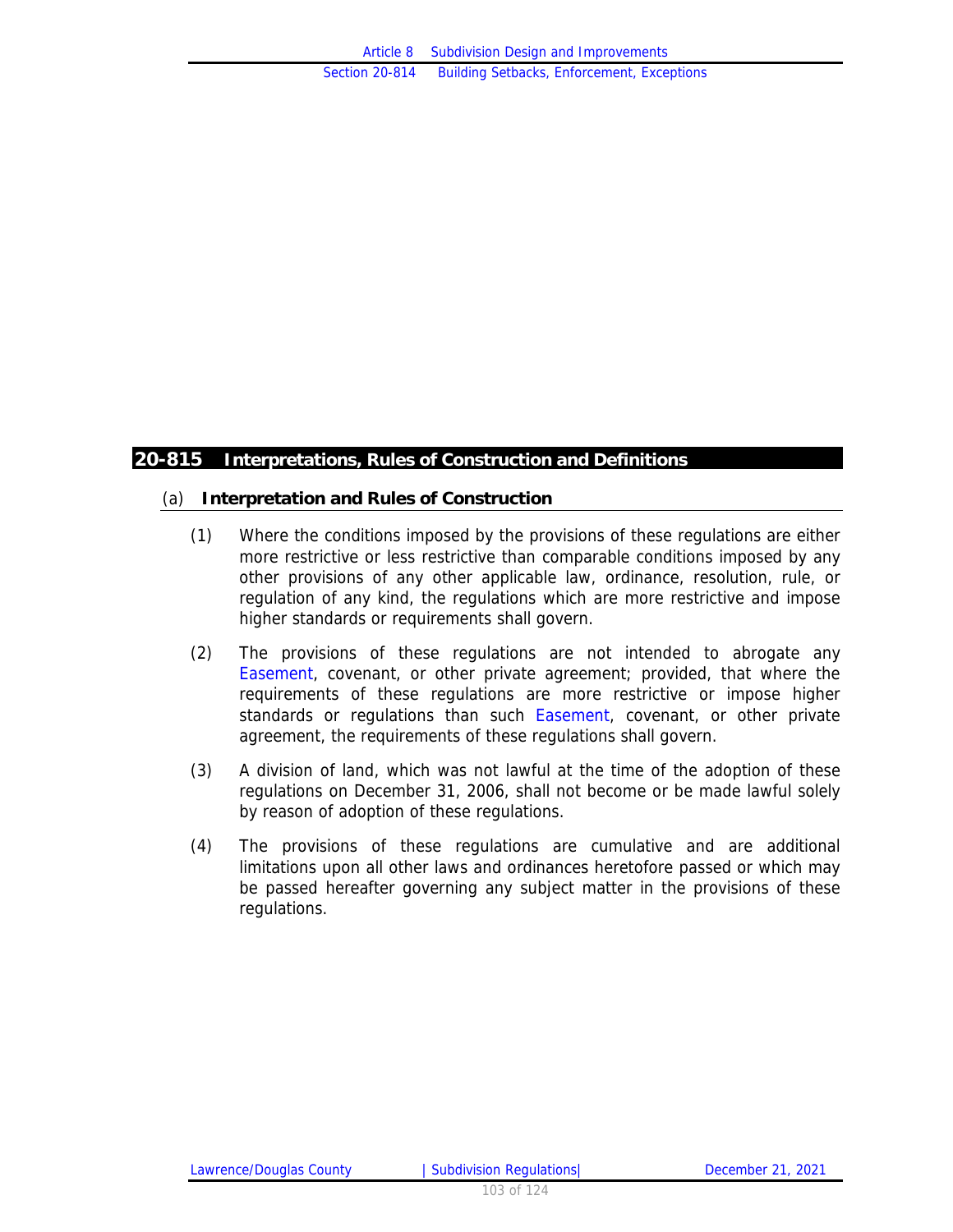## Section 20-815 Interpretations, Rules of Construction and Definitions

# (b) **Definitions**

- (1) Words used in this Article have the standard dictionary definition unless they are defined in this section. Words defined in this section shall have the specific meaning assigned, unless the context expressly indicates another meaning.
- (2) Words or terms that are specifically defined in the Subdivision Regulations, and specifically used in the context of these regulations, are distinguished by being in Title Case and in Blue Text in the original code document.
- (3) The words "shall", "will", "shall not", and "may not" are mandatory.
- (4) The word "may" is permissive.
- (5) The word "and" indicates that all connected items or provisions apply.
- (6) The word "or" indicates that the connected items or provisions may apply singularly and in combination.
- (7) Floodplain terms referenced in this Article are defined in Section 20-1205 of the Land Development Code of the City of Lawrence and Section 12-303 of the Zoning Regulations for Douglas County.

| Term                                    | Definition                                                                                                                                                                                                                                                                                                                                                |
|-----------------------------------------|-----------------------------------------------------------------------------------------------------------------------------------------------------------------------------------------------------------------------------------------------------------------------------------------------------------------------------------------------------------|
| Abut                                    | To physically touch or border upon; or to share a common property<br>line.                                                                                                                                                                                                                                                                                |
| <b>Access</b>                           | A way or means of approach to provide vehicular or pedestrian<br>physical entrance to a property.                                                                                                                                                                                                                                                         |
| <b>Access Control</b>                   | Access Control is the limitation of public Access rights to and from<br>properties Abutting Streets or highways. Access Control is used on<br>Arterial Streets and higher functional classes of Streets to preserve<br>traffic service levels and safety.                                                                                                 |
| <b>Agent (of Owner or</b><br>Applicant) | Any person who can show certified written proof that he or she is<br>acting for the LandOwner or applicant.                                                                                                                                                                                                                                               |
| <b>Agricultural Purposes</b>            | A purpose that is directly related to the agricultural activity on the<br>land which shall include:<br>(a) the cultivation and tillage of the soil;<br>(b) dairying;<br>(c) the production, cultivation, growing or harvesting of any<br>agricultural or horticultural commodity;<br>(d) the raising or training of livestock, bees, fur-bearing animals, |

| Lawrence/Douglas County | Subdivision Regulations | December 21, 2021 |
|-------------------------|-------------------------|-------------------|
|                         |                         |                   |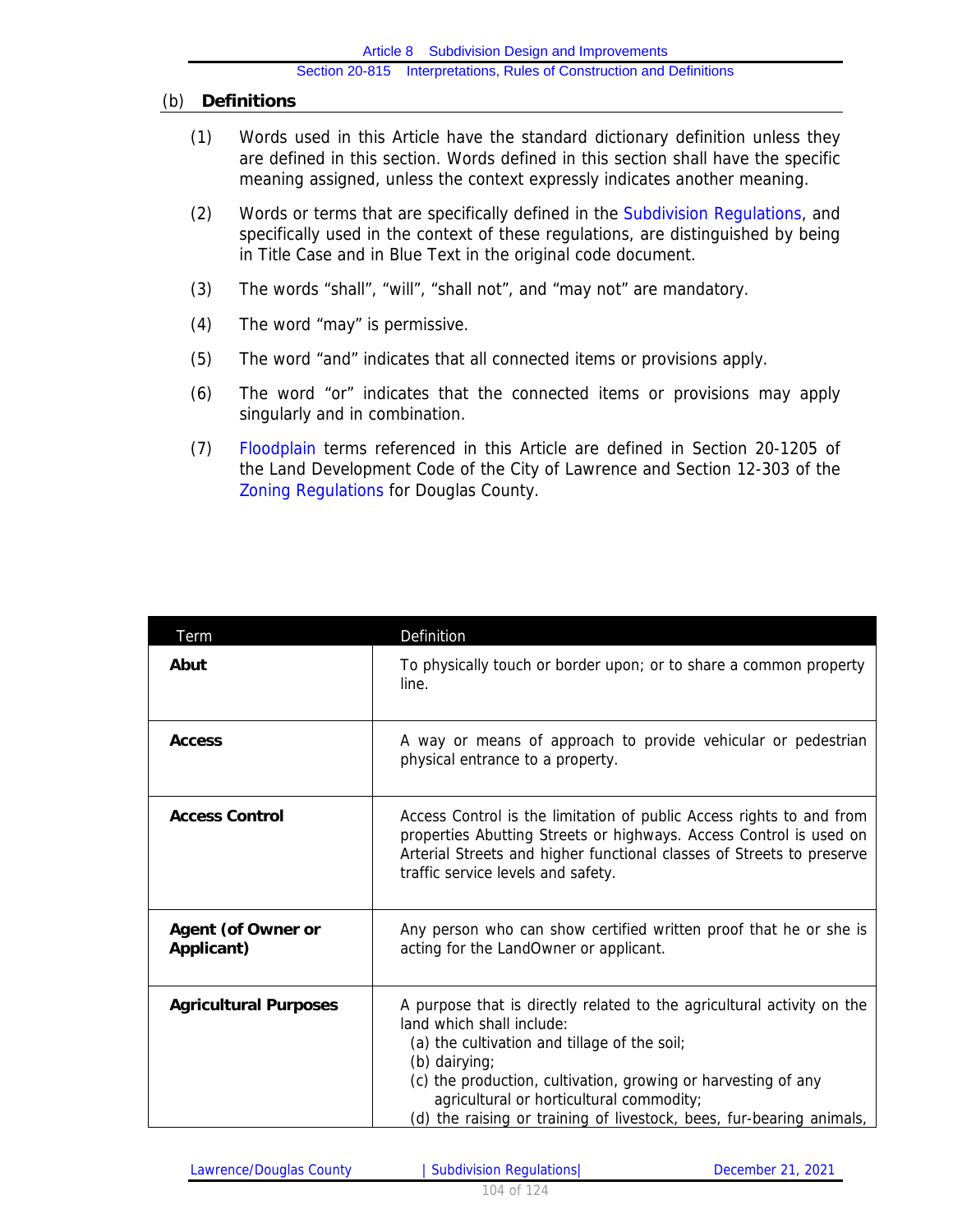| Term                                     | Definition                                                                                                                                                                                                                                                                                                                                                                                                                                          |  |
|------------------------------------------|-----------------------------------------------------------------------------------------------------------------------------------------------------------------------------------------------------------------------------------------------------------------------------------------------------------------------------------------------------------------------------------------------------------------------------------------------------|--|
|                                          | or poultry; or<br>(e) any practices performed by a farmer or on a farm, incident to<br>or in connection with such farming operations.                                                                                                                                                                                                                                                                                                               |  |
|                                          | The term "agriculture purpose" does not mean the processing for<br>sale or handling for sale a commodity or product grown or<br>produced by a person other than the farmer or the farmer's<br>employees. In all cases, an agricultural purpose does not include a<br>structure used as a residential Dwelling or an On-Site Sewage<br>Management System.                                                                                            |  |
| <b>Alley</b>                             | A public or private way not more than 20 feet wide primarily<br>designed to serve as a secondary means of Access to Abutting<br>property.                                                                                                                                                                                                                                                                                                           |  |
| <b>Benchmark</b>                         | Surveying mark made in some object which is permanently fixed<br>in the ground, showing the height of that point in relation<br>to<br>National Geodetic Vertical Datum (NGVD) and City or<br>County<br>Datum.                                                                                                                                                                                                                                       |  |
| <b>Block</b>                             | A Parcel of land entirely surrounded by Public Streets, highways,<br>railRoad rights-of-way, public walks, parks or green strips, or<br>drainage Channels or a combination thereof.                                                                                                                                                                                                                                                                 |  |
| <b>Bore Hole or Soil Boring</b>          | Soil test(s) conducted by drilling or auguring a hole through the<br>native soil and logging the descriptions of the soil stratification,<br>characteristics, moisture content, presence of Groundwater, and<br>other relevant observations in accordance with the Unified Soil<br>Classification System, USDA's Soil Textural Triangle, or other<br>professional soil description system as approved by the applicable<br>local health department. |  |
| <b>Boundary Line</b><br>Adjustment       | A change in the boundary between adjoining lands that does not<br>create an additional building site and that, when completed, will<br>result in Tracts/Parcels of land that meet minimum Road Frontage<br>requirements OR Lots that comply with the Lot Design Standards of<br>Section 20-810(a)(2) and with the Zoning District regulations that<br>apply to the subject property.                                                                |  |
| <b>Boundary Line Street</b><br>(or Road) | A Street or Road that forms a part of the boundary line of a City.                                                                                                                                                                                                                                                                                                                                                                                  |  |
| <b>Build Out Plan</b>                    | A future Subdivision layout that has been planned and designed to<br>the Urban Street and Block level based on existing Topography and<br>the Design Standards in the Subdivision Regulations of the city<br>associated with the Urban Growth Area. The Build Out Plan<br>identifies an internal Street network that has connectivity to                                                                                                            |  |

| Lawrence/Douglas County | Subdivision Regulations | December 21, 2021 |
|-------------------------|-------------------------|-------------------|
|                         | $105 \times 104$        |                   |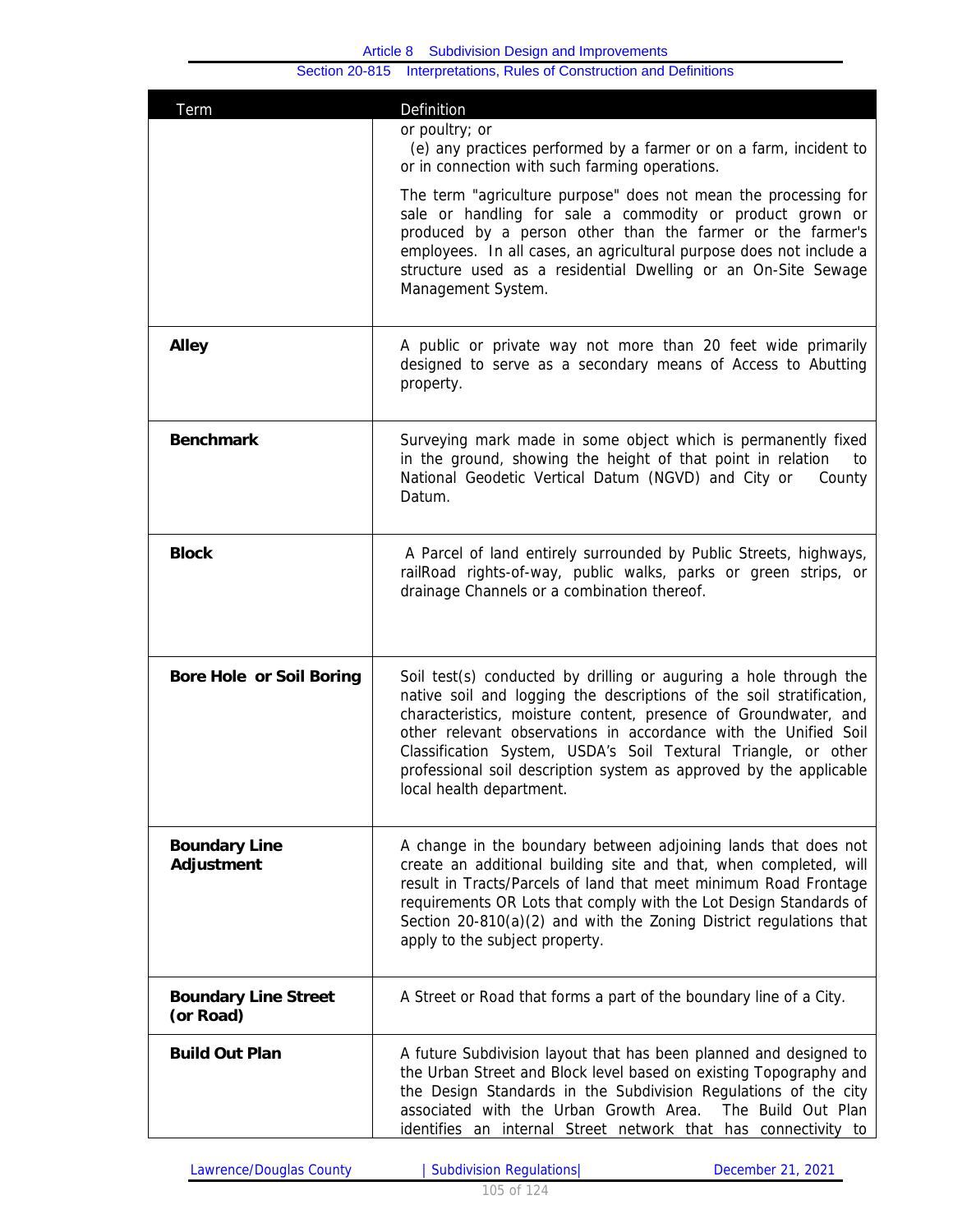| Term                                                  | Definition                                                                                                                                                                                                                                                                  |
|-------------------------------------------------------|-----------------------------------------------------------------------------------------------------------------------------------------------------------------------------------------------------------------------------------------------------------------------------|
|                                                       | existing and planned Collector and/or Arterial Streets, including<br>Blocks for future Urban development, and the general location of<br>utility and drainage Easements.                                                                                                    |
| <b>Buildable Lot</b>                                  | A Lot for which a building permit can be obtained. Property that is<br>designated as a "Tract" of land is not a Buildable Lot, unless the<br>Tract is identified for specific uses, such as signs, area markers or<br>public utilities, as part of the Subdivision process. |
| <b>Building Envelope</b>                              | The buildable area of a Lot or a Residential Development Parcel<br>defined by the minimum required setbacks of the applicable Zoning<br>Regulations and excluding lands identified to be protected per<br>Section 20-810(k) [County Code Section 11-110(k)].                |
| Caliper                                               | The American Association of Nurserymen standard for trunk<br>measurement of nursery stock, as measured at 6 inches above the<br>ground for trees up to and including 4 inch Caliper size, and as<br>measured at 12 inches above the ground for larger sizes.                |
| <b>Certificate of Survey</b>                          | A legal instrument approved pursuant to Section 20-807; this is a<br>narrowly used term and this instrument is not considered a "Plat"<br>or a 'Subdivision" as defined herein.                                                                                             |
| Channel                                               | A watercourse with a definite bed and banks which confine and<br>conduct the normal continuous or intermittent flow of water.                                                                                                                                               |
| <b>Cluster Development</b>                            | A form of residential development permitted in the Urban Growth<br>Areas that requires Residential Development Parcel s to take Access<br>from a common Cross Access Easement and to set aside common<br>areas and to plan for the conservation of natural resources.       |
| <b>Comprehensive Plan</b>                             | The Comprehensive Plan for the city or county, officially approved<br>or adopted to provide long-range Development policies, and which<br>may include, among other things, the plan for land use, land<br>Subdivision, circulation, and community facilities.               |
| <b>County's Access</b><br><b>Management Standards</b> | Access and minimum Frontage standards in the Douglas County<br>Code, Chapter IX, Article 5.                                                                                                                                                                                 |
| <b>Rock</b><br>County's<br>Road<br><b>Standard</b>    | Standards as delineated in Chapter IX, Section 203 of the Douglas<br>County Code.                                                                                                                                                                                           |
| Cul-de-sac                                            | A Street that has one outlet and is permanently terminated by a<br>vehicle Turn-around at the other end. This is a sub-category of                                                                                                                                          |

| Lawrence/Douglas County | Subdivision Regulations | December 21, 2021 |
|-------------------------|-------------------------|-------------------|
|                         | 106 of 121              |                   |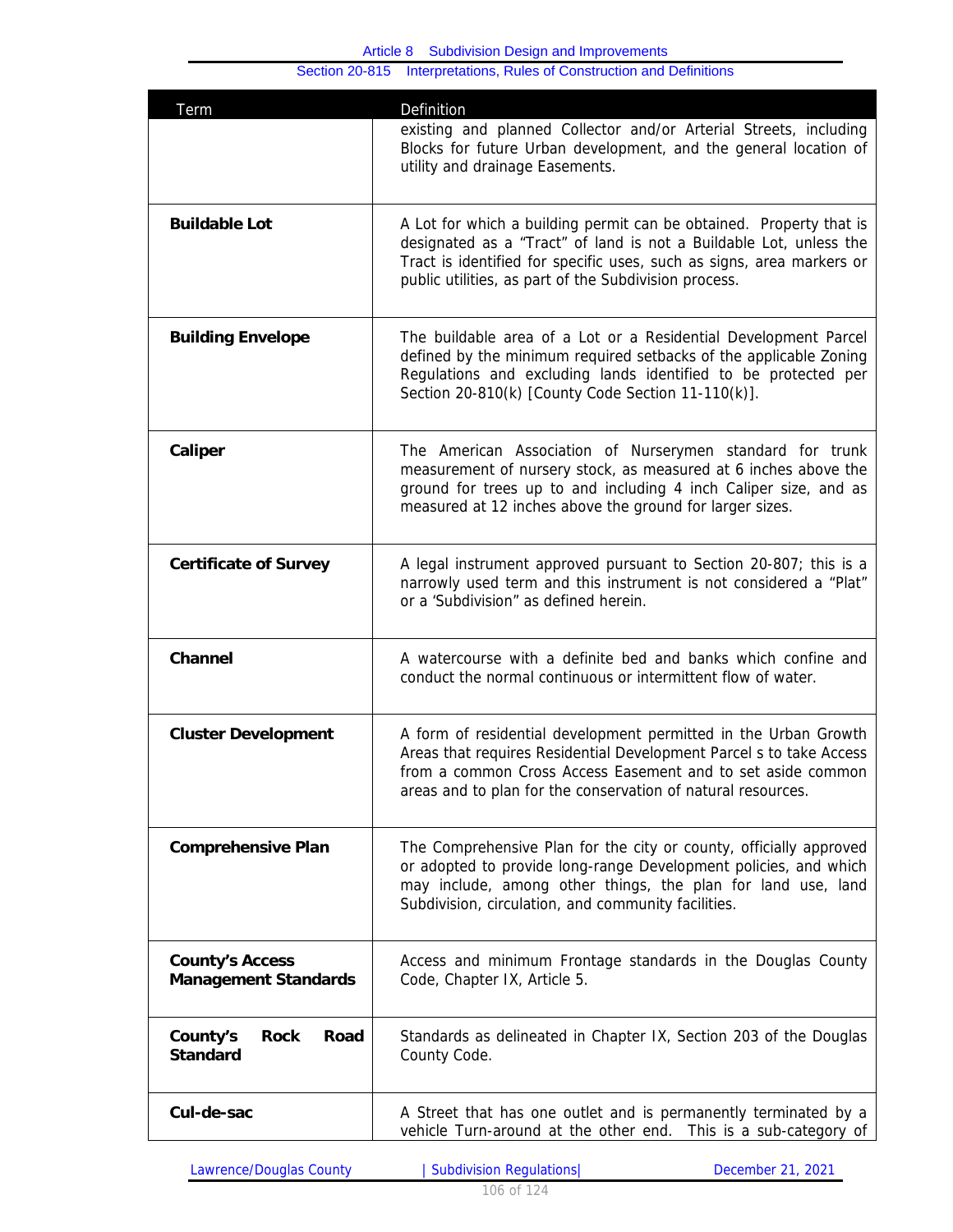| Term                                             | Definition                                                                                                                                                                                                                         |
|--------------------------------------------------|------------------------------------------------------------------------------------------------------------------------------------------------------------------------------------------------------------------------------------|
|                                                  | Streets with a Single Outlet.                                                                                                                                                                                                      |
| <b>Culvert</b>                                   | A drain, ditch or conduit not incorporated in a closed system, which<br>carries drainage water under a Driveway, Roadway, railRoad,<br>pedestrian walk or public way.                                                              |
| <b>Curb Cut</b>                                  | The opening along the curb line at which point vehicles may enter<br>or leave a Roadway.                                                                                                                                           |
| Datum, City                                      | A reference point from which heights or depths are calculated<br>within the City of Lawrence. All reference marks using City Datum<br>are required to also denote NGVD elevation.                                                  |
| <b>Dedication</b>                                | Gift or donation of property by the Owner to a governmental unit.<br>The transfer is conveyed by a Plat or a written separate instrument.<br>The act of dedicating is completed with a formal acceptance by the<br>Governing Body. |
| Design Standards,<br><b>Subdivision</b>          | All requirements and regulations relating to design and layout of<br>Subdivisions contained in Section 20-810.                                                                                                                     |
| <b>Detention Pond</b>                            | A facility for the temporary storage of stormwater runoff. The<br>stormwater may be released to downstream facilities at a designed<br>rate of flow.                                                                               |
| <b>Developer</b>                                 | The legal or beneficial Owner or Owners of a Lot or of land<br>proposed to be Subdivided including the holder of an option or<br>contract to purchase, or other person having enforceable<br>proprietary interests in the land.    |
| <b>Double Frontage Lot</b><br>(or Through Lot)   | A Lot with two opposite Lot Lines Abutting upon Streets or Roads<br>which are substantially parallel.                                                                                                                              |
| <b>Douglas County Zoning</b><br>& Codes Director | The director of the Douglas County Zoning and Codes Department<br>or such Person's designee with primary responsibility for<br>enforcement and administration of the Zoning and Building Code<br>Regulations of Douglas County.    |
| <b>Drainage System</b>                           | Pipes, waterways, natural features and man-made Improvements<br>designed to carry stormwater drainage.                                                                                                                             |
| <b>Driveway</b>                                  | A privately owned means of providing direct vehicle Access to<br>Streets.                                                                                                                                                          |

| Lawrence/Douglas County | Subdivision Regulations | December 21, 2021 |
|-------------------------|-------------------------|-------------------|
|                         | $107 - 56101$           |                   |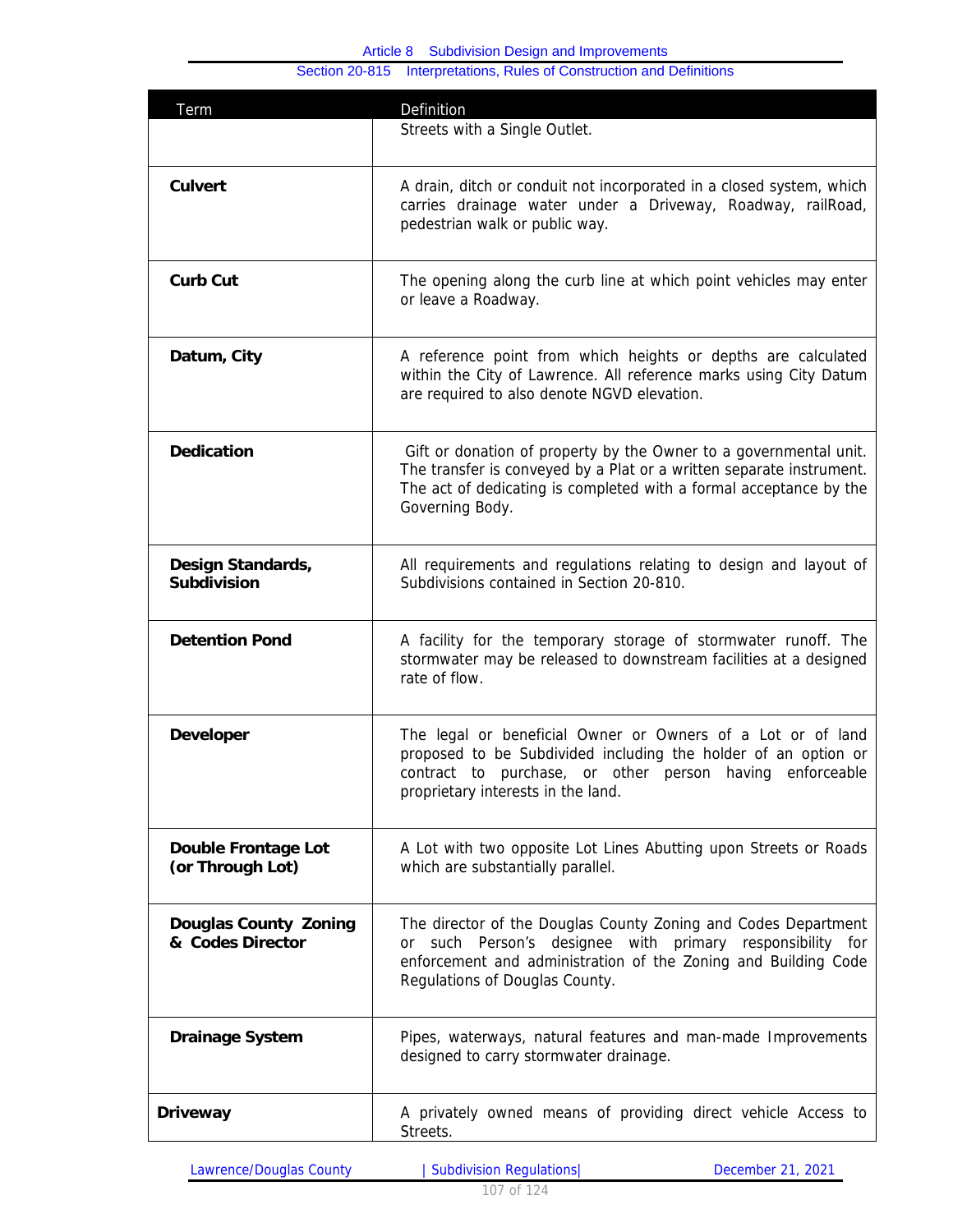| Term                          | Definition                                                                                                                                                                                                                                                                                                                                                                                                                                                                                                                                                                                                                                                                                                                                        |  |  |
|-------------------------------|---------------------------------------------------------------------------------------------------------------------------------------------------------------------------------------------------------------------------------------------------------------------------------------------------------------------------------------------------------------------------------------------------------------------------------------------------------------------------------------------------------------------------------------------------------------------------------------------------------------------------------------------------------------------------------------------------------------------------------------------------|--|--|
|                               |                                                                                                                                                                                                                                                                                                                                                                                                                                                                                                                                                                                                                                                                                                                                                   |  |  |
| Driveway Apron or             | For property within the City of Lawrence:                                                                                                                                                                                                                                                                                                                                                                                                                                                                                                                                                                                                                                                                                                         |  |  |
| Driveway Approach             | The Driveway area located between the Sidewalk and the curb.<br>When there is no Sidewalk, the apron or approach shall be defined<br>as extending a minimum of six (6) feet from the back of the curb<br>toward the Lot Line.                                                                                                                                                                                                                                                                                                                                                                                                                                                                                                                     |  |  |
|                               | For property in the Unincorporated Areas:                                                                                                                                                                                                                                                                                                                                                                                                                                                                                                                                                                                                                                                                                                         |  |  |
|                               | The improved surface located between existing edge of Road                                                                                                                                                                                                                                                                                                                                                                                                                                                                                                                                                                                                                                                                                        |  |  |
|                               | surface and the existing Right-of-Way line and installed in<br>accordance with Douglas County Public Works Department<br>standards.                                                                                                                                                                                                                                                                                                                                                                                                                                                                                                                                                                                                               |  |  |
| Driveway, Joint-Use           | A privately owned Driveway that provides Access to 2 or more Lots<br>in a non-residential Development, such as in a shopping center<br>(with outLots) or a business or industrial park.                                                                                                                                                                                                                                                                                                                                                                                                                                                                                                                                                           |  |  |
| <b>Dwelling</b>               | A building or portion thereof designed or used exclusively as the<br>residence or sleeping place of one or more persons, but not<br>including a tent, trailer or recreational vehicle.                                                                                                                                                                                                                                                                                                                                                                                                                                                                                                                                                            |  |  |
| Easement                      | A grant by a property Owner to the public, a corporation, or<br>persons for the use of land for specific purposes.                                                                                                                                                                                                                                                                                                                                                                                                                                                                                                                                                                                                                                |  |  |
| <b>Easement, Access</b>       | An Easement created for the purpose of providing vehicular or<br>pedestrian Access to a property.                                                                                                                                                                                                                                                                                                                                                                                                                                                                                                                                                                                                                                                 |  |  |
| <b>Easement, Conservation</b> | A non-possessory interest of a holder in real property imposing<br>limitations or affirmative obligations, the purposes of which include<br>retaining or protecting natural, scenic or open-space values of real<br>property, assuring its availability for agricultural, forest, recreational<br>or open-space use, protecting natural resources, maintaining or<br>enhancing air or water quality or preserving the historical,<br>architectural, archaeological or cultural aspects of real property. In<br>case of any conflict between this definition and K.S.A. 58-3810, as<br>it may be amended from time to time, the amended statute shall<br>control and shall be used in the construction and interpretation of<br>these regulations. |  |  |
| <b>Easement, Cross Access</b> | An Easement between two or more adjacent Parcels creating rights<br>to utilize a service drive providing vehicular Access among those<br>Parcels so the driver need not enter the Public Street system,<br>except at a limited Access point.                                                                                                                                                                                                                                                                                                                                                                                                                                                                                                      |  |  |

| Lawrence/Douglas County | Subdivision Regulations | December 21, 2021 |
|-------------------------|-------------------------|-------------------|
|                         | 108 of 124              |                   |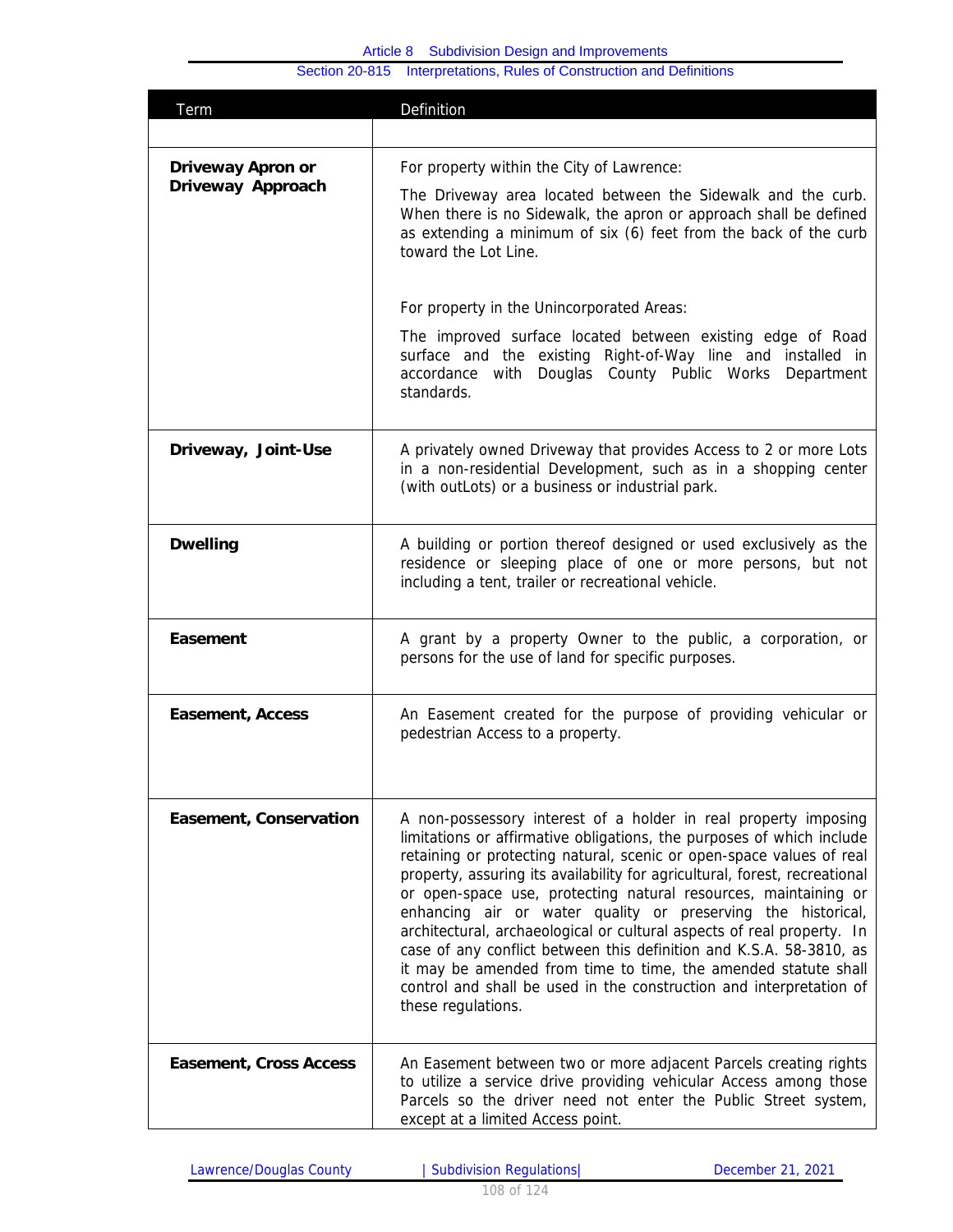| Term                         | Definition                                                                                                                                                                                                                                 |
|------------------------------|--------------------------------------------------------------------------------------------------------------------------------------------------------------------------------------------------------------------------------------------|
| <b>Effective Date</b>        | December 31, 2006, the date Joint Ordinance No. 8064/ Resolution<br>No. 06-41 adopting this Article 8, Chapter 20, Code of the City of<br>Lawrence and Chapter 11, of the Douglas County Code took effect.                                 |
| Floodplain                   | The land area inundated by a flood of a given magnitude as<br>determined by the Flood Insurance Study or based on an approved<br>Hydrologic and Hydraulic Study.                                                                           |
| <b>Force Main</b>            | A sanitary sewer line through which wastewater is pumped rather<br>than carried by gravity flow.                                                                                                                                           |
| <b>Frontage Road</b>         | A "Street, Marginal Access" located in front of the properties that it<br>Abuts.                                                                                                                                                           |
| Frontage                     | The boundary of a Lot or Residential Development Parcel that<br>Abuts a Street or a Road Right-of-Way.                                                                                                                                     |
| <b>Full Maintenance Road</b> | A Road in the Unincorporated Area of the County that receives<br>maintenance on a regular basis in accordance with its Road<br>classification and traffic counts.                                                                          |
| <b>Governing Body</b>        | The respective City Commission or City Council within the<br>incorporated limits of the City of Lawrence, Baldwin City, Eudora, or<br>Lecompton and the Board of County Commissioners within the<br>Unincorporated Area of Douglas County. |
| Grading                      | The act of excavation or filling or a combination of both or any<br>leveling to a smooth horizontal or sloping surface on a property,<br>but not including normal cultivation associated with an agricultural<br>operation.                |
| Groundwater                  | Any subsurface water in the zone of saturation, including but not<br>limited to spring water, perched Water Tables, seasonal Water<br>Tables and aquifers.                                                                                 |
| <b>Half-Street</b>           | The Right-of-Way for a Street bordering one or more property lines<br>of a Subdivision to which the Subdivider has allocated only a<br>portion of the required Street Right-of-Way width.                                                  |
| <b>Hard Surfaced Road</b>    | A properly constructed and maintained Road surface with asphaltic<br>concrete, Portland cement concrete or with chip sealed aggregate<br>base.                                                                                             |

| Lawrence/Douglas County | Subdivision Regulations | December 21, 2021 |
|-------------------------|-------------------------|-------------------|
|                         | 109 of 124              |                   |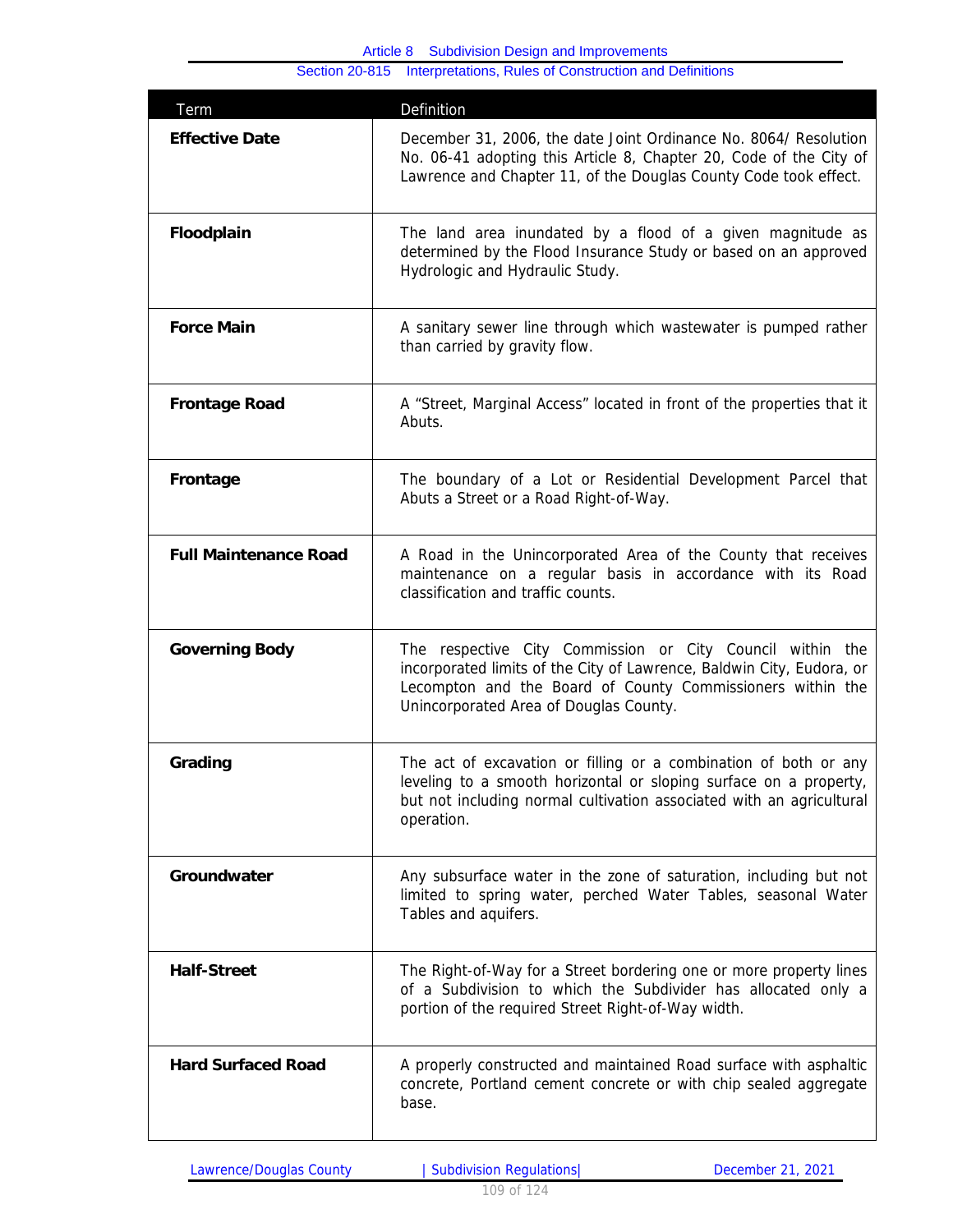| Term                                        | Definition                                                                                                                                                                                                                                                                                                                                                                                                                                                                                               |
|---------------------------------------------|----------------------------------------------------------------------------------------------------------------------------------------------------------------------------------------------------------------------------------------------------------------------------------------------------------------------------------------------------------------------------------------------------------------------------------------------------------------------------------------------------------|
| <b>Home Owners</b><br><b>Association</b>    | A community association, other than a condominium association,<br>which is organized in a Development in which individual Owners<br>share common interests in open space or facilities. The Home<br>Owners Association usually holds title to reserves, manages and<br>maintains the common property, and enforces certain covenants<br>and restrictions. Condominium associations differ from Home<br>Owners Associations in that condominium associations do not have<br>title to the common property. |
| <b>Homestead Exemption</b><br><b>Survey</b> | A boundary survey creating a new Parcel from the division of a<br>vested Parcel, for a residence that existed on the vested Parcel on<br>12/31/2006, which was made in accordance with Section 20-<br>801(d)(2)(ix). The vested rights from the original Parcel remain<br>with the existing residence, transferring to the new residential<br>Parcel when the survey is recorded at the Register of Deeds.                                                                                               |
| <b>Improvements</b>                         | All facilities constructed or erected by a Subdivider to permit and<br>facilitate the use of Lots and Blocks for residential, institutional,<br>business or manufacturing purpose. Improvements include all<br>facilities listed in Section 20-811.                                                                                                                                                                                                                                                      |
| <b>Infrastructure</b>                       | Facilities and services under the control of a governmental agency<br>needed to sustain all land uses or activities in a community.<br>Infrastructure includes water lines, sewer lines, and other utilities,<br>Streets and Roads, communications, and public facilities, such as<br>fire stations, parks, schools, and other similar type uses.                                                                                                                                                        |
| <b>Intersection</b>                         | Where two or more Streets cross at-grade.                                                                                                                                                                                                                                                                                                                                                                                                                                                                |
| <b>Jurisdictional Wetland</b>               | Wetlands which are regulated by Section 404 of the Clean Water<br>Act and are under the regulatory jurisdiction of the Army Corps of<br>Engineers (Corps) and the Environmental Protection Agency (EPA).                                                                                                                                                                                                                                                                                                 |
| <b>Land Combination</b>                     | The combination of a vested division of land in the Unincorporated<br>Area with additional acreage to increase the overall acreage of an<br>individual residential Parcel.                                                                                                                                                                                                                                                                                                                               |
| <b>Land Disturbance</b>                     | Any activity involving the clearing, cutting, excavating, filling, or<br>Grading of land or any other activity that alters land Topography or<br>vegetative cover.                                                                                                                                                                                                                                                                                                                                       |
| <b>Land Surveyor</b>                        | One who is licensed by the State of Kansas as a Land Surveyor and                                                                                                                                                                                                                                                                                                                                                                                                                                        |

| Lawrence/Douglas County | Subdivision Regulations | December 21, 2021 |
|-------------------------|-------------------------|-------------------|
|                         | .                       |                   |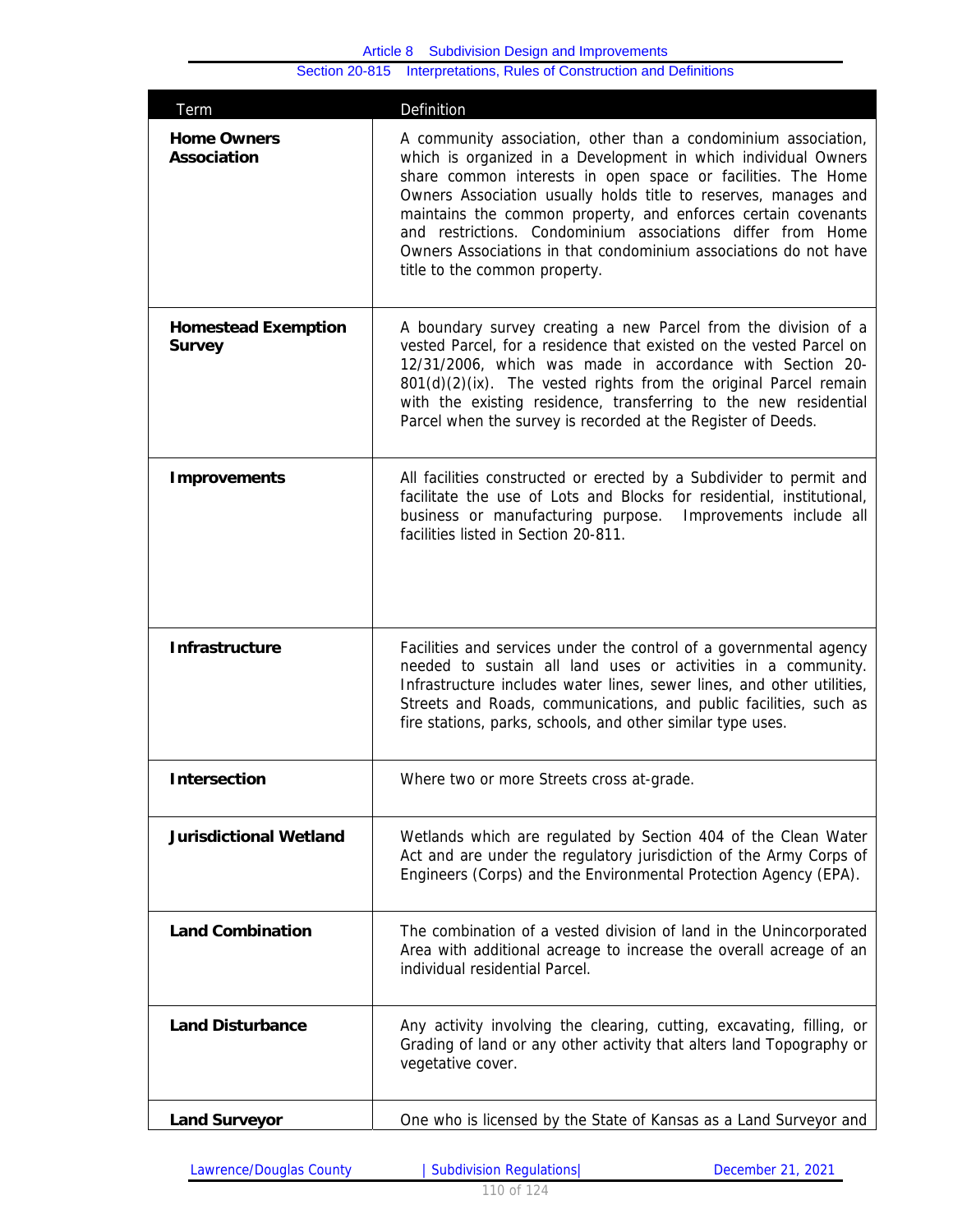| Term                                                                        | Definition                                                                                                                                                                                                                                                               |
|-----------------------------------------------------------------------------|--------------------------------------------------------------------------------------------------------------------------------------------------------------------------------------------------------------------------------------------------------------------------|
|                                                                             | is qualified to make accurate field measurements and to mark,<br>describe, and define land boundaries.                                                                                                                                                                   |
| Lot                                                                         | A designated area of land established by Plat or Subdivision to be<br>used, transferred, developed or built upon as a unit.                                                                                                                                              |
| Lot, Reverse Frontage                                                       | A Through Lot that is not Accessible from one of the parallel or<br>non-intersecting Streets upon which it fronts.                                                                                                                                                       |
| Lot Depth                                                                   | The distance between the midpoint of the front Lot Line and the<br>mid-point of the rear Lot Line.                                                                                                                                                                       |
| Lot Line, "or Residential<br><b>Development Parcel</b><br>Line"             | The perimeter of a Lot or a Residential Development Parcel.                                                                                                                                                                                                              |
| Lot Width, "or<br><b>Residential</b><br><b>Development Parcel</b><br>Width" | The distance between the side Lot Lines of a Lot, or the side lines<br>of a Residential Development Parcel measured at the required front<br>Setback Line.                                                                                                               |
| <b>Lot of Record</b>                                                        | A legally created Lot recorded at the Register of Deeds as part of a<br>Plat or Subdivision.                                                                                                                                                                             |
| <b>Major Thoroughfares</b><br>Map(s)                                        | A plan adopted by the Metropolitan Planning Organization, the<br>Planning Commission and the Governing Body(ies) identifying and<br>classifying the major Streets and Roads in the community.                                                                            |
| <b>Metes and Bounds</b>                                                     | A method of describing the boundaries of land by directions and<br>distances from a known point of reference.                                                                                                                                                            |
| <b>Minimum Elevation of</b><br><b>Building Opening</b>                      | The minimum elevation above sea level at which a building located<br>in the Floodplain may have a door, window, or other opening.                                                                                                                                        |
| <b>Minor Subdivision</b>                                                    | See "Subdivision, Minor/Replat"                                                                                                                                                                                                                                          |
| <b>Neighborhood Plan</b>                                                    | See "Sector Plan"                                                                                                                                                                                                                                                        |
| <b>Off-Site Improvements</b>                                                | Improvements located on property outside the perimeter of the<br>Subdivision that are determined by the Planning Commission to be<br>necessary because of the proposed Subdivision, e.g., construction<br>of Streets, signalization of Intersections, drainage Channels, |

| Lawrence/Douglas County | Subdivision Regulations | December 21, 2021 |
|-------------------------|-------------------------|-------------------|
|                         | 111.05101               |                   |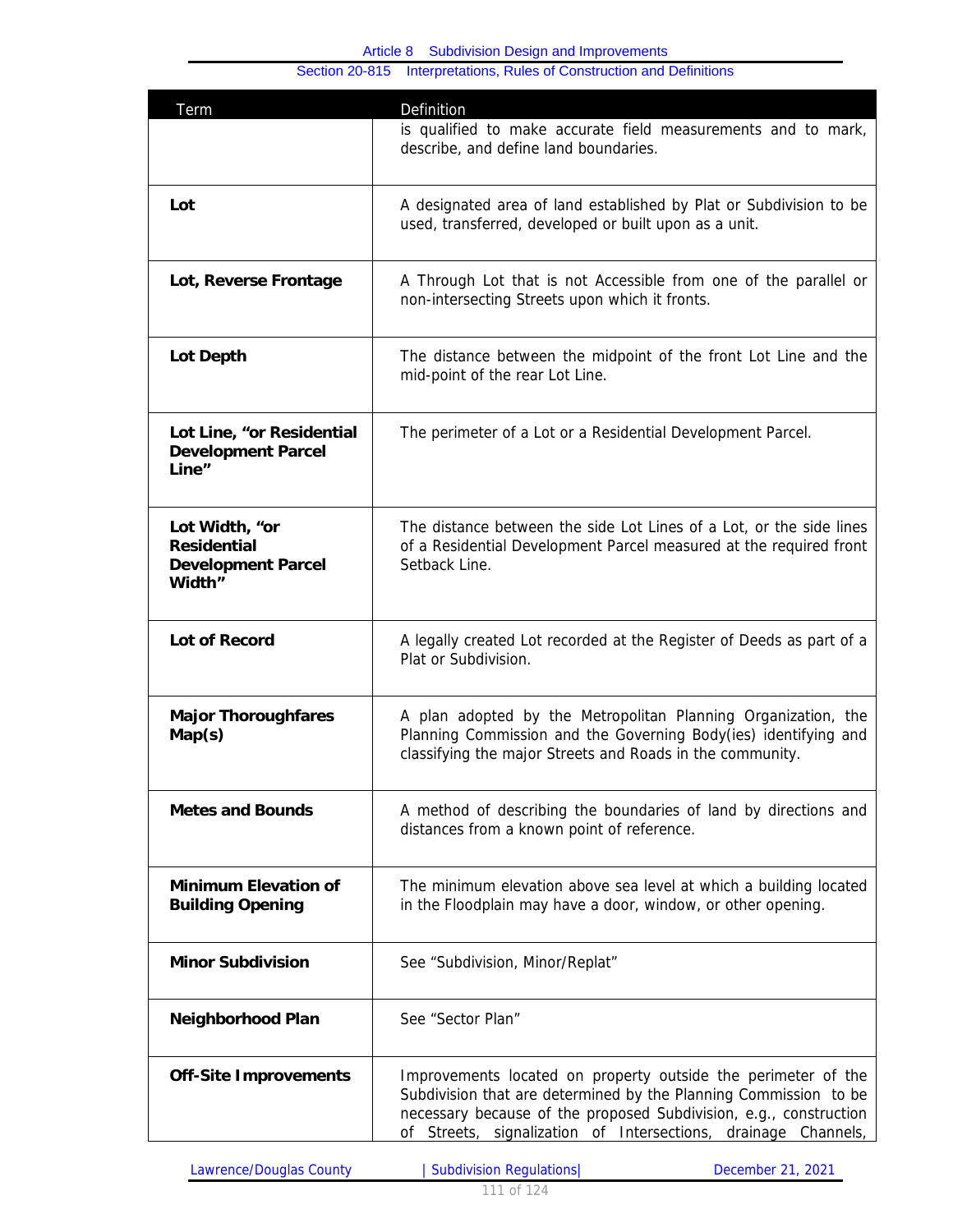| Term                                              | Definition                                                                                                                                                                                                                                                                                                                                                                                               |
|---------------------------------------------------|----------------------------------------------------------------------------------------------------------------------------------------------------------------------------------------------------------------------------------------------------------------------------------------------------------------------------------------------------------------------------------------------------------|
|                                                   | extension of public utilities, etc.                                                                                                                                                                                                                                                                                                                                                                      |
| <b>On-Site Sewage</b><br><b>Management System</b> | A conventional, alternative, experimental, or innovative Sewage<br>disposal system which serves a single family residential building or<br>a single non-residential building.                                                                                                                                                                                                                            |
| <b>On-Site</b>                                    | Located within the perimeter of the property that is subject to an<br>application for Subdivision or a Certificate of Survey approval.                                                                                                                                                                                                                                                                   |
| Open Space, Common                                | Land within a Subdivision, which is designed and intended for the<br>common use or enjoyment of the residents of the Development<br>include<br>complementary<br>and<br>may<br>such<br>structures<br>and<br>Improvements as are necessary and appropriate. Common Open<br>Space may be Platted as a Tract which is owned and maintained by<br>a Home Owners Association or a property Owners association. |
| <b>Original Townsite Area</b>                     | The original Townsite of the City of Lawrence, as shown on the<br>"Original Townsite Map" available for public inspection from the<br>Planning Director.                                                                                                                                                                                                                                                 |
| <b>Original Tract</b>                             | A Parcel or a combination of all adjacent Parcels under a single<br>Ownership [not separated by public Right(s)-of-Way] that share<br>common boundary lines or two separate Ownerships that share a<br>common boundary line, for the purpose of creating one Parent<br>Parcel.                                                                                                                           |
| Outlet, Single                                    | A single connection between the Street or Road system in a<br>particular Subdivision or other development and the Street system<br>shown on the Major Thoroughfare Map; a Cul-de-sac is a sub-<br>category of Streets with Single Outlets, but a loop Road or more<br>complex system within a development may also have Access to the<br>Street system through a Single Outlet.                          |
| <b>Overlay District</b>                           | A special zoning district that has been "overlaid" on a base zoning<br>classification to alter some or all the base district Zoning<br>Regulations.                                                                                                                                                                                                                                                      |
| Owner                                             | An individual, association, partnership or corporation having legal<br>or equitable title to land other than legal title held only for the<br>purpose of security. For the purpose of notice, the Owner may be<br>determined using the latest Douglas County Appraiser's assessment<br>roll.                                                                                                             |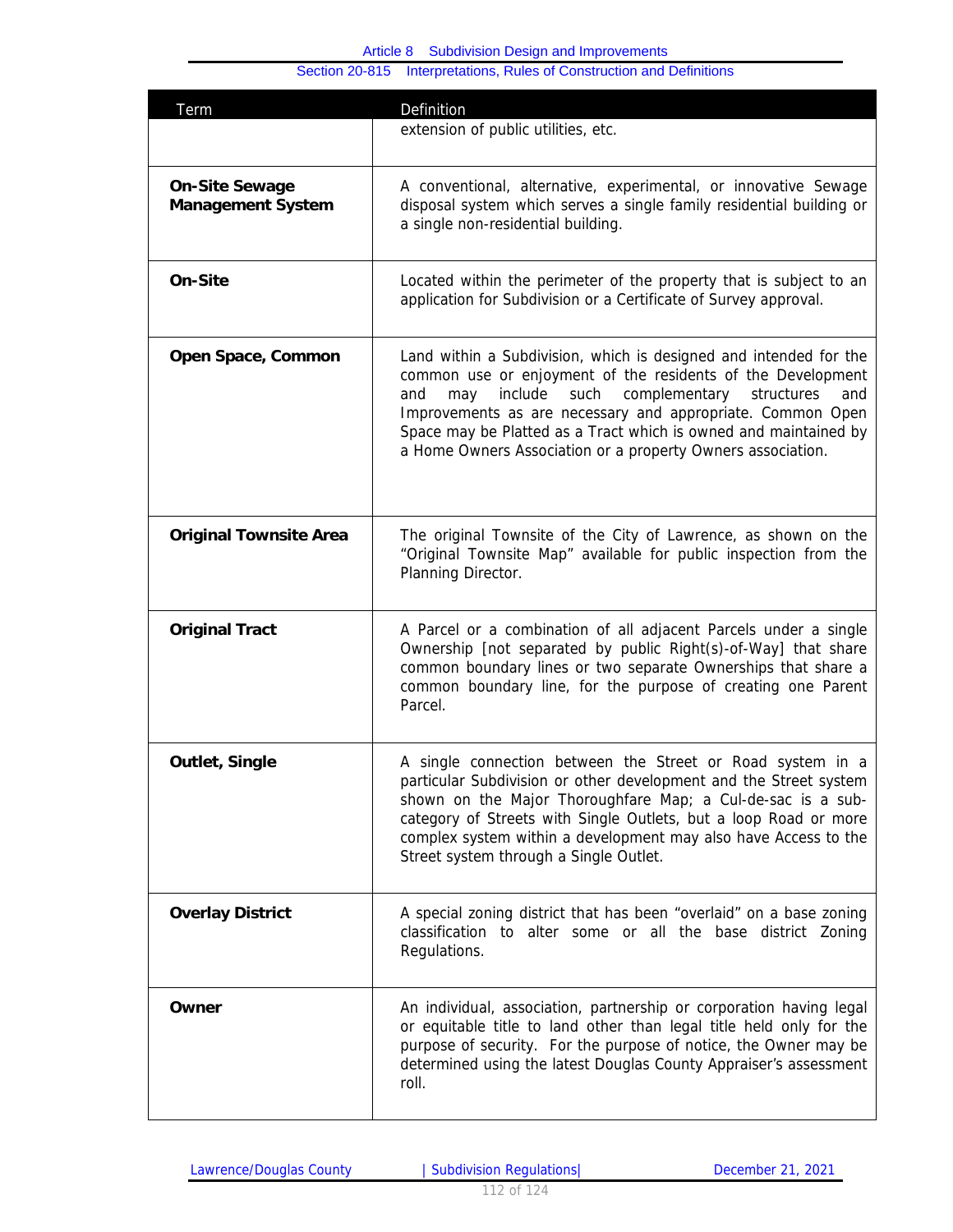| Term                          | Definition                                                                                                                                                                                                                                                                                   |
|-------------------------------|----------------------------------------------------------------------------------------------------------------------------------------------------------------------------------------------------------------------------------------------------------------------------------------------|
| <b>Package Plant</b>          | A prefabricated or pre-built wastewater treatment plant.                                                                                                                                                                                                                                     |
| <b>Parcel</b>                 | A Lot or contiguous Tracts owned and recorded as the property of<br>the same persons or controlled by a single entity.                                                                                                                                                                       |
| <b>Parent Parcel</b>          | An area of 20 acres or more surveyed solely for the purpose of<br>creating one or more Residential Development Parcel s.                                                                                                                                                                     |
| <b>Pedestrian Easement</b>    | A strip of land dedicated for public use which is dedicated across a<br>Block for the purpose of providing pedestrian Access to adjacent<br>areas.                                                                                                                                           |
| <b>Pedestrian Way</b>         | A public walk dedicated entirely through a Block, from Street to<br>Street, or providing Access to a school, park, recreation area,<br>employment or shopping center.                                                                                                                        |
| <b>Percolation Test</b>       | A test designed to determine the ability of ground to absorb water<br>and used in determining the suitability of a soil for drainage or for<br>the use of a septic system.                                                                                                                   |
| Percolation                   | Downward flow or infiltration of water through the pores or spaces<br>of rock or soil.                                                                                                                                                                                                       |
| <b>Planning Area</b>          | The area considered in the development of a Comprehensive Plan<br>for cities in Douglas County.                                                                                                                                                                                              |
| <b>Planning Commission</b>    | The Lawrence/Douglas County Metropolitan Planning Commission.                                                                                                                                                                                                                                |
| <b>Planning Director</b>      | The Lawrence/Douglas County Metropolitan Planning Director.                                                                                                                                                                                                                                  |
| Plat<br>(or Subdivision Plat) | A complete and exact map representing a Tract of land, showing<br>the boundaries and location of individual Lots, Easements, and<br>Streets which has been approved by the Planning Commission and<br>recorded in the office of the County Register of Deeds. The term<br>includes a Replat. |
|                               | (To Plat as an action) – To Subdivide a property in accordance with<br>these regulations.                                                                                                                                                                                                    |
| Plat, Preliminary             | A map of proposed land Subdivision showing the character and<br>proposed layout of the Parcel in sufficient detail to indicate its' its                                                                                                                                                      |

| Lawrence/Douglas County | Subdivision Regulations | December 21, 2021 |
|-------------------------|-------------------------|-------------------|
|                         | 113 of 124              |                   |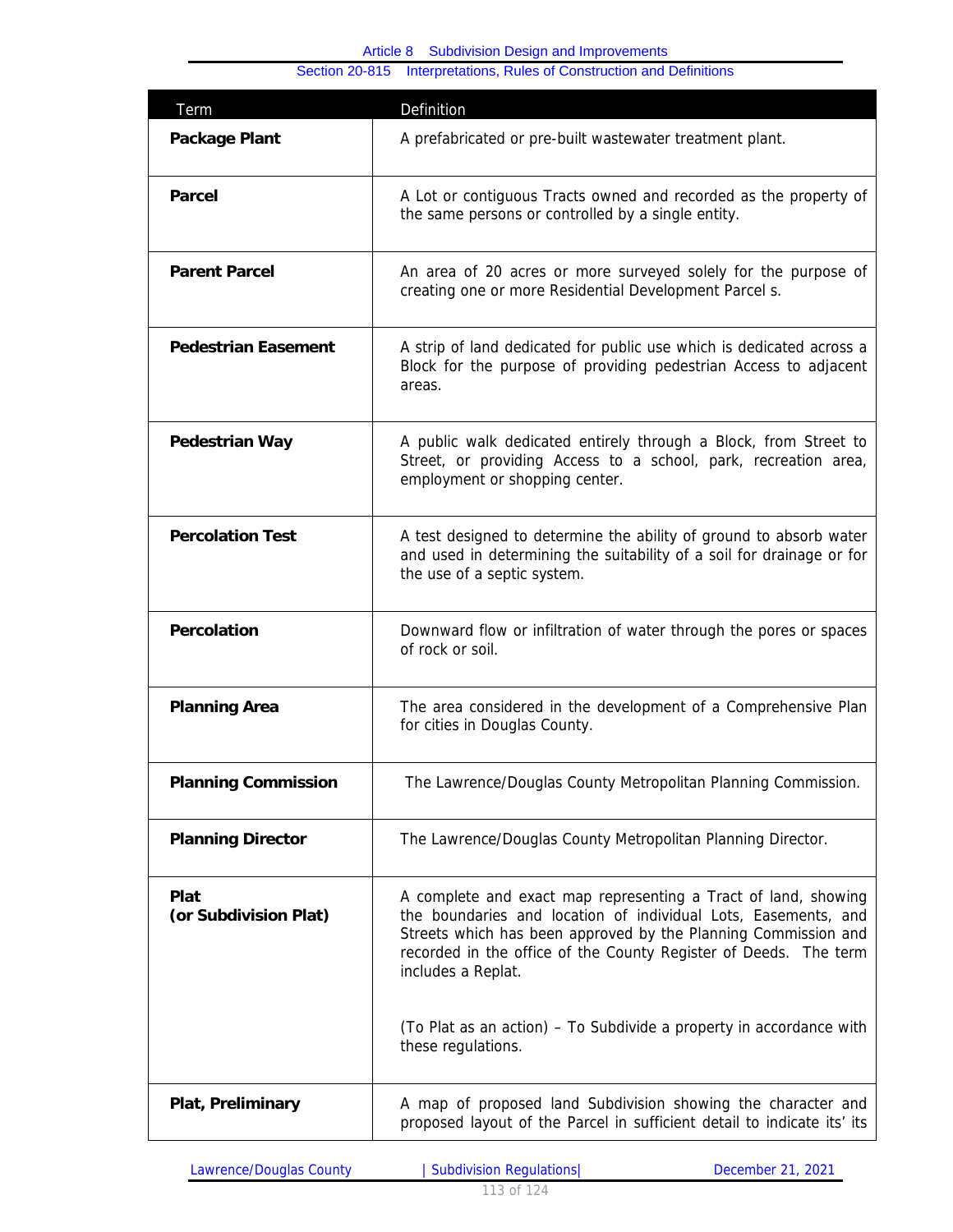| Term                                         | Definition                                                                                                                                                                                                                                                                                                                                                                                                                               |
|----------------------------------------------|------------------------------------------------------------------------------------------------------------------------------------------------------------------------------------------------------------------------------------------------------------------------------------------------------------------------------------------------------------------------------------------------------------------------------------------|
|                                              | suitability for the proposed Subdivision.                                                                                                                                                                                                                                                                                                                                                                                                |
| Plat, Final                                  | A map of a land Subdivision prepared in a form suitable for filing of<br>record with necessary affidavits, Dedications, restrictions, and<br>acceptances, and with complete bearings and dimensions of all<br>lines defining Lots and Blocks, Streets, Alleys, Easements, public<br>areas and other dimensions of land.                                                                                                                  |
| <b>Potable Water</b>                         | Water suitable for drinking or cooking purposes.                                                                                                                                                                                                                                                                                                                                                                                         |
| <b>Public Improvement</b><br><b>Petition</b> | A legal instrument which serves as the basis for initiation of a<br>Public Improvement project by the Governing Body. A Public<br>Improvement Petition is frequently used during the Subdivision<br>Platting process to guarantee the construction of certain<br>Improvements that are required as conditions of Plat approval,<br>such as Street paving, Sidewalks, water and sewer lines, and<br>stormwater and drainage Improvements. |
| <b>Public Improvements</b>                   | Any Infrastructure constructed for which a municipality may<br>ultimately assume responsibility for maintenance and operation or<br>which may affect an improvement for which a municipality is<br>responsible.                                                                                                                                                                                                                          |
| <b>Public Improvement</b><br><b>Plans</b>    | The engineering plans and specifications necessary to construct all<br>Infrastructure Improvements needed to serve a proposed<br>Subdivision or development.                                                                                                                                                                                                                                                                             |
| <b>Public Utility Facilities</b>             | Telephone, electric and cable television lines, poles, equipment and<br>structures; water lines, holding towers or gas pipes, mains, valves<br>or structures; sewer pipes, valves or structures; Pumping Stations;<br>telephone exchanges and repeater stations; and all other facilities,<br>equipment and Structures necessary for conducting a service by a<br>government, public or private utility provider.                        |
| <b>Public Water Supply</b>                   | A system outside of incorporated cities for delivery to the public of<br>piped water for human consumption that has at least 10 service<br>connections or regularly serves at least 25 individuals daily at least<br>60 days out of the year. This term includes any source, treatment,<br>storage, or distribution facilities used in connection with the<br>system.                                                                    |
| <b>Publicly Treated Water</b>                | Water supplied for domestic purposes by a municipality or by a<br>Rural Water District and approved by the Kansas State Department<br>of Health.                                                                                                                                                                                                                                                                                         |
| <b>Pumping Station</b>                       | A pumping facility that transports wastewater between two gravity                                                                                                                                                                                                                                                                                                                                                                        |

| Lawrence/Douglas County | Subdivision Regulations | December 21, 2021 |
|-------------------------|-------------------------|-------------------|
|-------------------------|-------------------------|-------------------|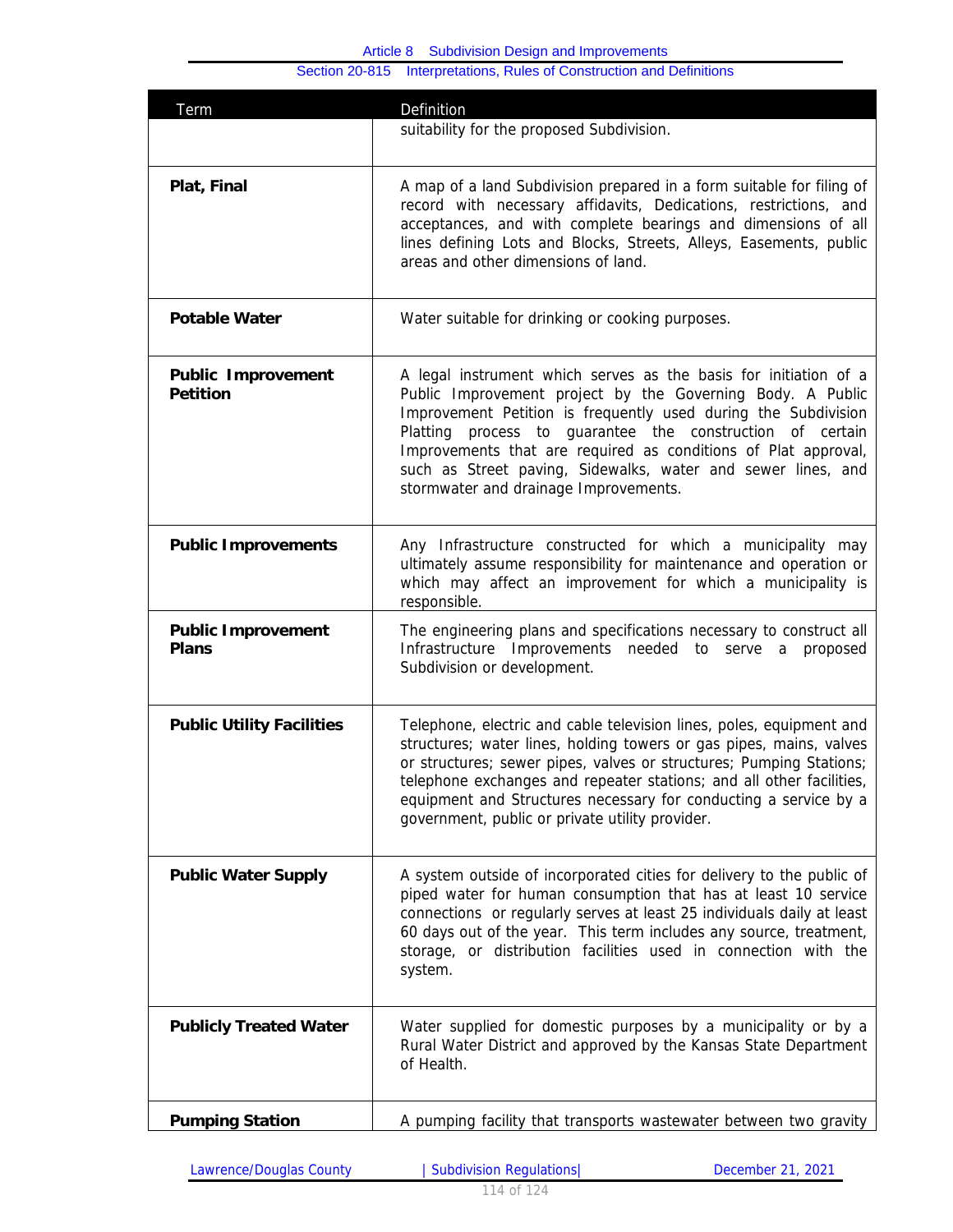| Term                                            | Definition                                                                                                                                                                                                                                                                                               |
|-------------------------------------------------|----------------------------------------------------------------------------------------------------------------------------------------------------------------------------------------------------------------------------------------------------------------------------------------------------------|
|                                                 | flow sewer lines. A Pumping Station is used when topographic<br>conditions do not allow a continuous gravity flow system.                                                                                                                                                                                |
| <b>Replat (or</b><br><b>Resubdivision)</b>      | The further division of a Tract of land which has previously been<br>lawfully Subdivided and for which a Plat of such prior Subdivision<br>has been duly recorded. A Replat is processed as an administrative<br>review in accordance with the Minor Subdivision/Replat procedures<br>in Section 20-808. |
| <b>Residential</b><br><b>Development Parcel</b> | A Parcel created from the Parent Parcel through the administrative<br>Certificate of Survey process to make the new land division eligible<br>for a residential building permit.                                                                                                                         |
| <b>Restrictive Covenant</b>                     | A restriction on the use of land traditionally set forth in a deed.<br>Restrictions are also placed of record by separate instruments<br>including Home Owners Association agreements. The Restrictive<br>Covenant usually runs with the land.                                                           |
| Right-of-Way                                    | An area dedicated to public use for pedestrian and vehicular<br>movement, which may also accommodate public utilities.                                                                                                                                                                                   |
| <b>Road or Roads</b>                            | Same as "Street" or "Streets".                                                                                                                                                                                                                                                                           |
| Road, Stub                                      | A short section of public Road or Road Easement dedicated to<br>provide future Access to an adjacent unPlatted Tract of property.                                                                                                                                                                        |
| Roadway                                         | The paved or improved area of a Street Right-of-Way, exclusive of<br>Sidewalks, Driveways, or related uses.                                                                                                                                                                                              |
| <b>Rural Area</b>                               | The area of Unincorporated Douglas County lying outside the Urban<br>Growth Areas of Lawrence, Baldwin City, Eudora and Lecompton.                                                                                                                                                                       |
| <b>Sanitary Sewers</b>                          | Pipes that carry only domestic, industrial or commercial Sewage<br>and into which storm, surface and ground waters are not<br>intentionally admitted.                                                                                                                                                    |
| <b>Sector Plans</b>                             | Plans that encompass one or more sections of land with the<br>purpose being to use geographic and demographic information to<br>develop a detailed land use vision of future development or<br>redevelopment of a study area.                                                                            |
| <b>Setback Line</b>                             | The line that is the required minimum distance from the Street<br>right- of-way line or any other Lot Line that establishes the area<br>within which the principal Structure must be erected or placed.                                                                                                  |

| Lawrence/Douglas County | Subdivision Regulations | December 21, 2021 |
|-------------------------|-------------------------|-------------------|
|                         | $115$ of $124$          |                   |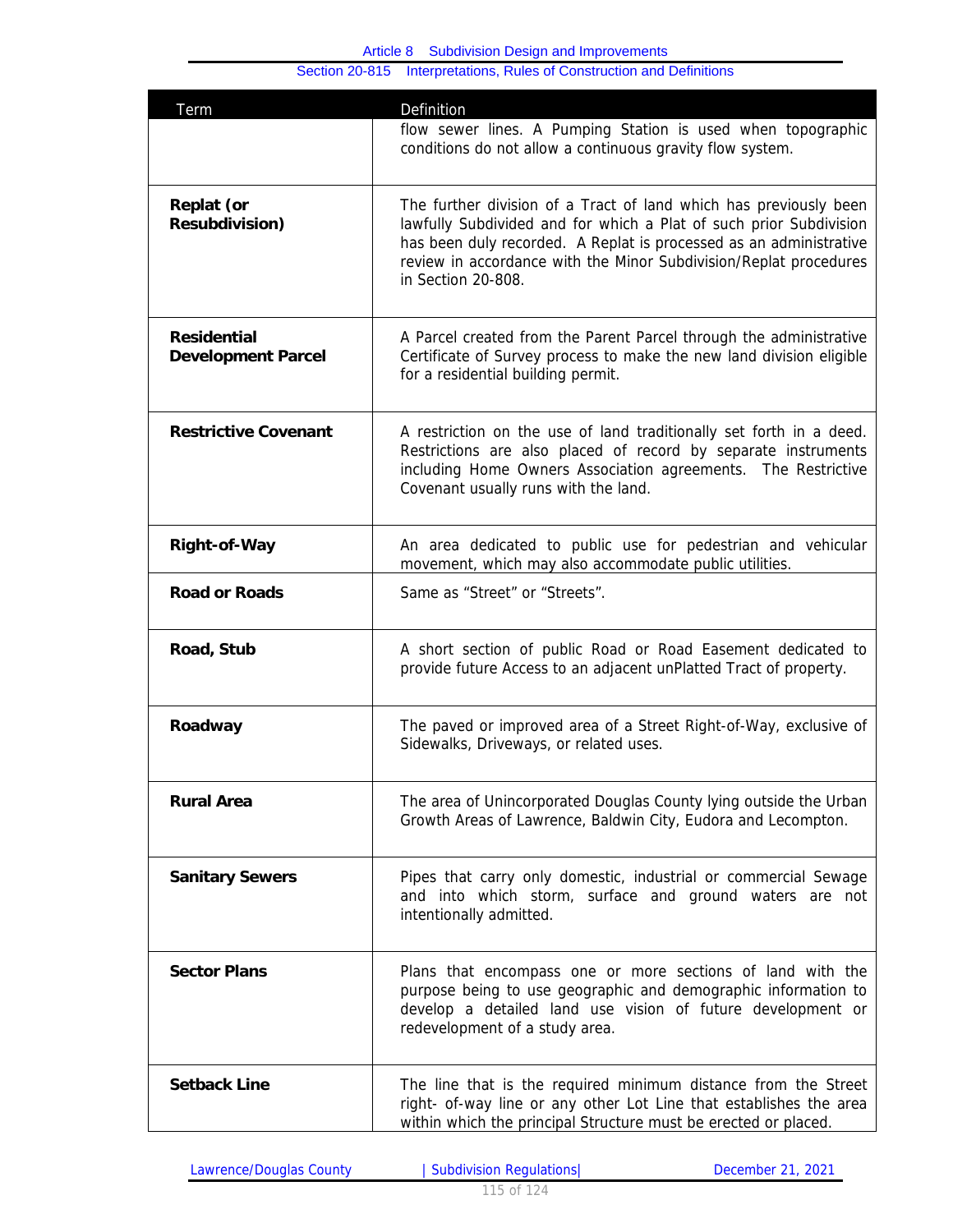| Term                                   | Definition                                                                                                                                                                                                                                                                                                                                                                                                                                                                                                                    |
|----------------------------------------|-------------------------------------------------------------------------------------------------------------------------------------------------------------------------------------------------------------------------------------------------------------------------------------------------------------------------------------------------------------------------------------------------------------------------------------------------------------------------------------------------------------------------------|
|                                        |                                                                                                                                                                                                                                                                                                                                                                                                                                                                                                                               |
| Sewage Lagoon                          | An artificial pond designed to exclude surface water and receive<br>Sewage through a submerged sewer for biological<br>raw<br>decomposition.                                                                                                                                                                                                                                                                                                                                                                                  |
| Sewage                                 | The total of organic waste and waste water generated by<br>residential, industrial and commercial establishments.                                                                                                                                                                                                                                                                                                                                                                                                             |
| <b>Sidewalk</b>                        | A paved, surfaced, or leveled area, paralleling and usually<br>separated from the Street, used as a pedestrian walkway.                                                                                                                                                                                                                                                                                                                                                                                                       |
| <b>Stand of Mature Trees</b>           | An area of $\frac{1}{2}$ acre (21,780 sq ft) or more located on the<br>'development land area' or on other contiguous properties<br>containing trees that are 25 feet or more in height, or are greater<br>than 8" Caliper, in an amount adequate to form a continuous or<br>nearly continuous canopy. (Canopy may be determined from<br>resources such as, but not limited to, NAIP: National Agricultural<br>Imaging Program; City/County GIS aerials; and field surveys.)                                                  |
| <b>Stormwater Detention</b>            | Any storm drainage technique that retards or detains runoff, such<br>as a detention or retention basin.                                                                                                                                                                                                                                                                                                                                                                                                                       |
| <b>Stream Corridor</b>                 | A strip of land 100 feet wide, of which the centerline shall be the<br>centerline of a stream that is not an ephemeral stream: a stream<br>where flow occurs for only a short time after extreme storms and<br>does not have a well-defined Channel, similar to a drainage way.                                                                                                                                                                                                                                               |
| <b>Street or Streets</b><br>(or Roads) | Any vehicular way(s) which:<br>(1) is an existing state, county or municipal Roadway; or<br>(2) is shown upon a Plat approved pursuant to law; or<br>(3) is approved by other official action.                                                                                                                                                                                                                                                                                                                                |
| Street, Arterial                       | Arterial Streets are the highest level of Street classification,<br>generally providing for longer distance trips with relatively high<br>traffic volumes and high speeds for the context. Principal Arterials<br>permit traffic flow through the Urban area and between major<br>destinations.<br>Minor Arterials collect and distribute traffic from<br>principal Arterials and expressways<br><b>Streets</b><br>to<br>lower<br>of<br>classification, and, in some cases, allow traffic to directly Access<br>destinations. |
| <b>Street, Collector</b>               | A Collector Street provides for land Access and traffic circulation<br>within and between residential neighborhoods and commercial and<br>industrial areas. They distribute traffic movements from these<br>areas to the Arterial Streets.<br>Collectors do not typically                                                                                                                                                                                                                                                     |

| <b>Lawrence/Douglas County</b> | Subdivision Regulations | December 21, 2021 |
|--------------------------------|-------------------------|-------------------|
|                                | $116 - 512$             |                   |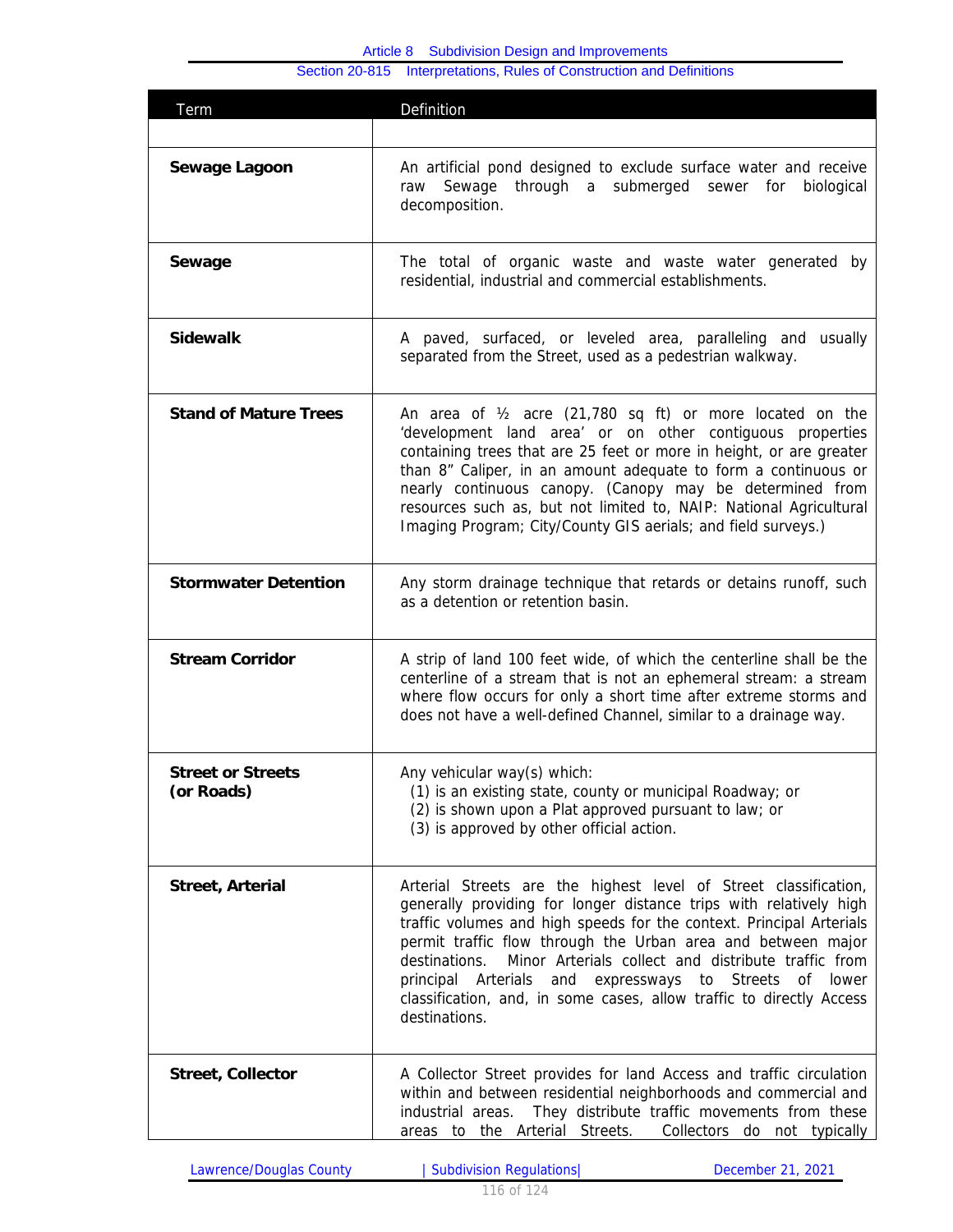| Term                            | Definition                                                                                                                                                                                                                                                                                                                |
|---------------------------------|---------------------------------------------------------------------------------------------------------------------------------------------------------------------------------------------------------------------------------------------------------------------------------------------------------------------------|
|                                 | accommodate long through trips and are not continuous for long<br>distances.                                                                                                                                                                                                                                              |
| Street, Cul-de-sac              | A Street having only one outlet and being permanently terminated<br>by a vehicle Turn-around at the other end.                                                                                                                                                                                                            |
| <b>Street, Dead-End</b>         | A Street having only one outlet and which does not benefit from a<br>Turn-around at its end.                                                                                                                                                                                                                              |
| <b>Street, Expressway</b>       | Any divided Street or highway with no Access from Abutting<br>property and which has either separated or at-grade Access from<br>other Public Streets and highways.                                                                                                                                                       |
| <b>Street, Freeway</b>          | Any divided Street or highway with complete Access Control and<br>grade separated interchanges with all other Public Streets and<br>highways.                                                                                                                                                                             |
| <b>Street, Limited Local</b>    | A Local Street providing Access to not more than eight Abutting<br>single-family residential Lots.                                                                                                                                                                                                                        |
| Street, Local                   | Local Streets provide direct Access to adjacent land uses.<br>Direct<br>Access from a Local Street to an Arterial Street is typically<br>discouraged.                                                                                                                                                                     |
| <b>Street, Marginal Access</b>  | A Street that is generally parallel and adjacent to an Arterial Street<br>or other limited-Access Street and that is designated to provide<br>direct Access to adjacent property. Marginal Access Streets are<br>commonly known as "Frontage Roads".                                                                      |
| Street, Private (City)          | Any Tract of land or Access Easement set aside to provide vehicular<br>Access within a Planned Development that is not dedicated or<br>intended to be dedicated to the City and is not maintained by the<br>City. Owners of a Private Street may choose to gate Access to this<br>type of Street from the general public. |
| <b>Street, Private (County)</b> | Private Roads in the Unincorporated County are Roads not<br>dedicated for public use that were approved by the County<br>Commission prior to December 15, 1998.                                                                                                                                                           |
| <b>Street, Public</b>           | A way for vehicular traffic, whether designated as a Local,<br>Collector, Arterial, Freeway or other designation, which is improved<br>to City standards, dedicated for general public use, and maintained                                                                                                                |

| Lawrence/Douglas County | Subdivision Regulations | December 21, 2021 |
|-------------------------|-------------------------|-------------------|
|                         | $117$ of 124            |                   |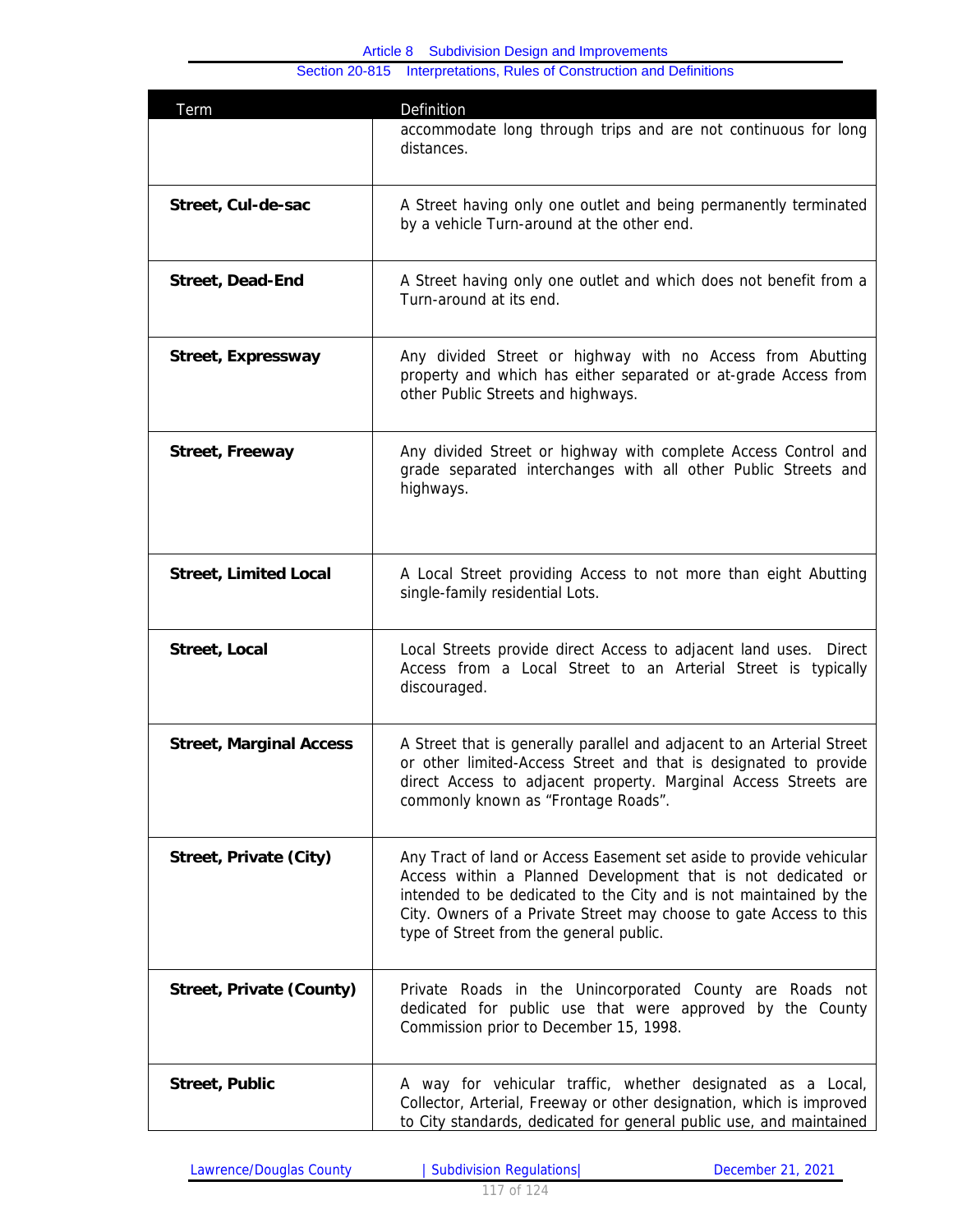| Term                                           | Definition<br>by the City. The term shall also include Alleys.                                                                                                                                                                                                                                                                                                        |
|------------------------------------------------|-----------------------------------------------------------------------------------------------------------------------------------------------------------------------------------------------------------------------------------------------------------------------------------------------------------------------------------------------------------------------|
| <b>Street, Residential</b>                     | Same as "Local Street".                                                                                                                                                                                                                                                                                                                                               |
| <b>Street, Residential</b><br><b>Collector</b> | Residential collector is a special category of Collector Street<br>characterized by lower speeds & the residential nature of land uses<br>along the corridor. These Streets are designed to connect<br>residential areas in neighborhoods to non-residential uses but do<br>not connect to Arterial Streets.                                                          |
| <b>Street, Stub</b>                            | A short section of Street Right-of-Way Platted to provide future<br>Access to an adjacent unPlatted Tract of property.                                                                                                                                                                                                                                                |
| <b>Subdivide</b>                               | The act or process of creating a Subdivision.                                                                                                                                                                                                                                                                                                                         |
| <b>Subdivider</b>                              | The Owner, or any other person, firm or corporation, authorized by<br>the Owner, undertaking proceedings under the provisions of these<br>regulations for the purpose of subdividing and Platting land.                                                                                                                                                               |
| <b>Subdivision</b>                             | Any land, vacant or improved, which is divided or proposed to be<br>divided into two or more Lots, Parcels, or Tracts for the purpose,<br>whether immediate or future, of sale or building development,<br>including ReSubdivision, but not including property described<br>through the "Certificate of Survey" Administrative Procedure as is<br>separately defined. |
| Subdivision, Major                             | A two-step review process including Planning Commission approval<br>of a Preliminary Plat and administrative approval of a Final Plat to<br>create a Subdivision in accordance with Section 20-809.                                                                                                                                                                   |
| <b>Subdivision, Minor</b>                      | A one-step administrative review process that provides for<br>ReSubdivision of previously Platted property where little or no<br>expansion of Public Infrastructure is involved.<br>The Minor<br>Subdivision/Replat is completed in accordance with Section 20-808.                                                                                                   |
| <b>Subdivision Regulations</b>                 | For the City of Lawrence, Article 8 in Chapter 20 of the City Code,<br>as adopted and amended from time to time by Ordinance adopted<br>by the City Commission. For Douglas County, Chapter XI in the<br>County Code, as adopted and amended from time to time by<br>Resolution adopted by the Board of County Commissioners.                                         |
| <b>Swale</b>                                   | A shallow ditch lined with grass or other vegetation for the purpose<br>of carrying stormwater from one location to another and filtering<br>sediments and other pollutants from stormwater runoff.                                                                                                                                                                   |

| Lawrence/Douglas County | Subdivision Regulations | December 21, 2021 |
|-------------------------|-------------------------|-------------------|
|                         | 118 of 124              |                   |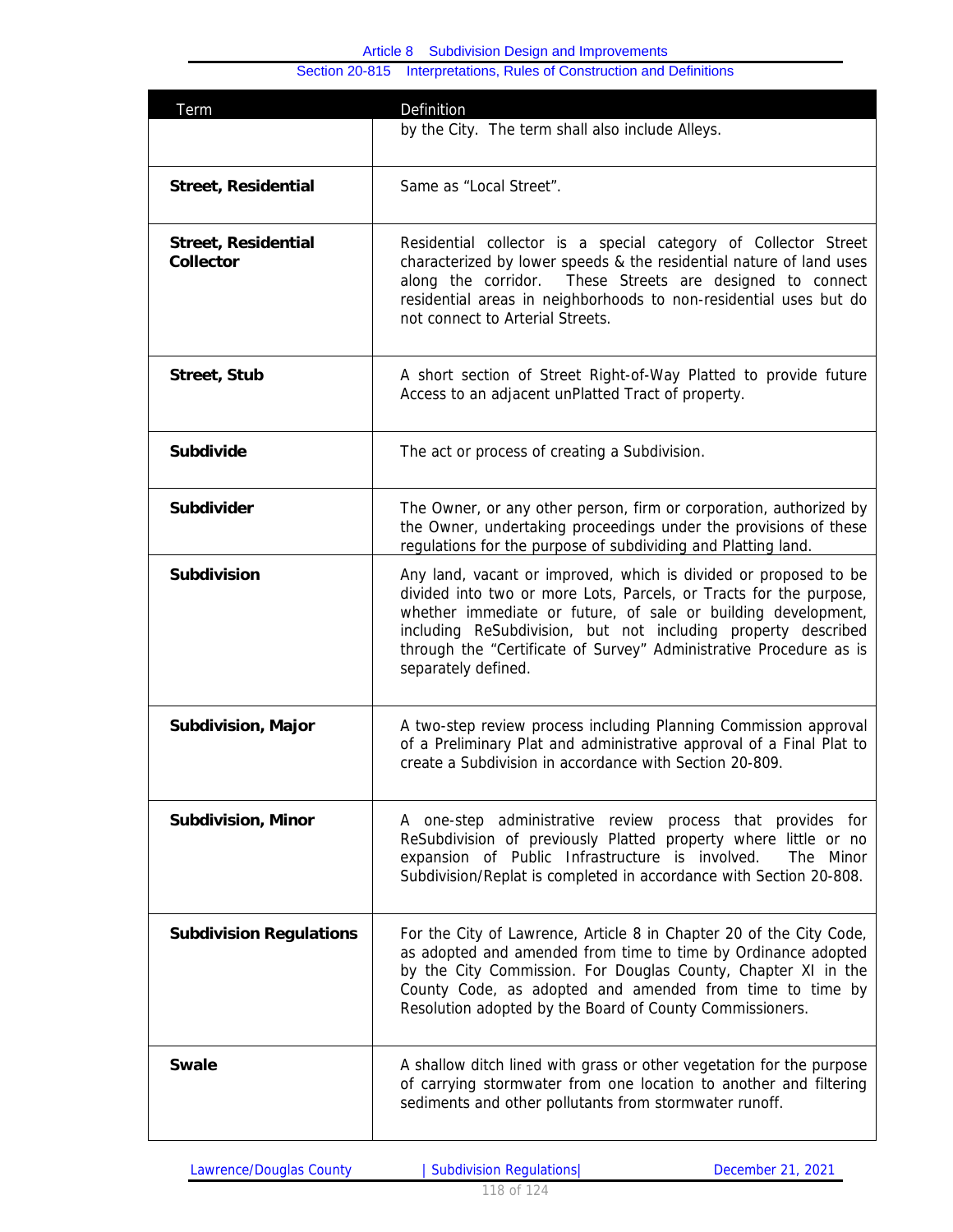| Term                                    | Definition                                                                                                                                                                                                                                                                                                                                                                                                                                                                                                                                                                                                       |
|-----------------------------------------|------------------------------------------------------------------------------------------------------------------------------------------------------------------------------------------------------------------------------------------------------------------------------------------------------------------------------------------------------------------------------------------------------------------------------------------------------------------------------------------------------------------------------------------------------------------------------------------------------------------|
| <b>Temporary Set Aside</b><br>Agreement | An agreement relating to land located within the Urban Growth<br>Area that contains the resources identified in Section 20-810(k)<br>that, as reasonably practicable, requires the retention of the<br>environmental, geographical, or historical characteristics of the land<br>and prohibits any use or activity that will significantly impair,<br>interfere with, or destroy these characteristics.                                                                                                                                                                                                          |
| Topography                              | The configuration of a surface area showing National Geodetic<br>Vertical Datum (NGVD).                                                                                                                                                                                                                                                                                                                                                                                                                                                                                                                          |
| <b>Tract</b>                            | When part of a Platted Subdivision, a Tract is a Parcel reserved for<br>open space, storm drainage, Easement purposes or an otherwise<br>specific and restricted use.                                                                                                                                                                                                                                                                                                                                                                                                                                            |
| <b>Traffic Calming Device</b>           | Physical traffic control or intervention measures designed to reduce<br>the negative effects of motor vehicle use, alter driver behavior and<br>improve conditions for non-motorized Street users.                                                                                                                                                                                                                                                                                                                                                                                                               |
| Turn-around                             | An area at the closed end of a Street with a single common ingress<br>and egress within which vehicles may reverse their direction.                                                                                                                                                                                                                                                                                                                                                                                                                                                                              |
| <b>Unnecessary Hardship</b>             | The condition resulting from application of these regulations when<br>viewing the property in its environment that is so unreasonable as<br>to become an arbitrary and capricious interference with the basic<br>right of private property Ownership, or convincing proof exists that<br>it is impossible to use the property for a conforming use, or<br>sufficient factors exist to constitute a hardship that would in effect<br>deprive the Owner of their property without compensation. Mere<br>financial loss or the loss of a potential financial advantage does not<br>constitute Unnecessary Hardship. |
| <b>Unincorporated Area</b>              | That portion of Douglas County lying outside any incorporated<br>municipality.                                                                                                                                                                                                                                                                                                                                                                                                                                                                                                                                   |
| Urban                                   | An area generally characterized by residential, commercial and<br>industrial development, as well as the availability of public services<br>required for that development, specifically a municipal water and<br>sewer system, an extensive network of Streets, public transit and<br>other such services (such as municipal fire protection or senior<br>services). Development not providing such services may be<br>considered non-Urban or rural.                                                                                                                                                            |
| <b>Urban Density</b>                    | A residential density that resembles the built and developed density<br>of the city for which an Urban Growth Area was projected and<br>adopted.                                                                                                                                                                                                                                                                                                                                                                                                                                                                 |

| Lawrence/Douglas County | Subdivision Regulations | December 21, 2021 |
|-------------------------|-------------------------|-------------------|
|                         | 119 of 124              |                   |